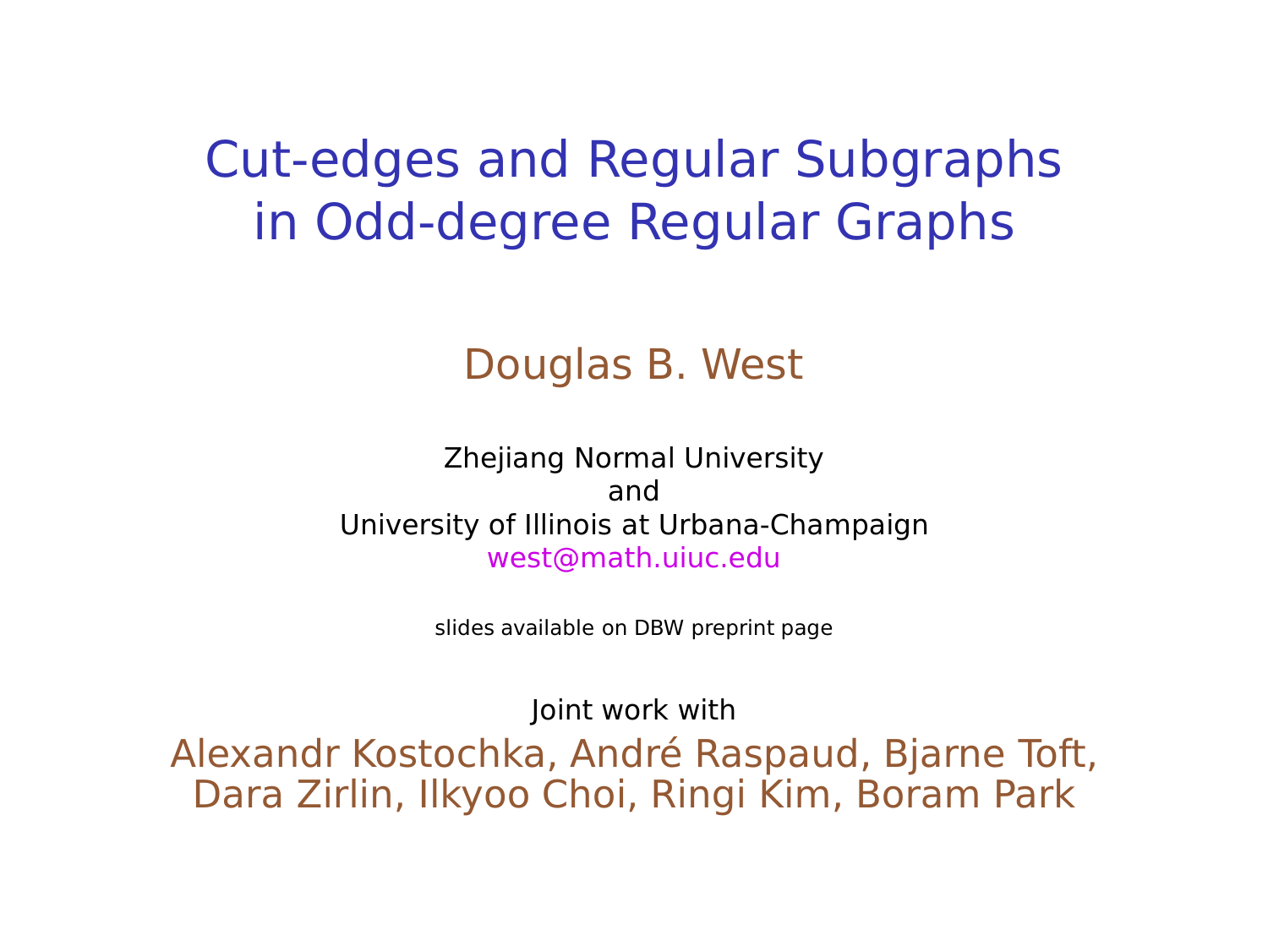**Def.** *l*-factor - a spanning *l*-regular subgraph.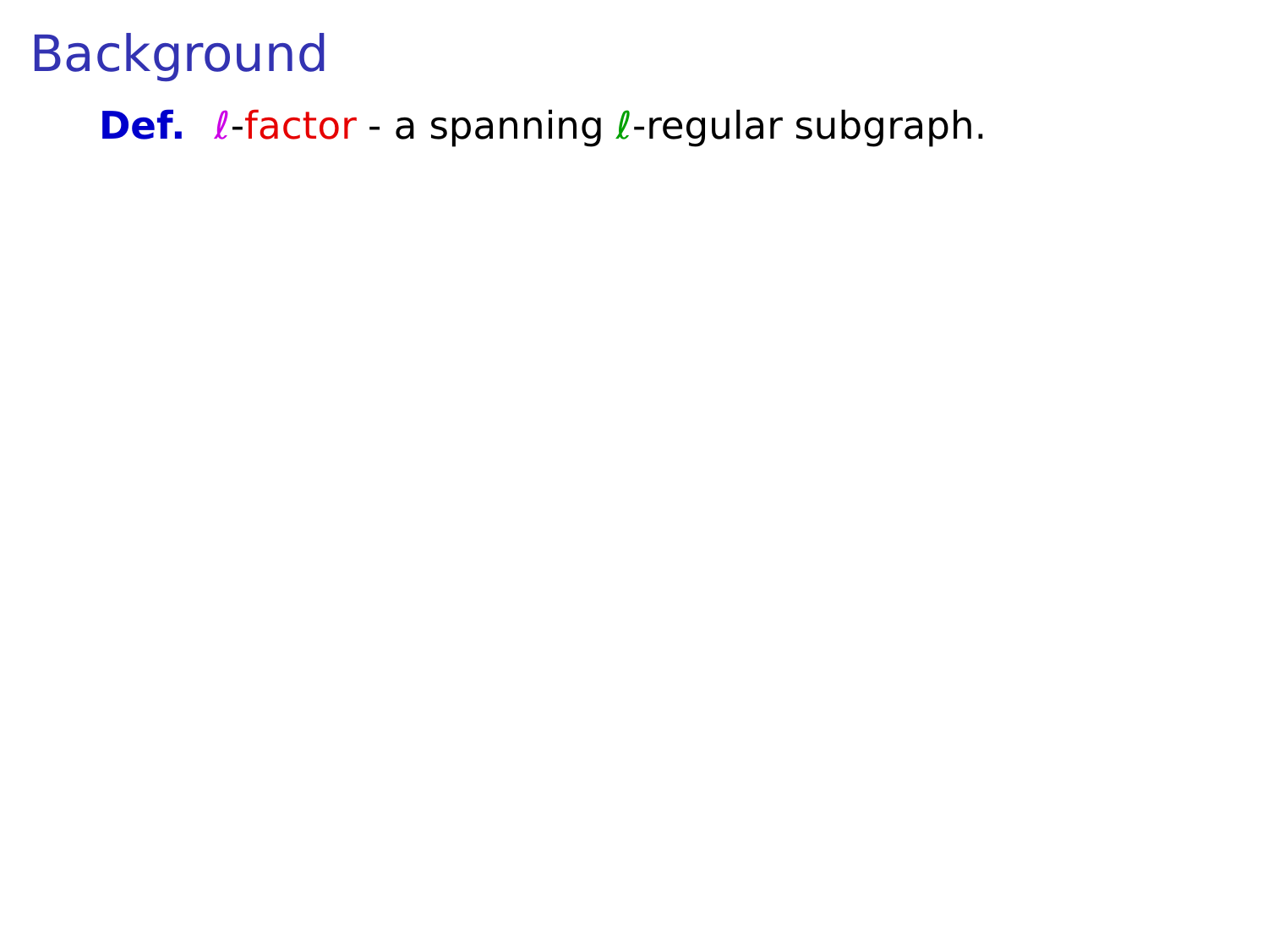**Def.** *l*-factor - a spanning *l*-regular subgraph.

**Thm.** (Petersen [1891]) For  $r \ge 1$ , every 2r-regular graph has a 2-factor (and thus a 2k-factor for k **≤** r).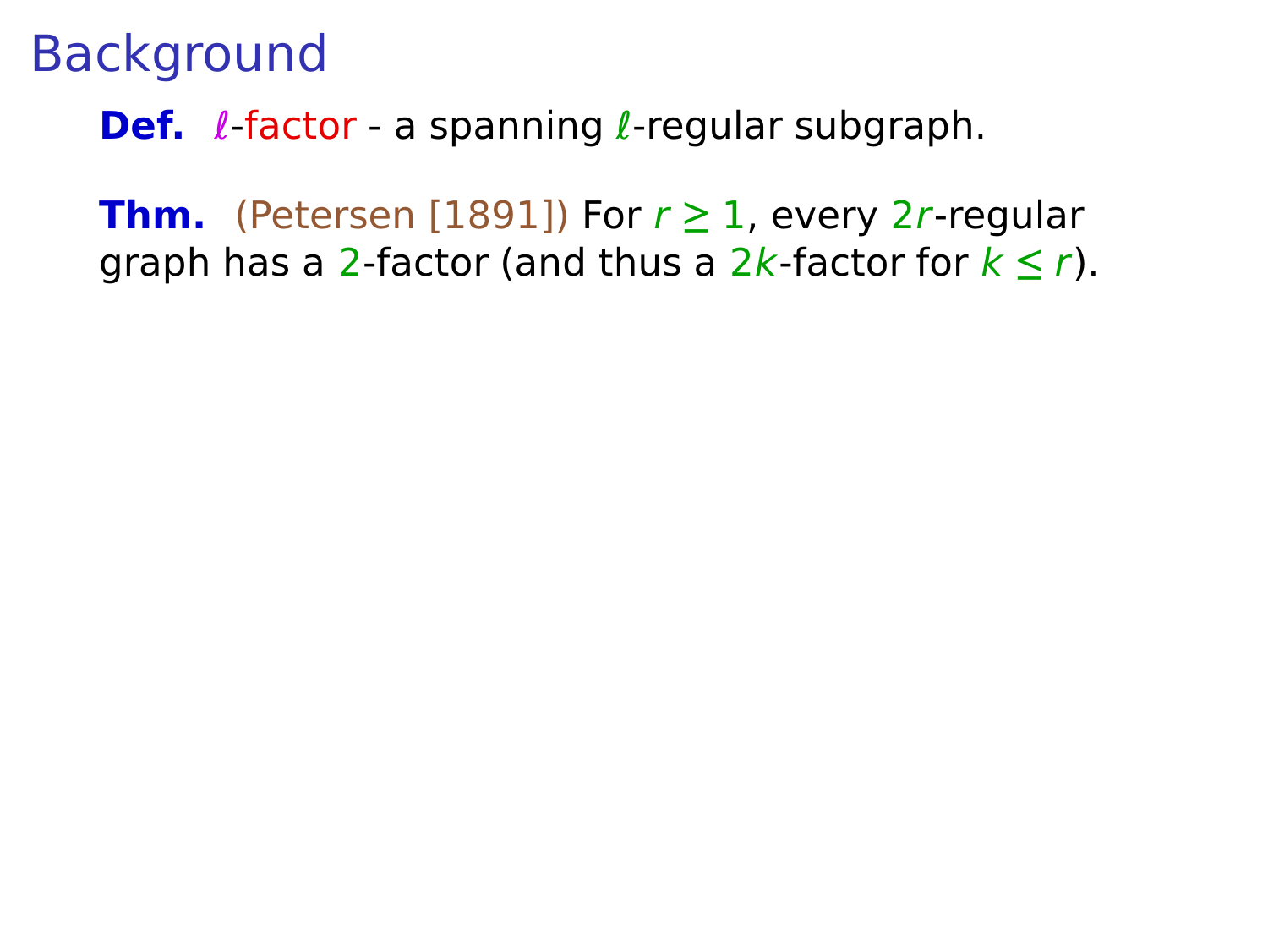**Def.** *l*-factor - a spanning *l*-regular subgraph.

**Thm.** (Petersen [1891]) For  $r \ge 1$ , every 2r-regular graph has a 2-factor (and thus a 2k-factor for k **≤** r).

**Thm.** (Petersen [1891]) Every 3-regular graph whose cut-edges lie on a single path contains a 2-factor.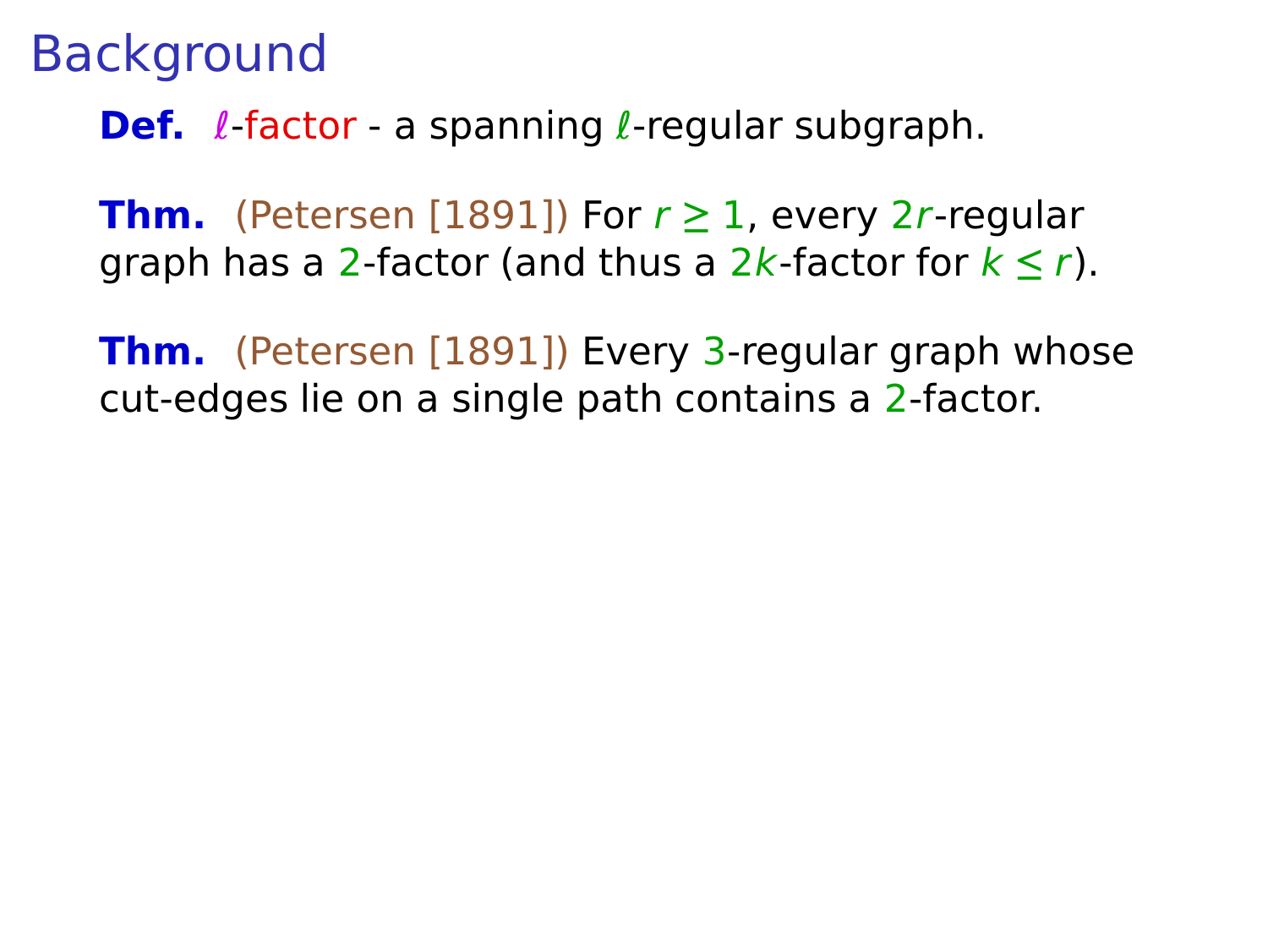**Def.** *l*-factor - a spanning *l*-regular subgraph.

**Thm.** (Petersen [1891]) For  $r \ge 1$ , every 2r-regular graph has a 2-factor (and thus a 2k-factor for k **≤** r).

**Thm.** (Petersen [1891]) Every 3-regular graph whose cut-edges lie on a single path contains a 2-factor. (**∴** 3-regular G with **≤** 2 cut-edges has 2-factor.)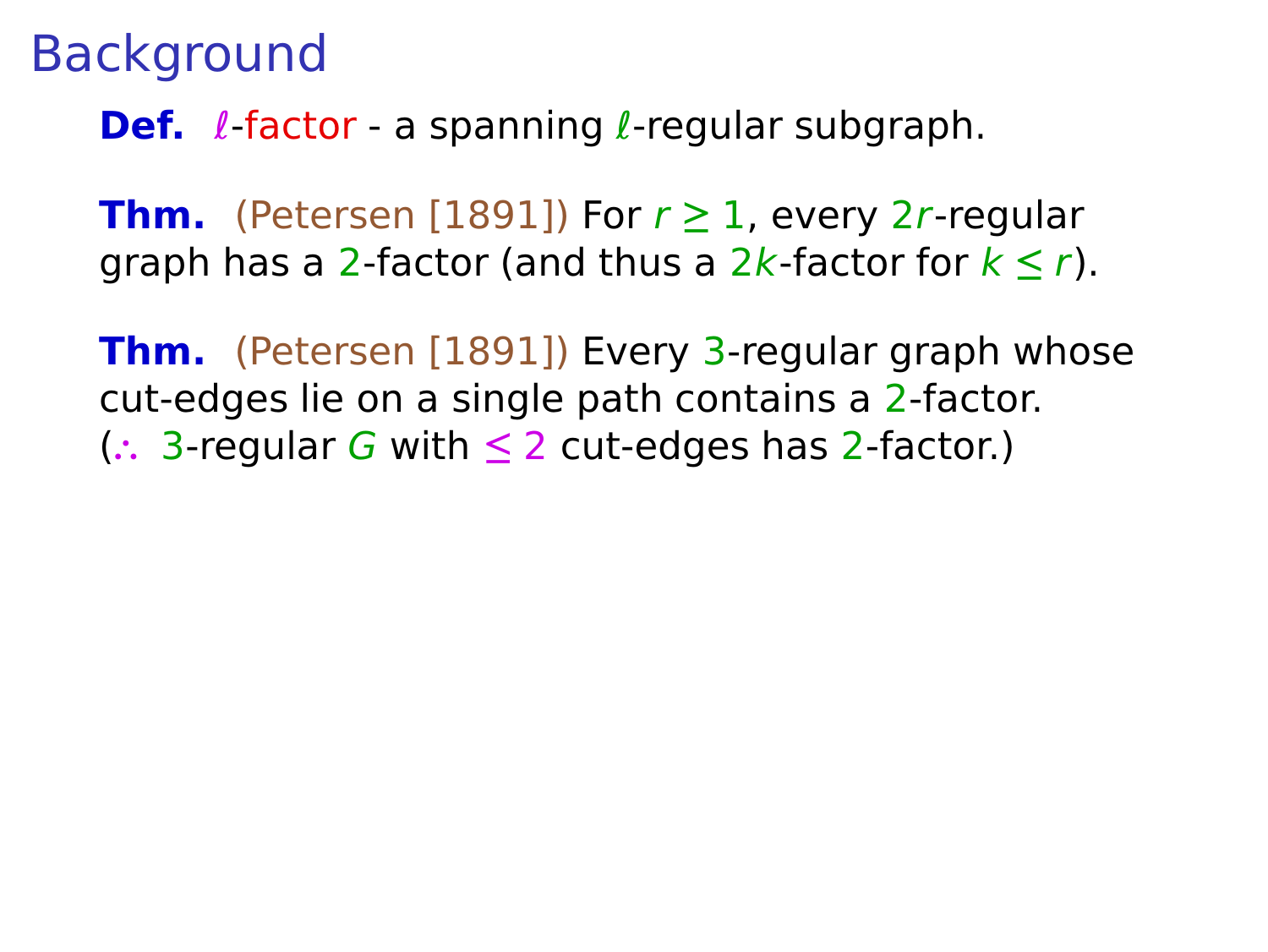**Def.** *l*-factor - a spanning *l*-regular subgraph.

**Thm.** (Petersen [1891]) For  $r \ge 1$ , every 2r-regular graph has a 2-factor (and thus a 2k-factor for k **≤** r).

**Thm.** (Petersen [1891]) Every 3-regular graph whose cut-edges lie on a single path contains a 2-factor. (**∴** 3-regular G with **≤** 2 cut-edges has 2-factor.)

**Ex.** Sylvester found 3-regular graphs with three cut-edges having no 2-factor.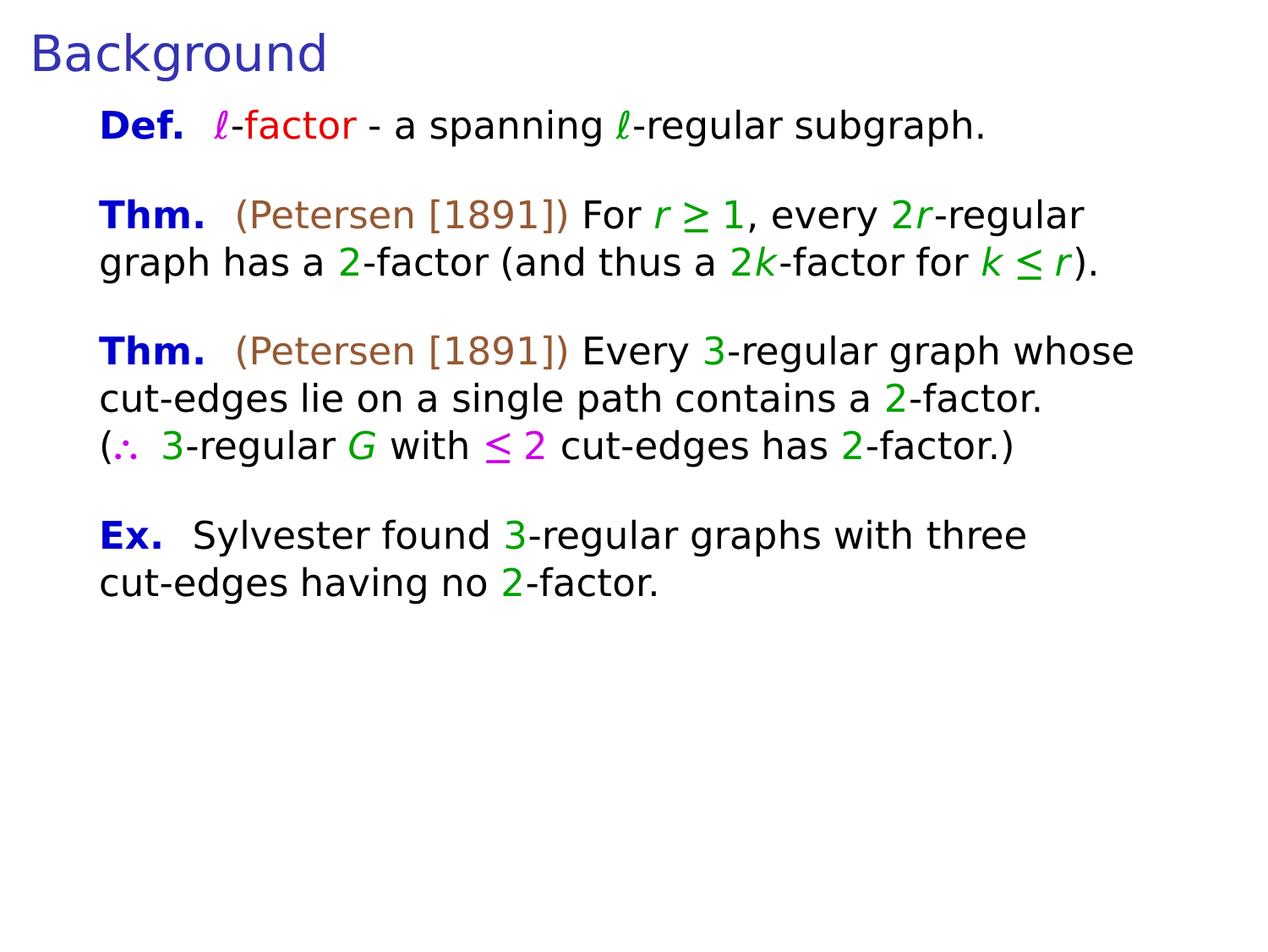**Def.** *l*-factor - a spanning *l*-regular subgraph.

**Thm.** (Petersen [1891]) For  $r \ge 1$ , every 2r-regular graph has a 2-factor (and thus a 2k-factor for k **≤** r).

**Thm.** (Petersen [1891]) Every 3-regular graph whose cut-edges lie on a single path contains a 2-factor. (**∴** 3-regular G with **≤** 2 cut-edges has 2-factor.)

**Ex.** Sylvester found 3-regular graphs with three cut-edges having no 2-factor.

**Thm.** (Hanson–Loten–Toft [1998]) For  $r \ge 1$ , every  $(2r+1)$ -regular graph with  $\leq 2r$  cut-edges has 2-factor.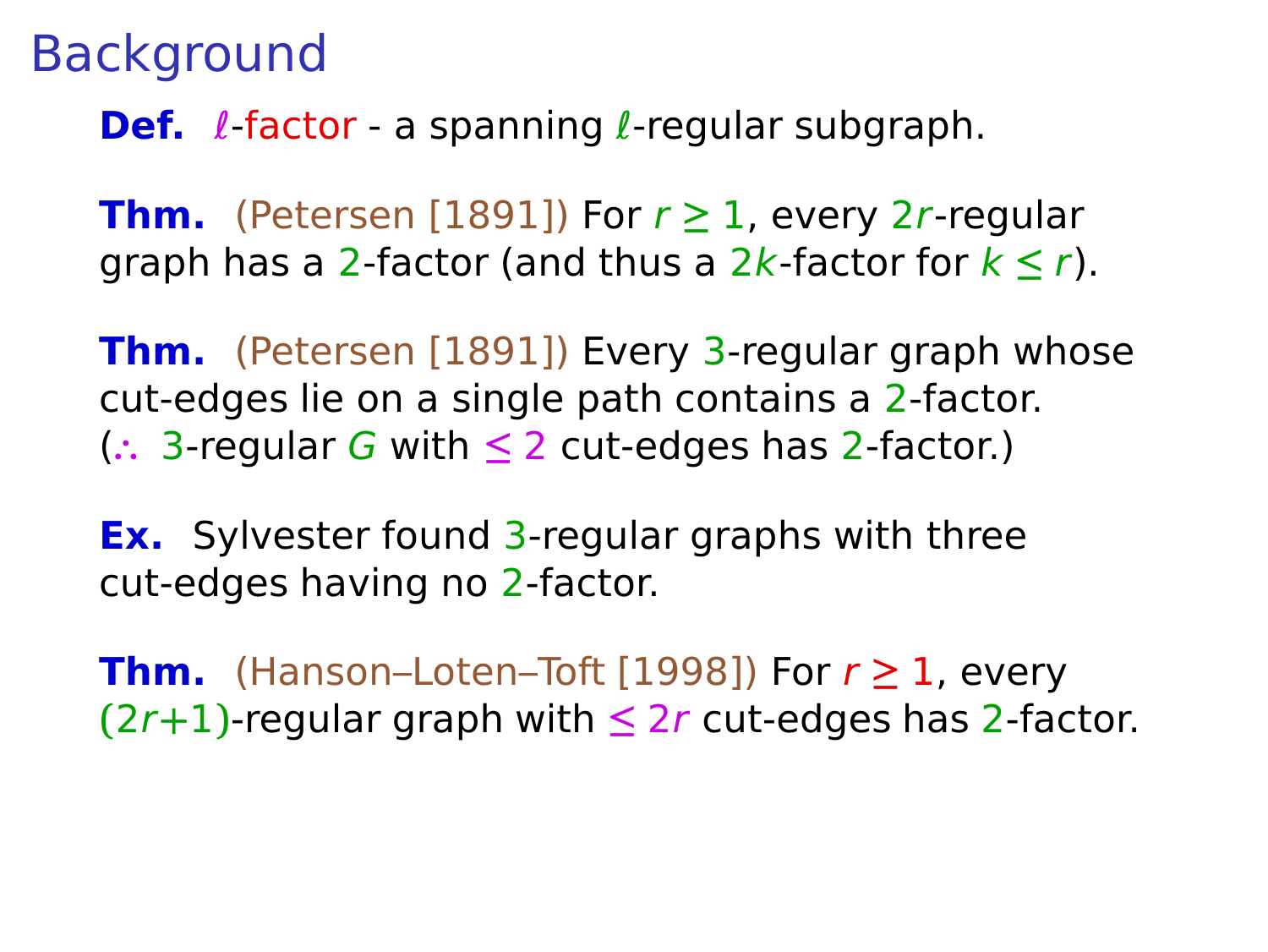**Def.** *l*-factor - a spanning *l*-regular subgraph.

**Thm.** (Petersen [1891]) For  $r \ge 1$ , every 2r-regular graph has a 2-factor (and thus a 2k-factor for k **≤** r).

**Thm.** (Petersen [1891]) Every 3-regular graph whose cut-edges lie on a single path contains a 2-factor. (**∴** 3-regular G with **≤** 2 cut-edges has 2-factor.)

**Ex.** Sylvester found 3-regular graphs with three cut-edges having no 2-factor.

**Thm.** (Hanson–Loten–Toft [1998]) For  $r \ge 1$ , every  $(2r+1)$ -regular graph with  $\leq 2r$  cut-edges has 2-factor.

```
What about 2k-factors for k > 1?
```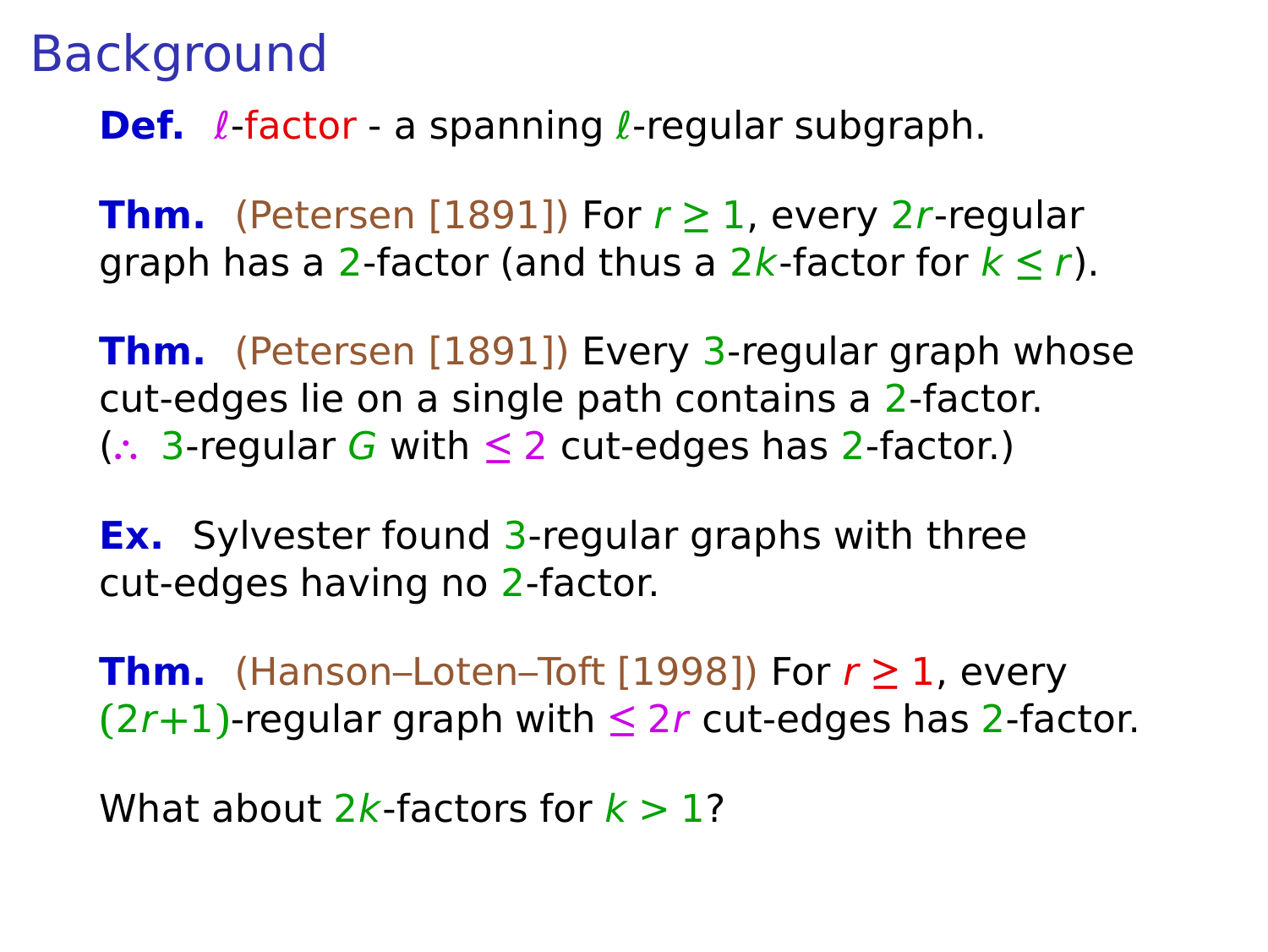**Def.** *l*-factor - a spanning *l*-regular subgraph.

**Thm.** (Petersen [1891]) For  $r \ge 1$ , every 2r-regular graph has a 2-factor (and thus a 2k-factor for k **≤** r).

**Thm.** (Petersen [1891]) Every 3-regular graph whose cut-edges lie on a single path contains a 2-factor. (**∴** 3-regular G with **≤** 2 cut-edges has 2-factor.)

**Ex.** Sylvester found 3-regular graphs with three cut-edges having no 2-factor.

**Thm.** (Hanson–Loten–Toft [1998]) For  $r \ge 1$ , every  $(2r+1)$ -regular graph with  $\leq 2r$  cut-edges has 2-factor.

What about 2k-factors for  $k > 1$ ? Harder to guarantee, since every  $2k$ -factor contains a 2-factor.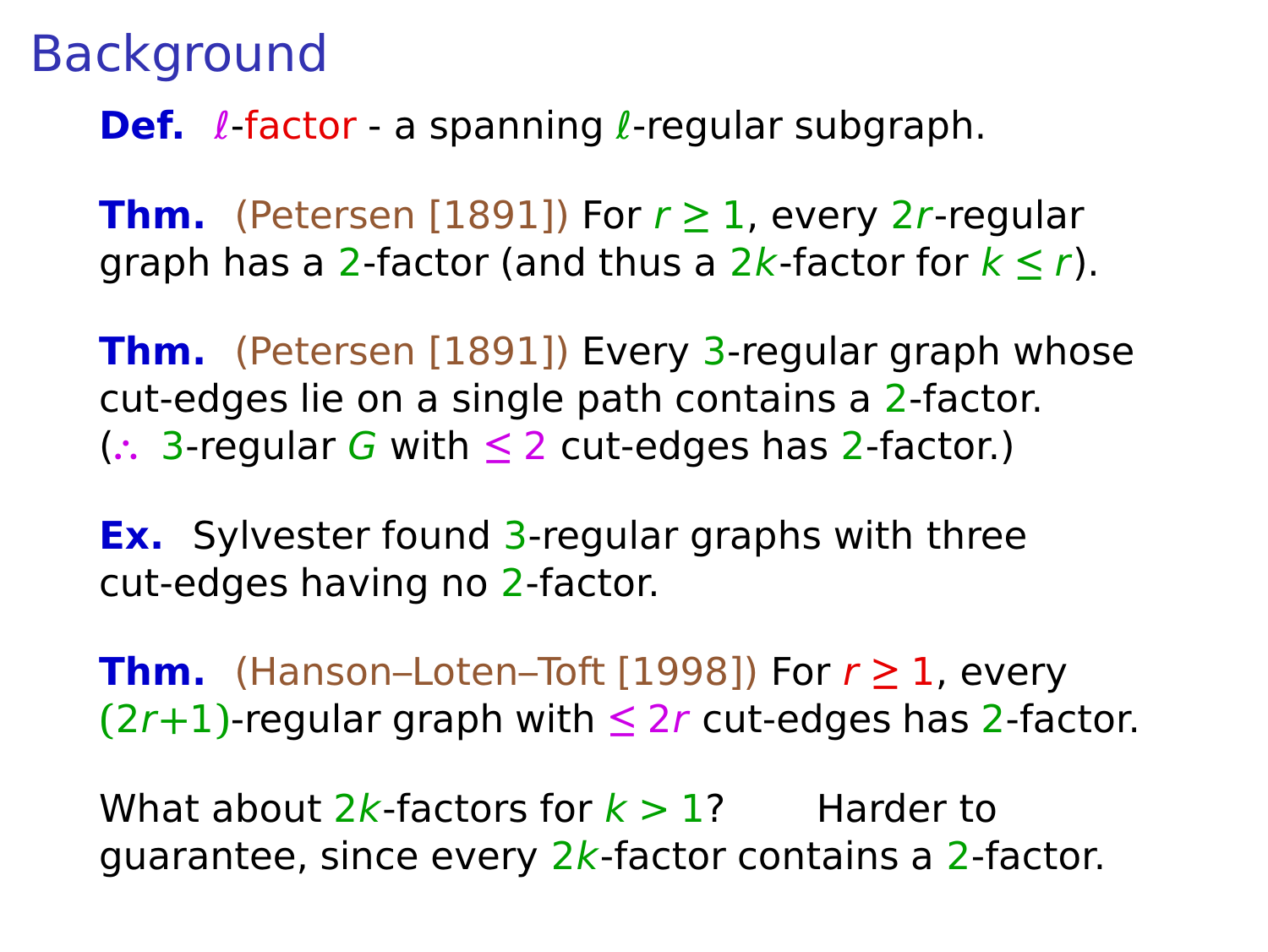#### **Thm.** (Hanson–Loten–Toft [1998]) For  $r \ge 1$ , every **(**2r**+**1**)**-regular graph with **≤** 2r cut-edges has 2-factor.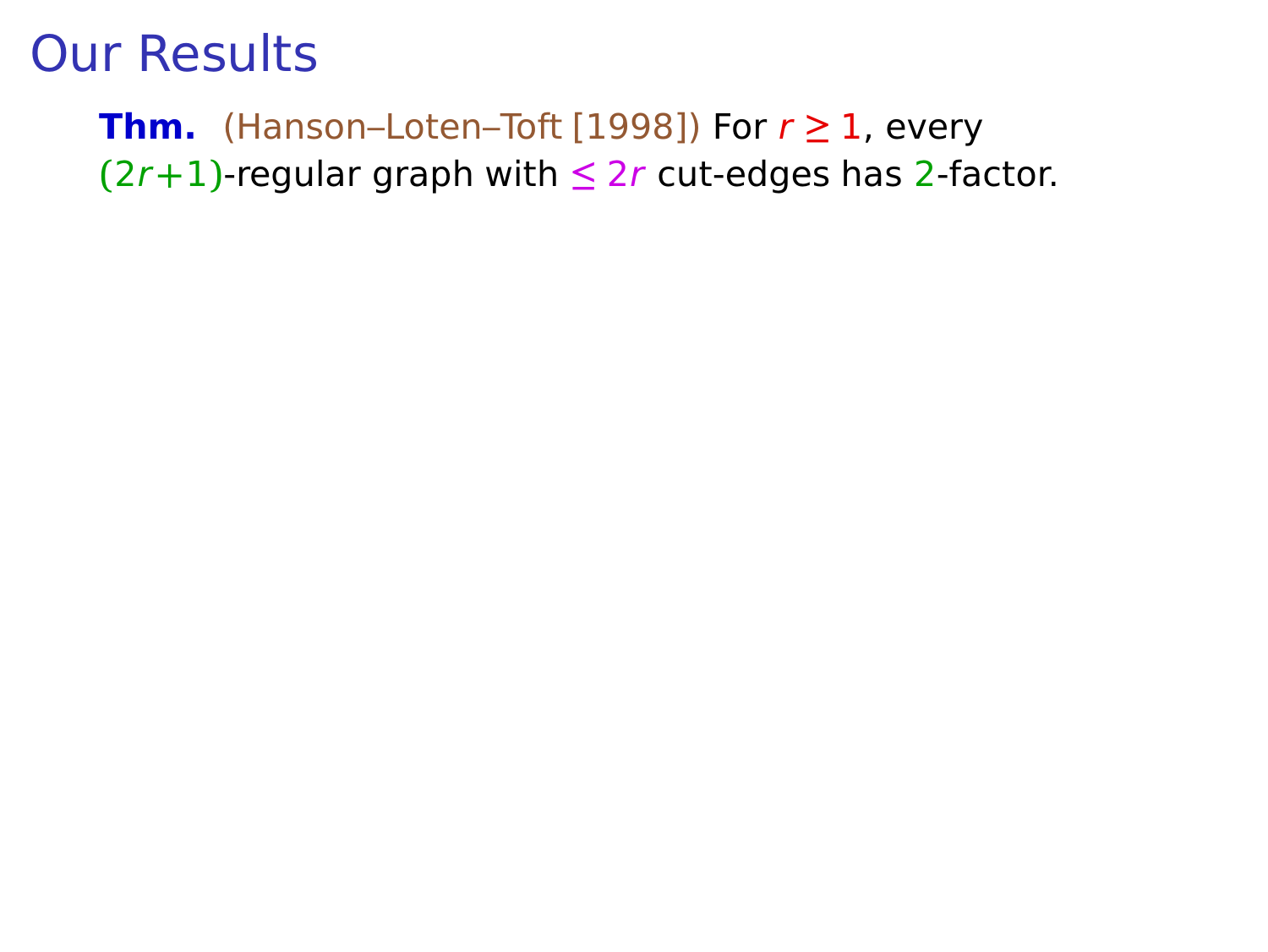**Thm.** (Hanson–Loten–Toft [1998]) For  $r \ge 1$ , every  $(2r+1)$ -regular graph with  $\leq 2r$  cut-edges has 2-factor.

**Thm.** (KRTWZ [2021]) For k **≤ (**2r **+** 1**)**/3, every **(**2r**+**1**)**-regular graph with **≤** 2r **−** 3**(**k **−** 1**)** cut-edges has a 2k-factor.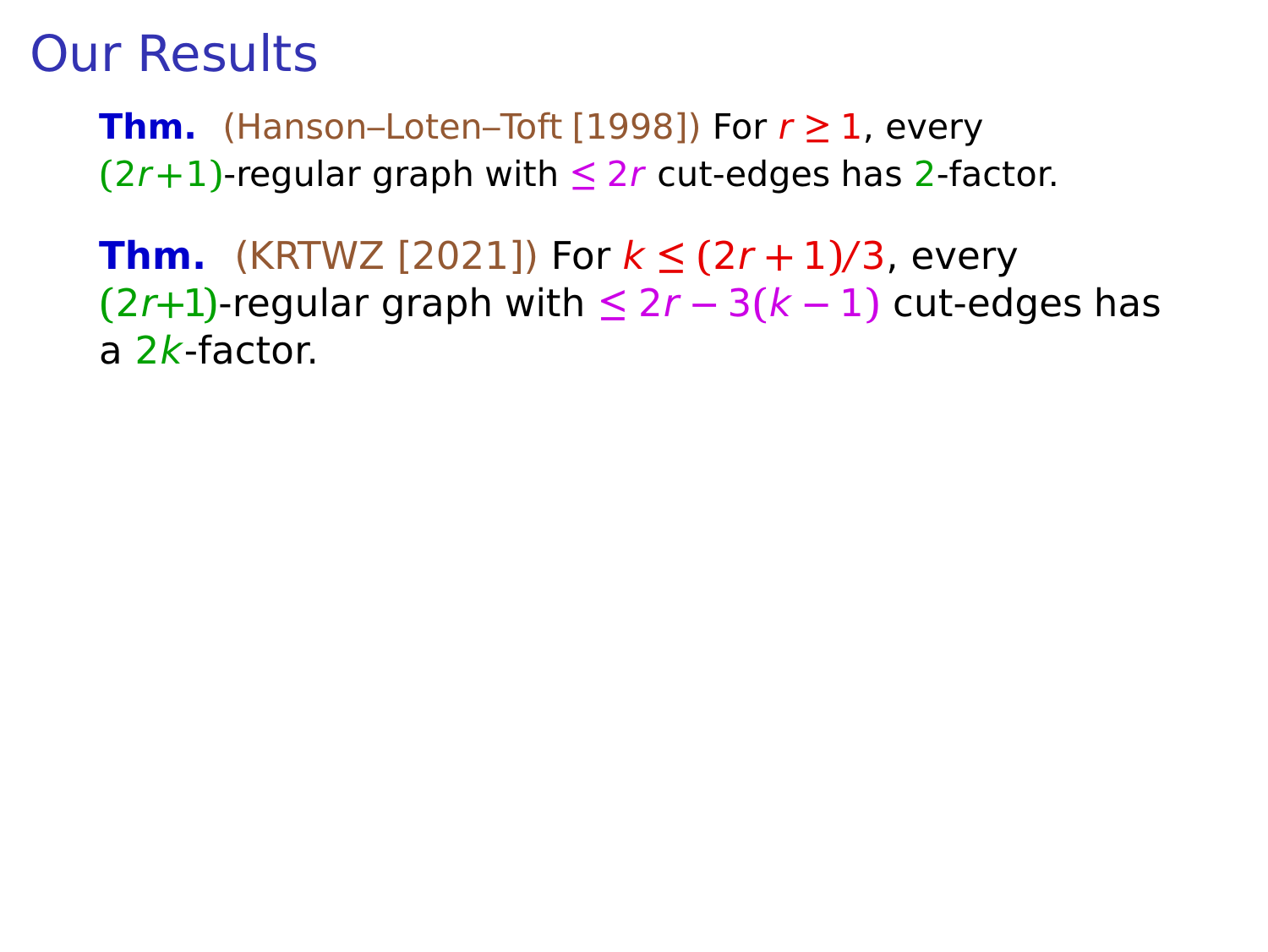**Thm.** (Hanson–Loten–Toft [1998]) For  $r \ge 1$ , every  $(2r+1)$ -regular graph with  $\leq 2r$  cut-edges has 2-factor.

**Thm.** (KRTWZ [2021]) For k **≤ (**2r **+** 1**)**/3, every **(**2r**+**1**)**-regular graph with **≤** 2r **−** 3**(**k **−** 1**)** cut-edges has a  $2k$ -factor. Also, both inequalities are sharp.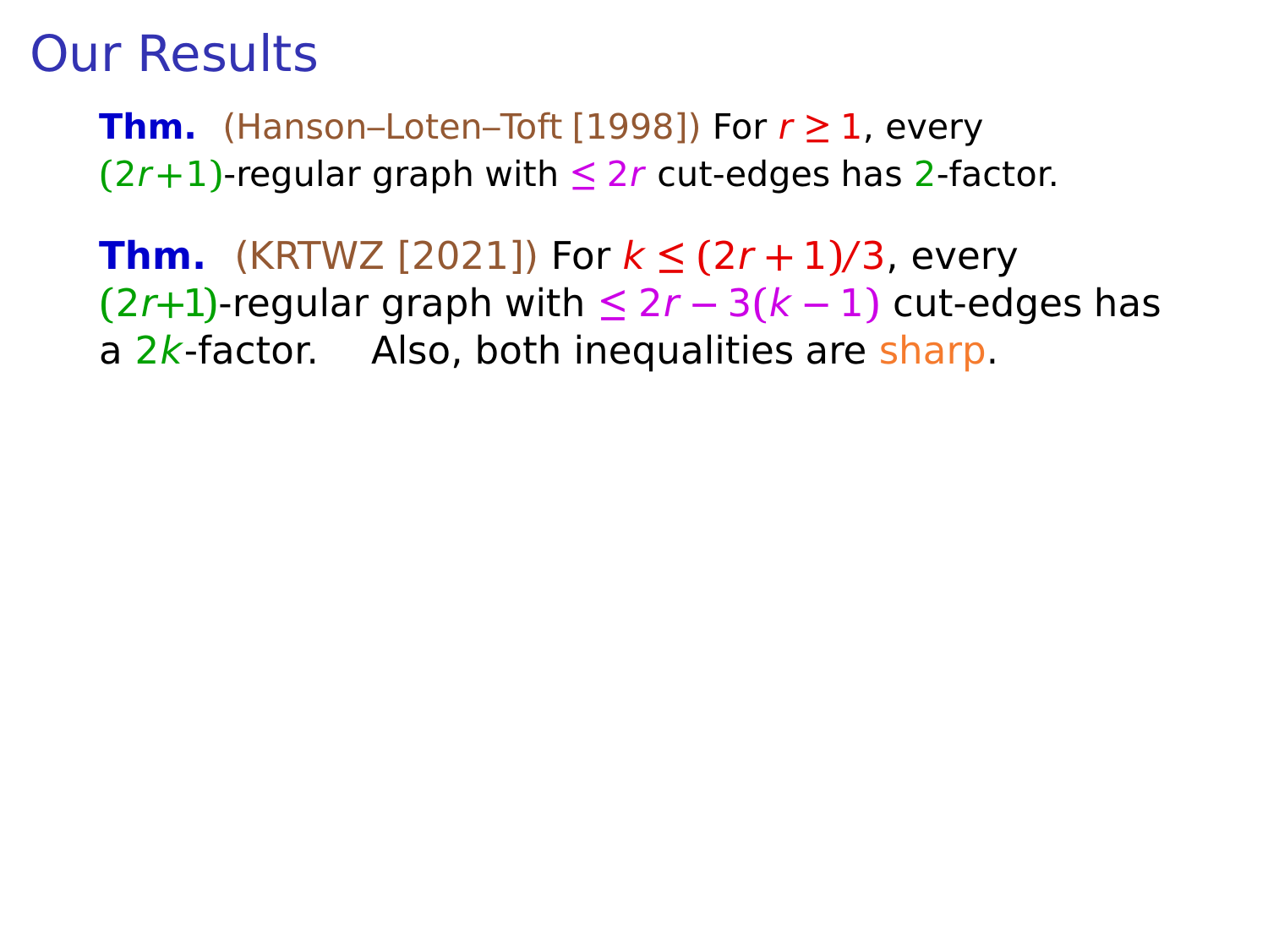**Thm.** (Hanson–Loten–Toft [1998]) For  $r \ge 1$ , every **(**2r**+**1**)**-regular graph with **≤** 2r cut-edges has 2-factor.

**Thm.** (KRTWZ [2021]) For k **≤ (**2r **+** 1**)**/3, every **(**2r**+**1**)**-regular graph with **≤** 2r **−** 3**(**k **−** 1**)** cut-edges has a  $2k$ -factor. Also, both inequalities are sharp.

**Thm.** We find all **(**2r**+**1**)**-regular connected graphs with exactly 2r**+**1 **−** 3**(**k **−** 1**)** cut-edges having no 2k-factor.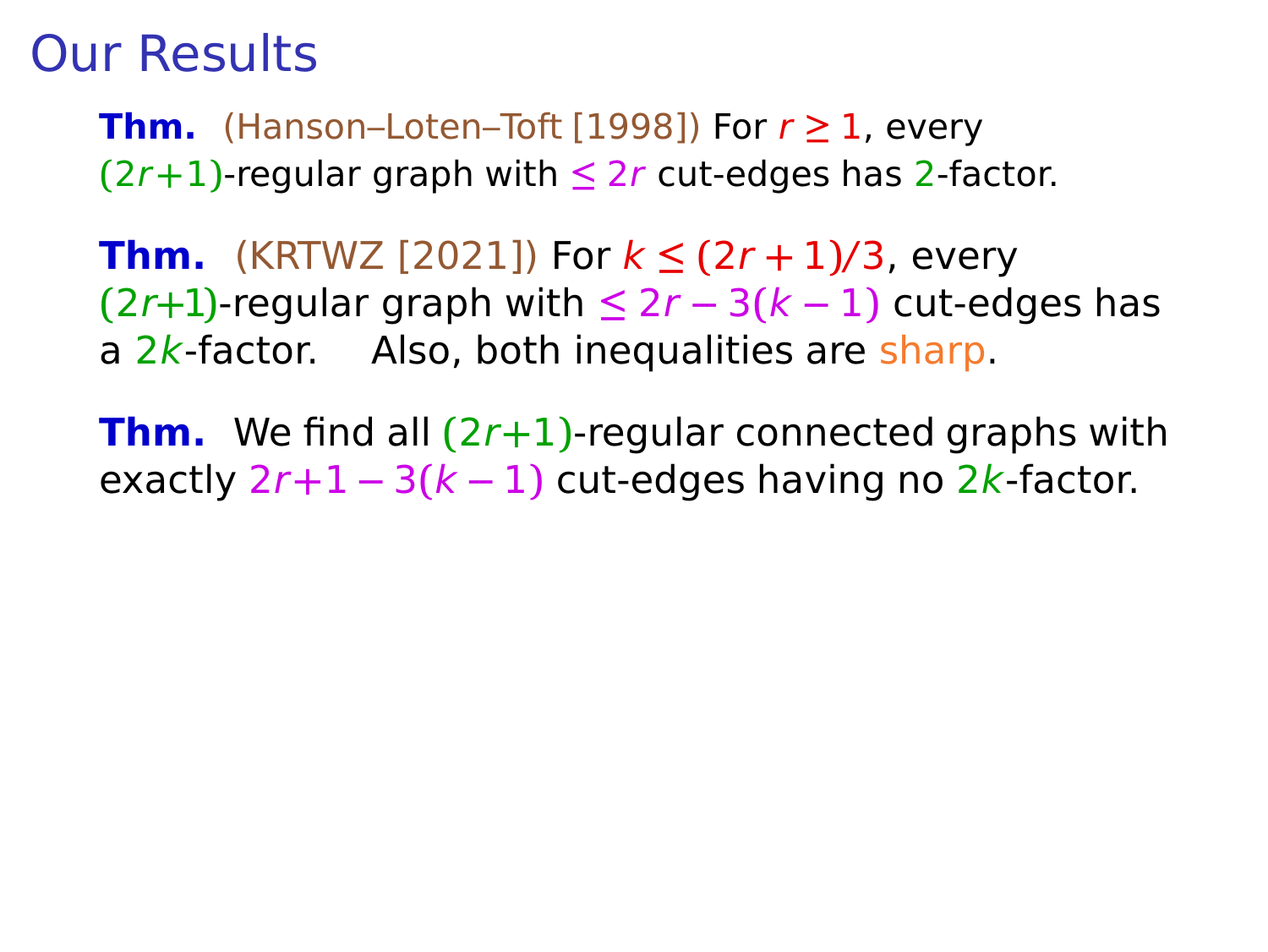**Thm.** (Hanson–Loten–Toft [1998]) For  $r \ge 1$ , every **(**2r**+**1**)**-regular graph with **≤** 2r cut-edges has 2-factor.

**Thm.** (KRTWZ [2021]) For k **≤ (**2r **+** 1**)**/3, every **(**2r**+**1**)**-regular graph with **≤** 2r **−** 3**(**k **−** 1**)** cut-edges has a  $2k$ -factor. Also, both inequalities are sharp.

**Thm.** We find all **(**2r**+**1**)**-regular connected graphs with exactly 2r**+**1 **−** 3**(**k **−** 1**)** cut-edges having no 2k-factor.

When k > **(**2r **+** 1**)**/3 or G has more than 2r **−** 3**(**k **−** 1**)** cut-edges, how large a  $2k$ -regular subgraph is forced?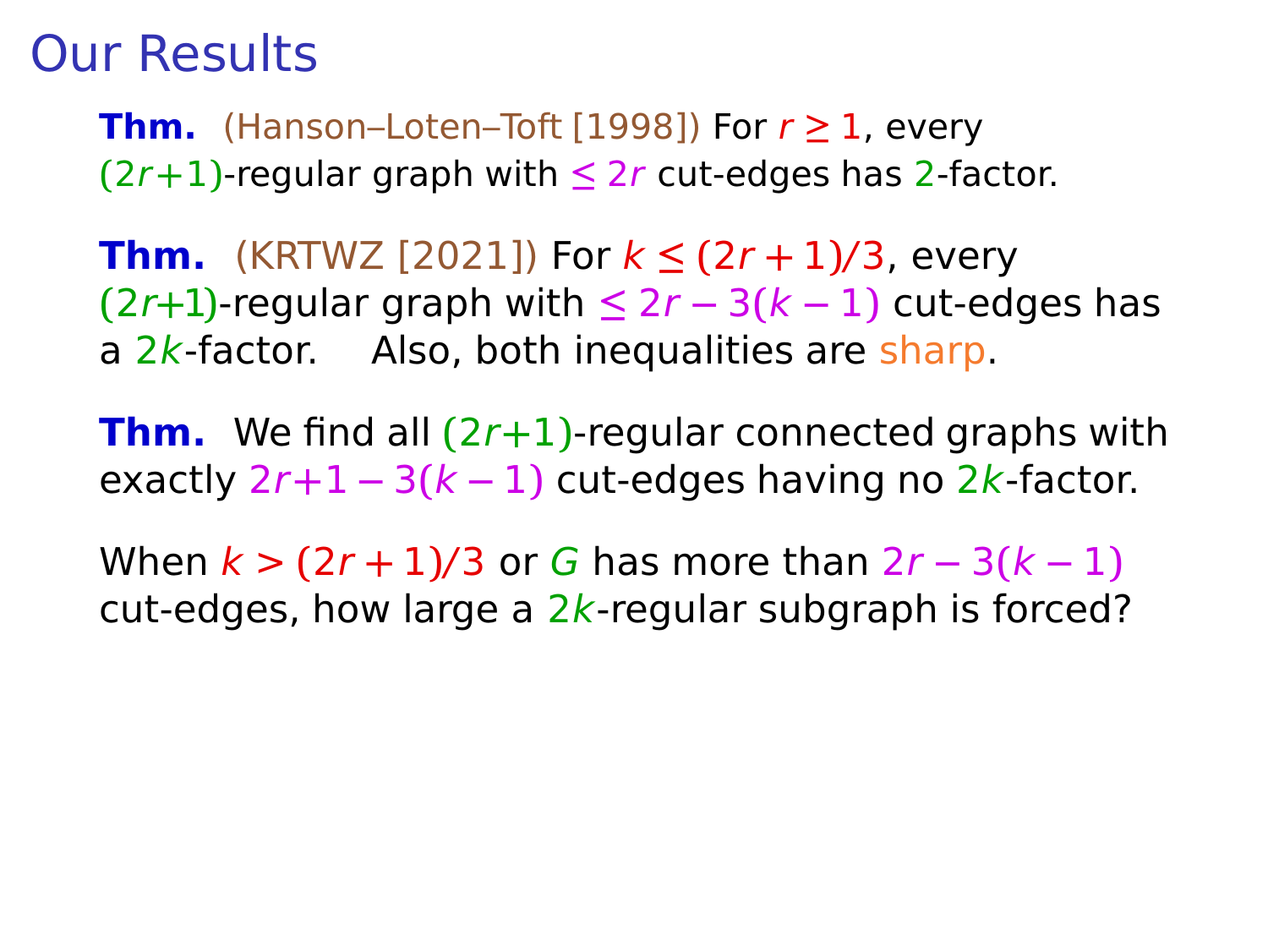**Thm.** (Hanson–Loten–Toft [1998]) For  $r \ge 1$ , every **(**2r**+**1**)**-regular graph with **≤** 2r cut-edges has 2-factor.

**Thm.** (KRTWZ [2021]) For k **≤ (**2r **+** 1**)**/3, every **(**2r**+**1**)**-regular graph with **≤** 2r **−** 3**(**k **−** 1**)** cut-edges has a  $2k$ -factor. Also, both inequalities are sharp.

**Thm.** We find all **(**2r**+**1**)**-regular connected graphs with exactly 2r**+**1 **−** 3**(**k **−** 1**)** cut-edges having no 2k-factor.

When k > **(**2r **+** 1**)**/3 or G has more than 2r **−** 3**(**k **−** 1**)** cut-edges, how large a  $2k$ -regular subgraph is forced? We solve this for  $k = r = 1$ .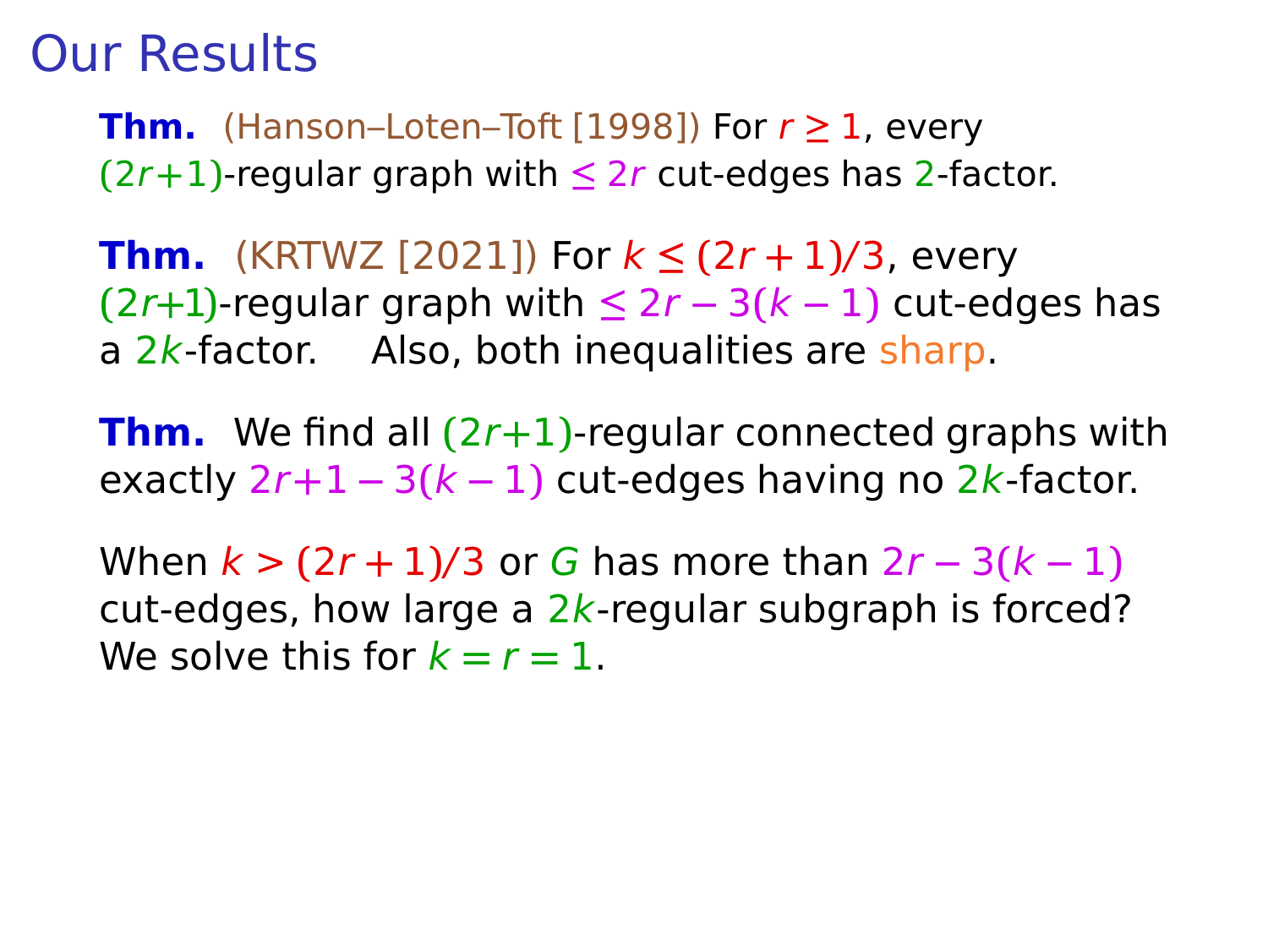**Thm.** (Hanson–Loten–Toft [1998]) For  $r \ge 1$ , every **(**2r**+**1**)**-regular graph with **≤** 2r cut-edges has 2-factor.

**Thm.** (KRTWZ [2021]) For k **≤ (**2r **+** 1**)**/3, every **(**2r**+**1**)**-regular graph with **≤** 2r **−** 3**(**k **−** 1**)** cut-edges has a  $2k$ -factor. Also, both inequalities are sharp.

**Thm.** We find all **(**2r**+**1**)**-regular connected graphs with exactly 2r**+**1 **−** 3**(**k **−** 1**)** cut-edges having no 2k-factor.

When k > **(**2r **+** 1**)**/3 or G has more than 2r **−** 3**(**k **−** 1**)** cut-edges, how large a  $2k$ -regular subgraph is forced? We solve this for  $k = r = 1$ .

**Thm.** (CKKPW [2019]) Every 3-regular *n*-vertex graph with  $c$  cut-edges has a 2-regular subgraph with at least  $n - \left\lfloor \frac{c-1}{2} \right\rfloor$  vertices (when  $c > 0$ ), and this is sharp.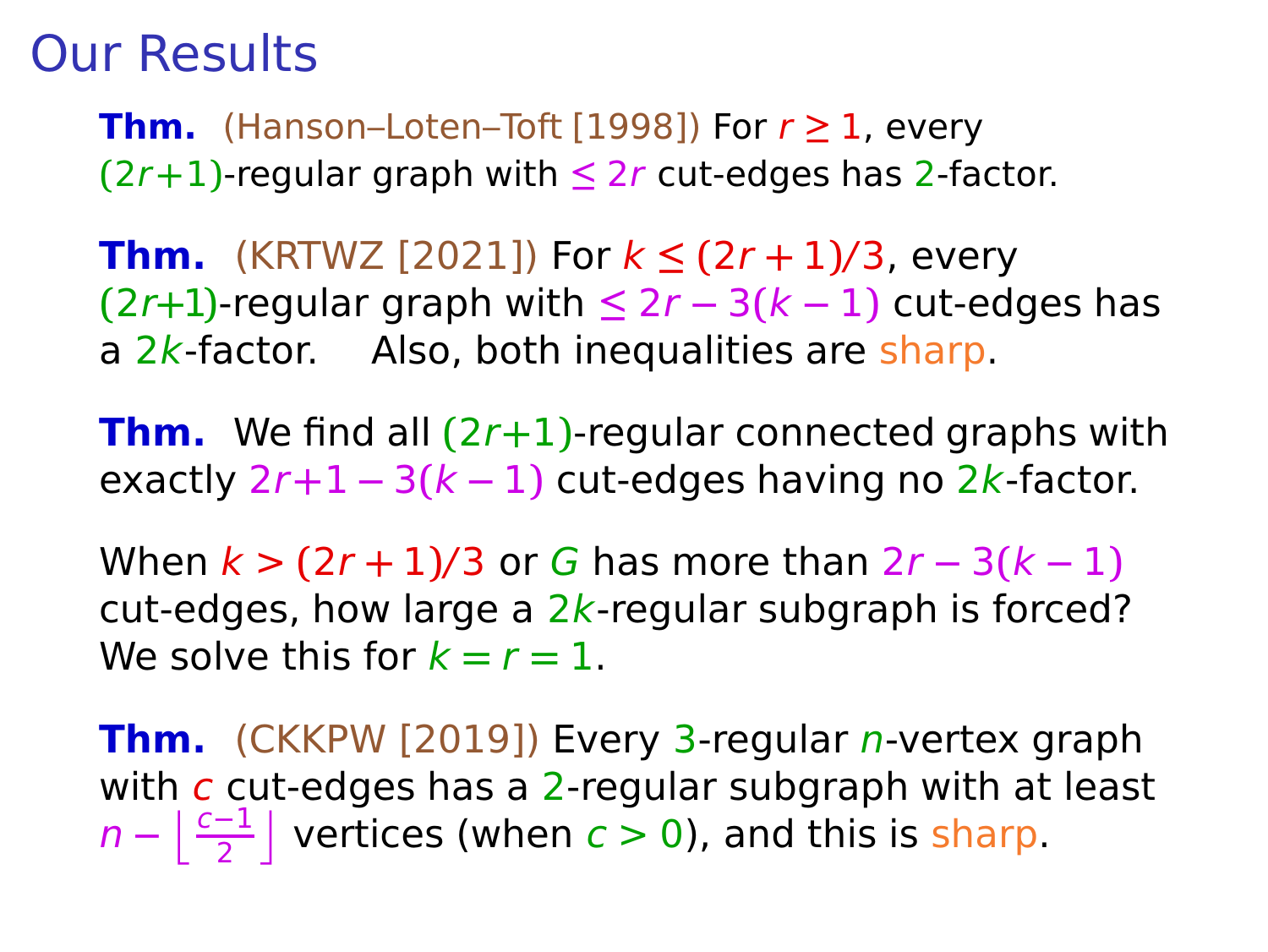**Thm.** (Hanson–Loten–Toft [1998]) For  $r \ge 1$ , every **(**2r**+**1**)**-regular graph with **≤** 2r cut-edges has 2-factor.

**Thm.** (KRTWZ [2021]) For k **≤ (**2r **+** 1**)**/3, every **(**2r**+**1**)**-regular graph with **≤** 2r **−** 3**(**k **−** 1**)** cut-edges has a  $2k$ -factor. Also, both inequalities are sharp.

**Thm.** We find all **(**2r**+**1**)**-regular connected graphs with exactly 2r**+**1 **−** 3**(**k **−** 1**)** cut-edges having no 2k-factor.

When k > **(**2r **+** 1**)**/3 or G has more than 2r **−** 3**(**k **−** 1**)** cut-edges, how large a  $2k$ -regular subgraph is forced? We solve this for  $k = r = 1$ .

**Thm.** (CKKPW [2019]) Every 3-regular *n*-vertex graph with  $c$  cut-edges has a 2-regular subgraph with at least  $n - \left\lfloor \frac{c-1}{2} \right\rfloor$  vertices (when  $c > 0$ ), and this is sharp.

All the results also apply to multigraphs.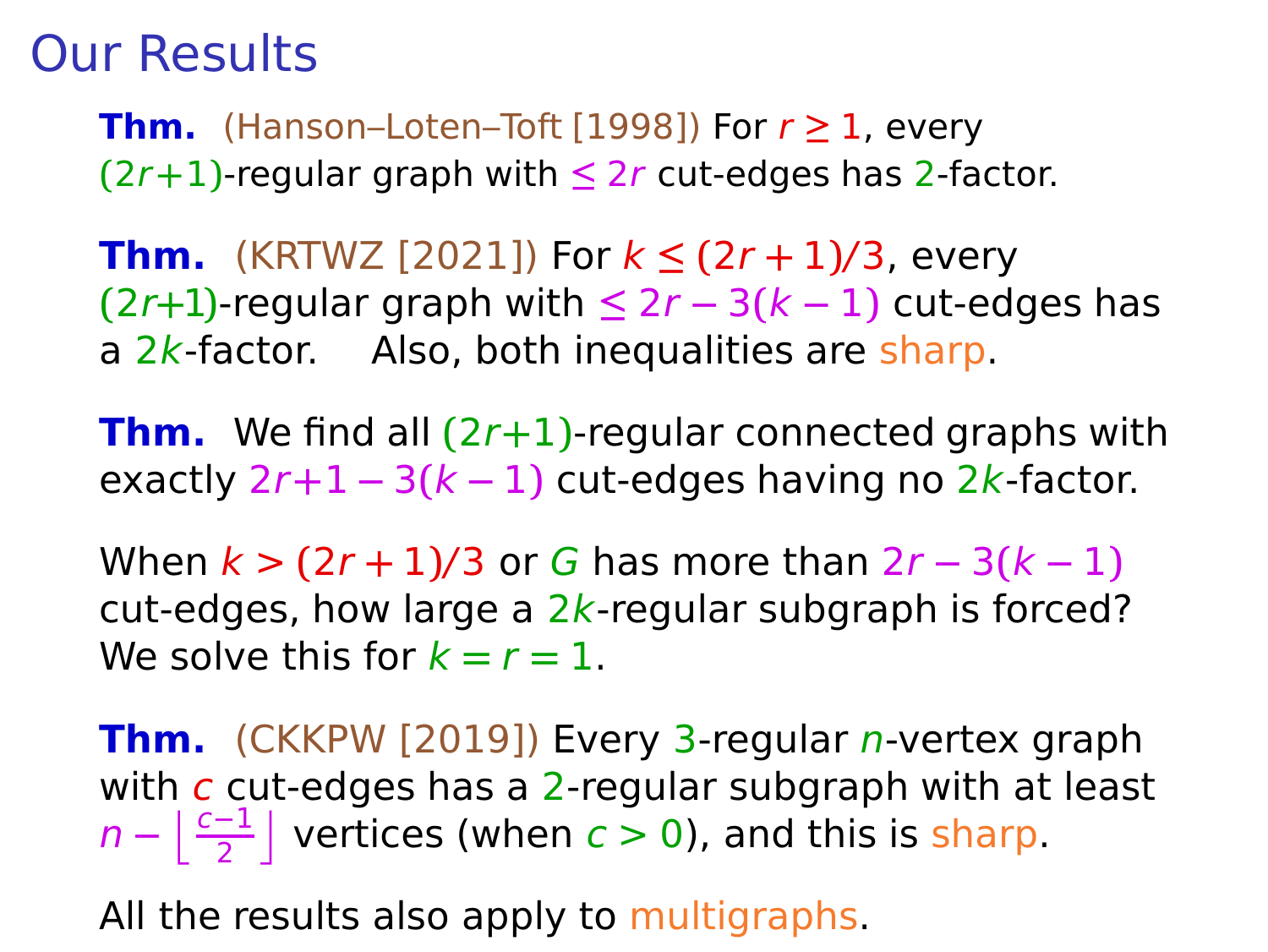A special case of the f-factor Theorem of Tutte [1952].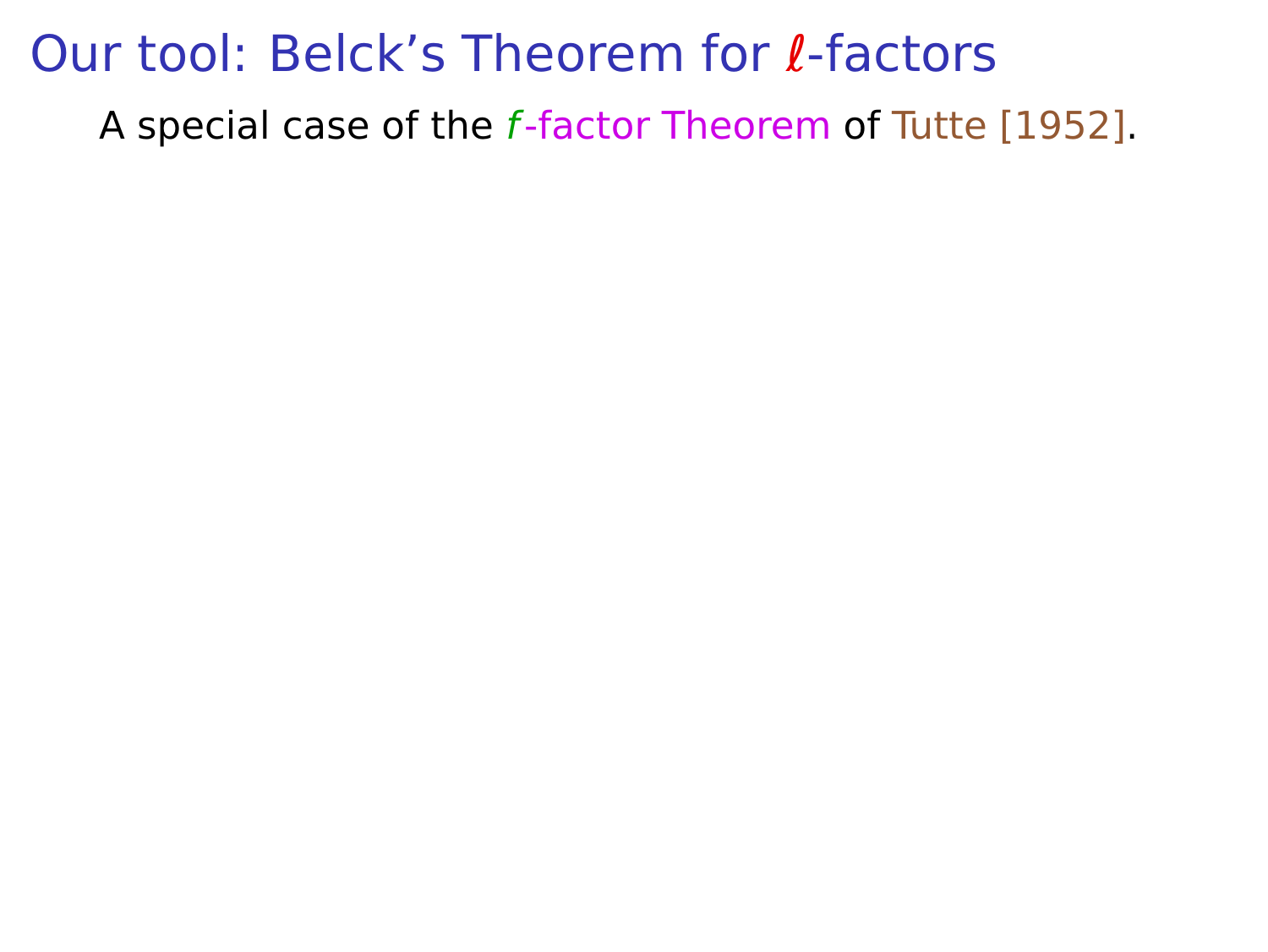A special case of the f-factor Theorem of Tutte [1952]. **Notation:** For  $T \subseteq V(G)$ , let  $d_G(T) = \sum_{v \in T} d_G(v)$ .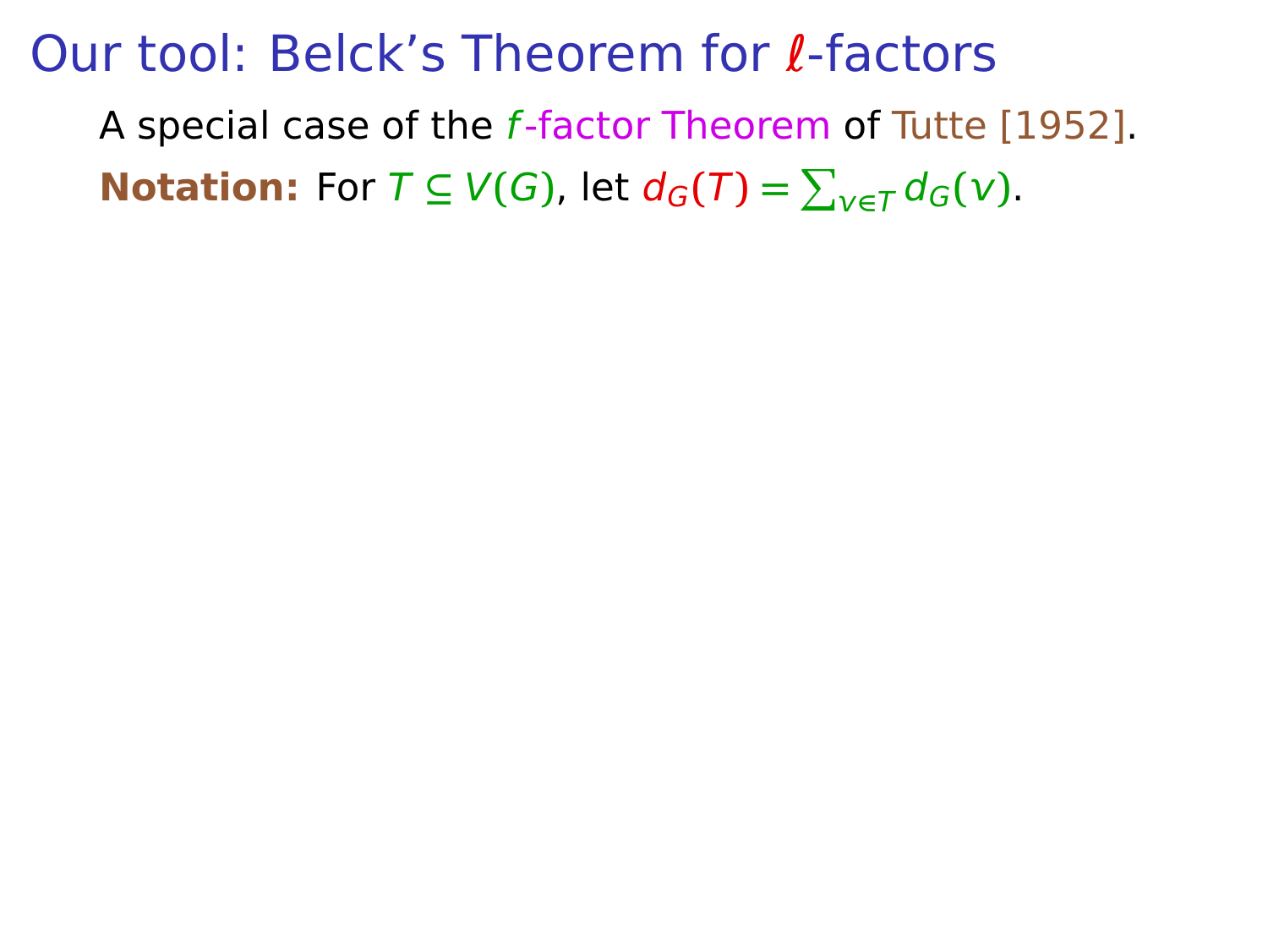A special case of the f-factor Theorem of Tutte [1952]. **Notation:** For  $T \subseteq V(G)$ , let  $d_G(T) = \sum_{v \in T} d_G(v)$ . Also  $||T|| = |E(G[T])|$  and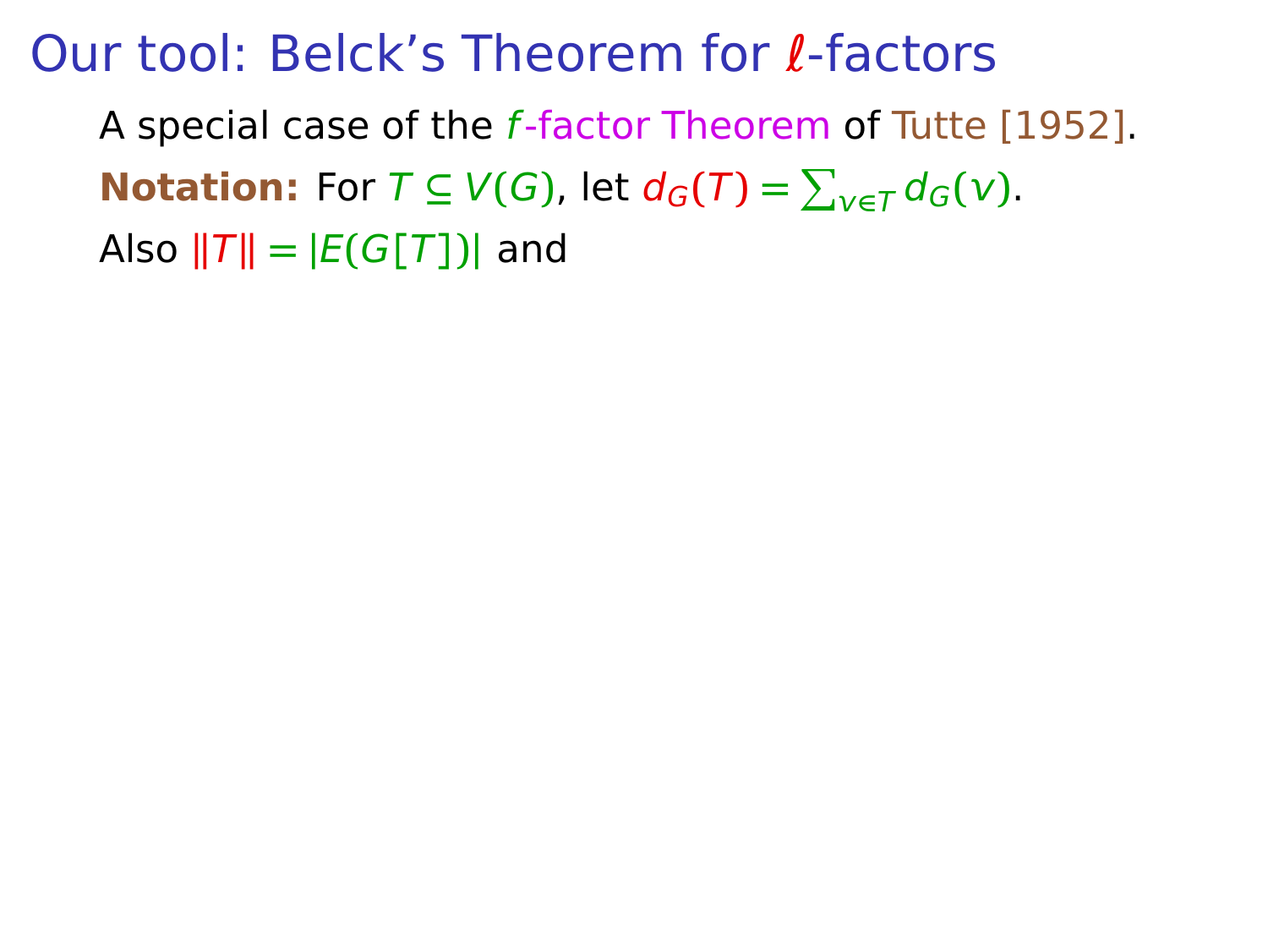A special case of the f-factor Theorem of Tutte [1952]. **Notation:** For  $T \subseteq V(G)$ , let  $d_G(T) = \sum_{v \in T} d_G(v)$ . Also  $||T|| = |E(G|T|)|$  and  $||A, B|| = |A, B||$ .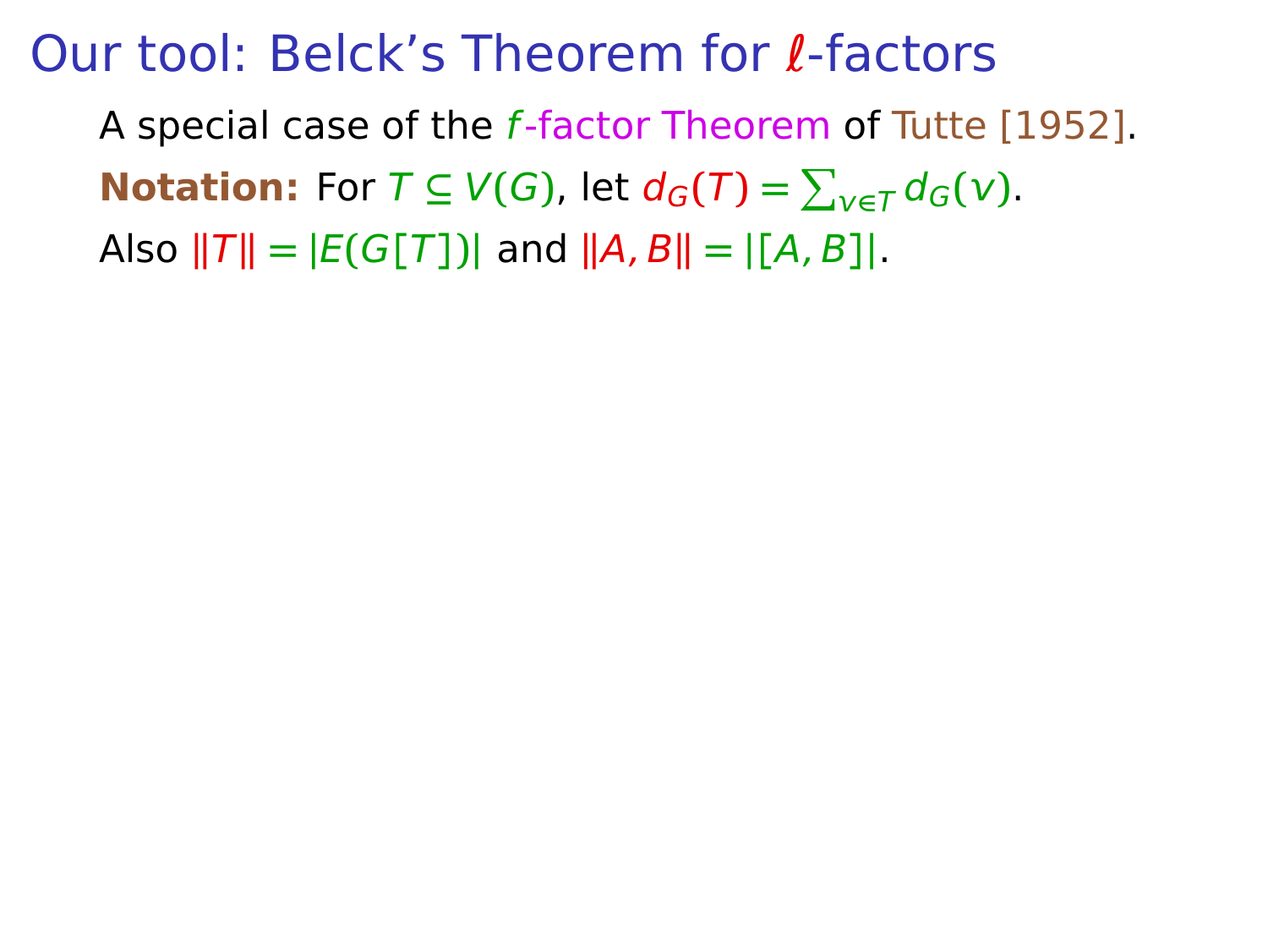A special case of the f-factor Theorem of Tutte [1952]. **Notation:** For  $T \subseteq V(G)$ , let  $d_G(T) = \sum_{v \in T} d_G(v)$ .  $\textsf{Also } ||T|| = |E(G[T])|$  and  $||A, B|| = |[A, B]|$ .

**Thm.** (Belck [1950]) A multigraph G has a l-factor iff  $q(S, T) \leq l(|S| - |T|) + d_{G-S}(T)$ 

for all disjoint  $S, T \subset V(G)$ , where  $q(S, T)$  counts the **components Q of G−S−T with**  $\|T, V(Q)\| + l\|V(Q)\|$  **odd.**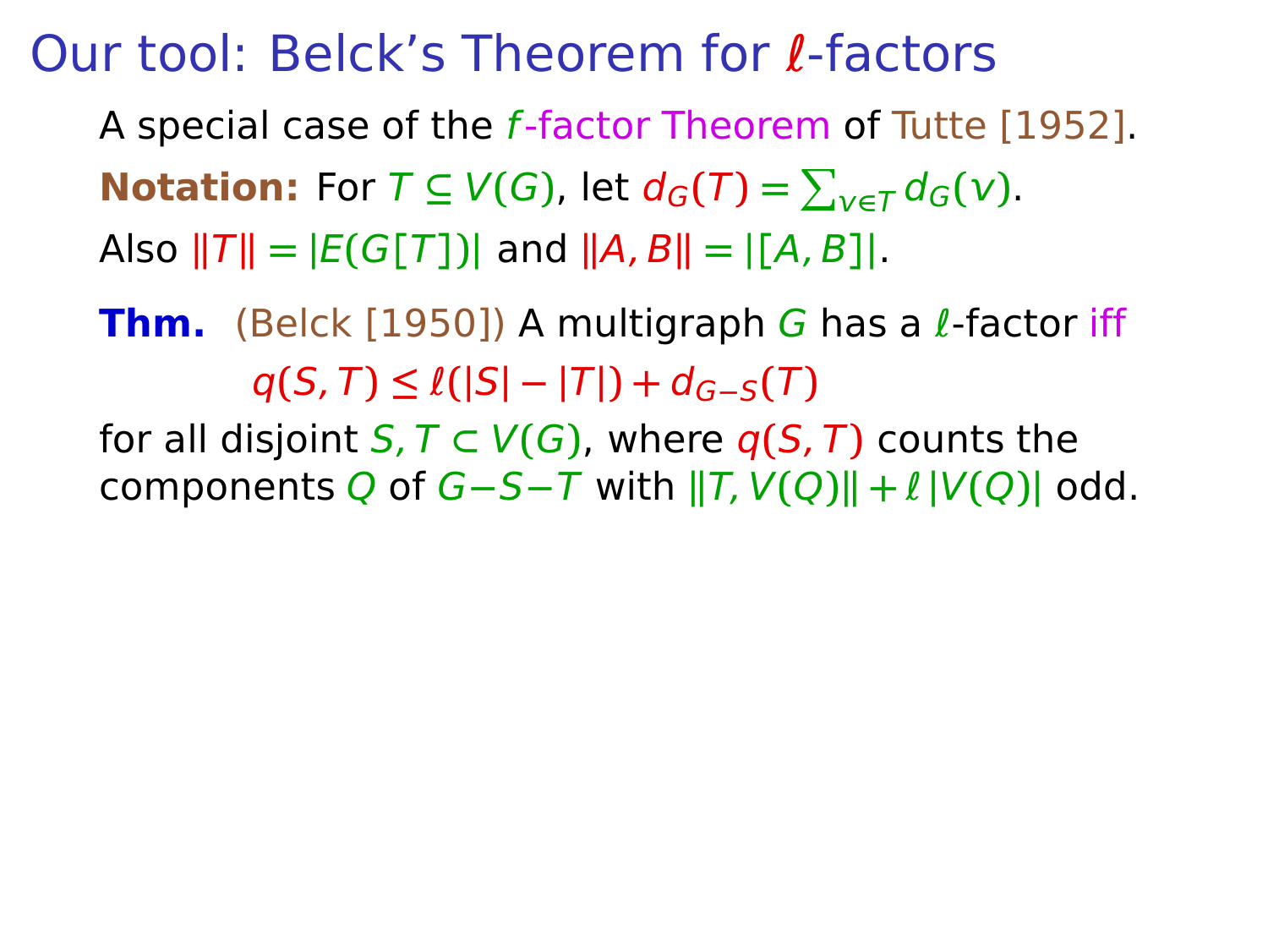A special case of the f-factor Theorem of Tutte [1952]. **Notation:** For  $T \subseteq V(G)$ , let  $d_G(T) = \sum_{v \in T} d_G(v)$ .  $\textsf{Also } ||T|| = |E(G[T])|$  and  $||A, B|| = |[A, B]|$ .

**Thm.** (Belck [1950]) A multigraph G has a l-factor iff  $q(S, T) \leq l(|S| - |T|) + d_{G-S}(T)$ 

for all disjoint  $S, T \subset V(G)$ , where  $q(S, T)$  counts the **components Q of G−S−T with**  $||T, V(Q)|| + \ell |V(Q)|$  **odd.** 

**•** For ℓ **=** 1, setting T **= ∅** reduces to the 1-factor **condition**  $o(G - S) ≤ |S|$ . ( $o(H) = #$ odd comps. in H.)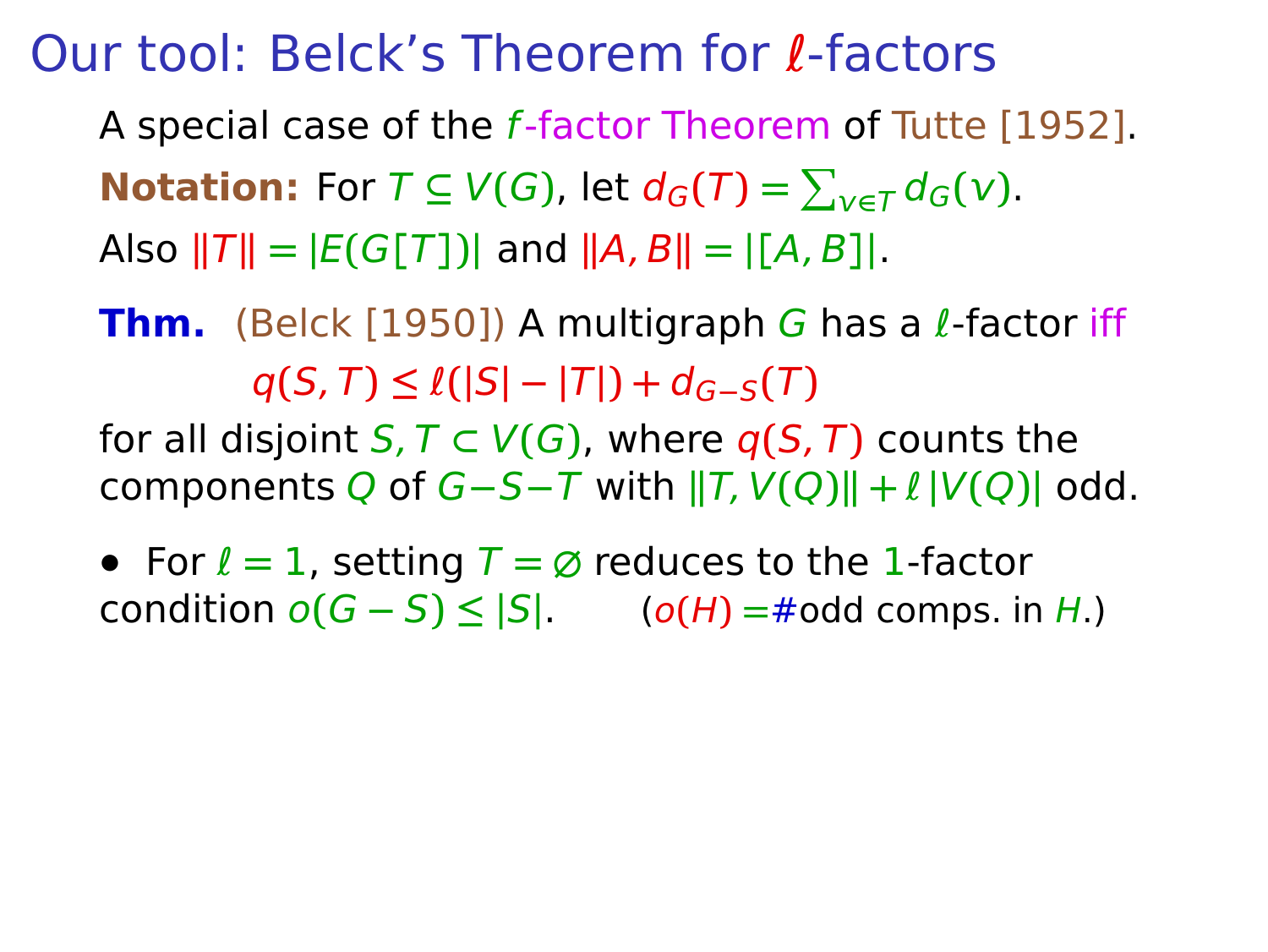A special case of the f-factor Theorem of Tutte [1952]. **Notation:** For  $T \subseteq V(G)$ , let  $d_G(T) = \sum_{v \in T} d_G(v)$ .  $\textsf{Also } ||T|| = |E(G[T])|$  and  $||A, B|| = |[A, B]|$ .

**Thm.** (Belck [1950]) A multigraph G has a l-factor iff  $q(S, T) \leq l(|S| - |T|) + d_{G-S}(T)$ 

for all disjoint  $S, T \subset V(G)$ , where  $q(S, T)$  counts the **components Q of G−S−T with**  $||T, V(Q)|| + \ell |V(Q)|$  **odd.** 

**•** For ℓ **=** 1, setting T **= ∅** reduces to the 1-factor **condition**  $o(G − S) ≤ |S|$ . ( $o(H) = #$ odd comps. in H.)

If  $\ell = 2k$ , then Q is "T-odd" iff  $||T, V(Q)||$  is odd.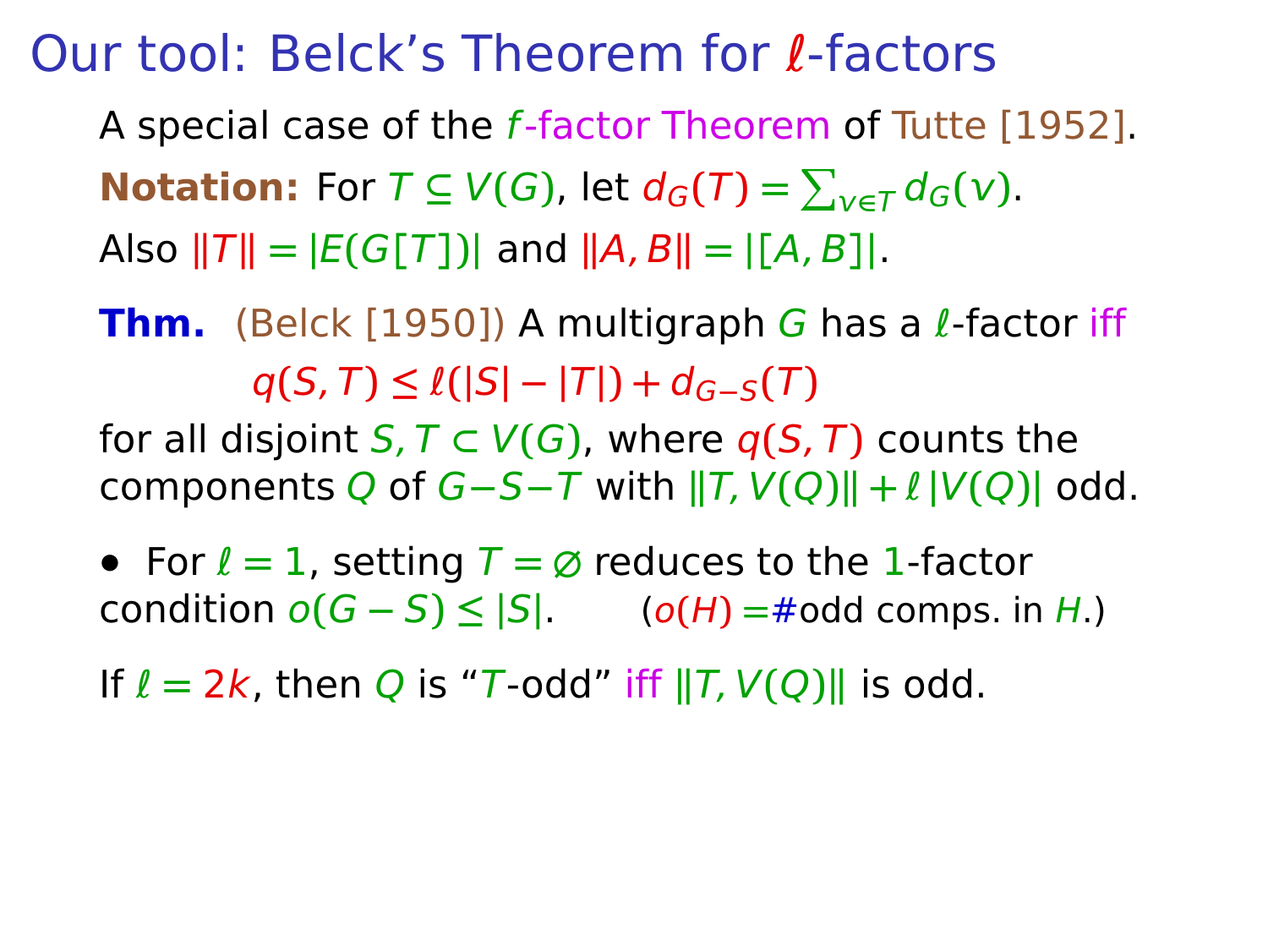A special case of the f-factor Theorem of Tutte [1952]. **Notation:** For  $T \subseteq V(G)$ , let  $d_G(T) = \sum_{v \in T} d_G(v)$ .  $\textsf{Also } ||T|| = |E(G[T])|$  and  $||A, B|| = |[A, B]|$ .

**Thm.** (Belck [1950]) A multigraph G has a l-factor iff  $q(S, T) \leq l(|S| - |T|) + d_{G-S}(T)$ 

for all disjoint  $S, T \subset V(G)$ , where  $q(S, T)$  counts the components Q of G**−**S**−**T with **k**T, V**(**Q**)k +** ℓ **|**V**(**Q**)|** odd.

**•** For ℓ **=** 1, setting T **= ∅** reduces to the 1-factor **condition**  $o(G − S) ≤ |S|$ . ( $o(H) = #$ odd comps. in H.)

If  $\ell = 2k$ , then Q is "T-odd" iff  $||T, V(Q)||$  is odd.

 $Hence q(S, T) \equiv ||T, R|| \mod 2$ , where  $R = V(G) - S - T$ .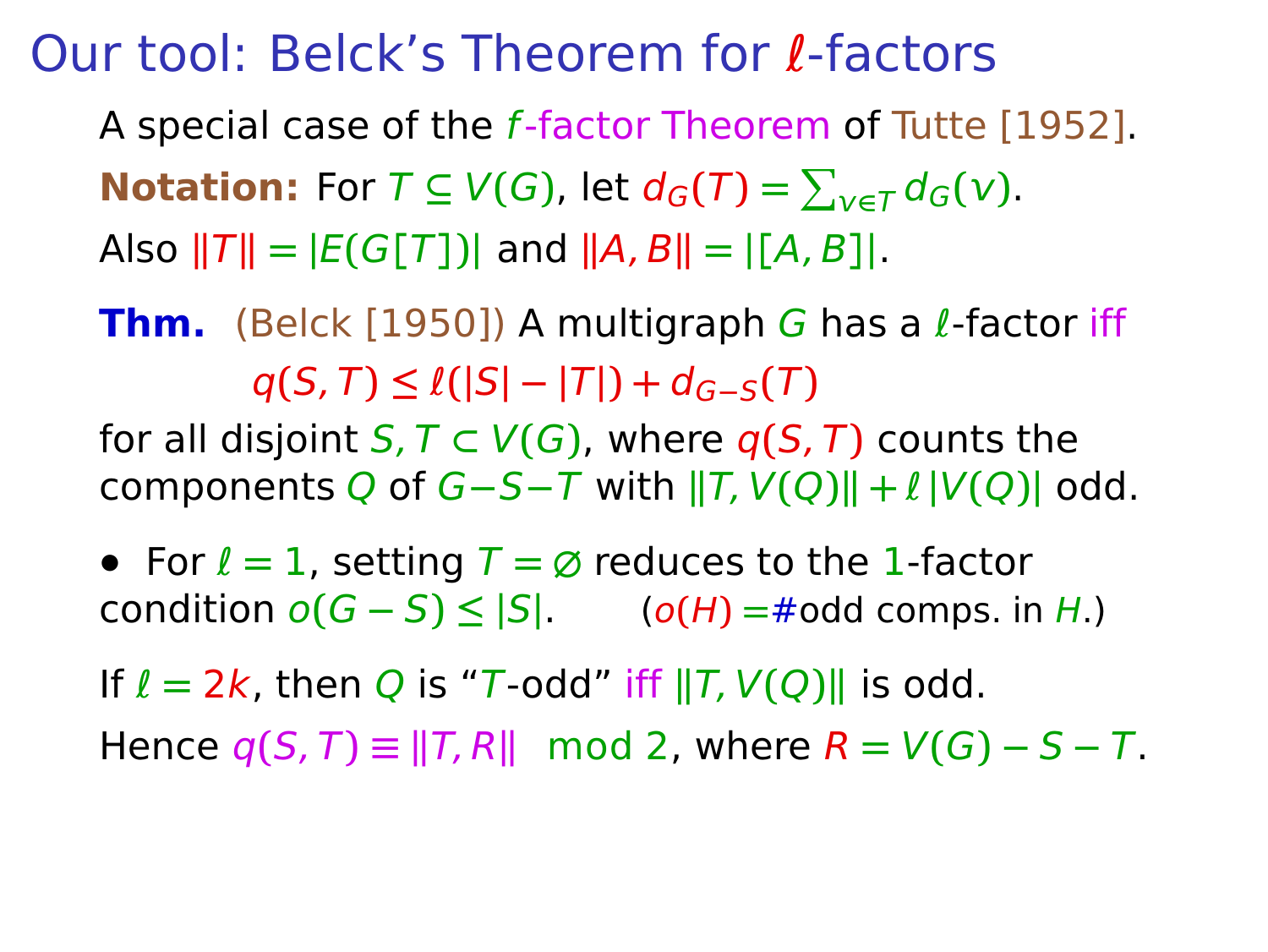A special case of the f-factor Theorem of Tutte [1952]. **Notation:** For  $T \subseteq V(G)$ , let  $d_G(T) = \sum_{v \in T} d_G(v)$ .  $\textsf{Also } ||T|| = |E(G[T])|$  and  $||A, B|| = |[A, B]|$ .

**Thm.** (Belck [1950]) A multigraph G has a l-factor iff  $q(S, T) \leq l(|S| - |T|) + d_{G-S}(T)$ 

for all disjoint  $S, T \subset V(G)$ , where  $q(S, T)$  counts the components Q of G**−**S**−**T with **k**T, V**(**Q**)k +** ℓ **|**V**(**Q**)|** odd.

**•** For ℓ **=** 1, setting T **= ∅** reduces to the 1-factor **condition**  $o(G − S) ≤ |S|$ . ( $o(H) = #$ odd comps. in H.)

If  $\ell = 2k$ , then Q is "T-odd" iff  $||T, V(Q)||$  is odd.

Hence  $q(S, T) \equiv ||T, R||$  mod 2, where  $R = V(G) - S - T$ .  $A$ **So**  $d_{G-S}(T) = 2 ||T|| + ||T, R||$ .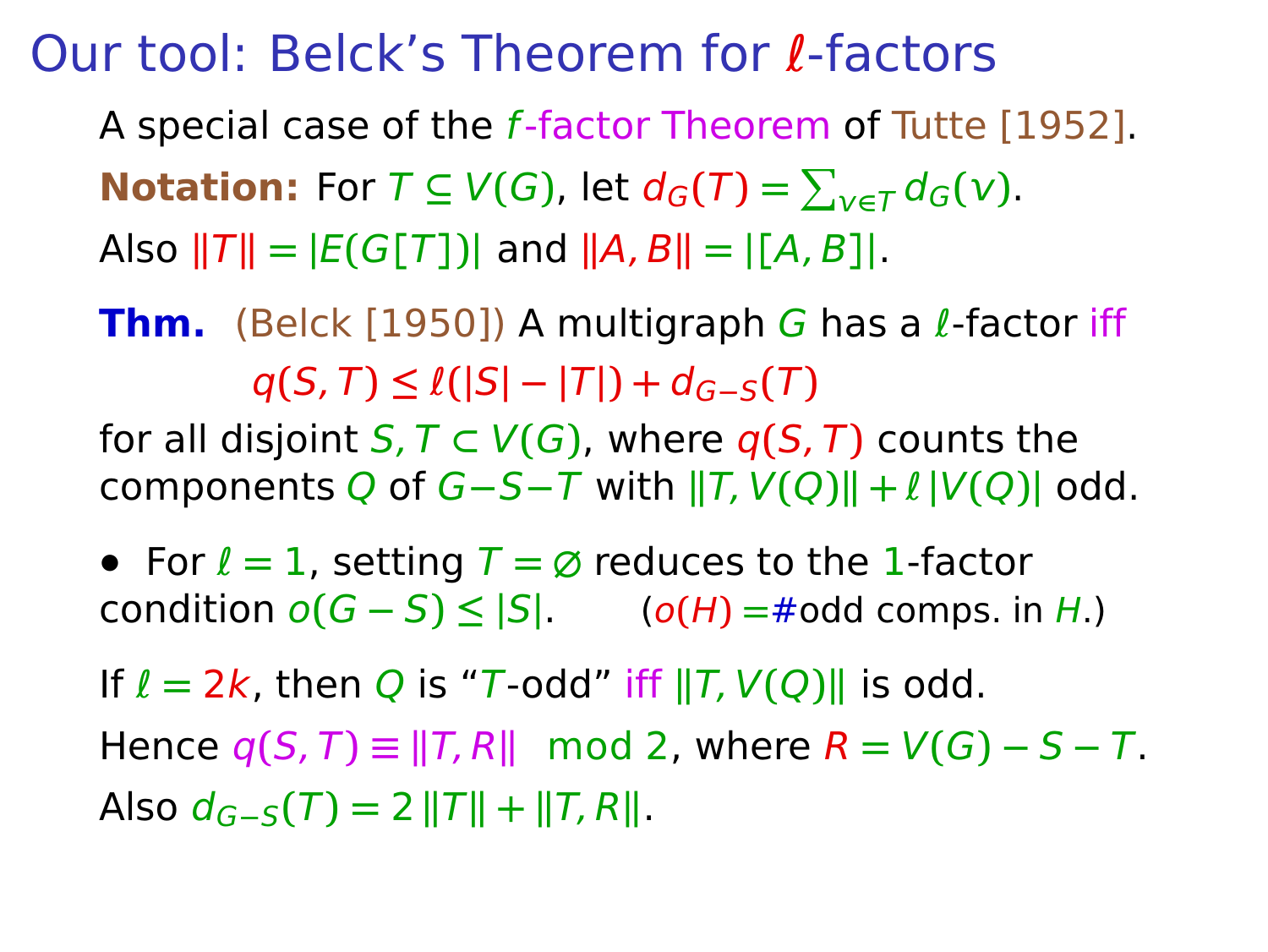A special case of the f-factor Theorem of Tutte [1952]. **Notation:** For  $T \subseteq V(G)$ , let  $d_G(T) = \sum_{v \in T} d_G(v)$ .  $\textsf{Also } ||T|| = |E(G[T])|$  and  $||A, B|| = |[A, B]|$ .

**Thm.** (Belck [1950]) A multigraph G has a l-factor iff  $q(S, T) \leq l(|S| - |T|) + d_{G-S}(T)$ 

for all disjoint  $S, T \subset V(G)$ , where  $q(S, T)$  counts the components Q of G**−**S**−**T with **k**T, V**(**Q**)k +** ℓ **|**V**(**Q**)|** odd.

**•** For ℓ **=** 1, setting T **= ∅** reduces to the 1-factor **condition**  $o(G - S) ≤ |S|$ . ( $o(H) = #$ odd comps. in H.)

If  $\ell = 2k$ , then Q is "T-odd" iff  $||T, V(Q)||$  is odd.

 $Hence q(S, T) \equiv ||T, R|| \mod 2$ , where  $R = V(G) - S - T$ .  $\text{Also } d_{G-S}(T) = 2 ||T|| + ||T, R||$   $\therefore d_{G-S}(T) \equiv ||T, R||$ .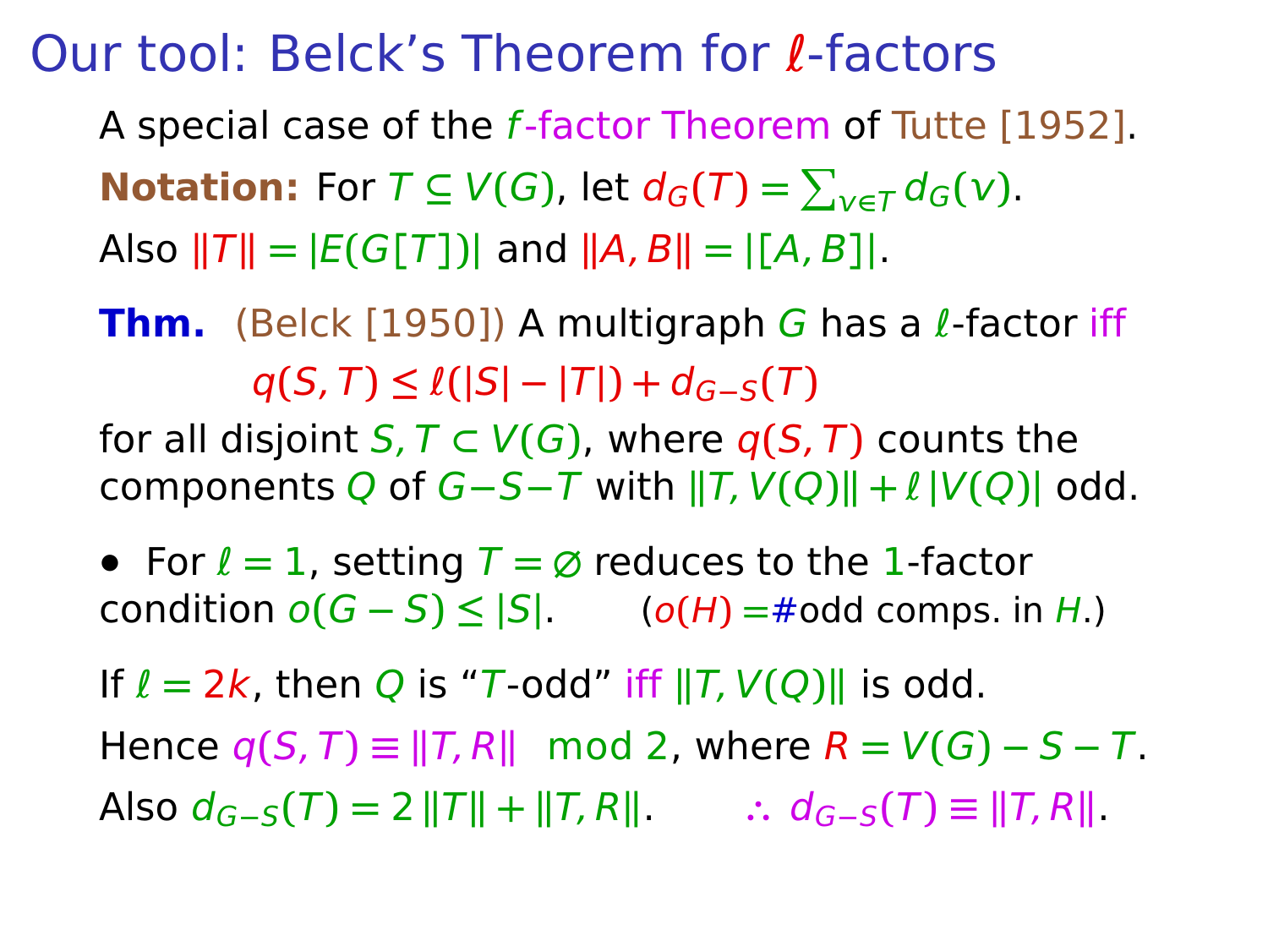A special case of the f-factor Theorem of Tutte [1952]. **Notation:** For  $T \subseteq V(G)$ , let  $d_G(T) = \sum_{v \in T} d_G(v)$ .  $\textsf{Also } ||T|| = |E(G[T])|$  and  $||A, B|| = |[A, B]|$ .

**Thm.** (Belck [1950]) A multigraph G has a l-factor iff  $q(S, T) \leq l(|S| - |T|) + d_{G-S}(T)$ 

for all disjoint  $S, T \subset V(G)$ , where  $q(S, T)$  counts the **components Q of G−S−T with**  $\|T, V(Q)\| + l\|V(Q)\|$  **odd.** 

**•** For ℓ **=** 1, setting T **= ∅** reduces to the 1-factor **condition**  $o(G - S) ≤ |S|$ . ( $o(H) = #$ odd comps. in H.)

If  $\ell = 2k$ , then Q is "T-odd" iff  $||T, V(Q)||$  is odd.

 $Hence q(S, T) \equiv ||T, R|| \mod 2$ , where  $R = V(G) - S - T$ .  $\text{Also } d_{G-S}(T) = 2 ||T|| + ||T, R||$   $\therefore d_{G-S}(T) \equiv ||T, R||$ .

**Parity Lemma:** No 2k-factor **⇒** ∃ disjoint S, T with  $q(S, T) \geq 2k(|S| - |T|) + d_{G-S}(T) + 2$ .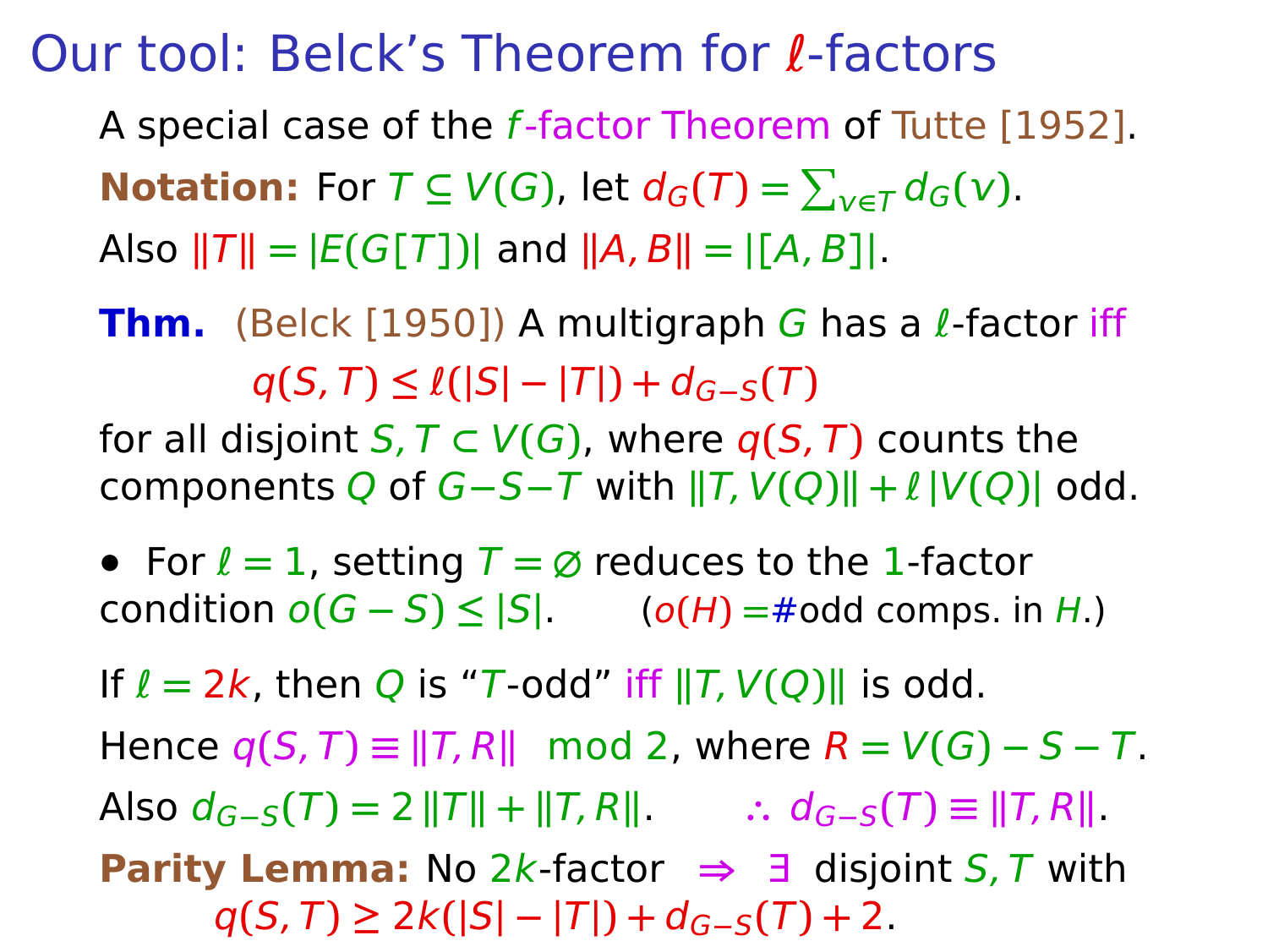**Thm.** For  $k \leq (2r+1)/3$ , every  $(2r+1)$ -regular multigraph with at most 2r **−** 3**(**k **−** 1**)** cut-edges has a 2k-factor.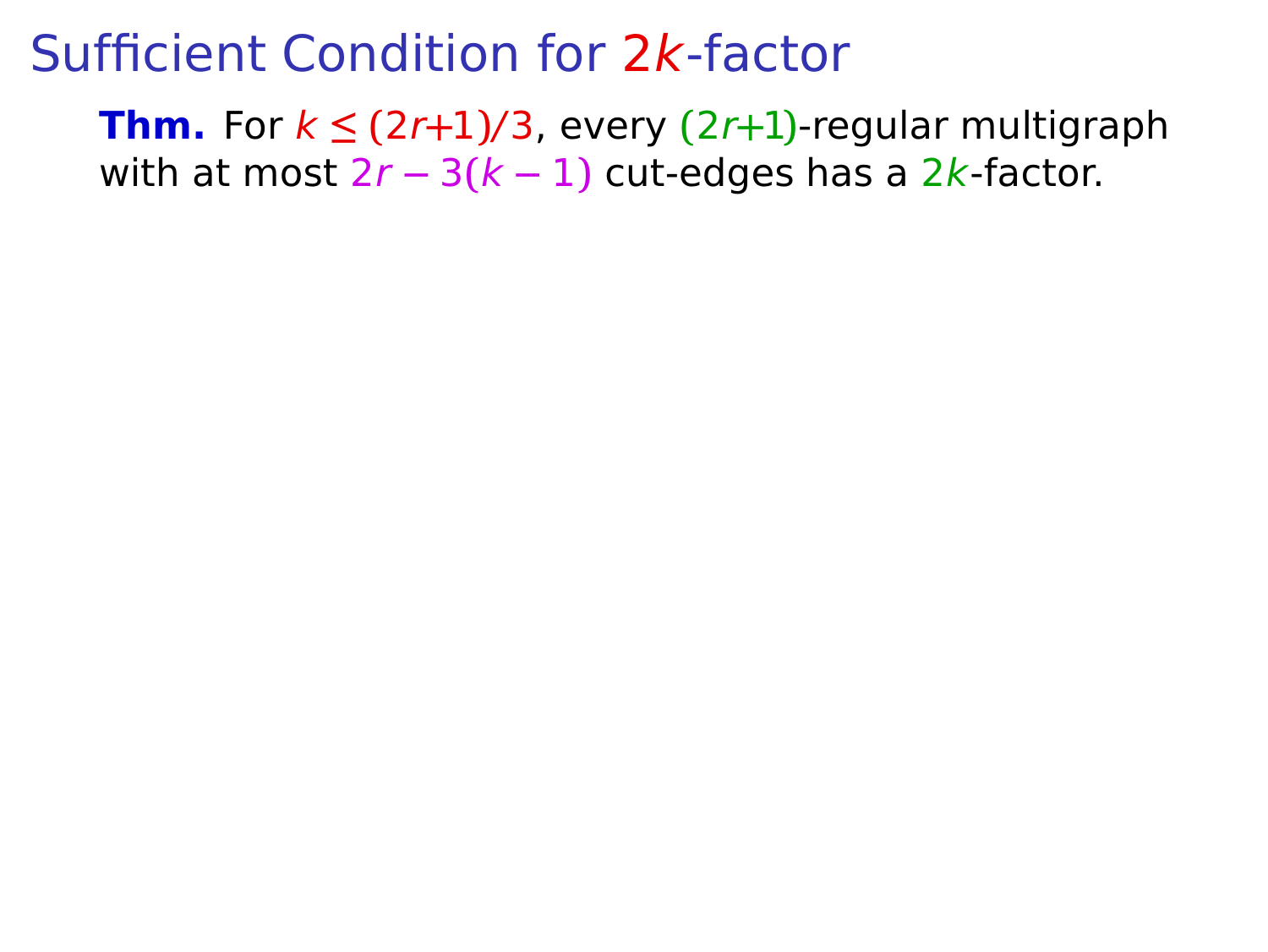**Thm.** For  $k \leq (2r+1)/3$ , every  $(2r+1)$ -regular multigraph with at most 2r **−** 3**(**k **−** 1**)** cut-edges has a 2k-factor.

**Pf.** Suppose no 2k-factor. We prove  $c > 2r - 3(k - 1)$ .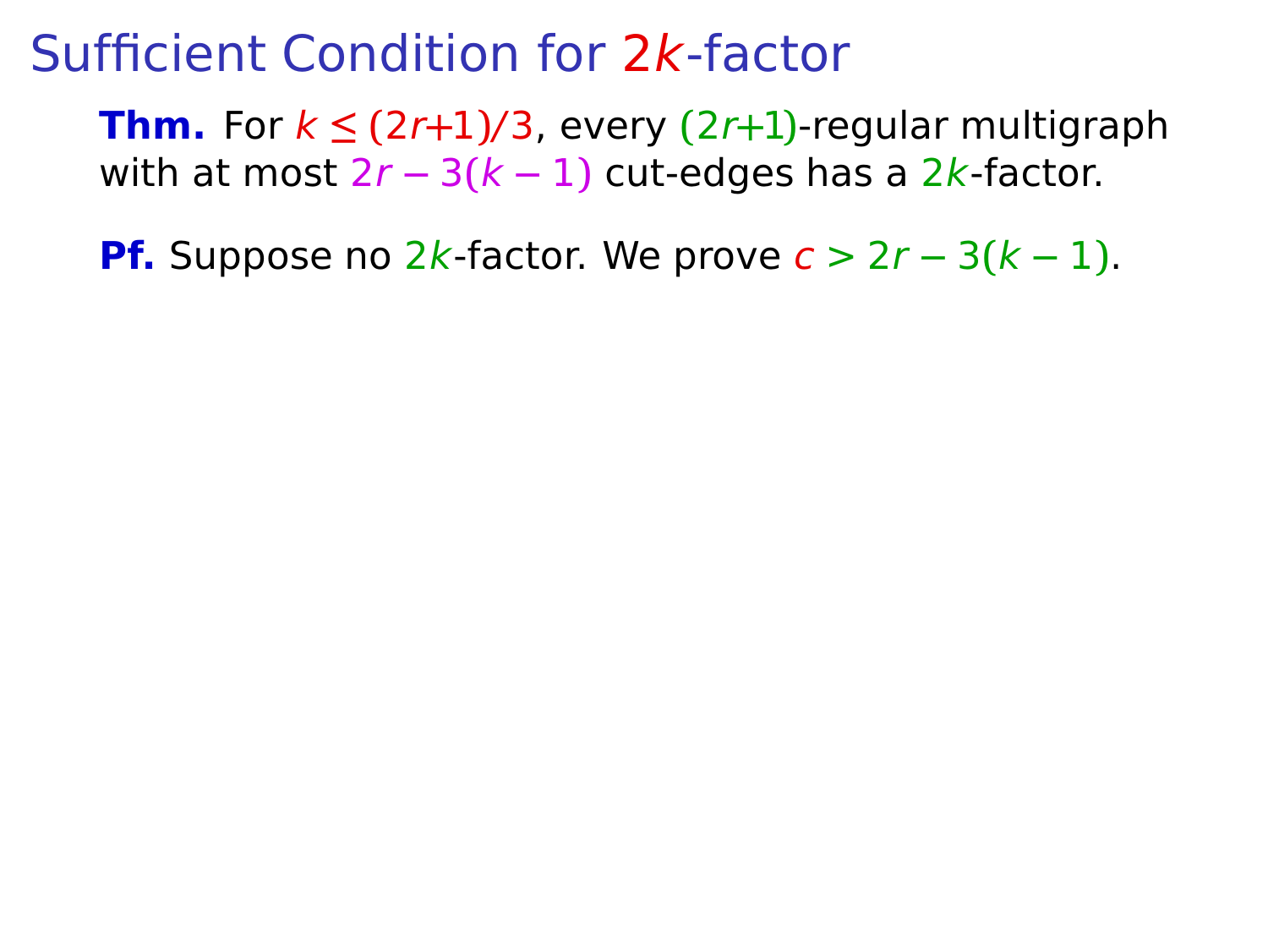**Thm.** For  $k \leq (2r+1)/3$ , every  $(2r+1)$ -regular multigraph with at most 2r **−** 3**(**k **−** 1**)** cut-edges has a 2k-factor.

**Pf.** Suppose no 2k-factor. We prove  $c > 2r - 3(k - 1)$ . Split V**(**G**)** into R, S, T such that  $q(S, T) \geq 2k(|S| - |T|) + d_{G-S}(T) + 2$ . (\*)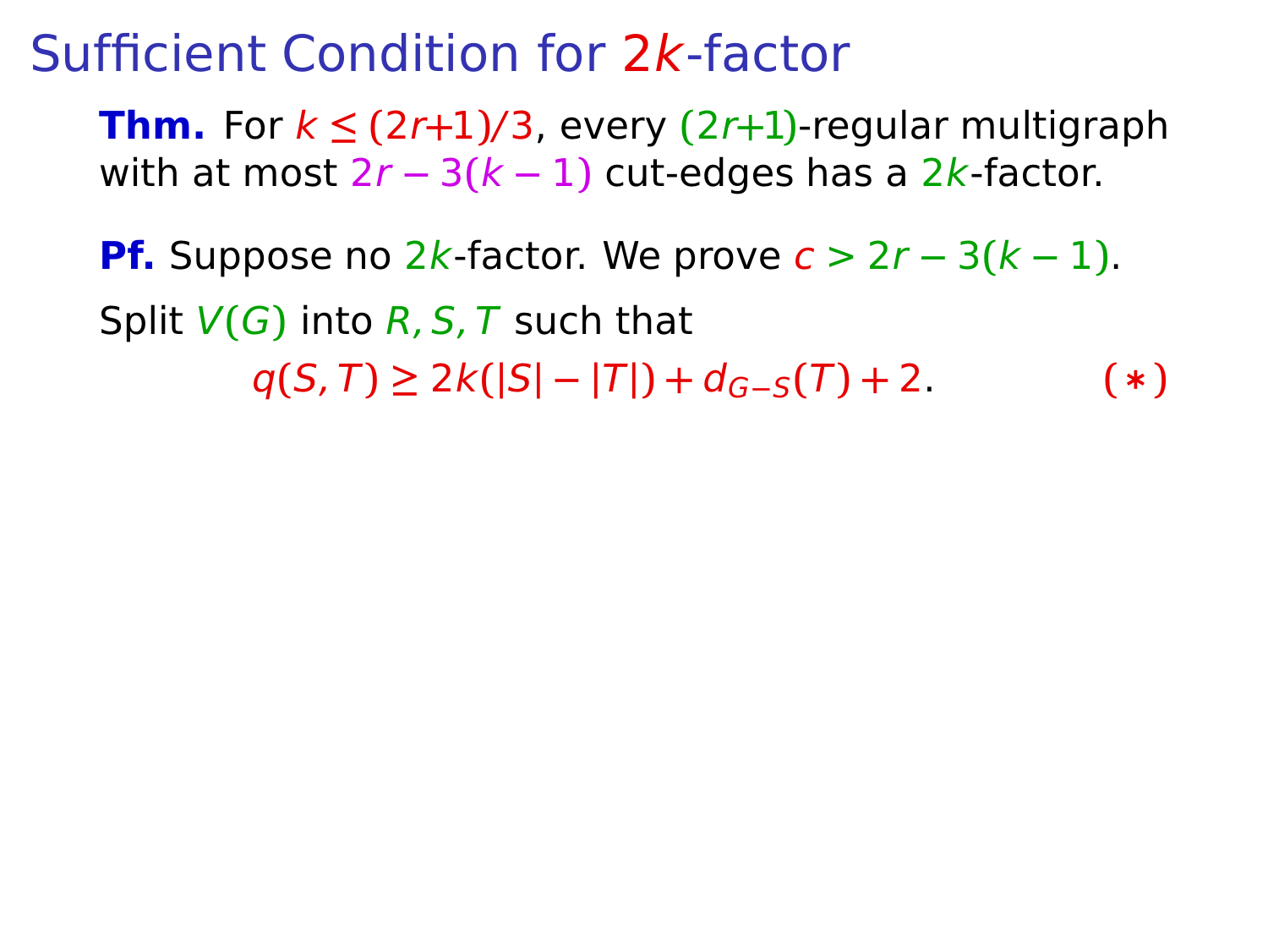**Thm.** For  $k \leq (2r+1)/3$ , every  $(2r+1)$ -regular multigraph with at most 2r **−** 3**(**k **−** 1**)** cut-edges has a 2k-factor.

**Pf.** Suppose no 2k-factor. We prove  $c > 2r - 3(k - 1)$ . Split V**(**G**)** into R, S, T such that  $q(S, T) \geq 2k(|S| - |T|) + d_{G-S}(T) + 2.$  (\*)

Recall  $q(S,T) = #Q$  in  $G - S - T$  so that  $||T, V(Q)||$  is odd.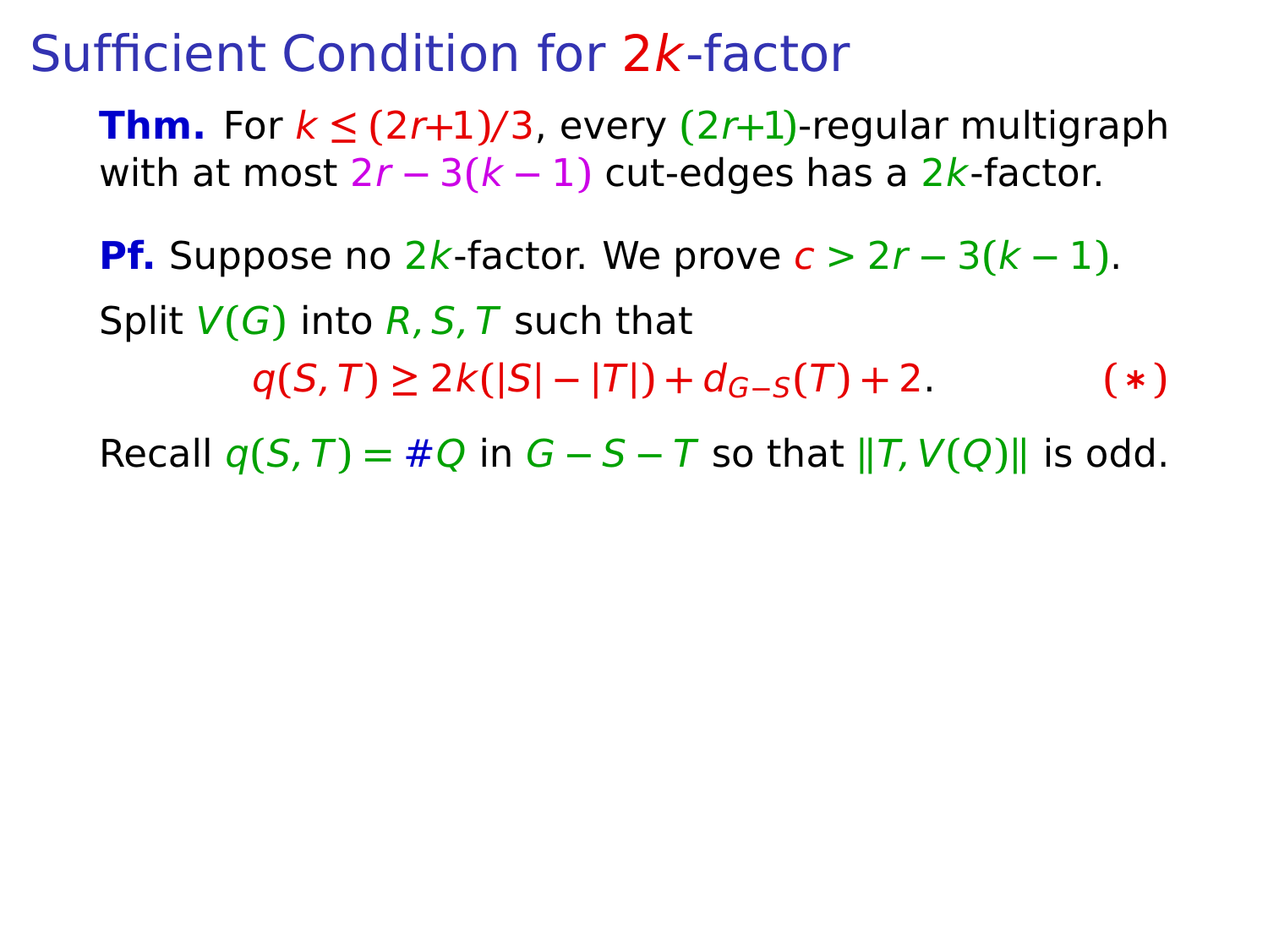**Thm.** For  $k \leq (2r+1)/3$ , every  $(2r+1)$ -regular multigraph with at most 2r **−** 3**(**k **−** 1**)** cut-edges has a 2k-factor.

**Pf.** Suppose no 2k-factor. We prove  $c > 2r - 3(k - 1)$ . Split V**(**G**)** into R, S, T such that

 $q(S, T) \geq 2k(|S| - |T|) + d_{G-S}(T) + 2.$  (\*)

Recall  $q(S,T) = #Q$  in  $G - S - T$  so that  $||T, V(Q)||$  is odd.

Let  $q(S,T) = q_1 + q_2 + q_3$ , counting three types of Q.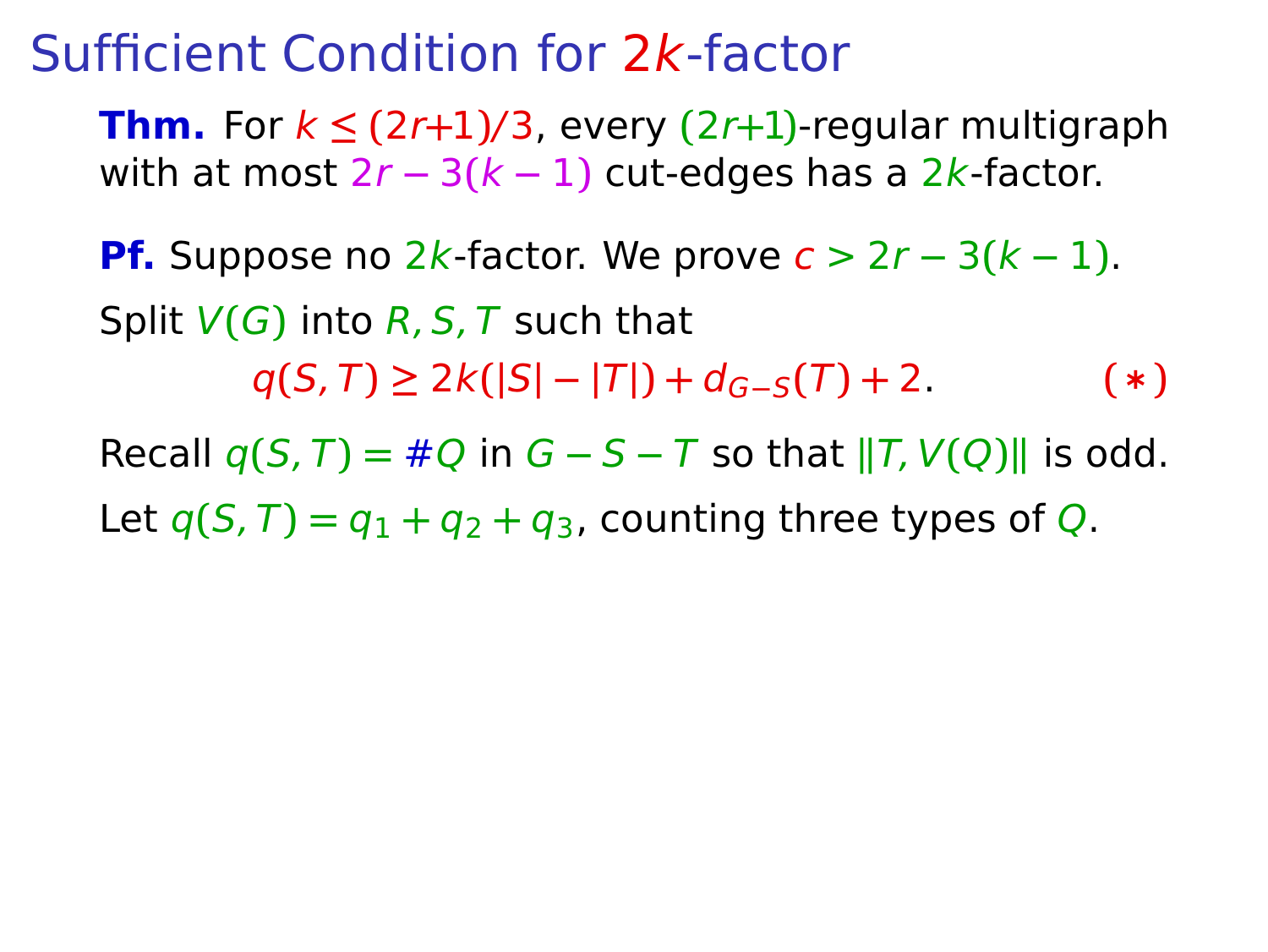**Thm.** For  $k \leq (2r+1)/3$ , every  $(2r+1)$ -regular multigraph with at most 2r **−** 3**(**k **−** 1**)** cut-edges has a 2k-factor.

**Pf.** Suppose no 2k-factor. We prove  $c > 2r - 3(k - 1)$ . Split V**(**G**)** into R, S, T such that

 $q(S, T) \geq 2k(|S| - |T|) + d_{G-S}(T) + 2.$  (\*)

Recall  $q(S,T) = #Q$  in  $G - S - T$  so that  $||T, V(Q)||$  is odd.

Let  $q(S,T) = q_1 + q_2 + q_3$ , counting three types of Q.

$$
q_1: \quad \boxed{S} \quad \text{---} \quad \boxed{Q} \quad \boxed{T} \qquad \qquad q_1 \leq c
$$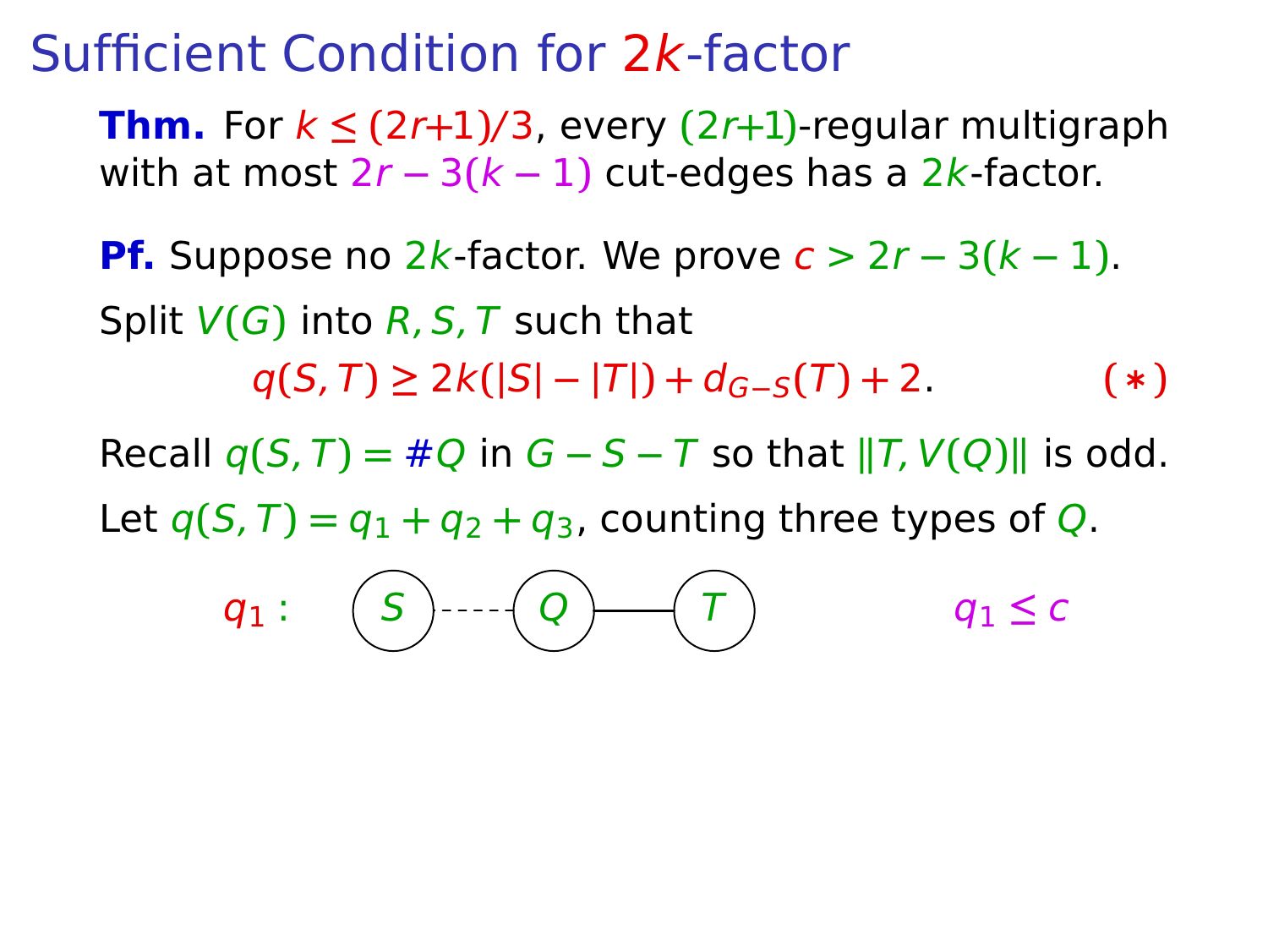**Thm.** For  $k \leq (2r+1)/3$ , every  $(2r+1)$ -regular multigraph with at most 2r **−** 3**(**k **−** 1**)** cut-edges has a 2k-factor.

**Pf.** Suppose no 2k-factor. We prove  $c > 2r - 3(k - 1)$ . Split V**(**G**)** into R, S, T such that

 $q(S, T) \geq 2k(|S| - |T|) + d_{G-S}(T) + 2.$  (\*)

Recall  $q(S,T) = #Q$  in  $G - S - T$  so that  $||T, V(Q)||$  is odd.

Let  $q(S,T) = q_1 + q_2 + q_3$ , counting three types of Q.

$$
q_1: \quad \boxed{S} \longrightarrow \boxed{Q} \longrightarrow \boxed{T} \qquad \qquad q_1 \leq c
$$
\n
$$
q_2: \quad \boxed{S} \geq \boxed{Q} \longrightarrow \boxed{T} \qquad \qquad q_2 \leq ||R, S||
$$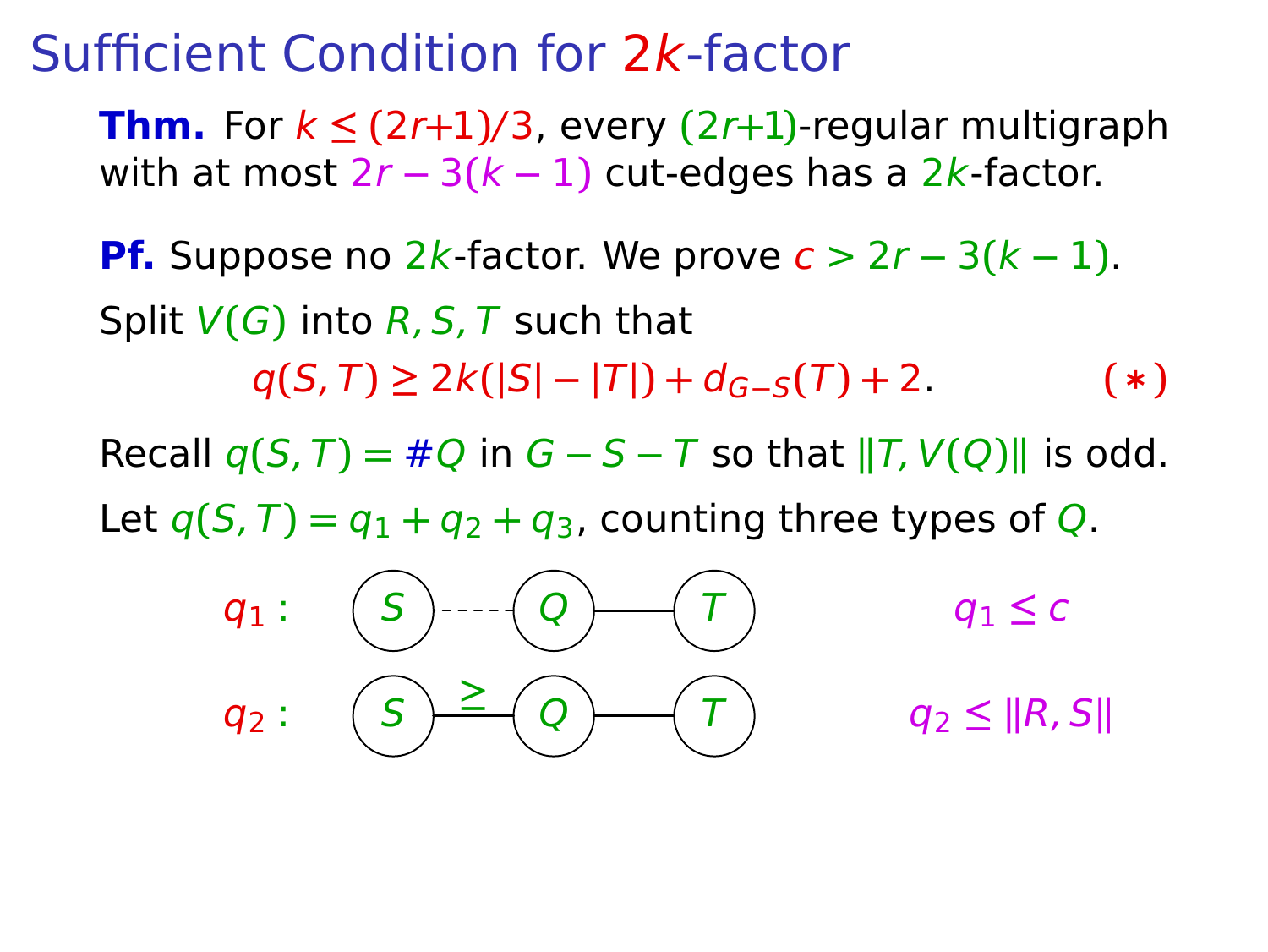**Thm.** For  $k \leq (2r+1)/3$ , every  $(2r+1)$ -regular multigraph with at most 2r **−** 3**(**k **−** 1**)** cut-edges has a 2k-factor.

**Pf.** Suppose no  $2k$ -factor. We prove  $c > 2r - 3(k - 1)$ . Split V**(**G**)** into R, S, T such that

 $q(S, T) \geq 2k(|S| - |T|) + d_{G-S}(T) + 2$ . (\*)

Recall  $q(S,T) = #Q$  in  $G - S - T$  so that  $||T, V(Q)||$  is odd.

Let  $q(S, T) = q_1 + q_2 + q_3$ , counting three types of Q.

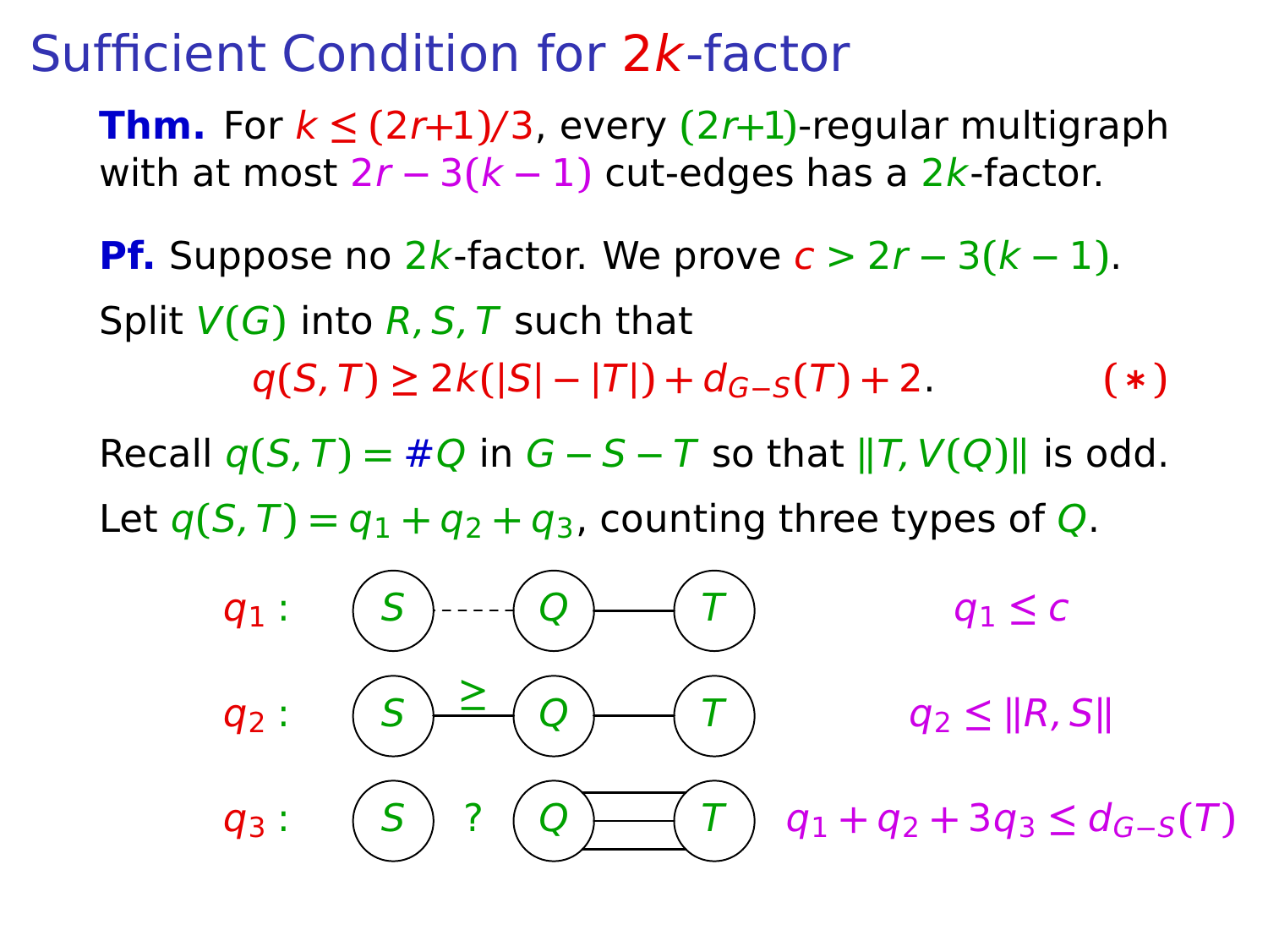# Sufficient Condition for 2k-factor

**Thm.** For  $k \leq (2r+1)/3$ , every  $(2r+1)$ -regular multigraph with at most 2r **−** 3**(**k **−** 1**)** cut-edges has a 2k-factor.

**Pf.** Suppose no  $2k$ -factor. We prove  $c > 2r - 3(k - 1)$ . Split V**(**G**)** into R, S, T such that

 $q(S, T) \geq 2k(|S| - |T|) + d_{G-S}(T) + 2$ . (\*)

Recall  $q(S,T) = #Q$  in  $G - S - T$  so that  $||T, V(Q)||$  is odd.

Let  $q(S, T) = q_1 + q_2 + q_3$ , counting three types of Q.



 $3q(S, T) = 3(q_1 + q_2 + q_3) \leq 2c + 2 \cdot R$ , S $\| + d_{G-S}(T)$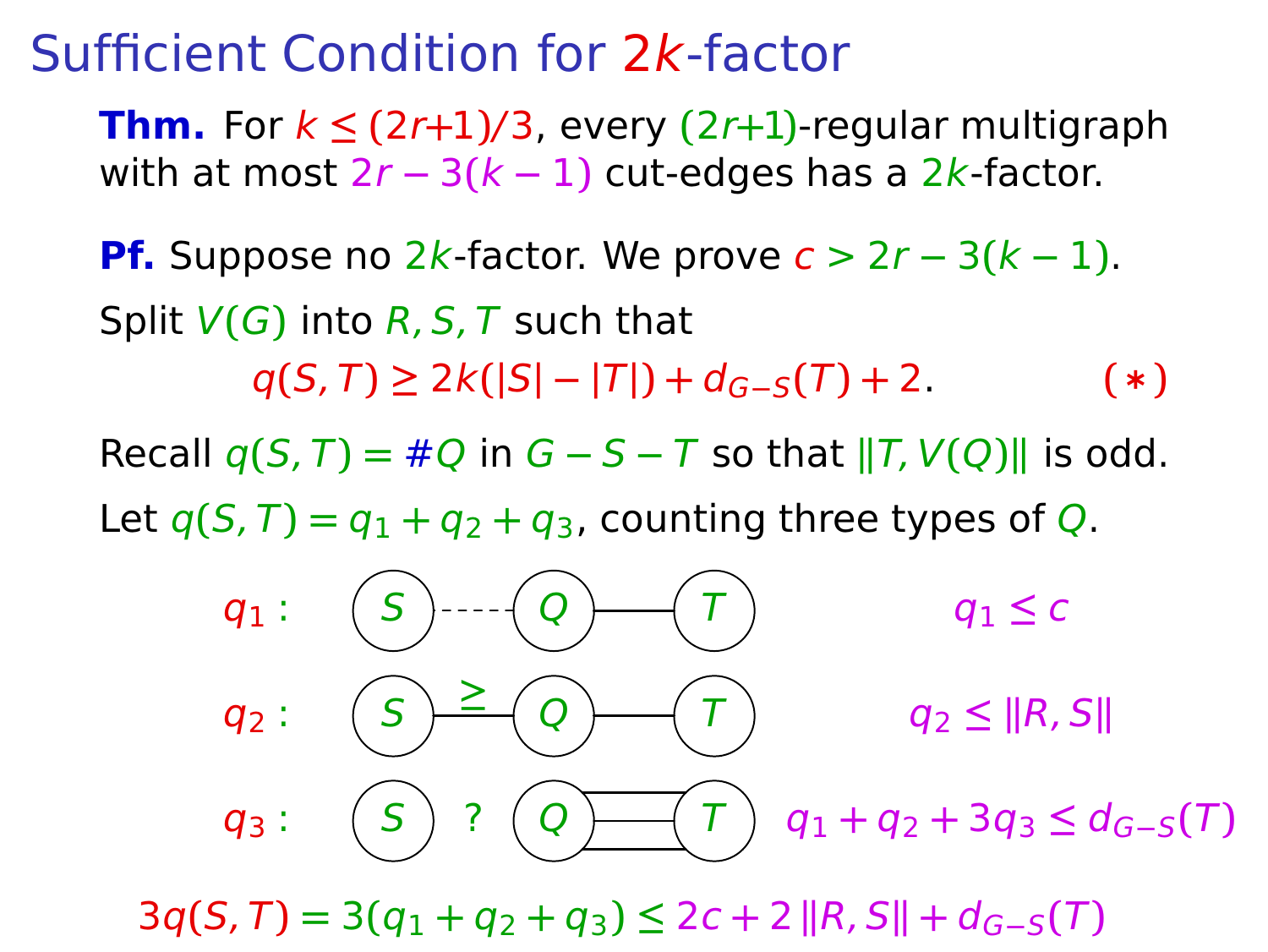The upper and lower bounds on 3q**(**S, T**)** yield  $2c + 2 ||R, S|| + d_{G-S}(T) \geq 3d_{G-S}(T) + 6k(|S| - |T|) + 6$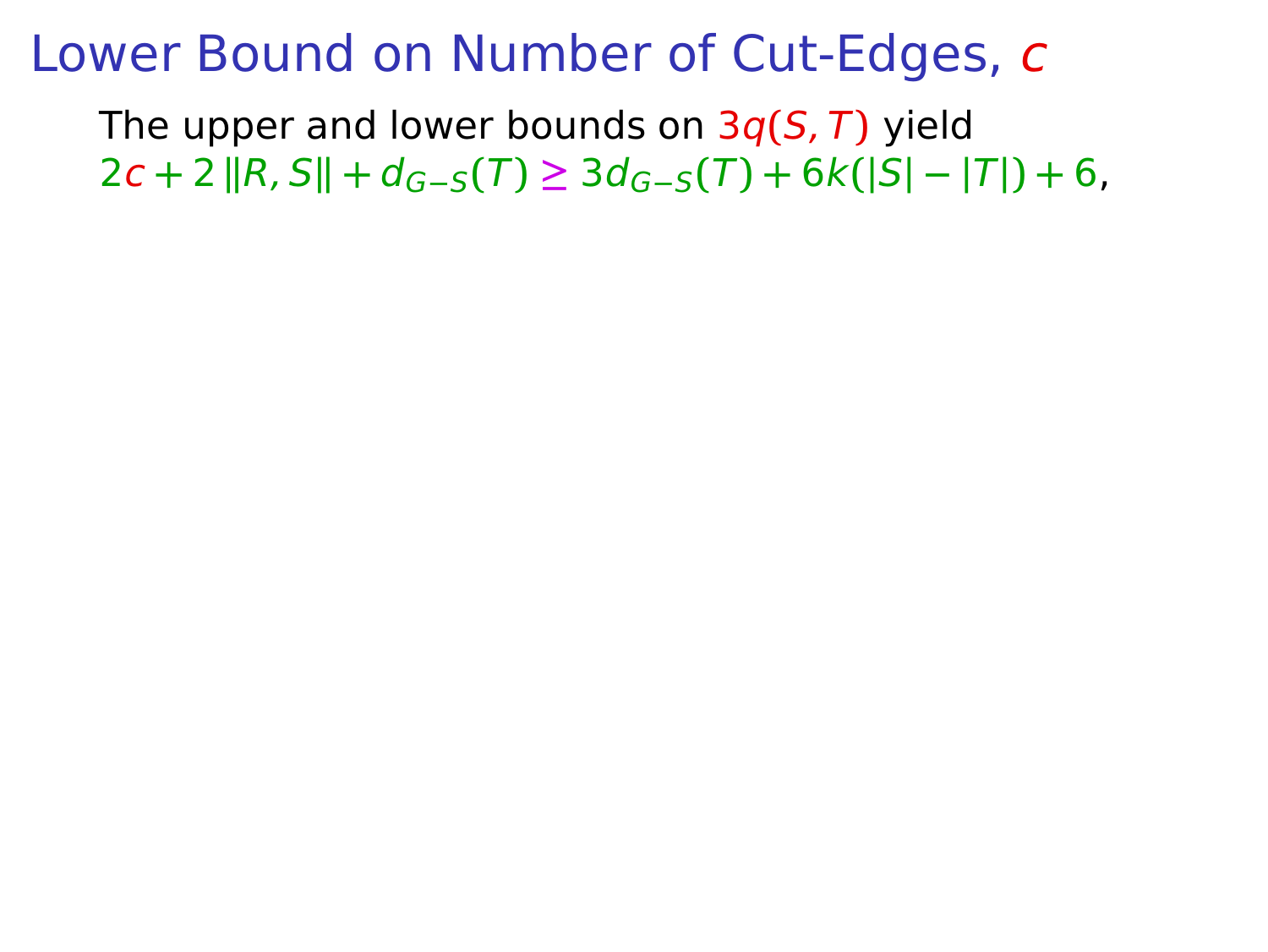The upper and lower bounds on 3q**(**S, T**)** yield  $2c + 2 ||R, S|| + d_{G-S}(T) \geq 3d_{G-S}(T) + 6k(|S| - |T|) + 6$ 

**Simplifying to c**  $\geq d_{G-S}(T) + 3k(|S| - |T|) - ||R, S|| + 3$ .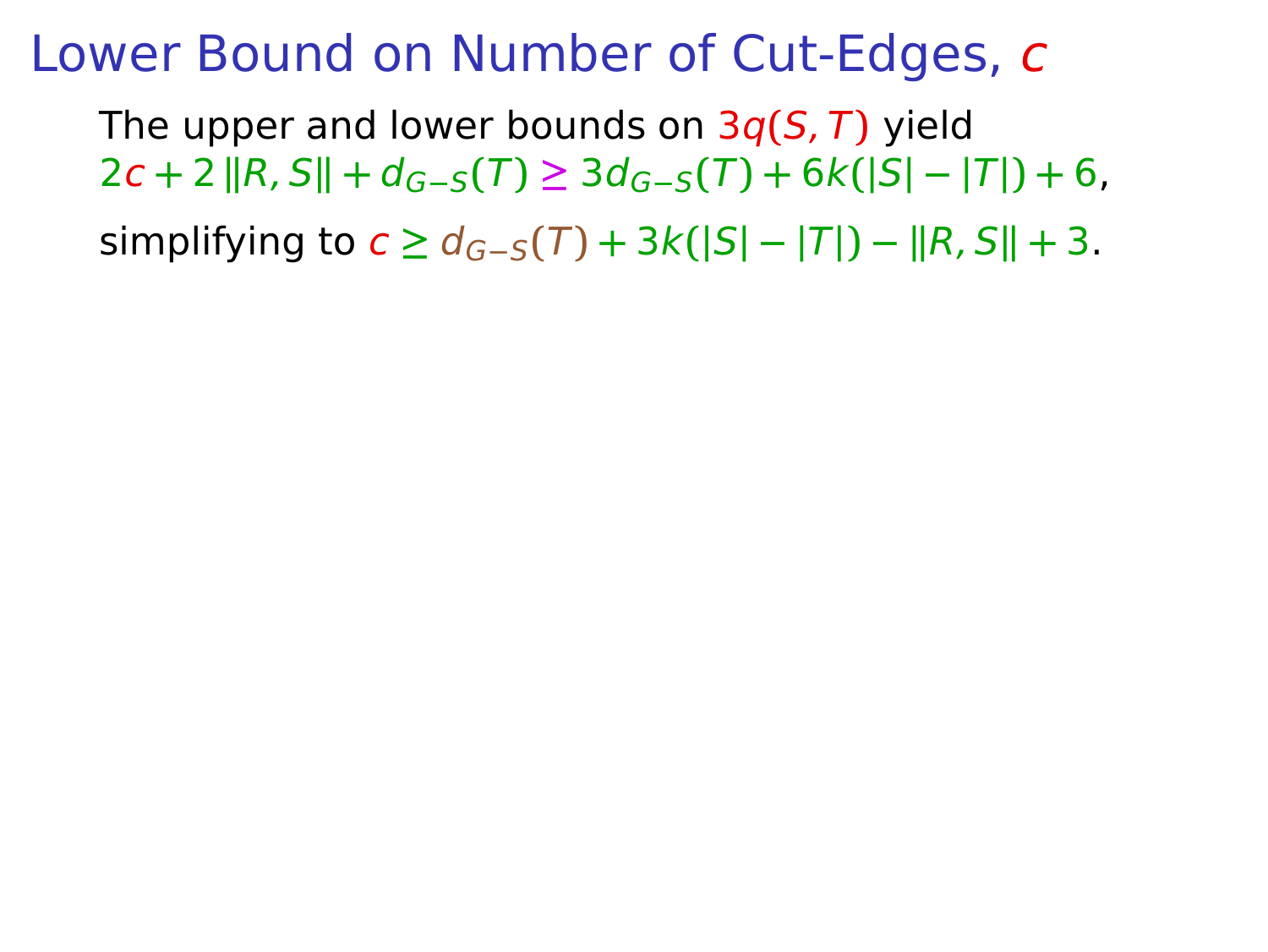The upper and lower bounds on 3q**(**S, T**)** yield  $2c + 2 ||R, S|| + d_{G-S}(T) \geq 3d_{G-S}(T) + 6k(|S| - |T|) + 6$  $\liminf_{n \to \infty}$  to  $c \geq d_{G-S}(T) + 3k(|S| - |T|) - ||R, S|| + 3.$  $Since G is (2r + 1)$ -regular,  $d_{G-S}(T) =$  $(|2r + 1)|T| - ||T, S|| \geq (2r + 1)|T| - [(2r + 1)|S| - ||R, S||].$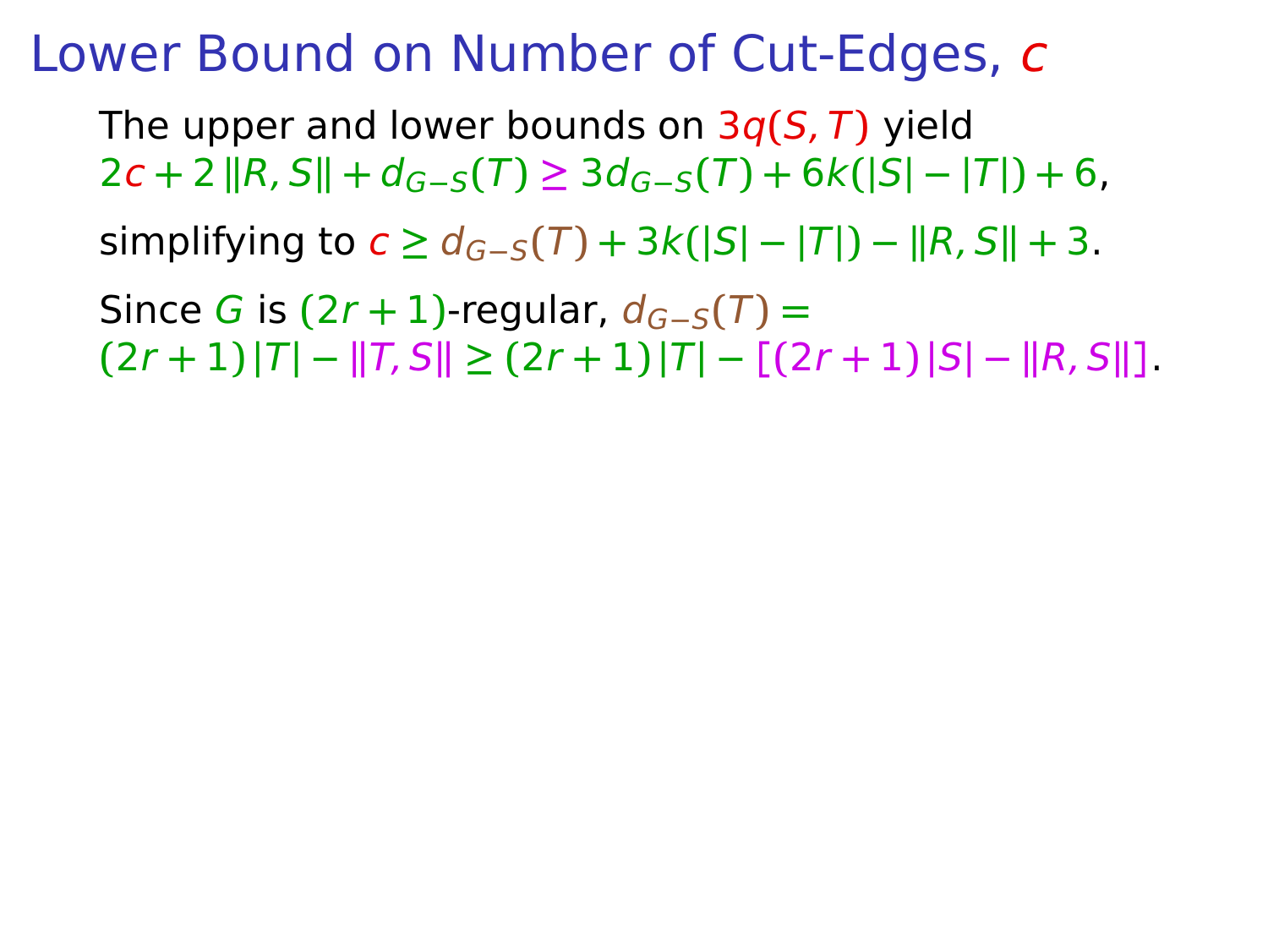The upper and lower bounds on 3q**(**S, T**)** yield  $2c + 2 ||R, S|| + d_{G-S}(T) \geq 3d_{G-S}(T) + 6k(|S| - |T|) + 6$  $\liminf_{n \to \infty}$  to  $c \geq d_{G-S}(T) + 3k(|S| - |T|) - ||R, S|| + 3.$  $Since G is (2r + 1)$ -regular,  $d_{G-S}(T) =$  $[(2r+1)|T| - ||T, S|| \geq (2r+1)|T| - [(2r+1)|S| - ||R, S||].$  $Hence$   $c$  ≥  $(2r + 1 - 3k)(|T| - |S|) + 3$ .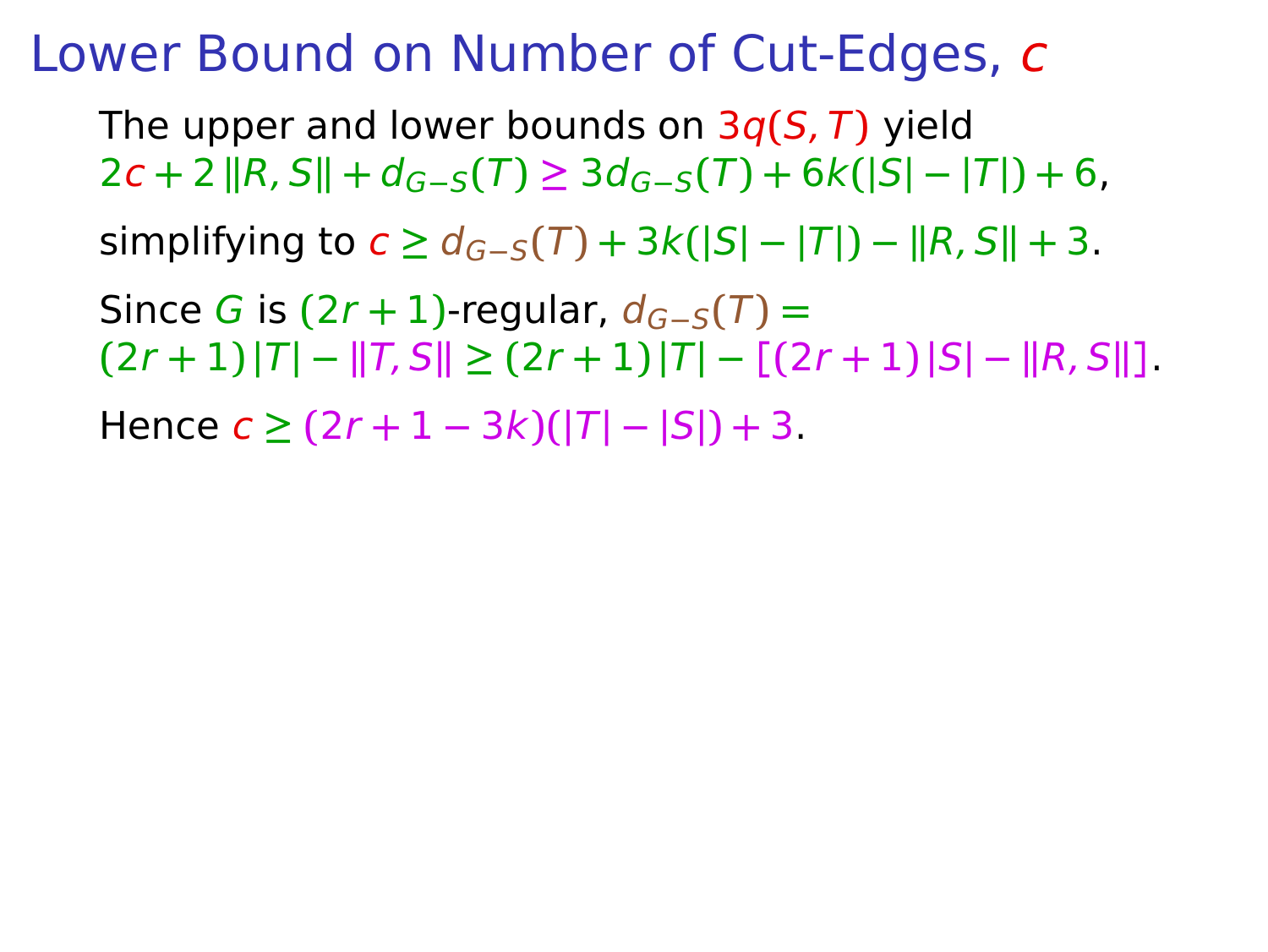The upper and lower bounds on 3q**(**S, T**)** yield  $2c + 2 ||R, S|| + d_{G-S}(T) \geq 3d_{G-S}(T) + 6k(|S| - |T|) + 6$  $\lim_{t \to \infty} \frac{\sinh(\pi t)}{t}$  to  $c \geq d_{G-S}(T) + 3k(|S| - |T|) - ||R, S|| + 3.$  $Since G is (2r + 1)$ -regular,  $d_{G-S}(T) =$  $[(2r+1)|T| - ||T, S|| \geq (2r+1)|T| - [(2r+1)|S| - ||R, S||].$  $Hence$   $c$  ≥  $(2r + 1 - 3k)(|T| - |S|) + 3$ .

Finally, every Q counted by q**(**S, T**)** adds at least 1 to dG**−**S**(**T**)**, since **k**T, V**(**Q**)k** is odd.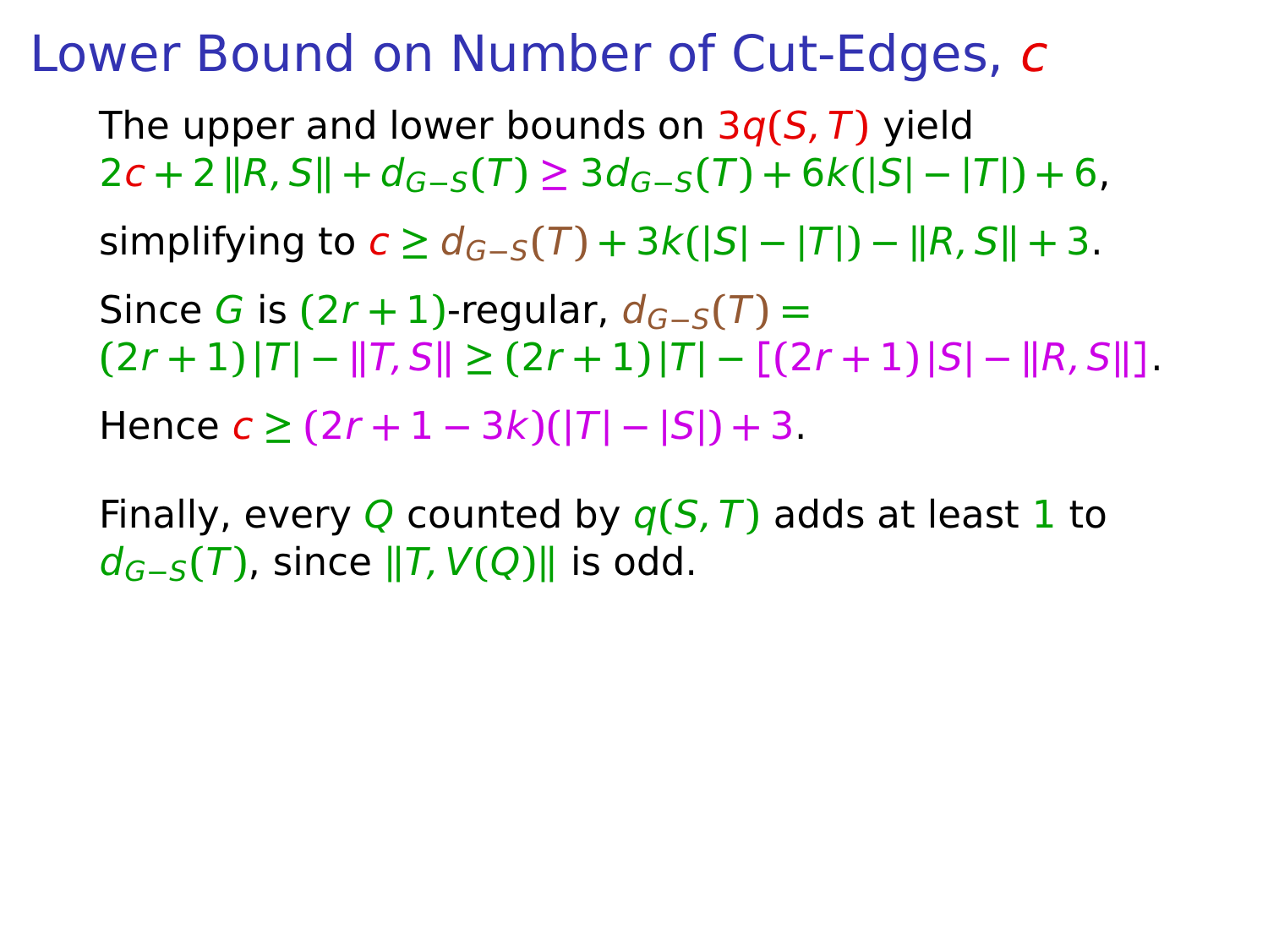The upper and lower bounds on 3q**(**S, T**)** yield  $2c + 2 ||R, S|| + d_{G-S}(T) \geq 3d_{G-S}(T) + 6k(|S| - |T|) + 6$  $\lim_{t \to \infty} \frac{\sinh(\pi t)}{t}$  to  $c \geq d_{G-S}(T) + 3k(|S| - |T|) - ||R, S|| + 3.$  $Since G is (2r + 1)$ -regular,  $d_{G-S}(T) =$  $[(2r+1)|T| - ||T, S|| \geq (2r+1)|T| - [(2r+1)|S| - ||R, S||].$  $Hence$   $c$  ≥  $(2r + 1 - 3k)(|T| - |S|) + 3$ .

Finally, every Q counted by q**(**S, T**)** adds at least 1 to dG**−**S**(**T**)**, since **k**T, V**(**Q**)k** is odd.

**∴** dG**−**S**(**T**) ≥** q**(**S, T**)**,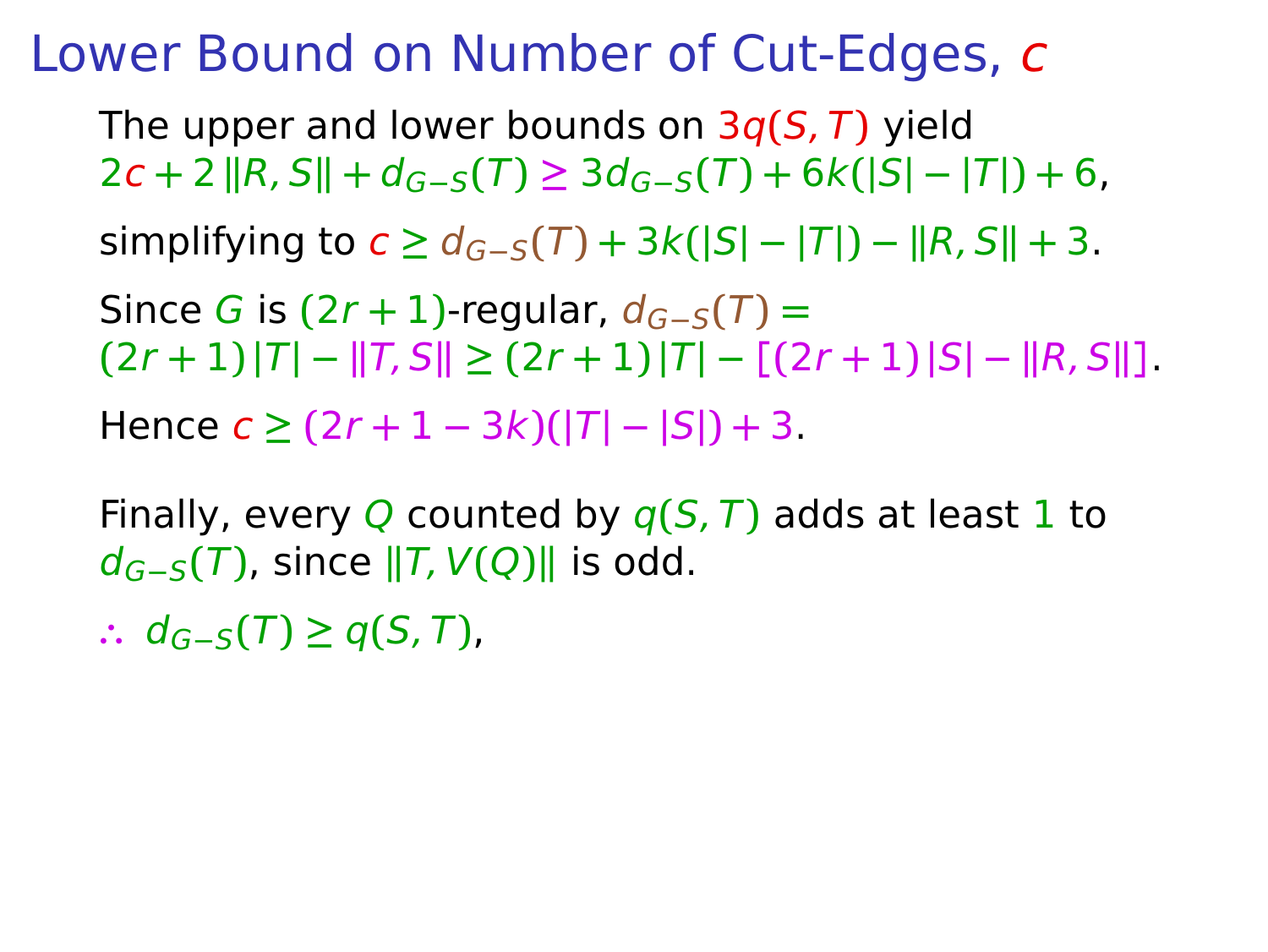The upper and lower bounds on 3q**(**S, T**)** yield  $2c + 2 ||R, S|| + d_{G-S}(T) \geq 3d_{G-S}(T) + 6k(|S| - |T|) + 6$  $\lim_{t \to \infty} \frac{\sinh(\pi t)}{t}$  to  $c \geq d_{G-S}(T) + 3k(|S| - |T|) - ||R, S|| + 3.$  $Since G is (2r + 1)$ -regular,  $d_{G-S}(T) =$  $[(2r+1)|T| - ||T, S|| \geq (2r+1)|T| - [(2r+1)|S| - ||R, S||].$  $Hence$   $c$  ≥  $(2r + 1 - 3k)(|T| - |S|) + 3$ .

Finally, every Q counted by q**(**S, T**)** adds at least 1 to  $d_{G-S}(T)$ , since  $||T, V(Q)||$  is odd.

**∴** dG**−**S**(**T**) ≥** q**(**S, T**)**,

so  $q(S, T) > d_{G-S}(T) + 2k(|S| - |T|)$  requires  $|T| - |S| \ge 1$ .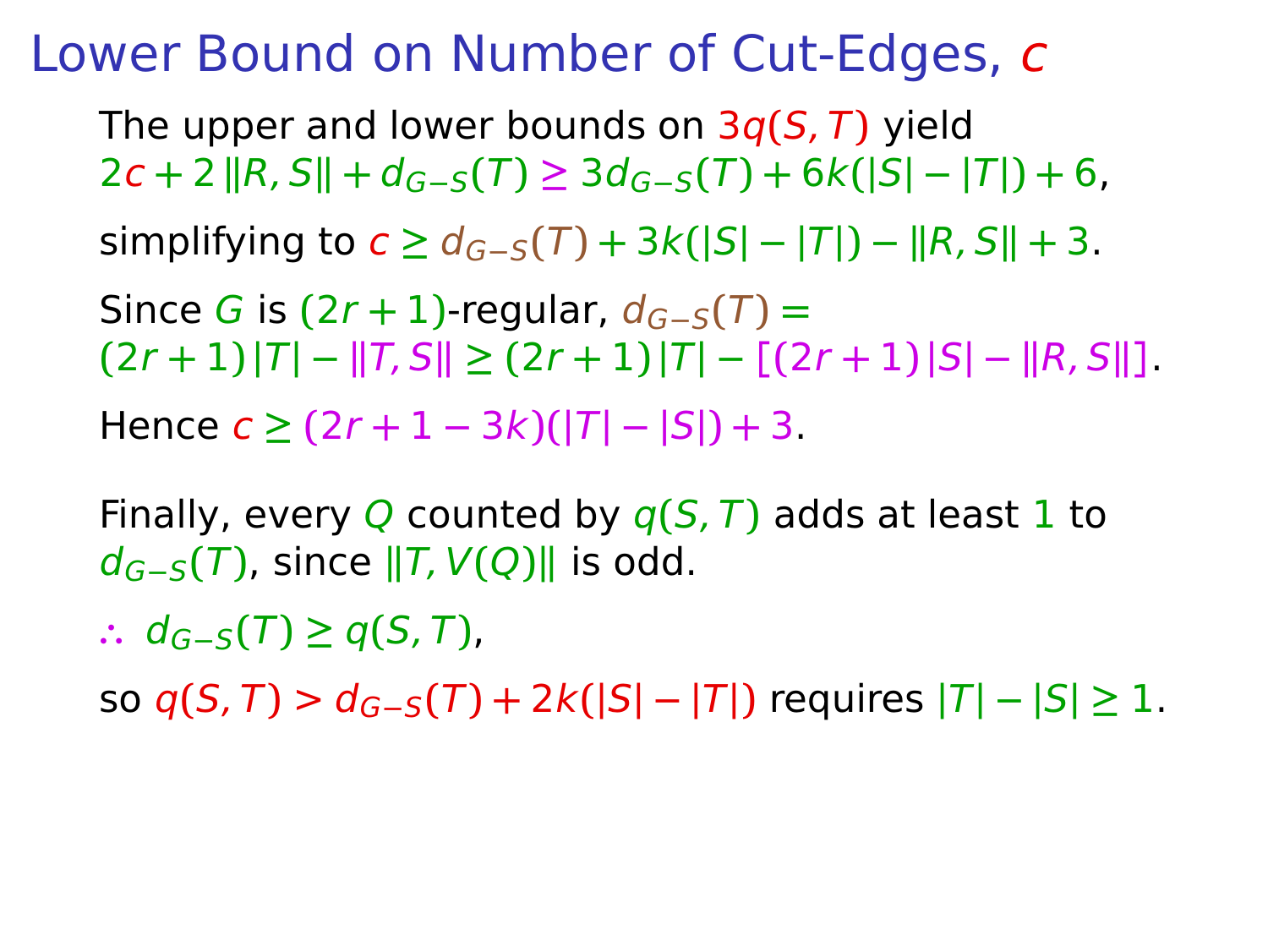The upper and lower bounds on 3q**(**S, T**)** yield  $2c + 2 ||R, S|| + d_{G-S}(T) \geq 3d_{G-S}(T) + 6k(|S| - |T|) + 6$  $\lim_{t \to \infty} \frac{\sinh(\pi t)}{t}$  to  $c \geq d_{G-S}(T) + 3k(|S| - |T|) - ||R, S|| + 3.$  $Since G is (2r + 1)$ -regular,  $d_{G-S}(T) =$  $[(2r+1)|T| - ||T, S|| \geq (2r+1)|T| - [(2r+1)|S| - ||R, S||].$  $Hence$   $c$  ≥  $(2r + 1 - 3k)(|T| - |S|) + 3$ .

Finally, every Q counted by q**(**S, T**)** adds at least 1 to  $d_{G-S}(T)$ , since  $||T, V(Q)||$  is odd.

**∴** dG**−**S**(**T**) ≥** q**(**S, T**)**,

**SO**  $q(S, T) > d_{G-S}(T) + 2k(|S| - |T|)$  requires  $|T| - |S| \ge 1$ .

Therefore, c **≥** 2r **+** 1 **−** 3**(**k **−** 1**)**.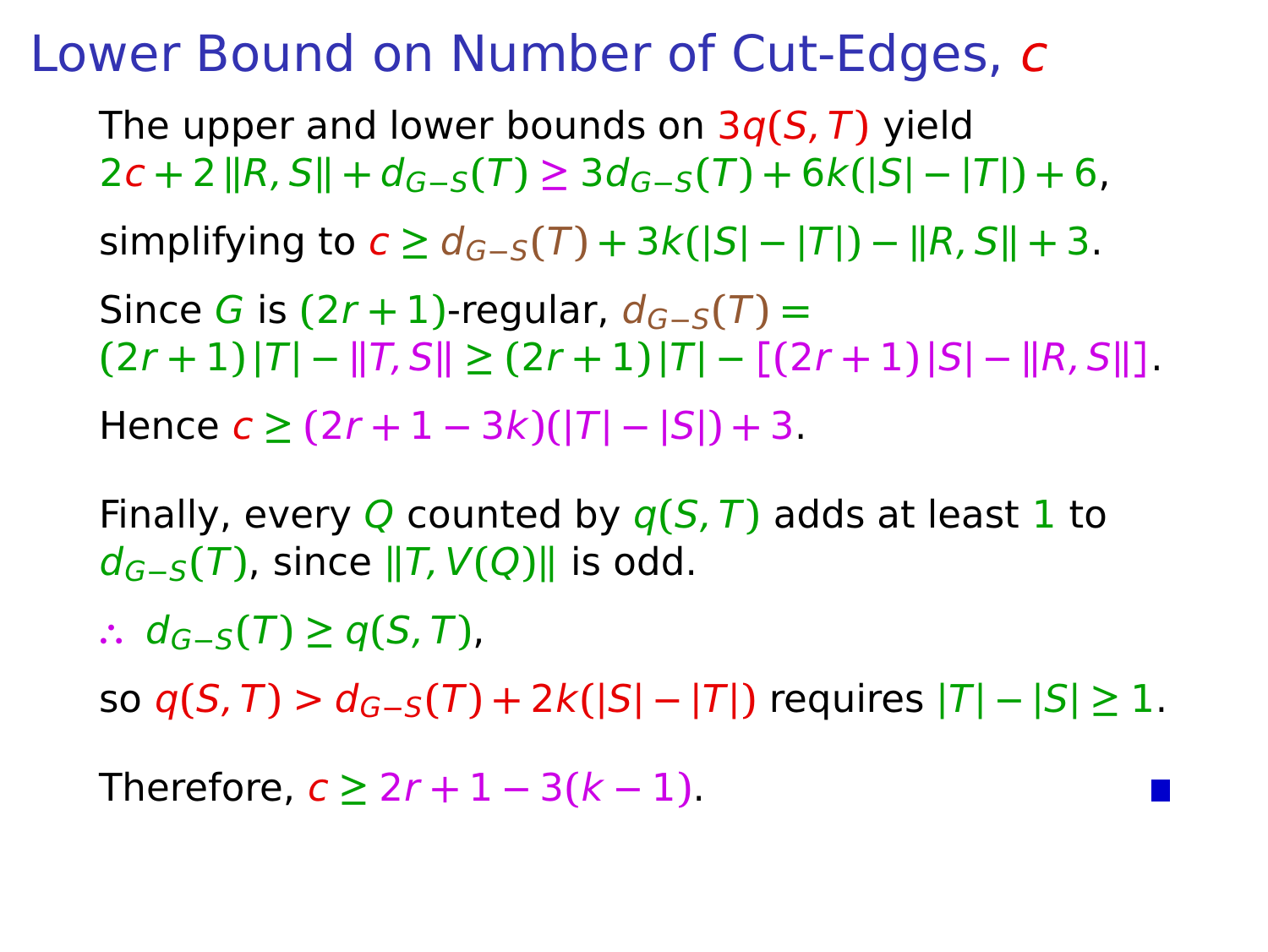The upper and lower bounds on 3q**(**S, T**)** yield  $2c + 2 ||R, S|| + d_{G-S}(T) \geq 3d_{G-S}(T) + 6k(|S| - |T|) + 6$  $\lim_{t \to \infty} \frac{\sinh(\pi t)}{t}$  to  $c \geq d_{G-S}(T) + 3k(|S| - |T|) - ||R, S|| + 3.$  $Since G is (2r + 1)$ -regular,  $d_{G-S}(T) =$  $(|2r + 1)|T| - ||T, S|| \geq (2r + 1)|T| - [(2r + 1)|S| - ||R, S||]$  $Hence$   $c$  ≥  $(2r + 1 - 3k)(|T| - |S|) + 3$ .

Finally, every Q counted by q**(**S, T**)** adds at least 1 to dG**−**S**(**T**)**, since **k**T, V**(**Q**)k** is odd.

**∴** dG**−**S**(**T**) ≥** q**(**S, T**)**,

so  $q(S, T) > d_{G-S}(T) + 2k(|S| - |T|)$  requires  $|T| - |S| \ge 1$ .

Therefore, c **≥** 2r **+** 1 **−** 3**(**k **−** 1**)**.

Is it sharp? If so, when does equality hold?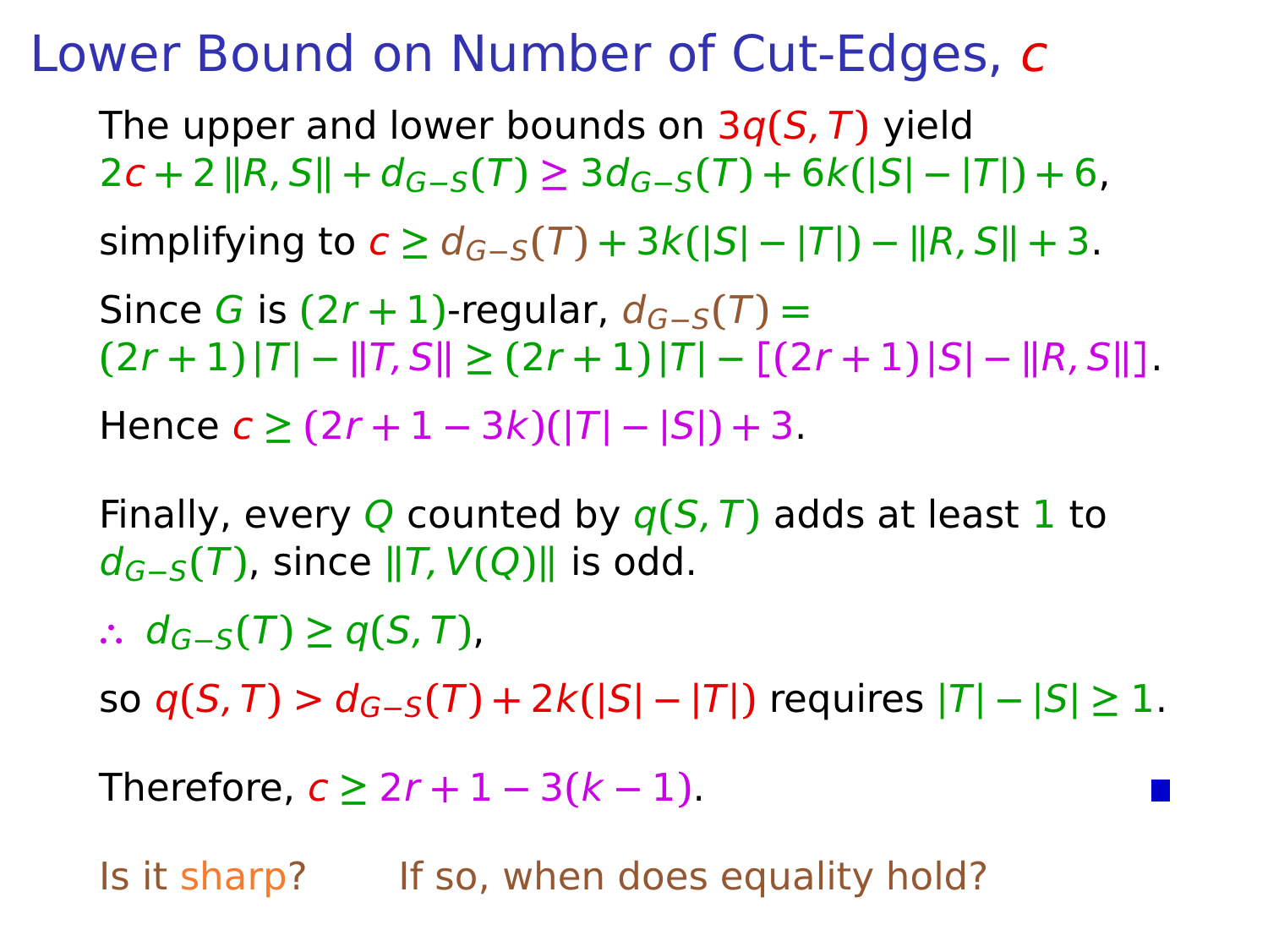# Characterization

For  $k \leq (2r + 1)/3$ , a  $(2r + 1)$ -regular multigraph with c **=** 2r **+** 4 **−** 3k and no 2k-factor must satisfy equality in all the inequalities producing  $c \geq 2r + 1 - 3(k - 1)$ .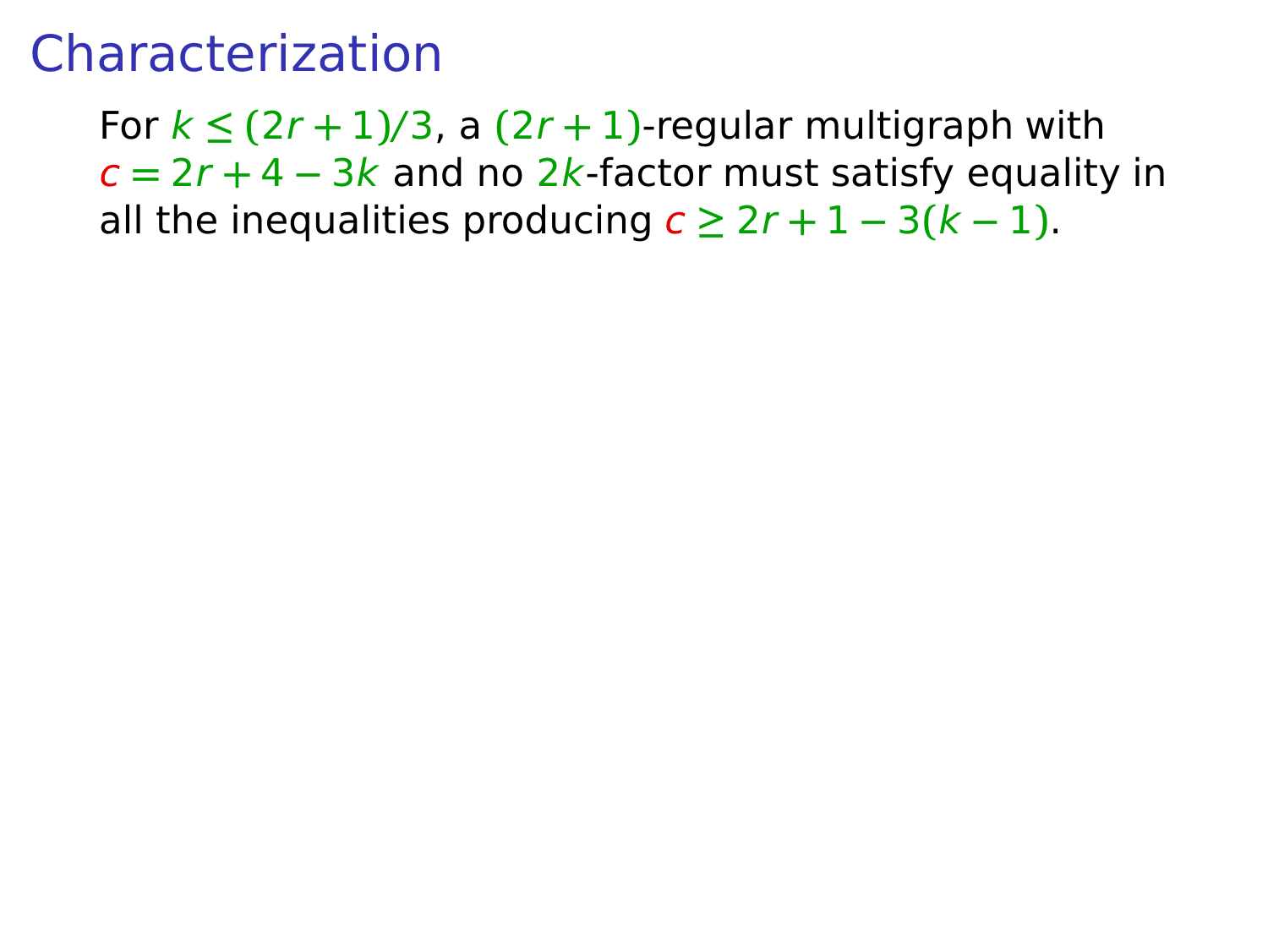# Characterization

For  $k \leq (2r + 1)/3$ , a  $(2r + 1)$ -regular multigraph with c **=** 2r **+** 4 **−** 3k and no 2k-factor must satisfy equality in all the inequalities producing  $c \geq 2r + 1 - 3(k - 1)$ . Thus

 $q_1 = c$ ,  $q_2 = ||R, S||$ ,  $q_1 + q_2 + 3q_3 = d_{G-S}(T)$ ,  $(2r + 1)$  $|S| = ||T, S|| + ||R, S||$ 

and  $|T| - |S| \ge 1$  (with equality when  $k < (2r + 1)/3$ ).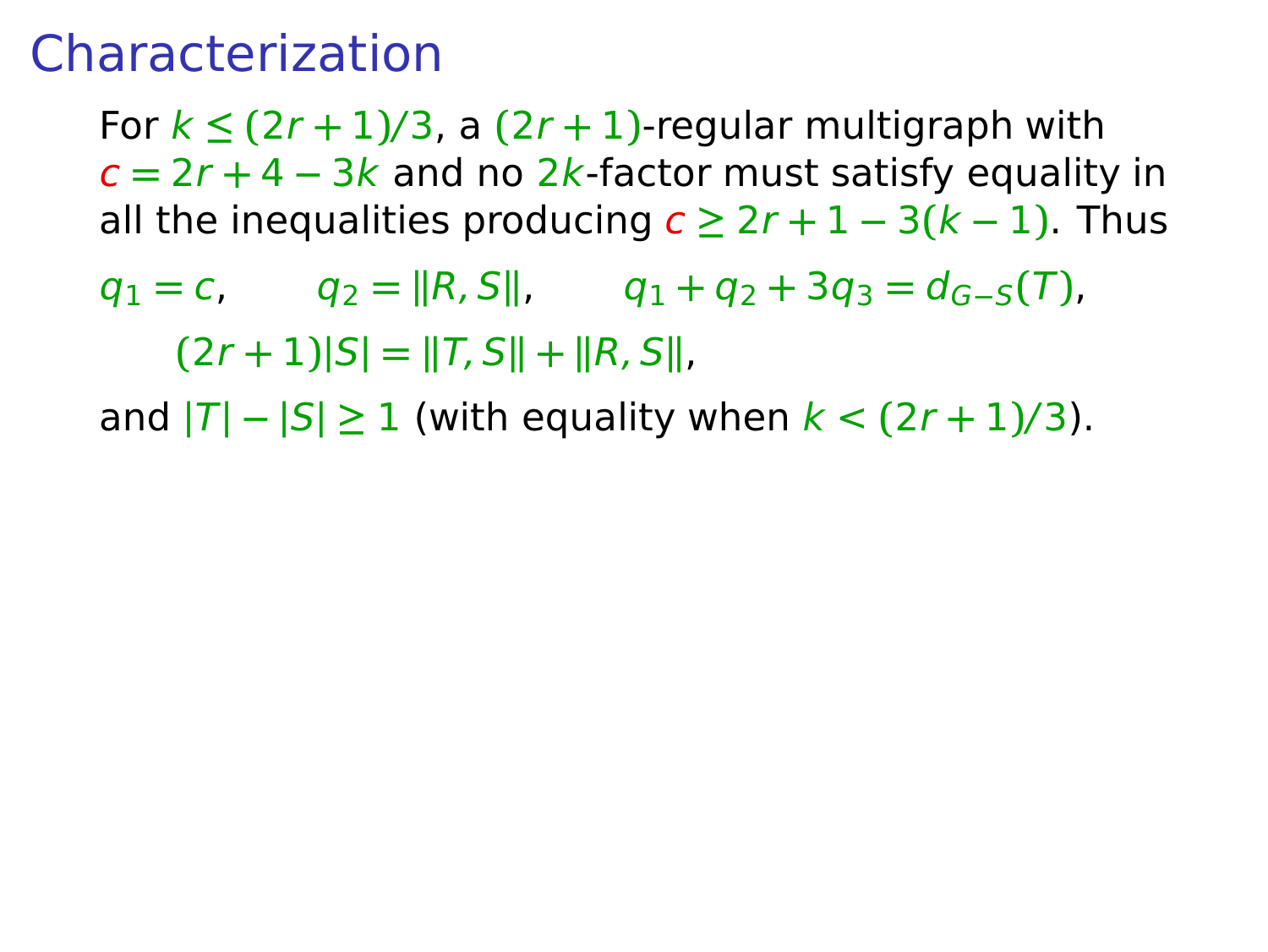# Characterization

For  $k \leq (2r + 1)/3$ , a  $(2r + 1)$ -regular multigraph with c **=** 2r **+** 4 **−** 3k and no 2k-factor must satisfy equality in all the inequalities producing  $c \geq 2r + 1 - 3(k - 1)$ . Thus

 $q_1 = c$ ,  $q_2 = ||R, S||$ ,  $q_1 + q_2 + 3q_3 = d_{G-S}(T)$ ,  $(2r + 1)|S| = ||T, S|| + ||R, S||$ 

and  $|T| - |S| \ge 1$  (with equality when  $k < (2r + 1)/3$ ).

**Thm.** For  $k \leq (2r + 1)/3$ , a  $(2r + 1)$ -regular G with c **=** 2r**+**4**−**3k has no 2k-factor iff V**(**G**)** splits to R, S, T so (a) S and T are independent sets with  $|T| > |S|$ , (b) all cut-edges join T to distinct components of  $G[R]$ , (c) all edges at S lead to T (maybe via "blisters"),  $k(|T| - |S|) - 1$  components of  $G[R]$ are joined to  $\overline{T}$  by exactly three edges each, (e) other comps. of R are **(**2r **+** 1**)**-regular, w/o cut-edge, (f) if  $k < (2r + 1)/3$ , then  $|T| - |S| = 1$ .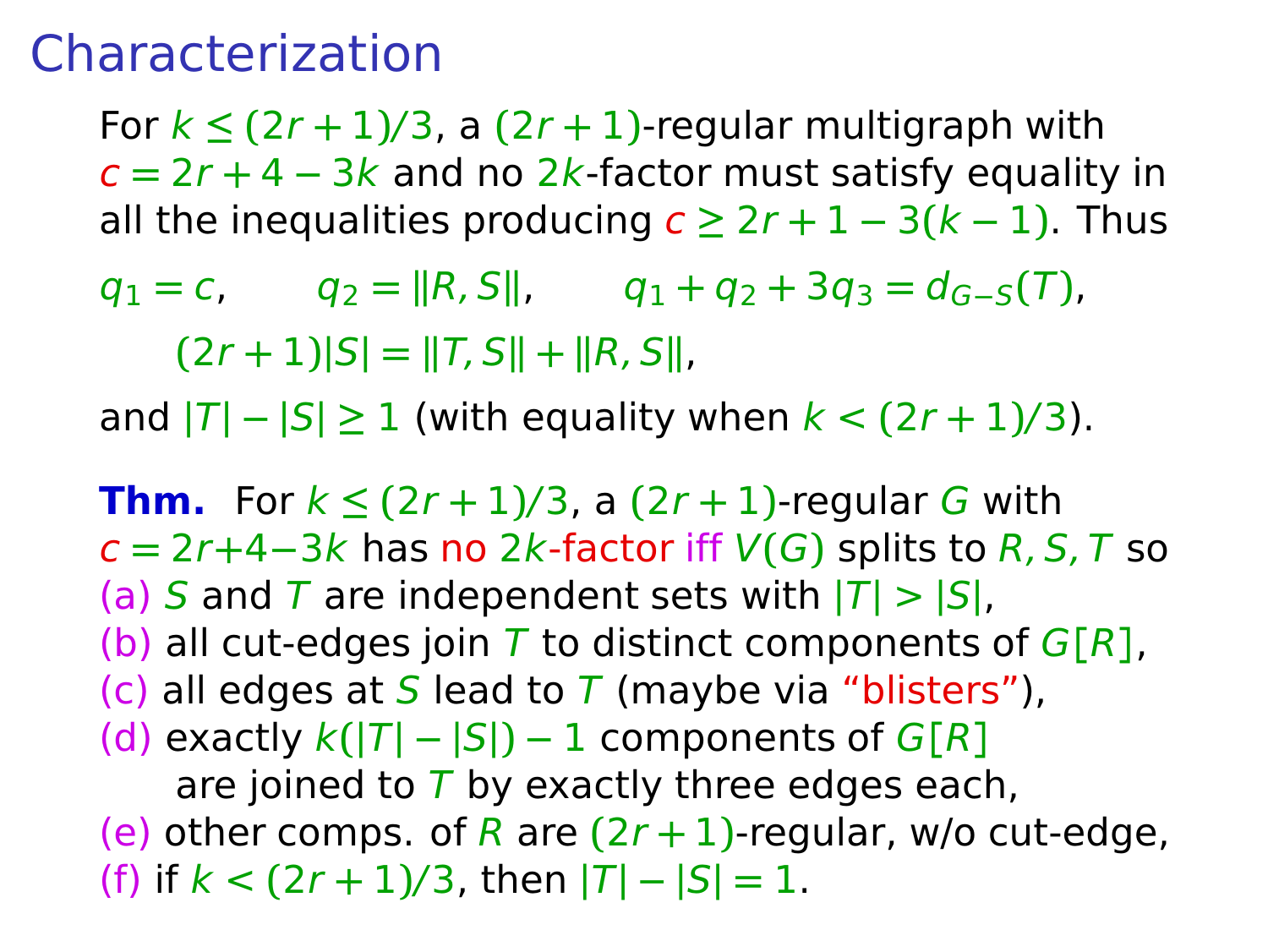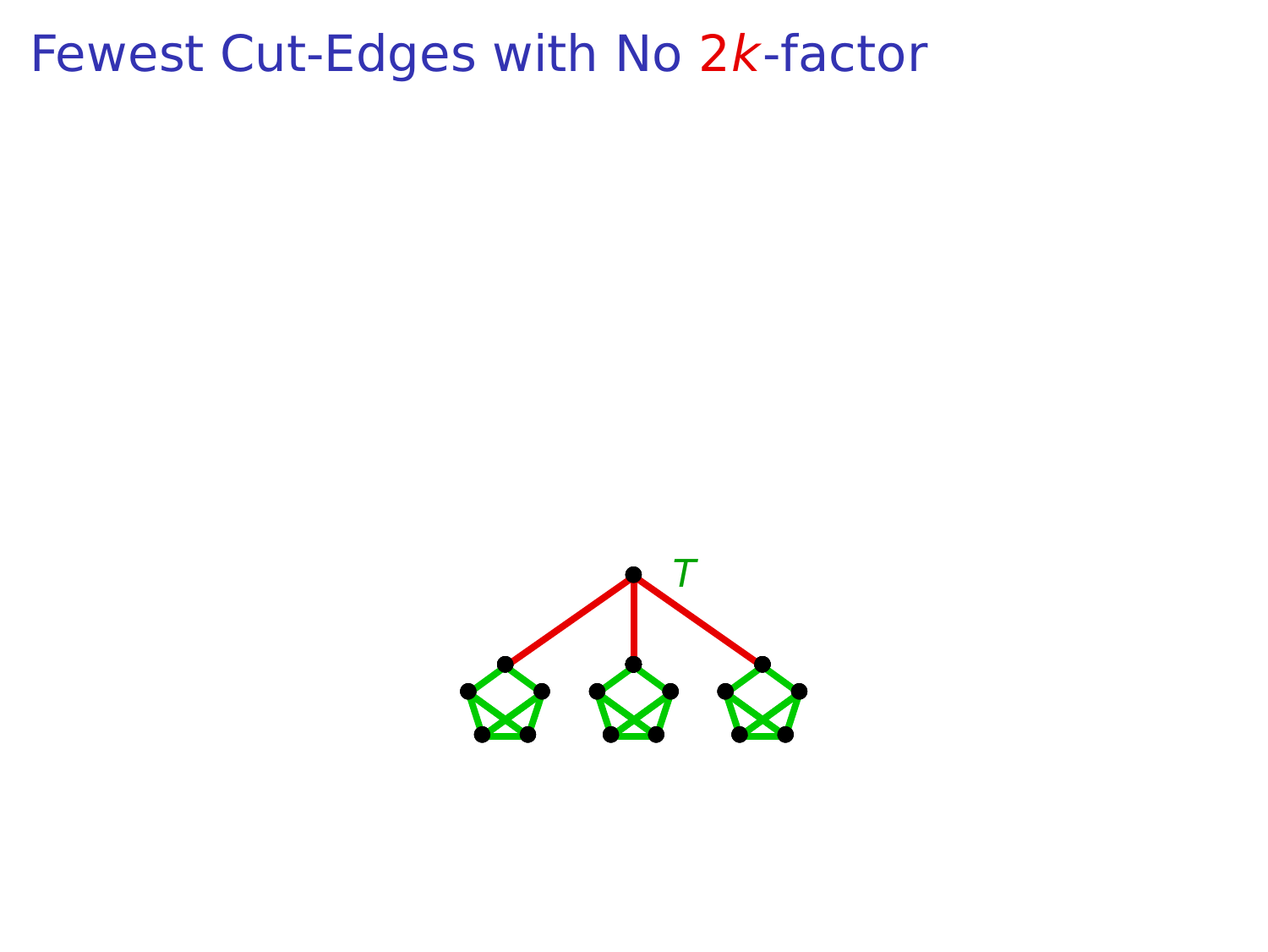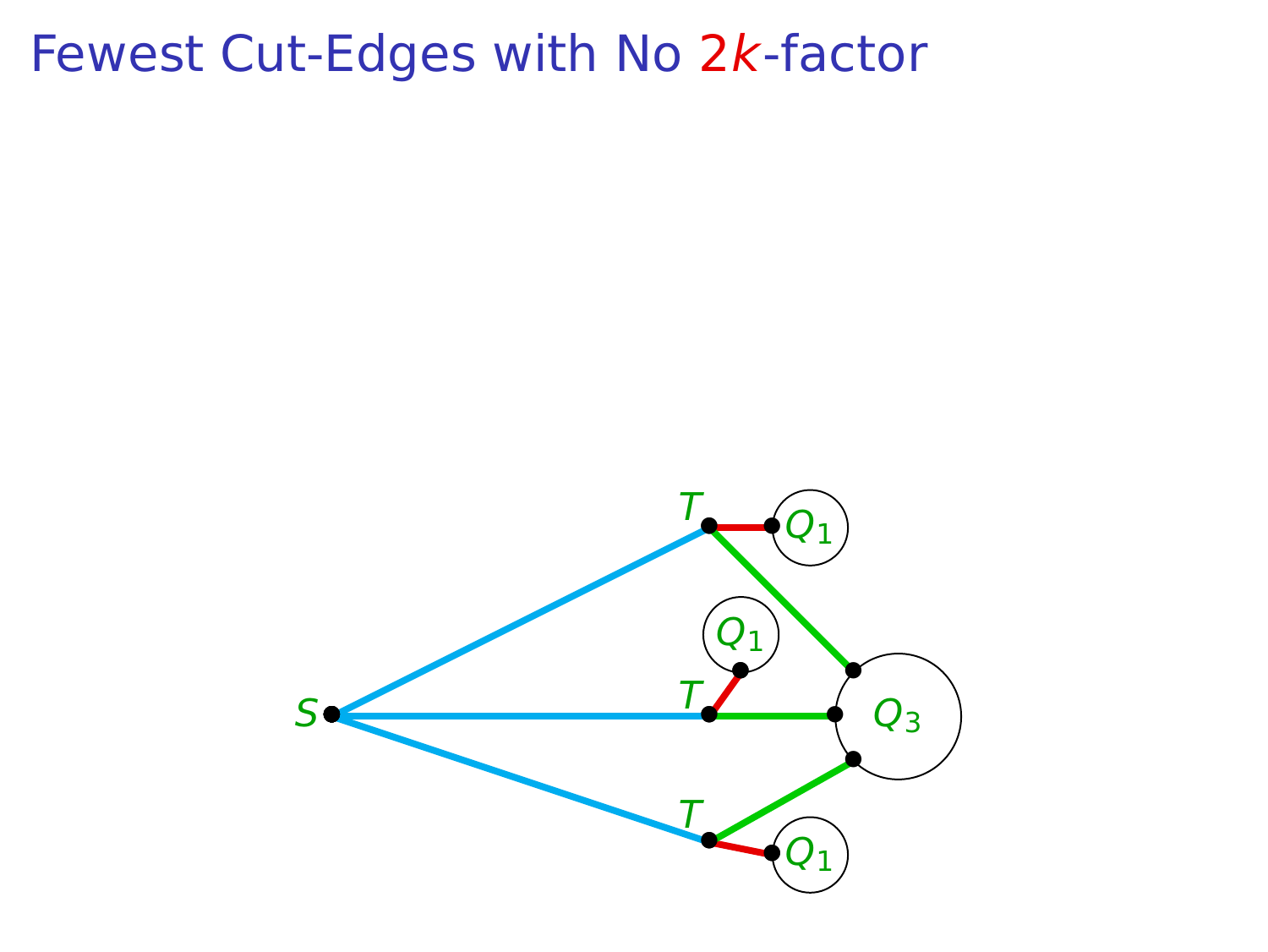**Def.** Blistering an edge  $uv$  in a  $(2r+1)$ -regular multigr. = insert a 2-edge-connected **(**2r**+**1**)**-regular multigraph with one edge or loop **cut** and **ends pasted** to  $u \& v$ .

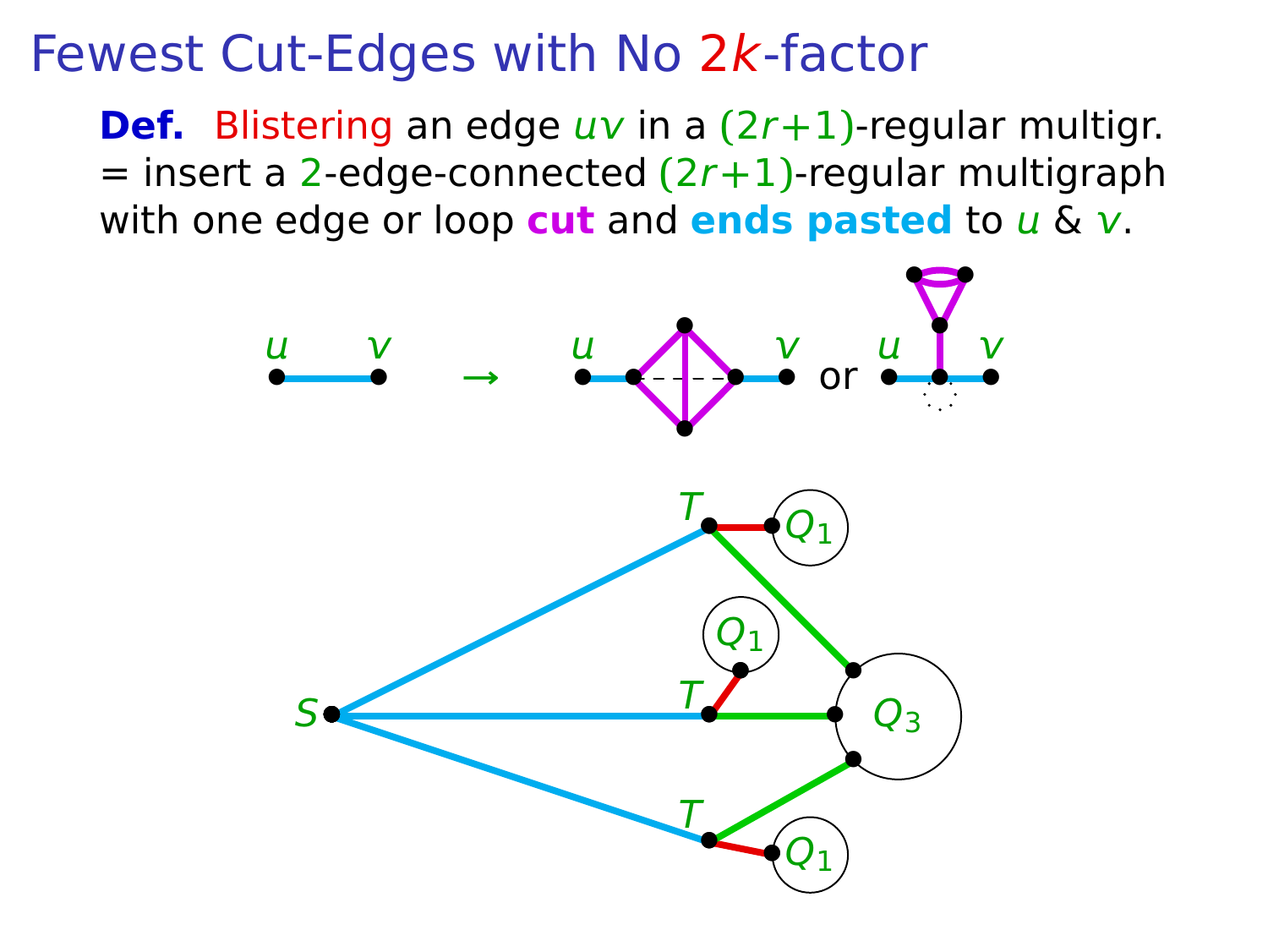**Def.** Blistering an edge  $uv$  in a  $(2r+1)$ -regular multigr. = insert a 2-edge-connected **(**2r**+**1**)**-regular multigraph with one edge or loop **cut** and **ends pasted** to  $u \& v$ .

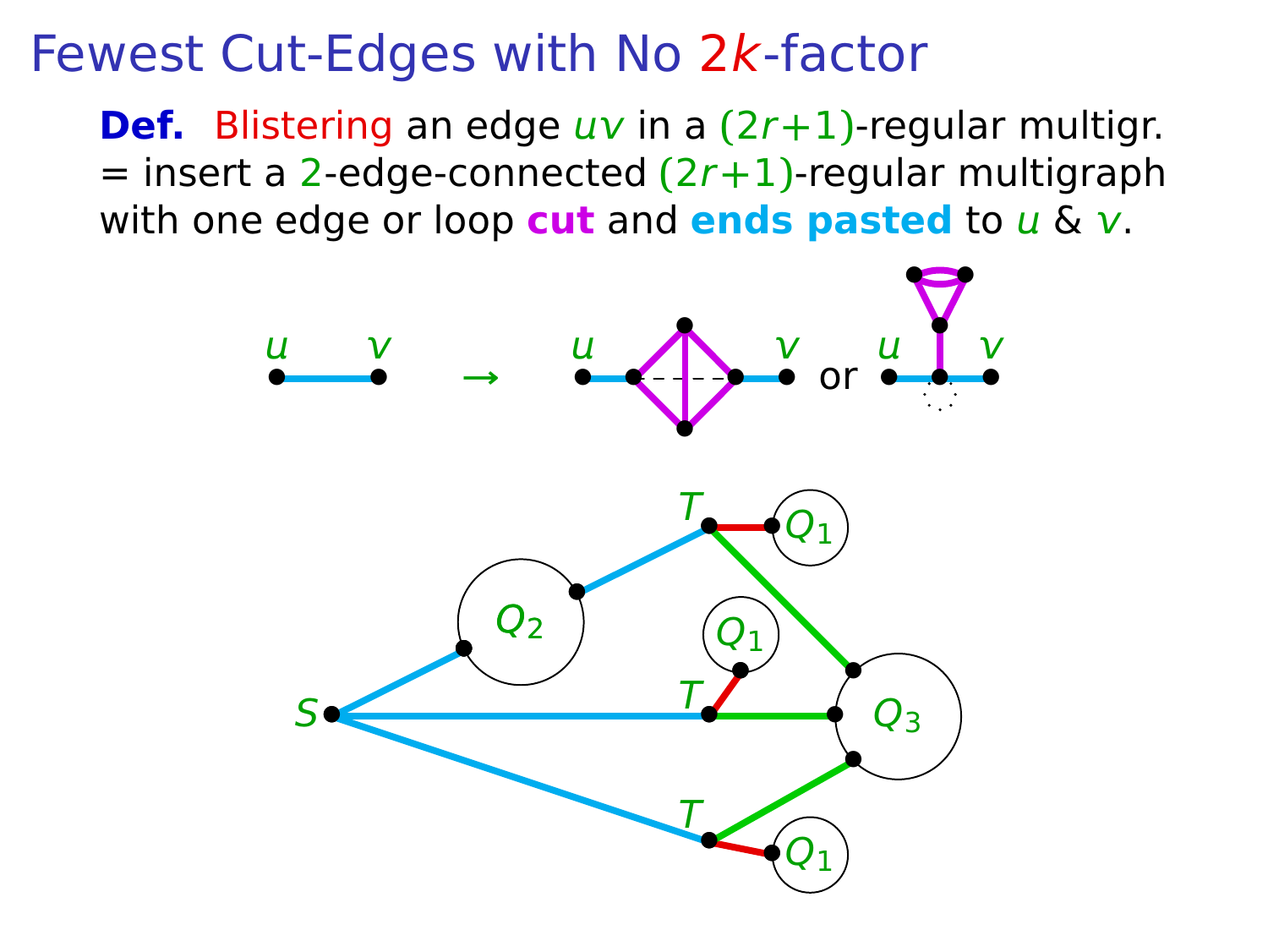**Prop.** For  $r \in \mathbb{N}$  and  $k > (2r+1)/3$ ,  $\exists$   $(2r+1)$ -regular 3-edge-connected graphs with no 2k-factor.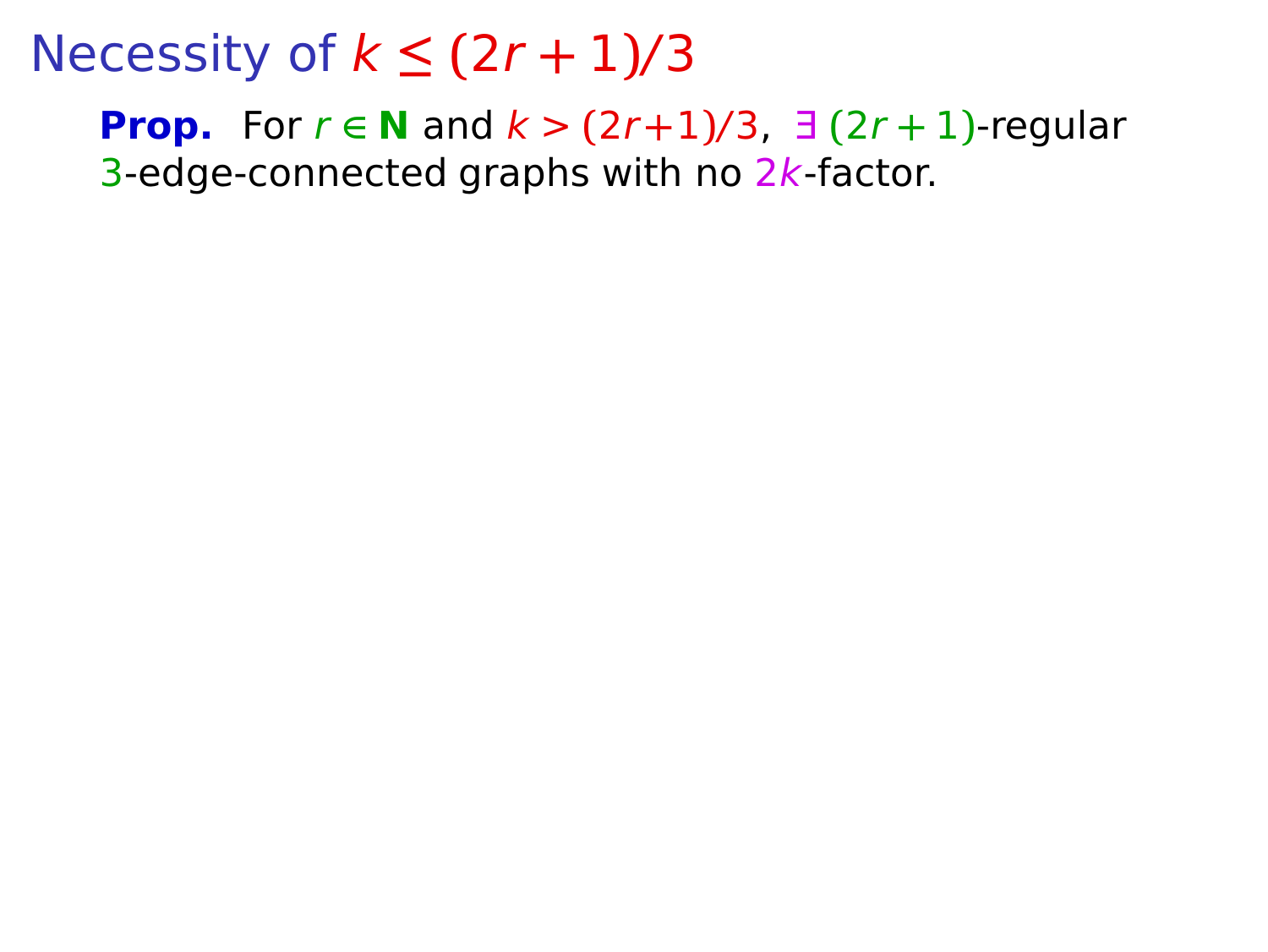**Prop.** For  $r \in \mathbb{N}$  and  $k > (2r+1)/3$ ,  $\exists$   $(2r+1)$ -regular 3-edge-connected graphs with no 2k-factor.

**Pf.** Let  $B_r = \overline{C_3 + rP_2}$  (2r + 3 vertices, three with degree 2r and the rest with degree  $2r + 1$ .  $2r + 1$  copies.

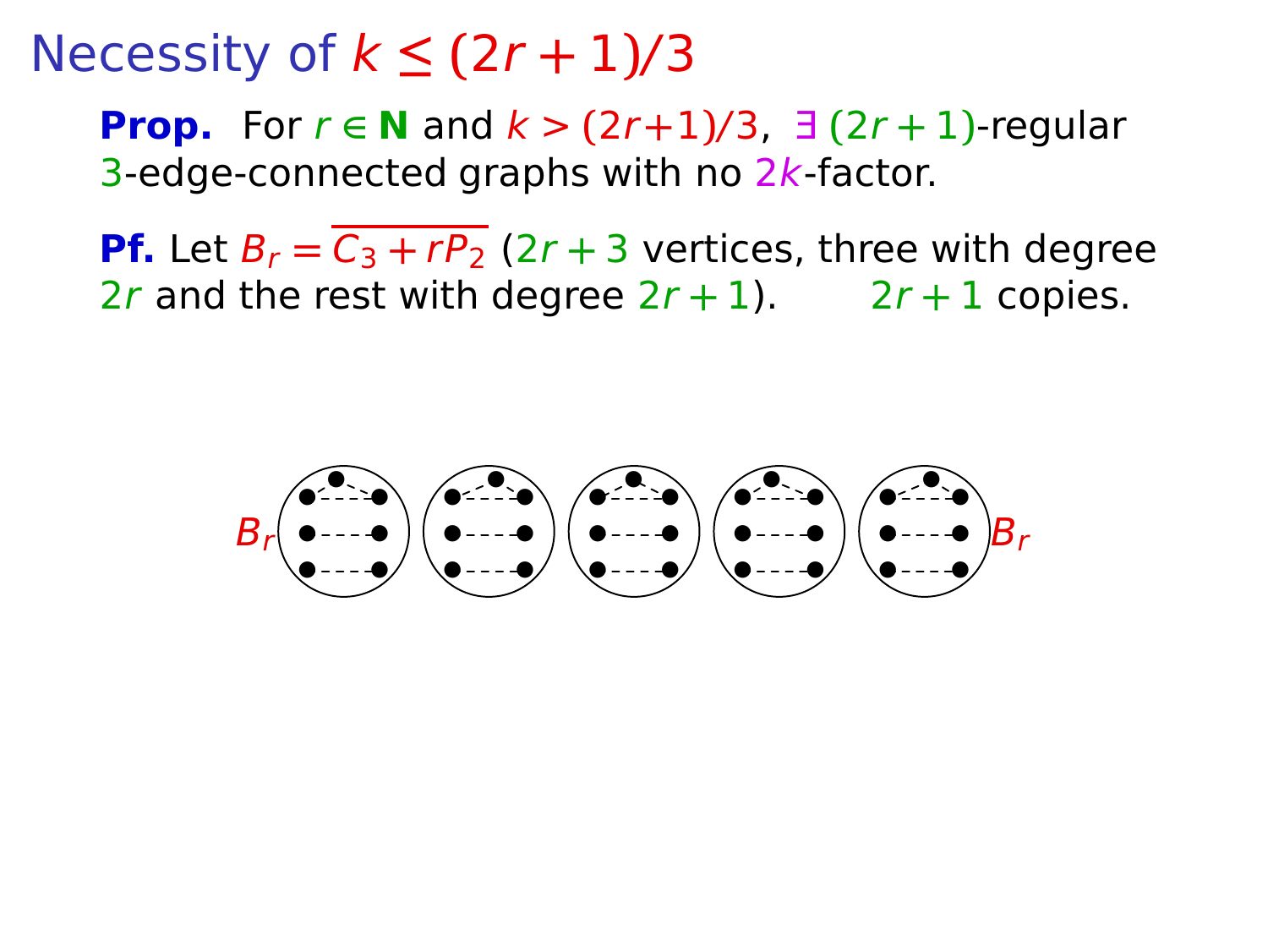**Prop.** For  $r \in \mathbb{N}$  and  $k > (2r+1)/3$ ,  $\exists$   $(2r+1)$ -regular 3-edge-connected graphs with no 2k-factor.

**Pf.** Let  $B_r = \overline{C_3 + rP_2}$  (2r + 3 vertices, three with degree 2r and the rest with degree  $2r + 1$ .  $2r + 1$  copies.



Form G: add to  $(2r + 1)B_r$  an independent 3-set T, each adiacent to one deficient vertex in each copy of  $B_r$ .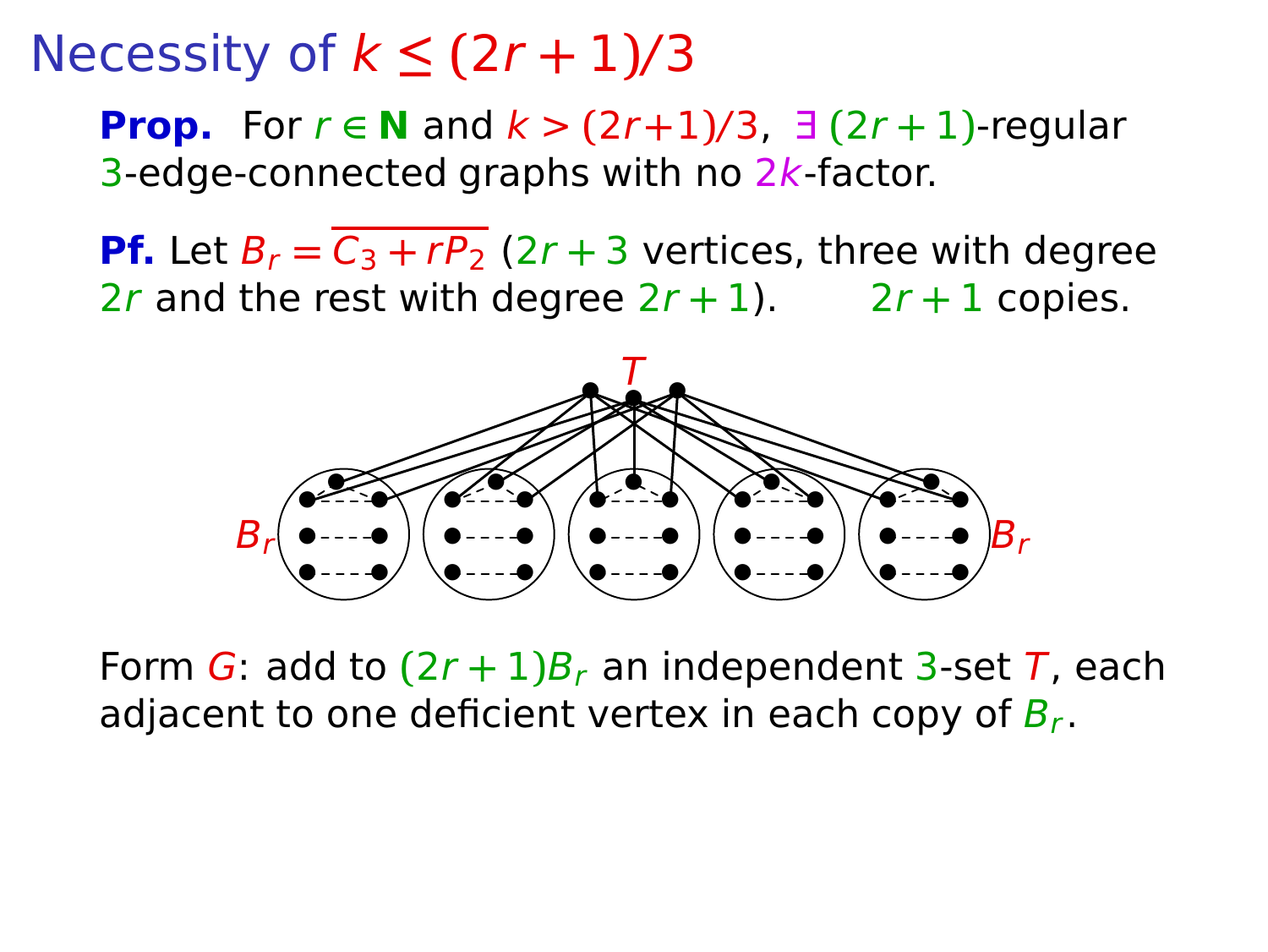**Prop.** For  $r \in \mathbb{N}$  and  $k > (2r+1)/3$ ,  $\exists$   $(2r+1)$ -regular 3-edge-connected graphs with no 2k-factor.

**Pf.** Let  $B_r = \overline{C_3 + rP_2}$  (2r + 3 vertices, three with degree 2r and the rest with degree  $2r + 1$ .  $2r + 1$  copies.



Form  $\overline{G}$ : add to  $(2r + 1)B_r$  an independent 3-set  $\overline{T}$ , each adjacent to one deficient vertex in each copy of  $B_r$ .

Let  $S = ∅$ . Now  $q(S, T) = 2r + 1$  and  $d_{G-S}(T) = 6r + 3$ .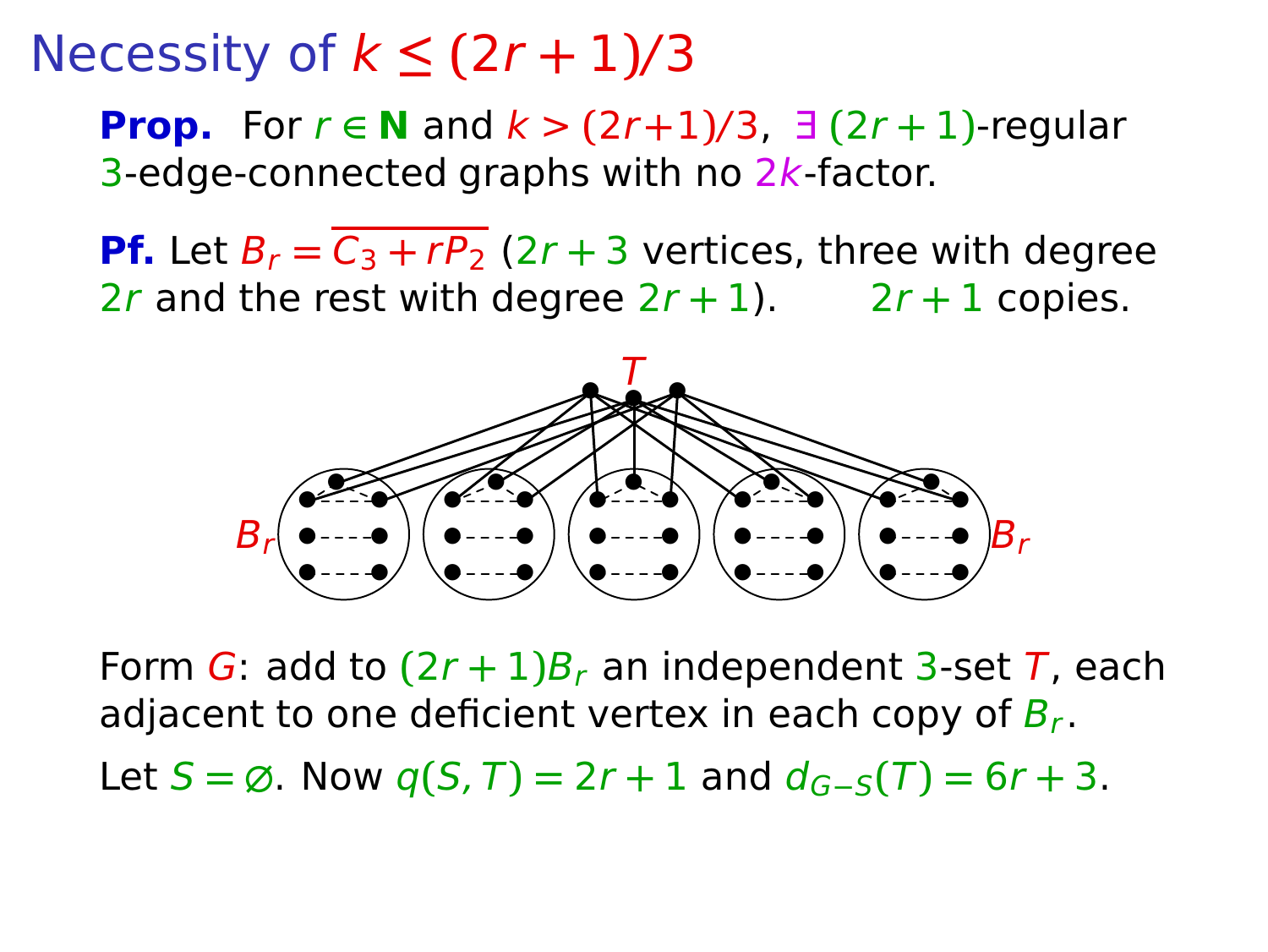**Prop.** For  $r \in \mathbb{N}$  and  $k > (2r+1)/3$ ,  $\exists$   $(2r+1)$ -regular 3-edge-connected graphs with no 2k-factor.

**Pf.** Let  $B_r = \overline{C_3 + rP_2}$  (2r + 3 vertices, three with degree 2r and the rest with degree  $2r + 1$ .  $2r + 1$  copies.



Form  $\overline{G}$ : add to  $(2r + 1)B_r$  an independent 3-set  $\overline{T}$ , each adjacent to one deficient vertex in each copy of  $B_r$ .

 $\text{Let } S = \emptyset$ . Now  $q(S, T) = 2r + 1$  and  $d_{G-S}(T) = 6r + 3$ .

 $G$  has no 2k-factor if  $q(S,T) > d_{G-S}(T) + 2k(|S| - |T|)$ , which is equivalent to  $6k > 4r + 2$ , or  $k > (2r + 1)/3$ .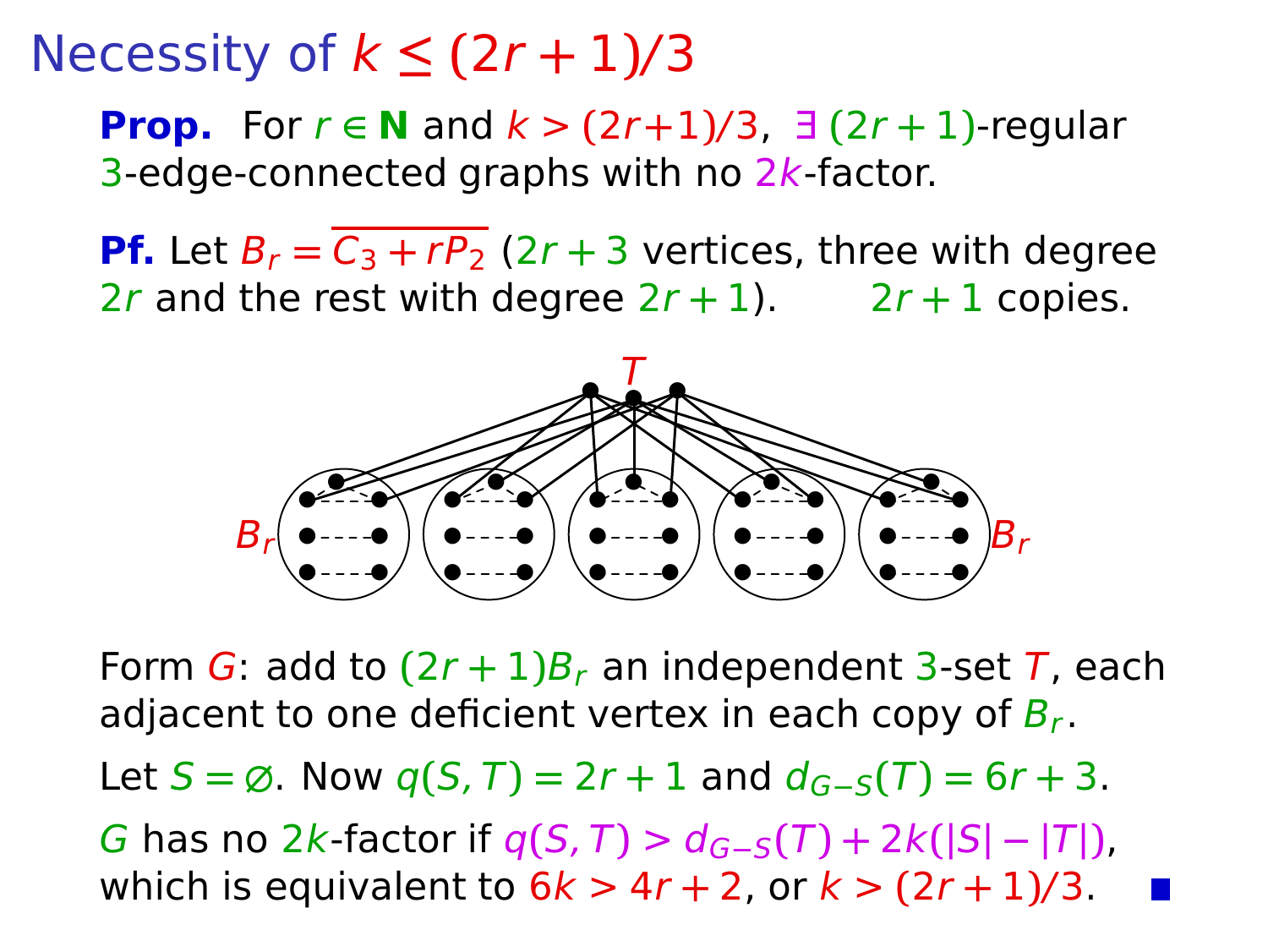When  $c > 2r$ , how large must  $f_2(G)$  be, where  $f_d(G)$ = max #verts in a d-regular subgraph?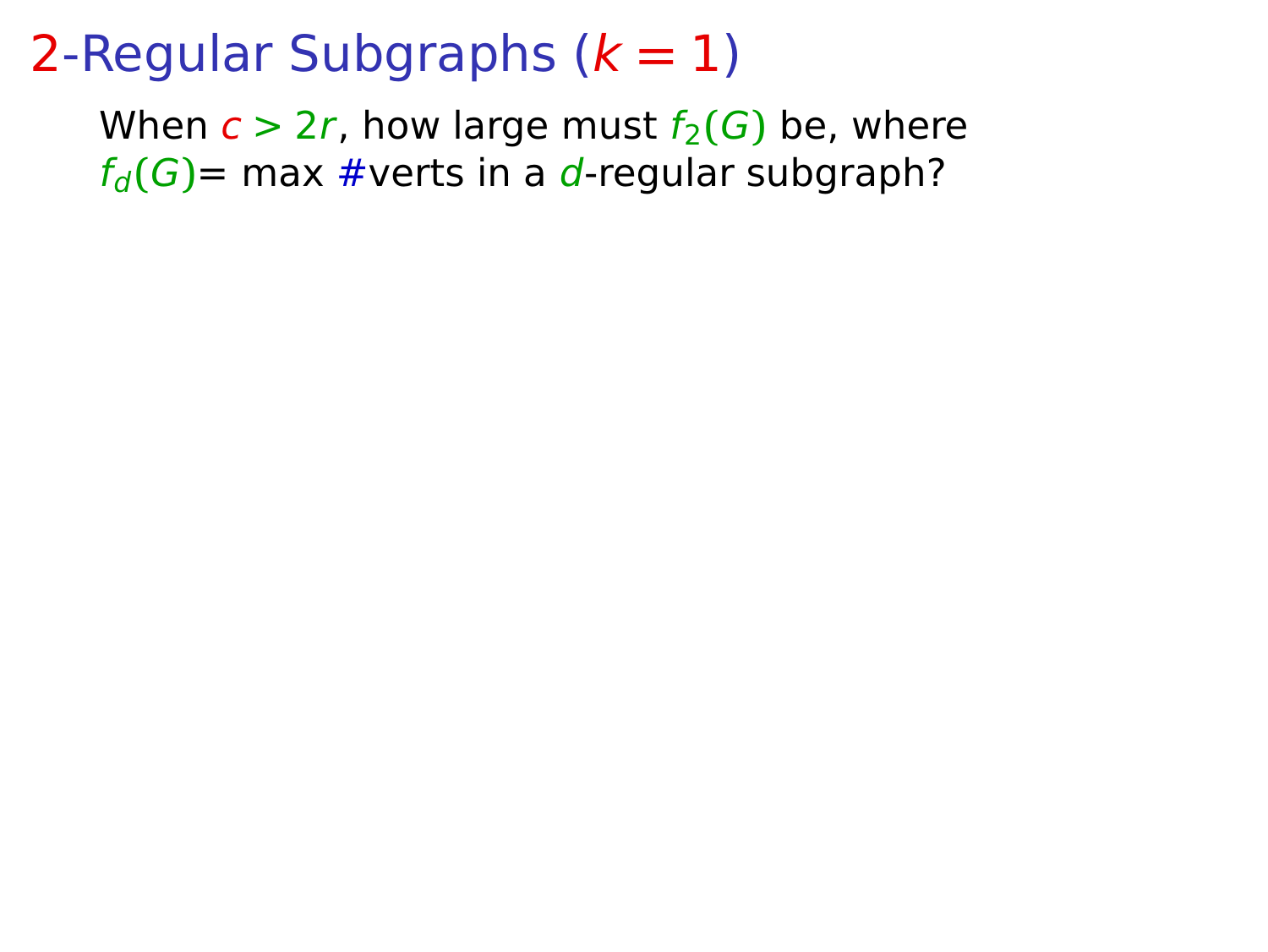When  $c > 2r$ , how large must  $f_2(G)$  be, where  $f_d(G)$ = max #verts in a d-regular subgraph?

**Thm.** If G is a 3-regular *n*-vertex multigraph with  $c$ cut-edges (> 0), then  $f_2(G) \ge n - \left\lfloor \frac{c-1}{2} \right\rfloor$ .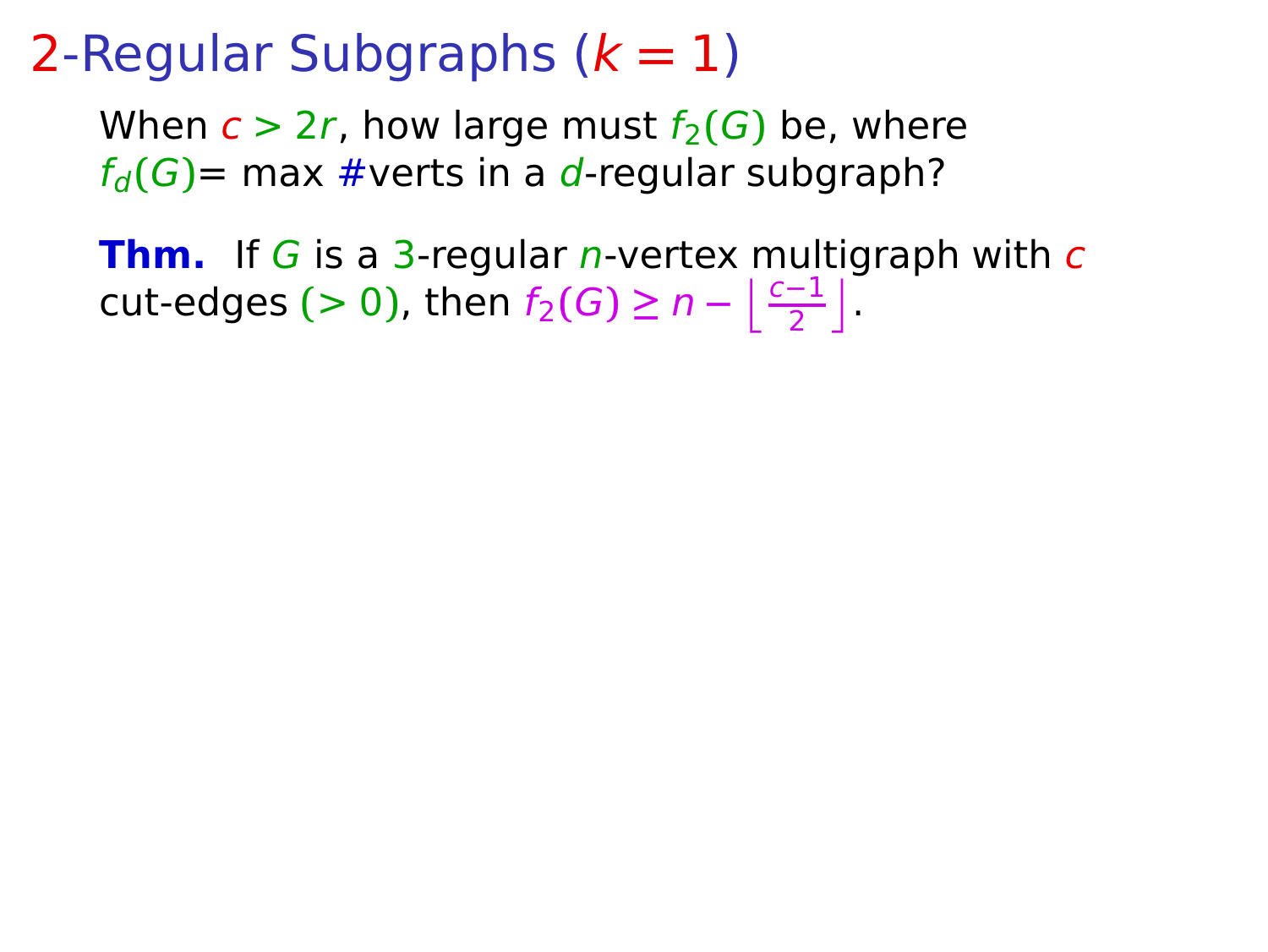When  $c > 2r$ , how large must  $f_2(G)$  be, where  $f_d(G)$ = max #verts in a d-regular subgraph?

**Thm.** If G is a 3-regular *n*-vertex multigraph with  $c$ cut-edges (> 0), then  $f_2(G) \ge n - \left\lfloor \frac{c-1}{2} \right\rfloor$ . This is sharp.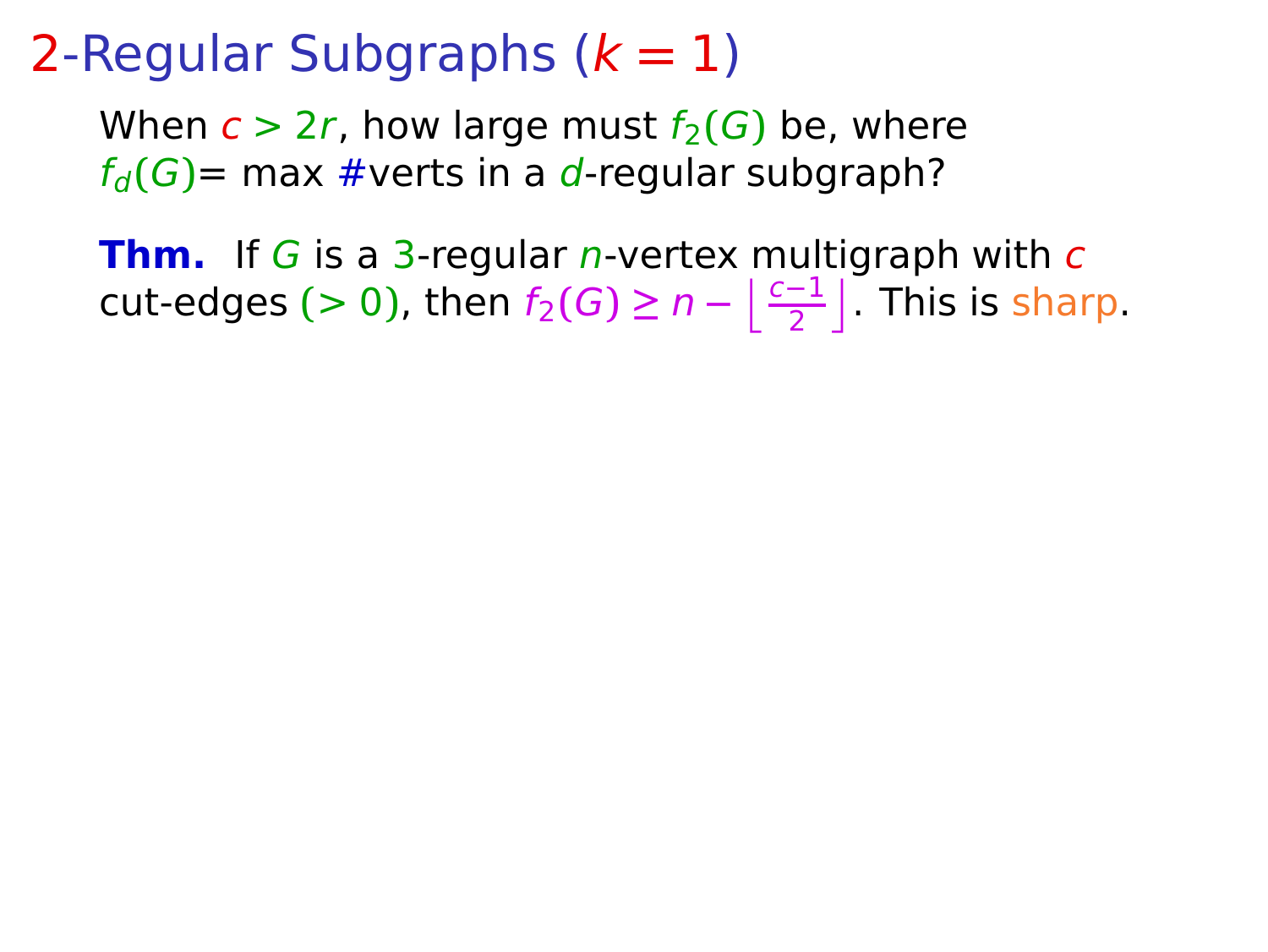When  $c > 2r$ , how large must  $f_2(G)$  be, where  $f_d(G)$ = max #verts in a d-regular subgraph?

**Thm.** If G is a 3-regular *n*-vertex multigraph with c cut-edges (> 0), then  $f_2(G) \ge n - \left\lfloor \frac{c-1}{2} \right\rfloor$ . This is sharp.

**Prop.** (O–West [2010]) In cubic *n*-vertex graphs,  $c \leq \frac{n-7}{3}$  $\frac{-7}{3}$ .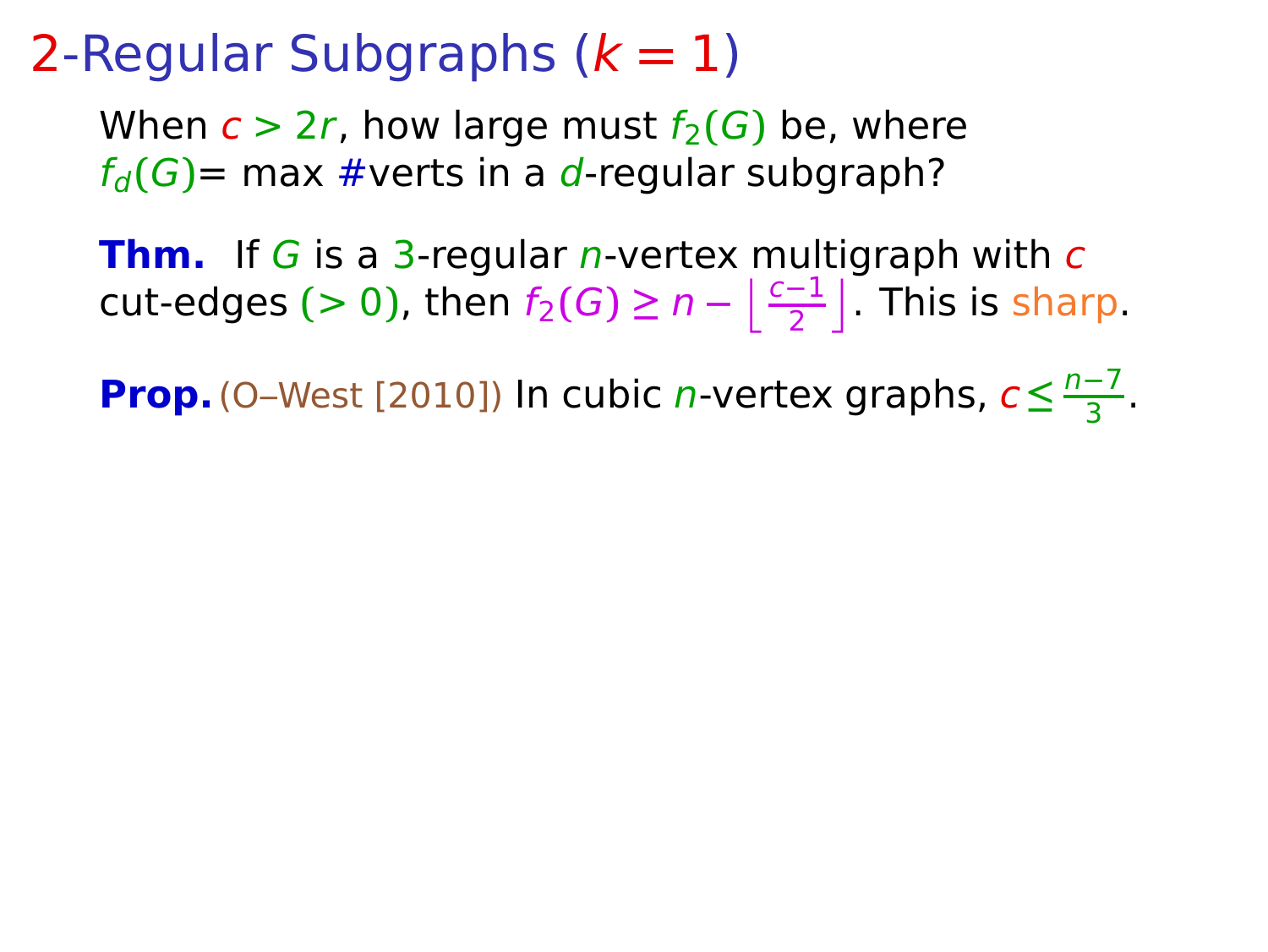When  $c > 2r$ , how large must  $f_2(G)$  be, where  $f_d(G)$ = max #verts in a d-regular subgraph?

**Thm.** If G is a 3-regular *n*-vertex multigraph with c cut-edges (> 0), then  $f_2(G) \ge n - \left\lfloor \frac{c-1}{2} \right\rfloor$ . This is sharp.

**Prop.** (O–West [2010]) In cubic *n*-vertex graphs,  $c \leq \frac{n-7}{3}$  $\frac{-7}{3}$ .

**Cor.** *G* a cubic *n*-vertex graph  $\Rightarrow$   $f_2(G) \ge \left\lceil \frac{5}{6}(n+2) \right\rceil$ . (For loopless multigraphs, change  $\frac{5}{6}$  to  $\frac{3}{4}$ .) Both sharp.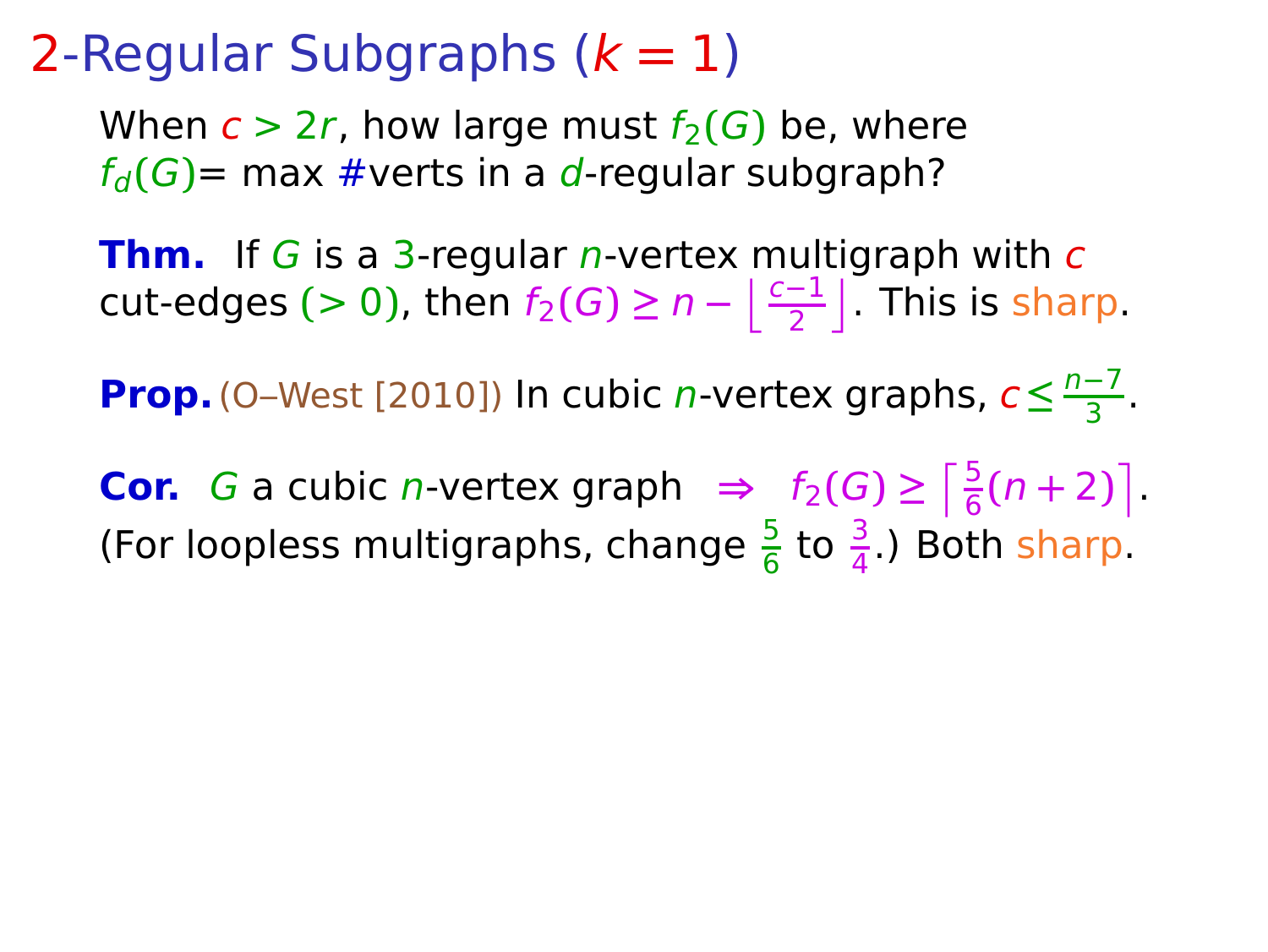When  $c > 2r$ , how large must  $f_2(G)$  be, where  $f_d(G)$ = max #verts in a d-regular subgraph?

**Thm.** If G is a 3-regular *n*-vertex multigraph with c cut-edges (> 0), then  $f_2(G) \ge n - \left\lfloor \frac{c-1}{2} \right\rfloor$ . This is sharp.

**Prop.** (O–West [2010]) In cubic *n*-vertex graphs,  $c \leq \frac{n-7}{3}$  $\frac{-7}{3}$ .

**Cor.** *G* a cubic *n*-vertex graph  $\Rightarrow$   $f_2(G) \ge \left\lceil \frac{5}{6}(n+2) \right\rceil$ . (For loopless multigraphs, change  $\frac{5}{6}$  to  $\frac{3}{4}$ .) Both sharp.

To prove Thm, extend to subcubic multigraph (Δ**(**G**)≤**3).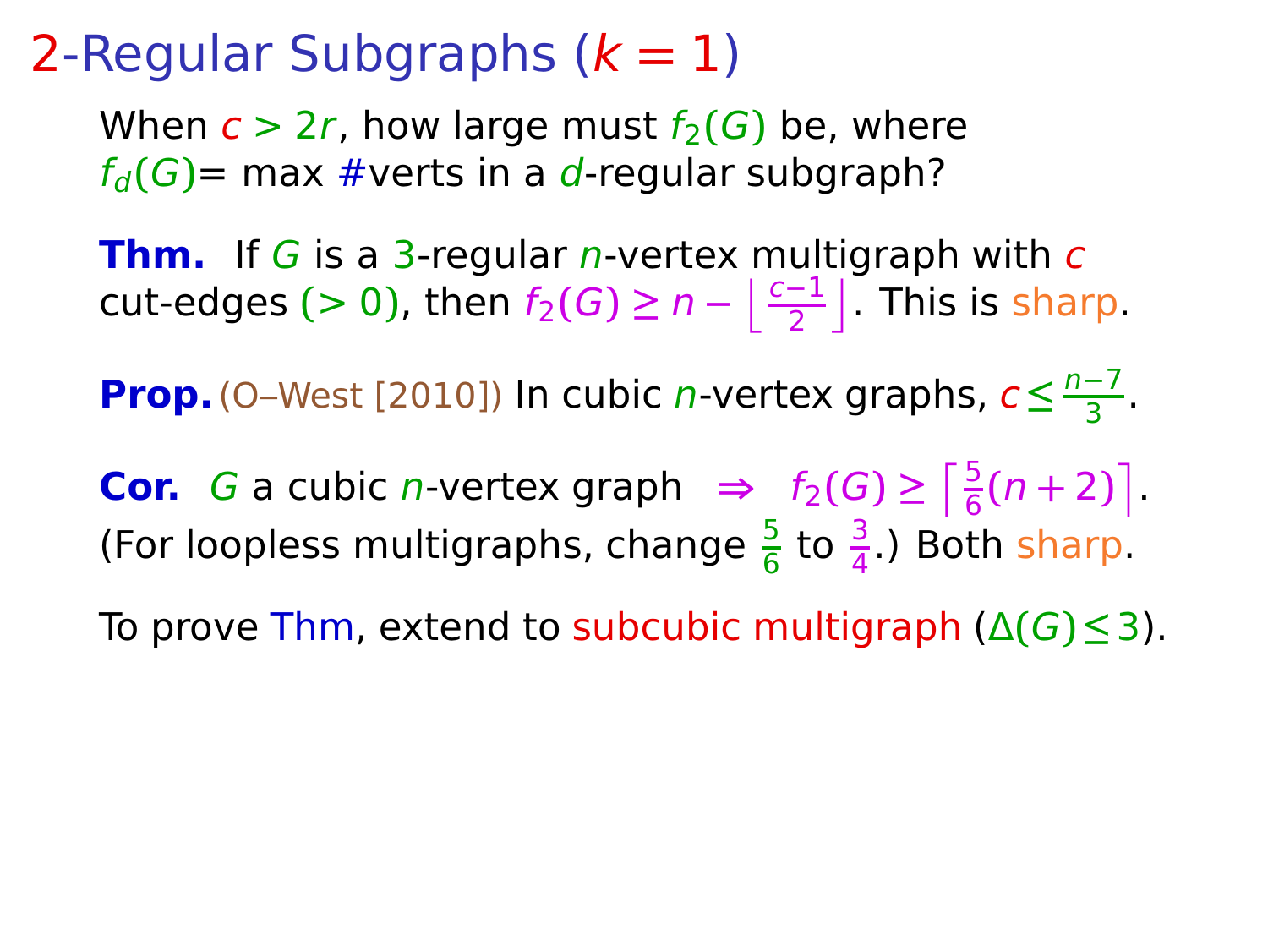When  $c > 2r$ , how large must  $f_2(G)$  be, where  $f_d(G)$ = max #verts in a d-regular subgraph?

**Thm.** If G is a 3-regular *n*-vertex multigraph with c cut-edges (> 0), then  $f_2(G) \ge n - \left\lfloor \frac{c-1}{2} \right\rfloor$ . This is sharp.

**Prop.** (O–West [2010]) In cubic *n*-vertex graphs,  $c \leq \frac{n-7}{3}$  $\frac{-7}{3}$ .

**Cor.** *G* a cubic *n*-vertex graph  $\Rightarrow$   $f_2(G) \ge \left\lceil \frac{5}{6}(n+2) \right\rceil$ . (For loopless multigraphs, change  $\frac{5}{6}$  to  $\frac{3}{4}$ .) Both sharp.

To prove Thm, extend to subcubic multigraph (Δ**(**G**)≤**3). The deficit d is  $3n - \sum d_G(v)$ , or  $3n - 2|E(G)|$ .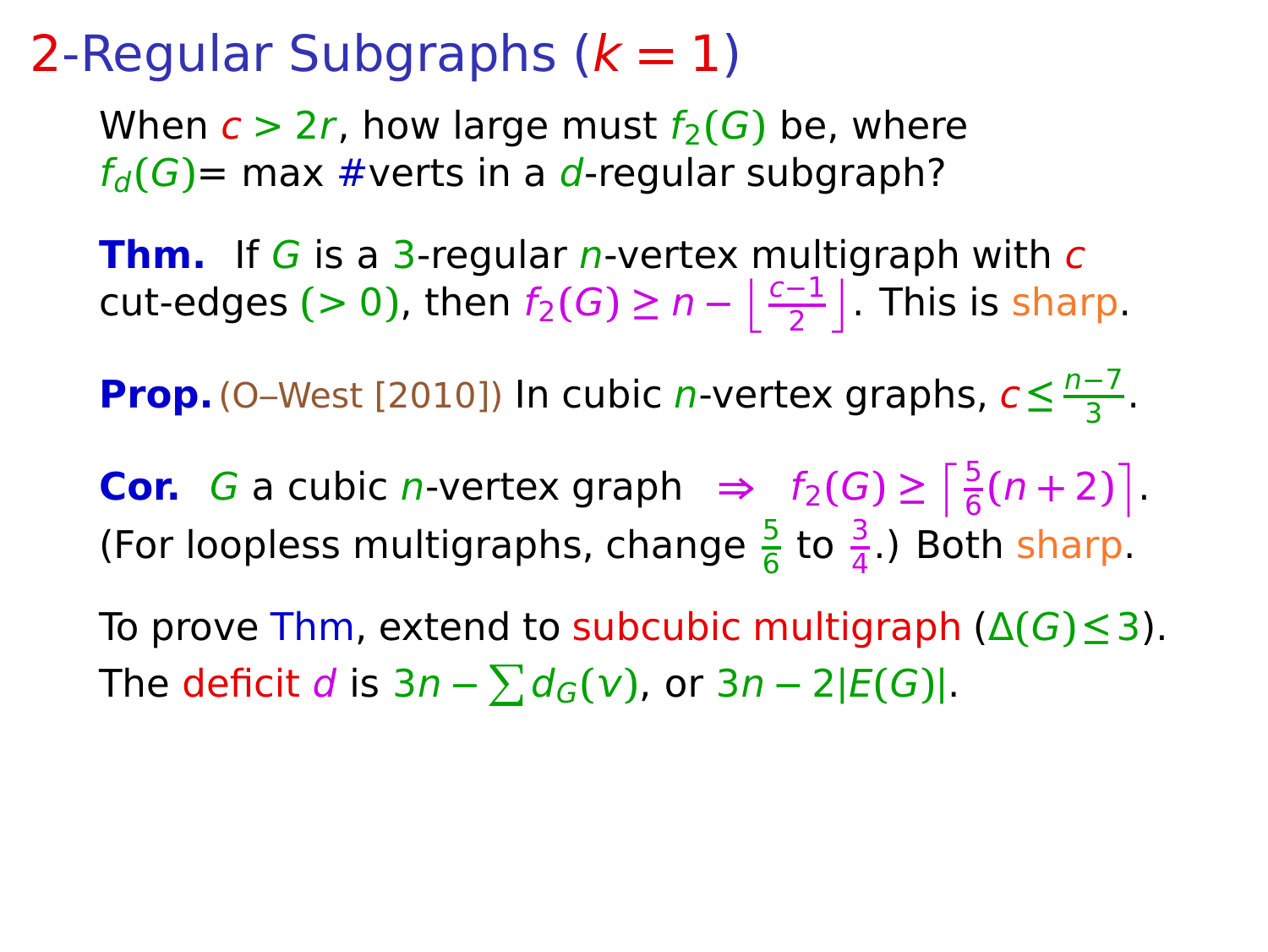When  $c > 2r$ , how large must  $f_2(G)$  be, where  $f_d(G)$ = max #verts in a d-regular subgraph?

**Thm.** If G is a 3-regular *n*-vertex multigraph with c cut-edges (> 0), then  $f_2(G) \ge n - \left\lfloor \frac{c-1}{2} \right\rfloor$ . This is sharp.

**Prop.** (O–West [2010]) In cubic *n*-vertex graphs,  $c \leq \frac{n-7}{3}$  $\frac{-7}{3}$ .

**Cor.** *G* a cubic *n*-vertex graph  $\Rightarrow$   $f_2(G) \ge \left\lceil \frac{5}{6}(n+2) \right\rceil$ . (For loopless multigraphs, change  $\frac{5}{6}$  to  $\frac{3}{4}$ .) Both sharp.

To prove Thm, extend to subcubic multigraph (Δ**(**G**)≤**3). The deficit d is  $3n - \sum d_G(v)$ , or  $3n - 2|E(G)|$ .

**Thm.** For  $c + d > 0$ , a subcubic *n*-vertex multigraph G with  $c$  cut-edges and deficit  $d$  has a 2-regular subgraph omitting at most  $\frac{d+c-1}{2}$  $\frac{c-1}{2}$  vertices, and this is sharp.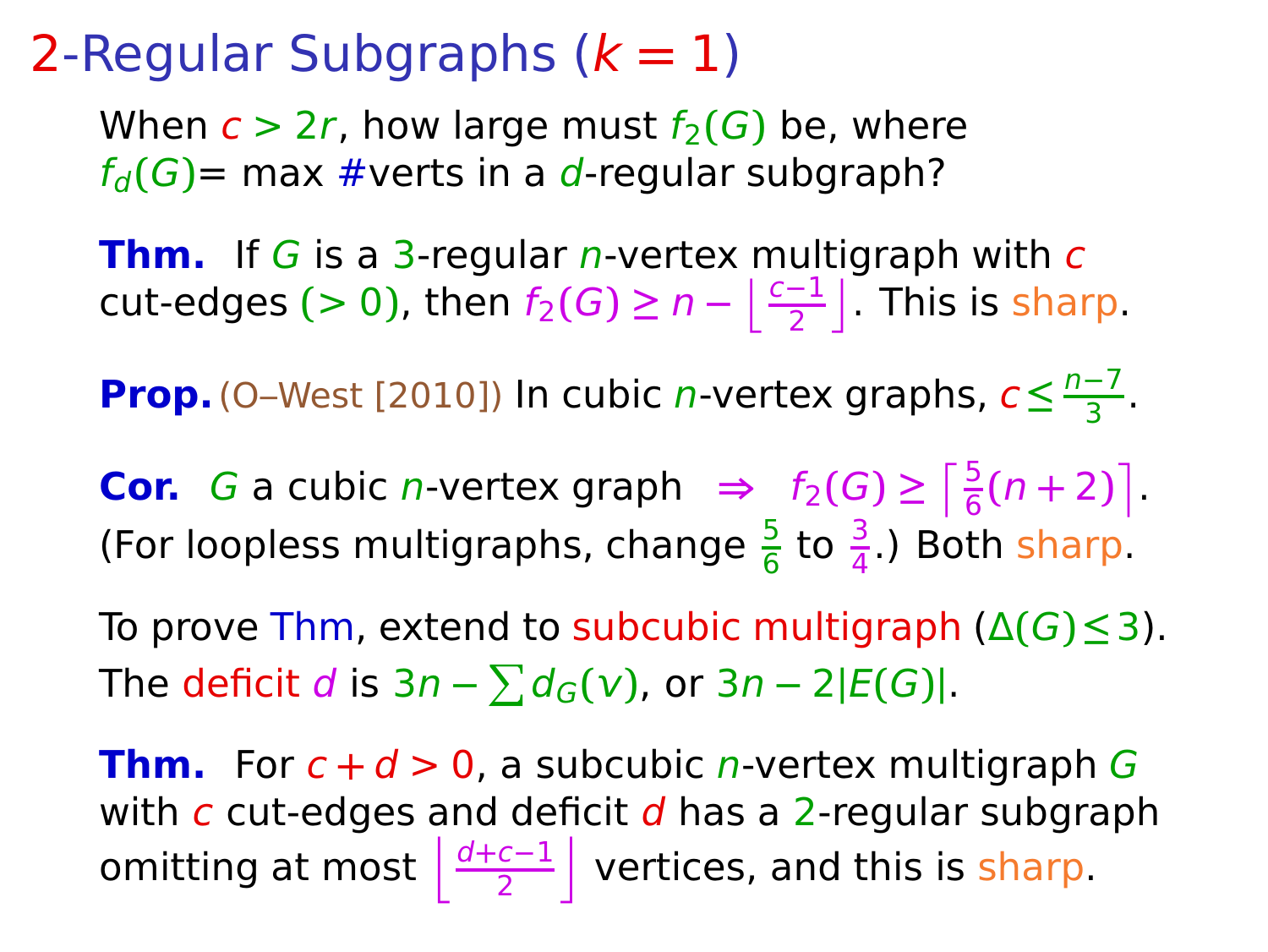$d + c > 0$  ⇒ 2-regular subgr. with  $\geq n - \left\lfloor \frac{d+c-1}{2} \right\rfloor$  $\frac{c-1}{2}$  verts.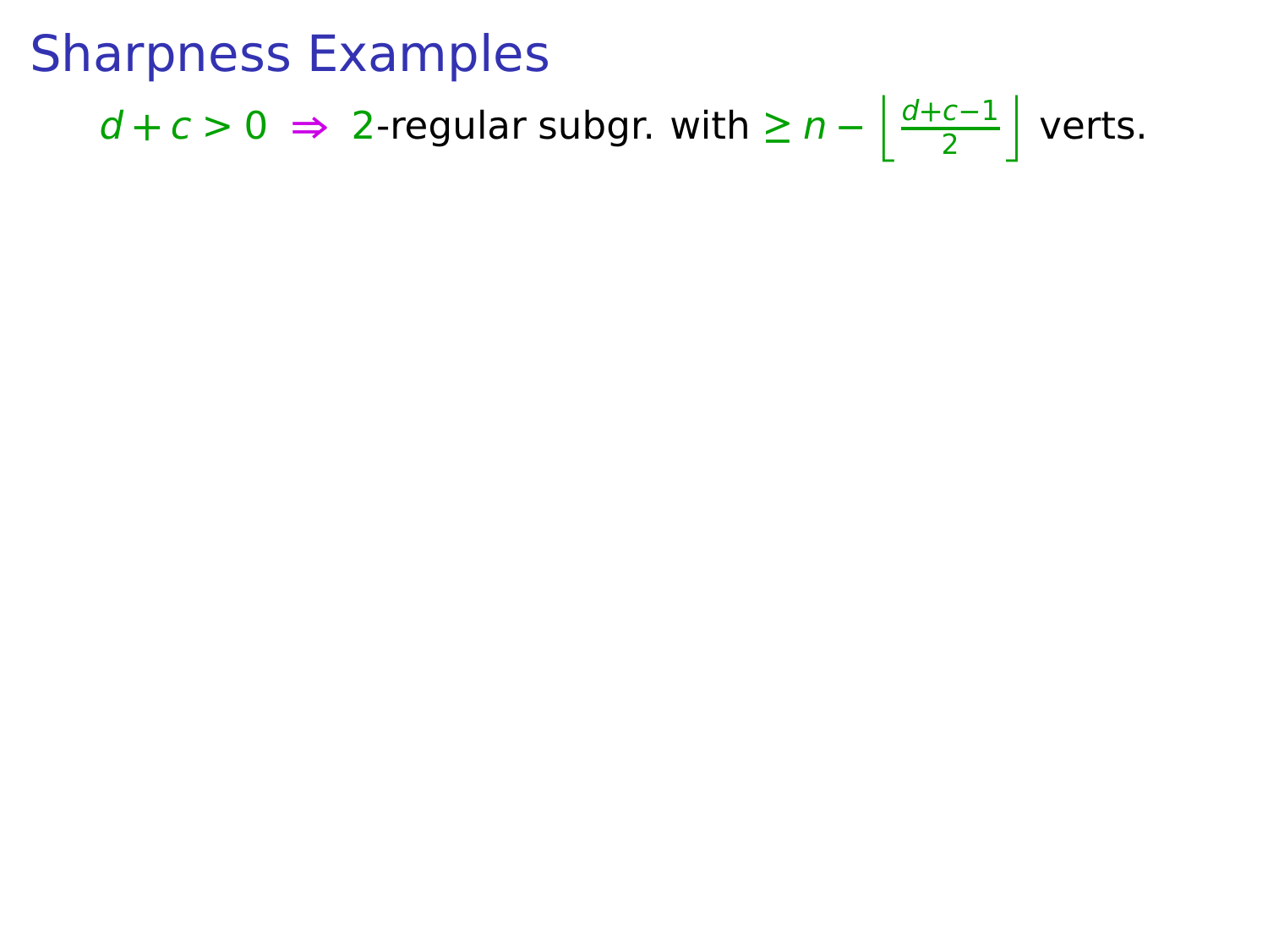$d + c > 0$  ⇒ 2-regular subgr. with  $\geq n - \left\lfloor \frac{d+c-1}{2} \right\rfloor$  $\frac{c-1}{2}$  verts.

**Ex. Trees:**  $d = 3n - 2(n - 1) = n + 2$ ,  $c = n - 1$ ,

d **+** c **−** 1 **=** 2n. A tree has no 2-regular subgraph.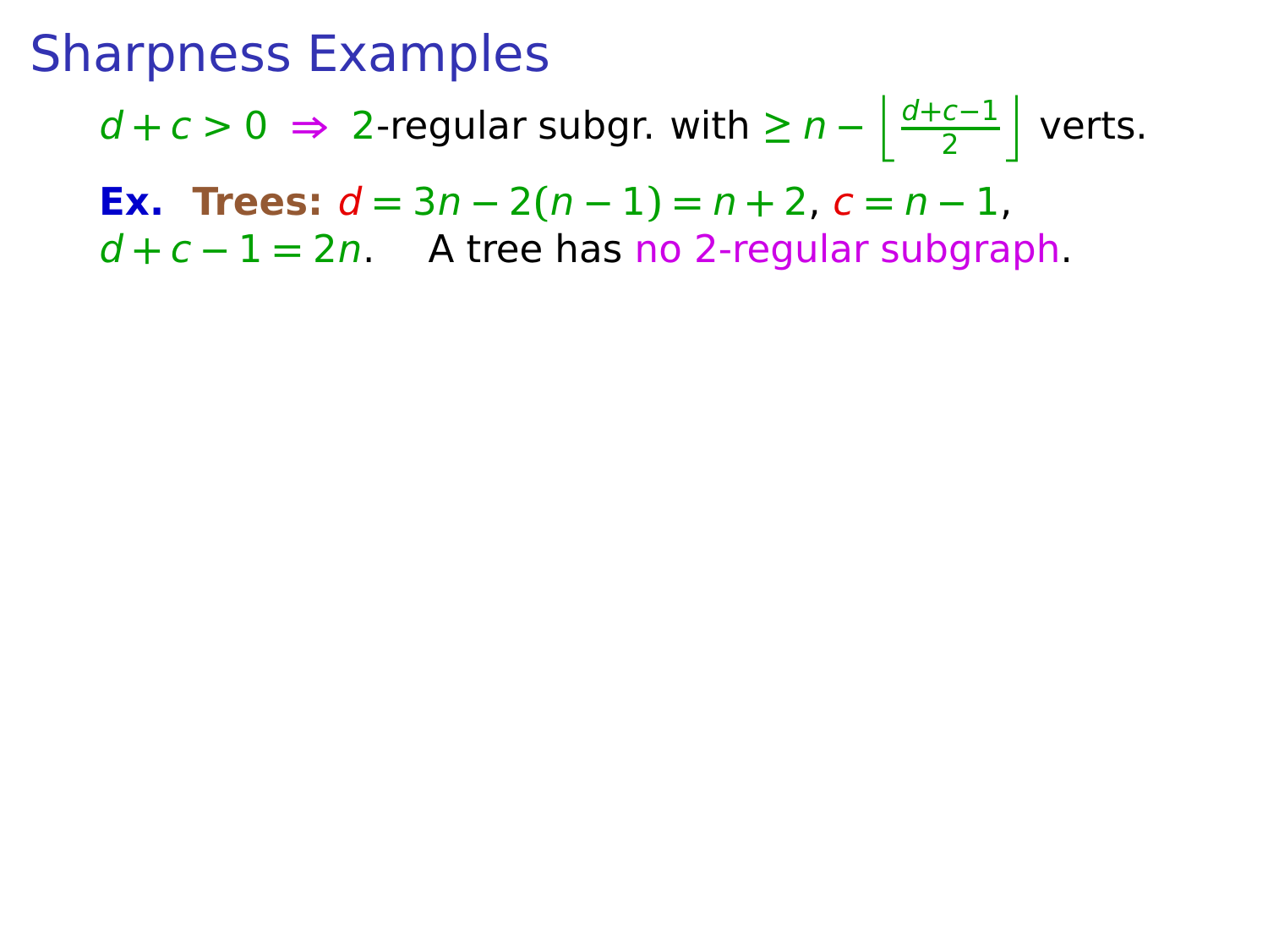$d + c > 0$  ⇒ 2-regular subgr. with  $\geq n - \left\lfloor \frac{d+c-1}{2} \right\rfloor$  $\frac{c-1}{2}$  verts.

**Ex. Trees:**  $d = 3n - 2(n - 1) = n + 2$ ,  $c = n - 1$ ,

d **+** c **−** 1 **=** 2n. A tree has no 2-regular subgraph.

**Ex. Balloons:** (Subdivide one edge in 3-regular graph H with c **=** 0 to get G). d **+** c **−** 1 **=** 0 and G has 2-factor (since  $H$  has a 1-factor avoiding any edge).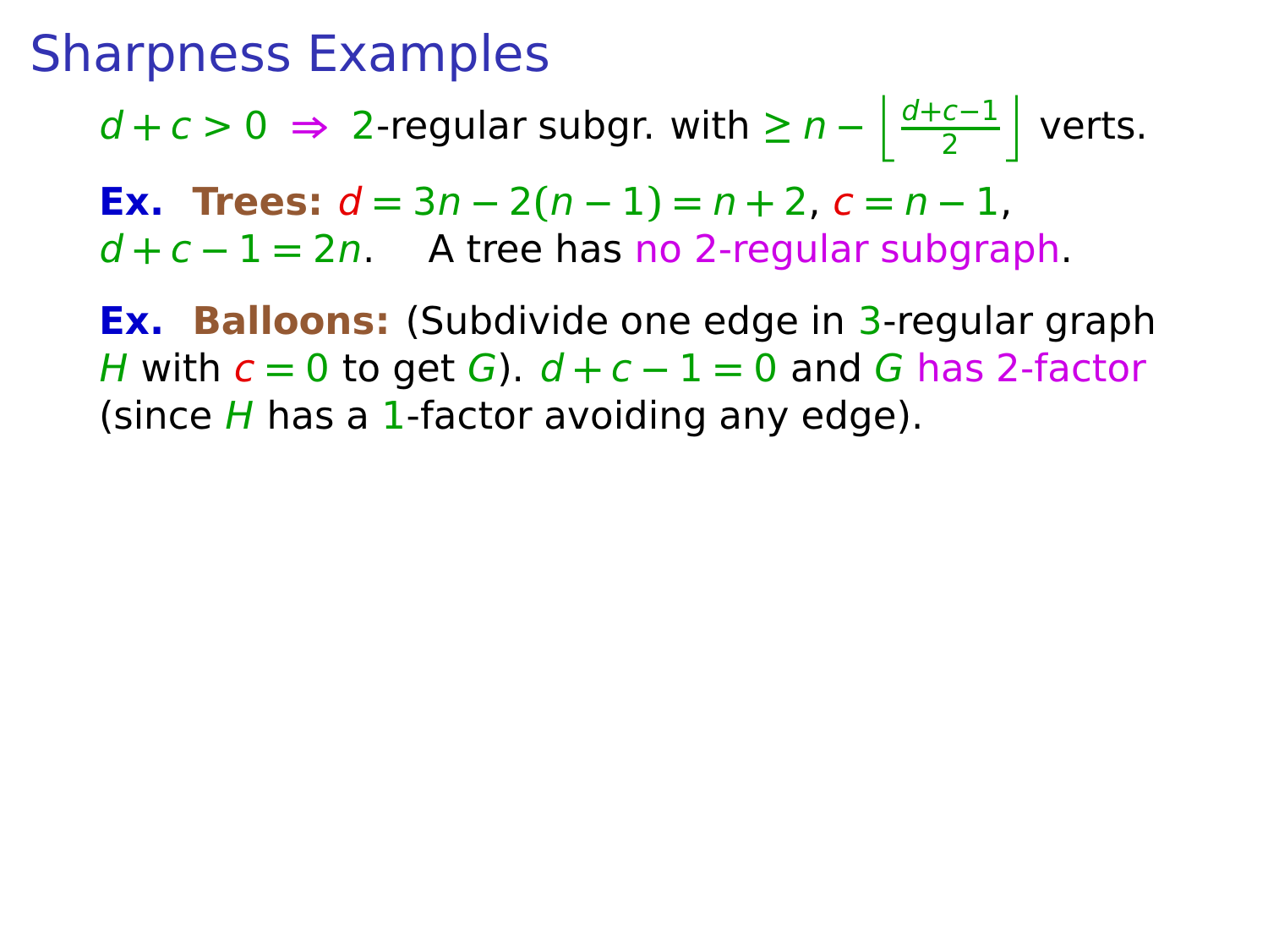$d + c > 0$  ⇒ 2-regular subgr. with  $\geq n - \left\lfloor \frac{d+c-1}{2} \right\rfloor$  $\frac{c-1}{2}$  verts.

**Ex. Trees:**  $d = 3n - 2(n - 1) = n + 2$ ,  $c = n - 1$ , d **+** c **−** 1 **=** 2n. A tree has no 2-regular subgraph.

**Ex. Balloons:** (Subdivide one edge in 3-regular graph H with c **=** 0 to get G). d **+** c **−** 1 **=** 0 and G has 2-factor (since  $H$  has a 1-factor avoiding any edge).

**Ex. Bipartite multigraphs:**  $H =$  cubic,  $G = H - \hat{y}$ (2-connected). d **+** c **−** 1 **=** 3 **+** 0 **−** 1 **=** 2, has no 2-factor.

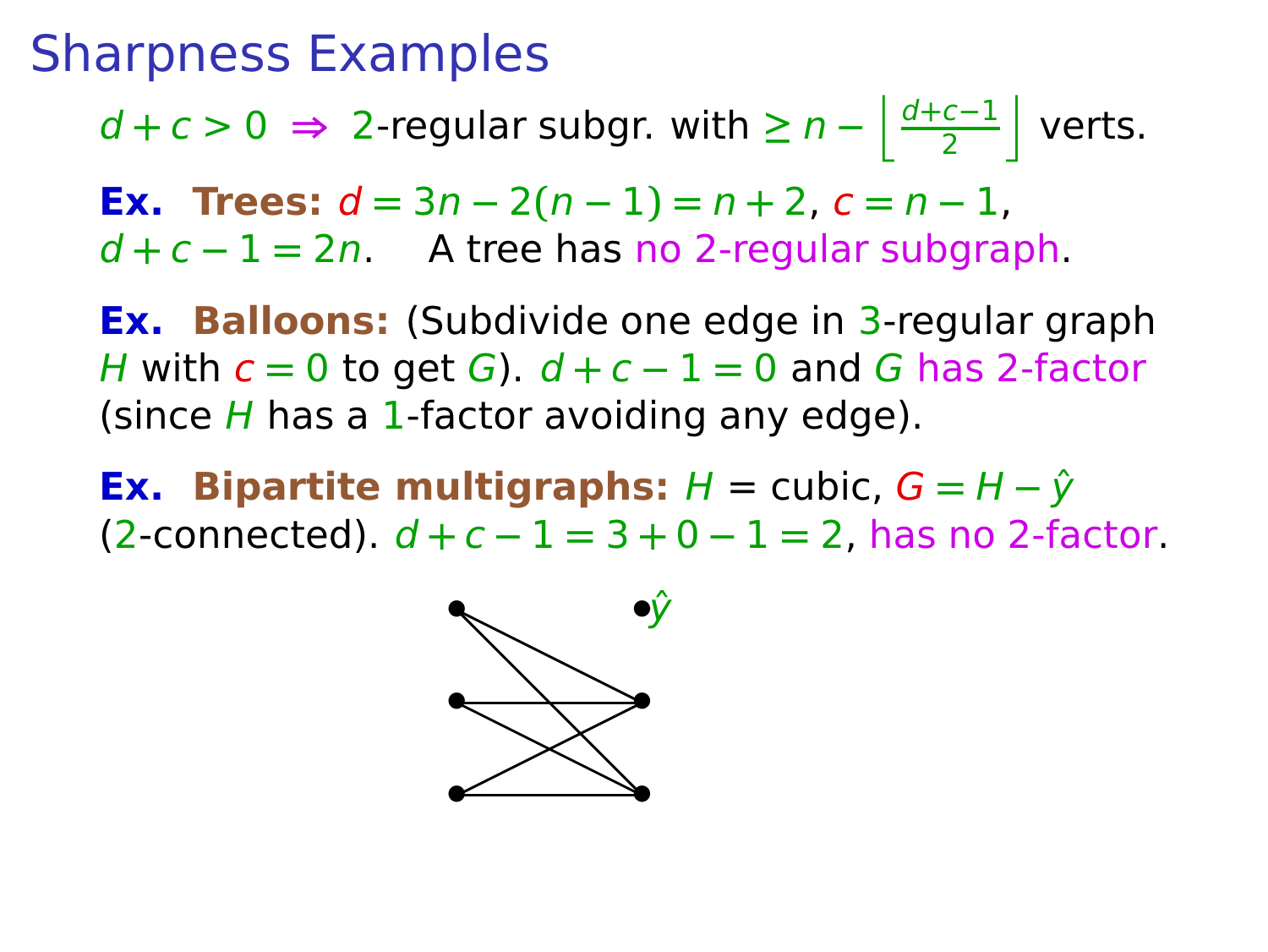$d + c > 0$  ⇒ 2-regular subgr. with  $\geq n - \left\lfloor \frac{d+c-1}{2} \right\rfloor$  $\frac{c-1}{2}$  verts.

**Ex. Trees:**  $d = 3n - 2(n - 1) = n + 2$ ,  $c = n - 1$ , d **+** c **−** 1 **=** 2n. A tree has no 2-regular subgraph.

**Ex. Balloons:** (Subdivide one edge in 3-regular graph H with c **=** 0 to get G). d **+** c **−** 1 **=** 0 and G has 2-factor (since  $H$  has a 1-factor avoiding any edge).

**Ex.** Bipartite multigraphs:  $H = \text{cubic}, G = H - \hat{y}$ (2-connected). d **+** c **−** 1 **=** 3 **+** 0 **−** 1 **=** 2, has no 2-factor.



Explode any vertex y **∈** Y using 2-connected cubic F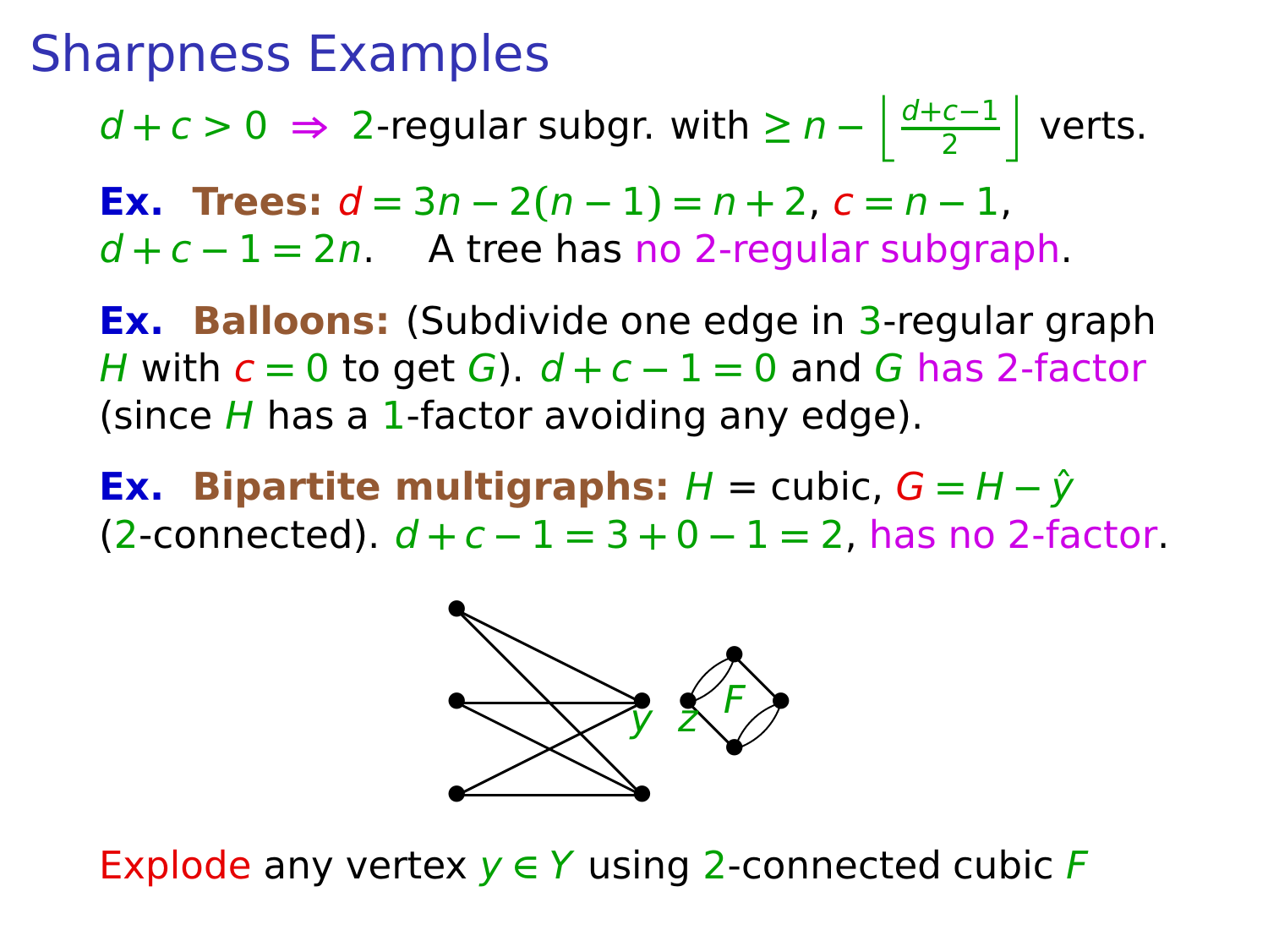$d + c > 0$  ⇒ 2-regular subgr. with  $\geq n - \left\lfloor \frac{d+c-1}{2} \right\rfloor$  $\frac{c-1}{2}$  verts.

**Ex. Trees:**  $d = 3n - 2(n - 1) = n + 2$ ,  $c = n - 1$ , d **+** c **−** 1 **=** 2n. A tree has no 2-regular subgraph.

**Ex. Balloons:** (Subdivide one edge in 3-regular graph H with c **=** 0 to get G). d **+** c **−** 1 **=** 0 and G has 2-factor (since  $H$  has a 1-factor avoiding any edge).

**Ex.** Bipartite multigraphs:  $H = \text{cubic}, G = H - \hat{y}$ (2-connected). d **+** c **−** 1 **=** 3 **+** 0 **−** 1 **=** 2, has no 2-factor.



Explode any vertex y **∈** Y using 2-connected cubic F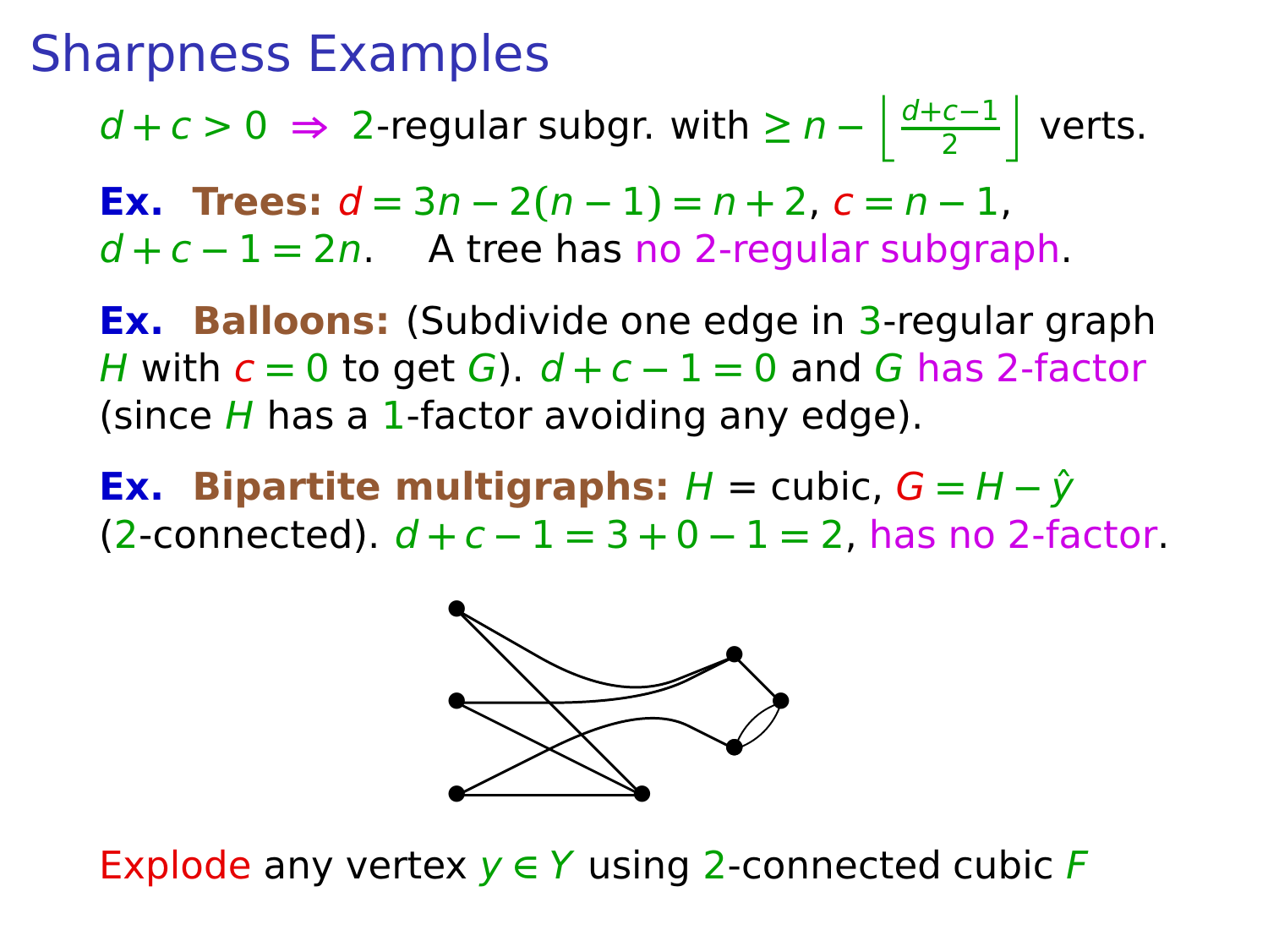Let  $\mathcal F$  be the family of all multigraphs obtained from cubic bipartite multigraphs in this way. (Delete one vertex, explode some subset of vertices in that part.)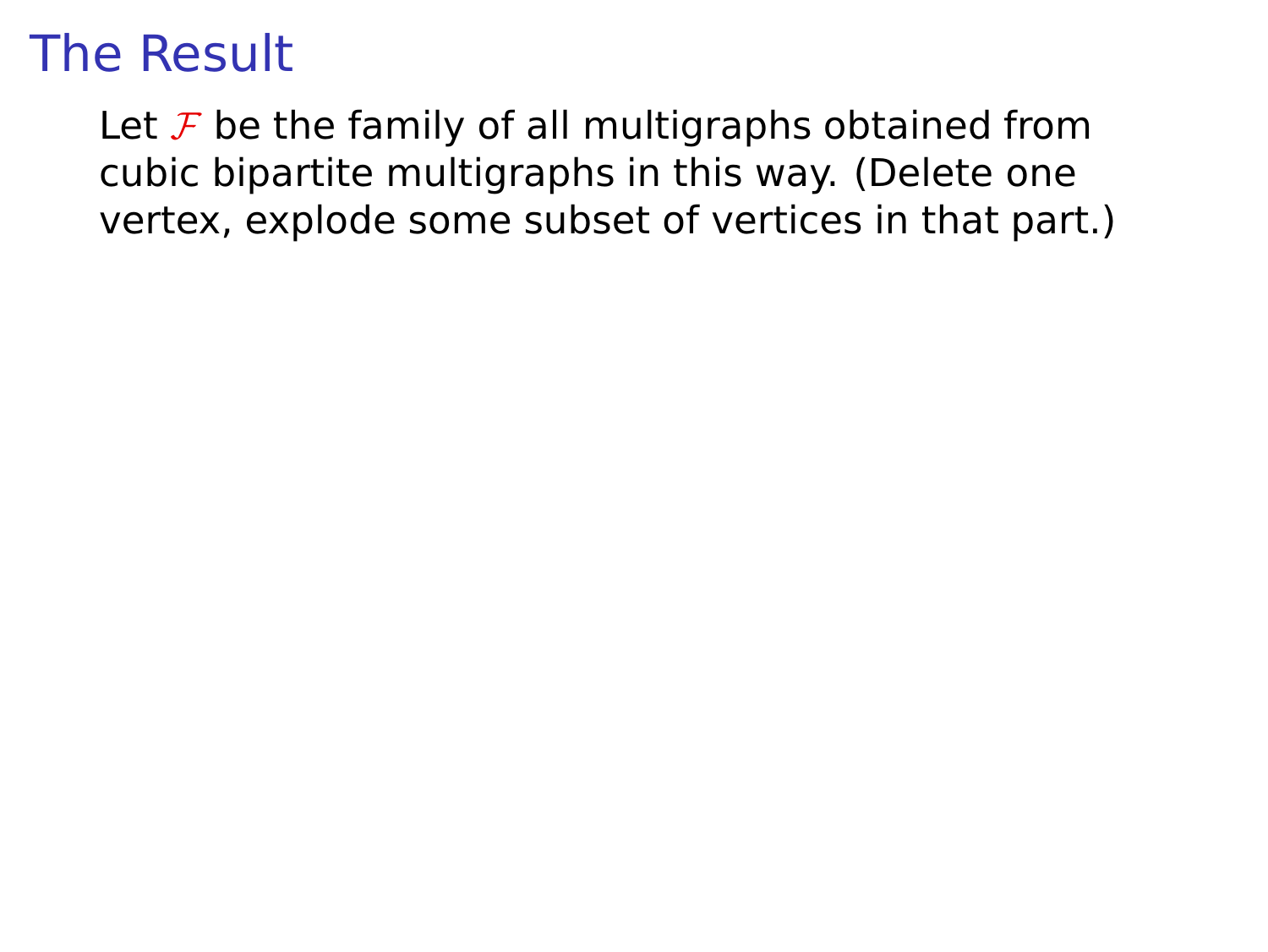Let  $\mathcal F$  be the family of all multigraphs obtained from cubic bipartite multigraphs in this way. (Delete one vertex, explode some subset of vertices in that part.)

**Thm.** For a subcubic *n*-vertex multigraph *G* with deficit  $d$  and  $c$  cut-edges,  $f_2(G) \geq n - \max\{0, \left|\frac{d+c-1}{2}\right|$  $\frac{c-1}{2}$  }.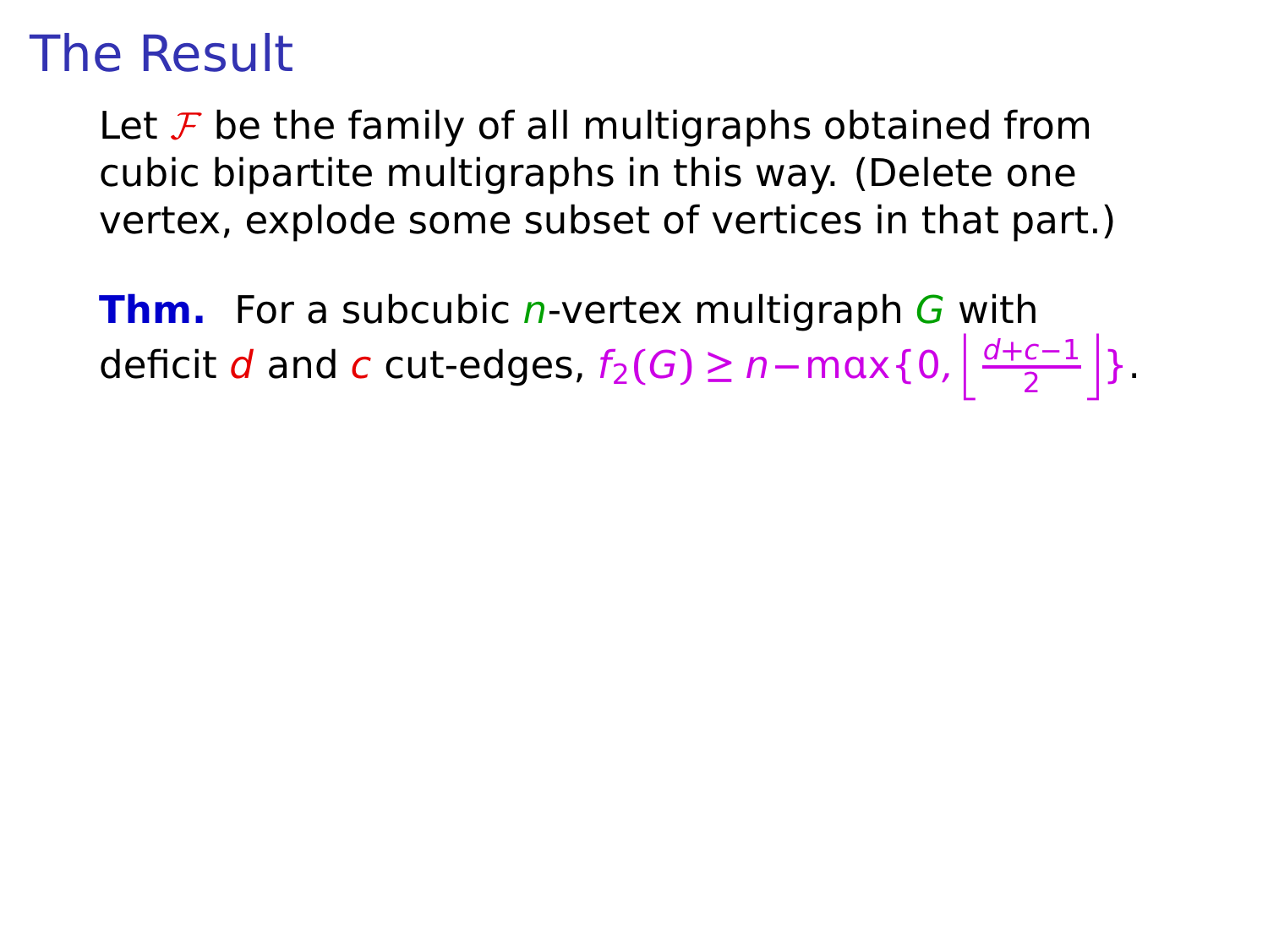Let  $\mathcal F$  be the family of all multigraphs obtained from cubic bipartite multigraphs in this way. (Delete one vertex, explode some subset of vertices in that part.)

**Thm.** For a subcubic *n*-vertex multigraph *G* with deficit  $d$  and  $c$  cut-edges,  $f_2(G) \geq n - \max\{0, \left|\frac{d+c-1}{2}\right|$  $\frac{c-1}{2}$  }. When  $G$  is connected, equality holds if and only if each component after deleting all the cut-edges is a single vertex, a balloon, or a graph in  $\mathcal{F}$ .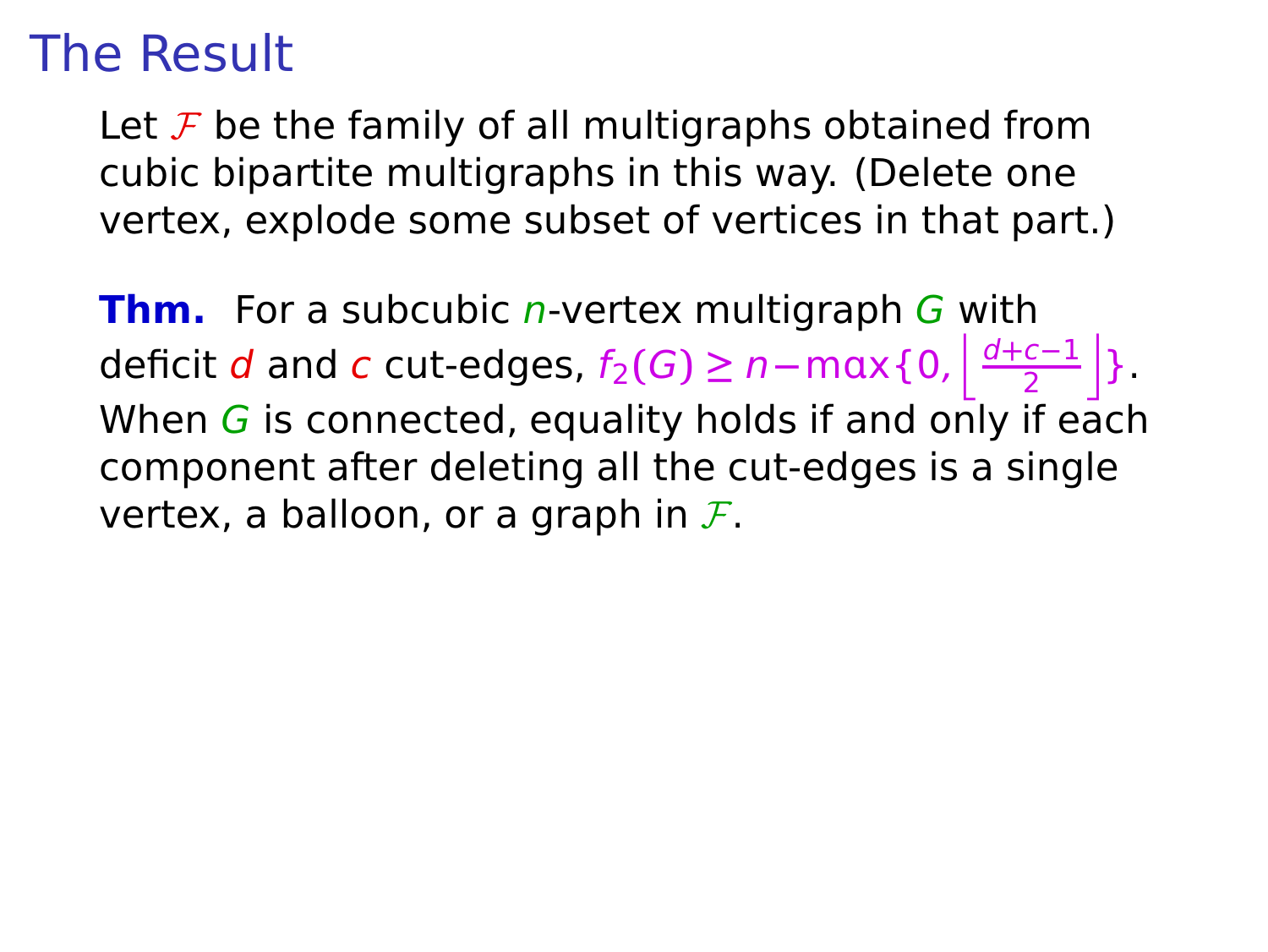Let  $\mathcal F$  be the family of all multigraphs obtained from cubic bipartite multigraphs in this way. (Delete one vertex, explode some subset of vertices in that part.)

**Thm.** For a subcubic *n*-vertex multigraph *G* with deficit  $d$  and  $c$  cut-edges,  $f_2(G) \geq n - \max\{0, \left|\frac{d+c-1}{2}\right|$  $\frac{c-1}{2}$  }. When  $G$  is connected, equality holds if and only if each component after deleting all the cut-edges is a single vertex, a balloon, or a graph in  $\mathcal{F}$ .

**Pf.** Use induction on c.

The induction step  $c > 0$  is easy and reduces the problem to the base case  $c = 0$  for subcubic multigraphs w/o cut-edges.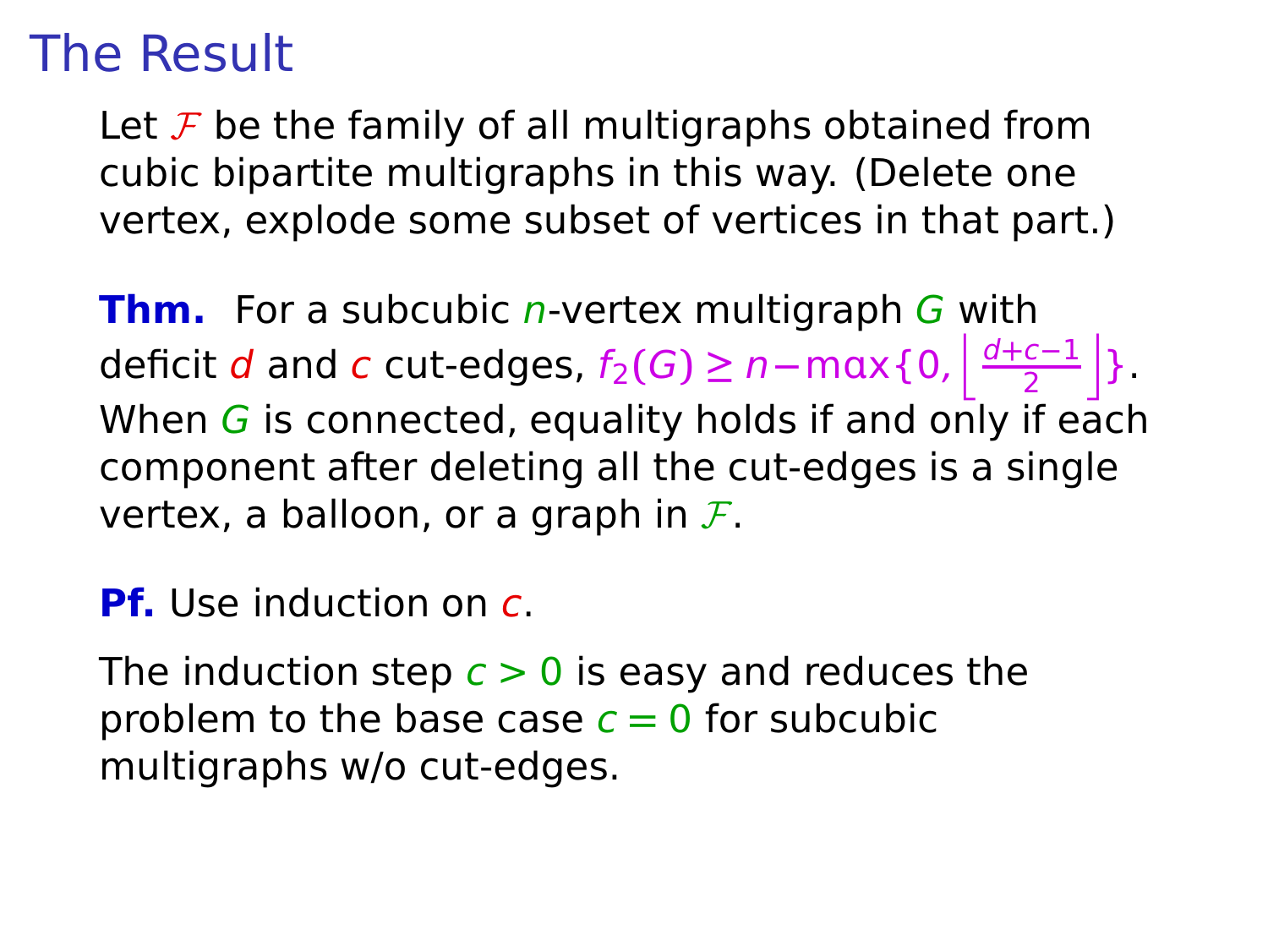$G$  has  $C$  cut-edges and deficit  $d$ .

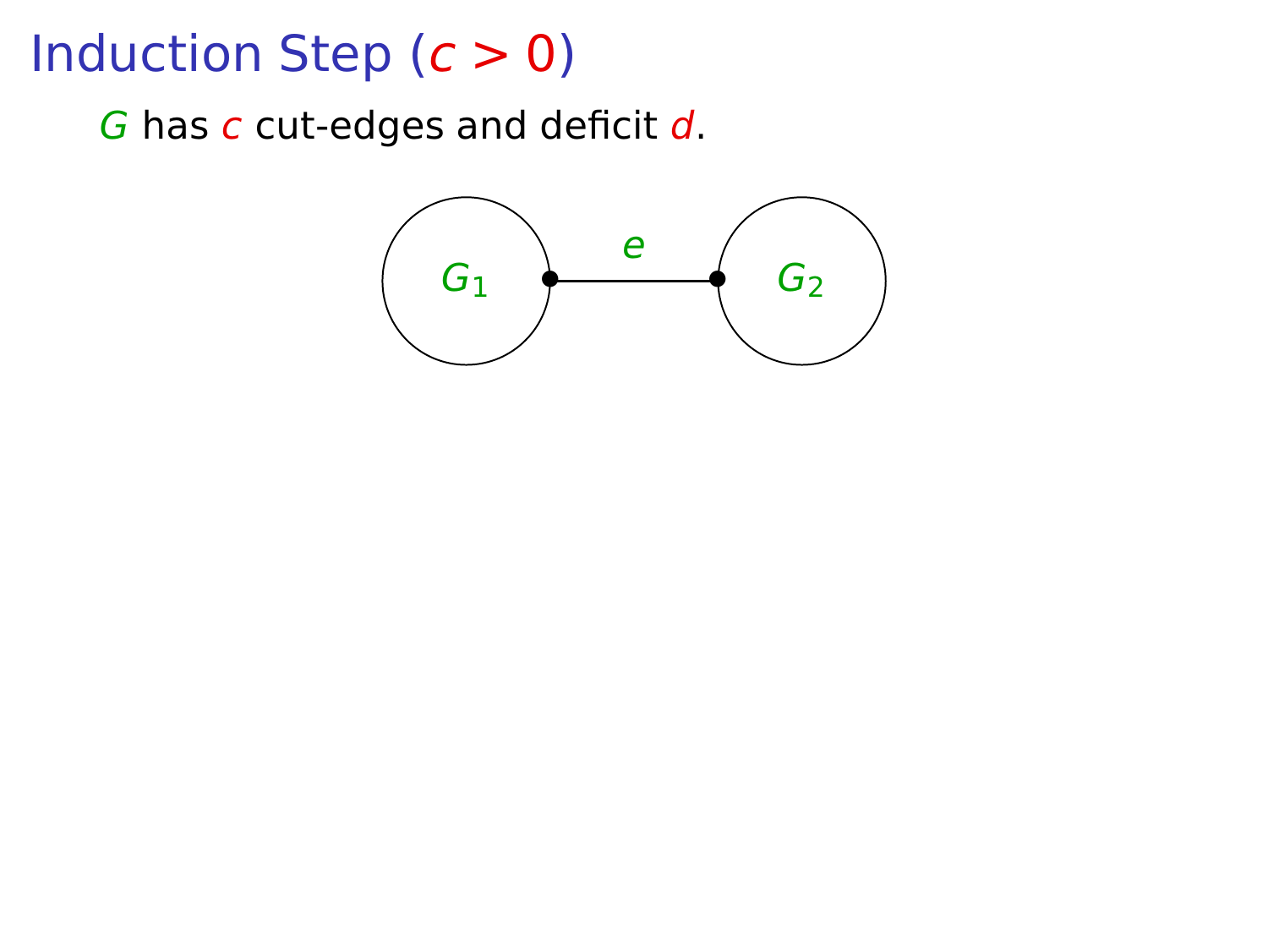$G$  has  $C$  cut-edges and deficit  $d$ .



Let  $G_i$  have  $c_i$  cut-edges and deficit  $d_i$ .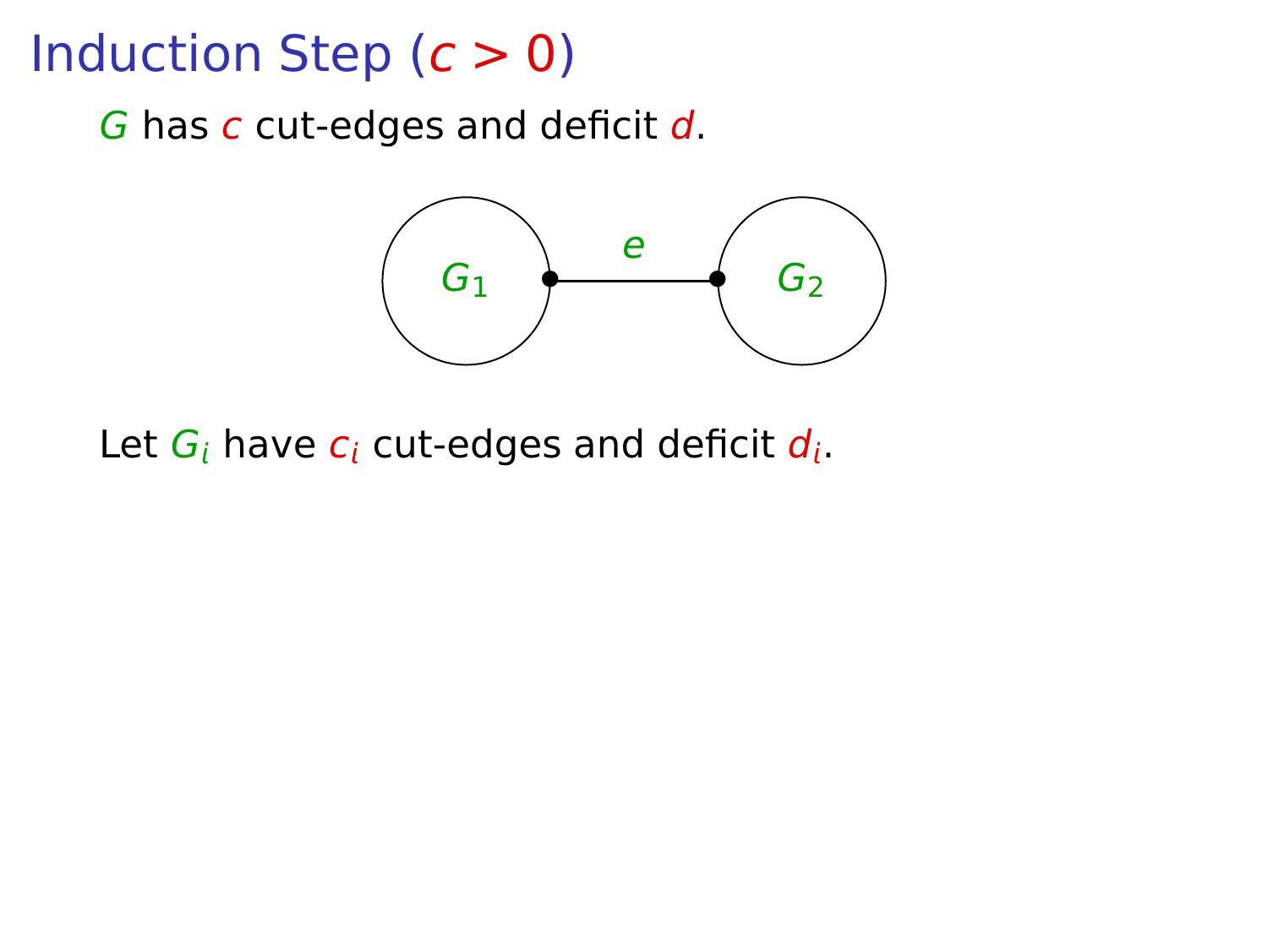G has c cut-edges and deficit d.



Let  $G_i$  have  $c_i$  cut-edges and deficit  $d_i$ .

Some 2-regular subgraph  $H_i$  omits  $\leq \frac{d_i + c_i - 1}{2}$  $\frac{c_i-1}{2}$  vertices.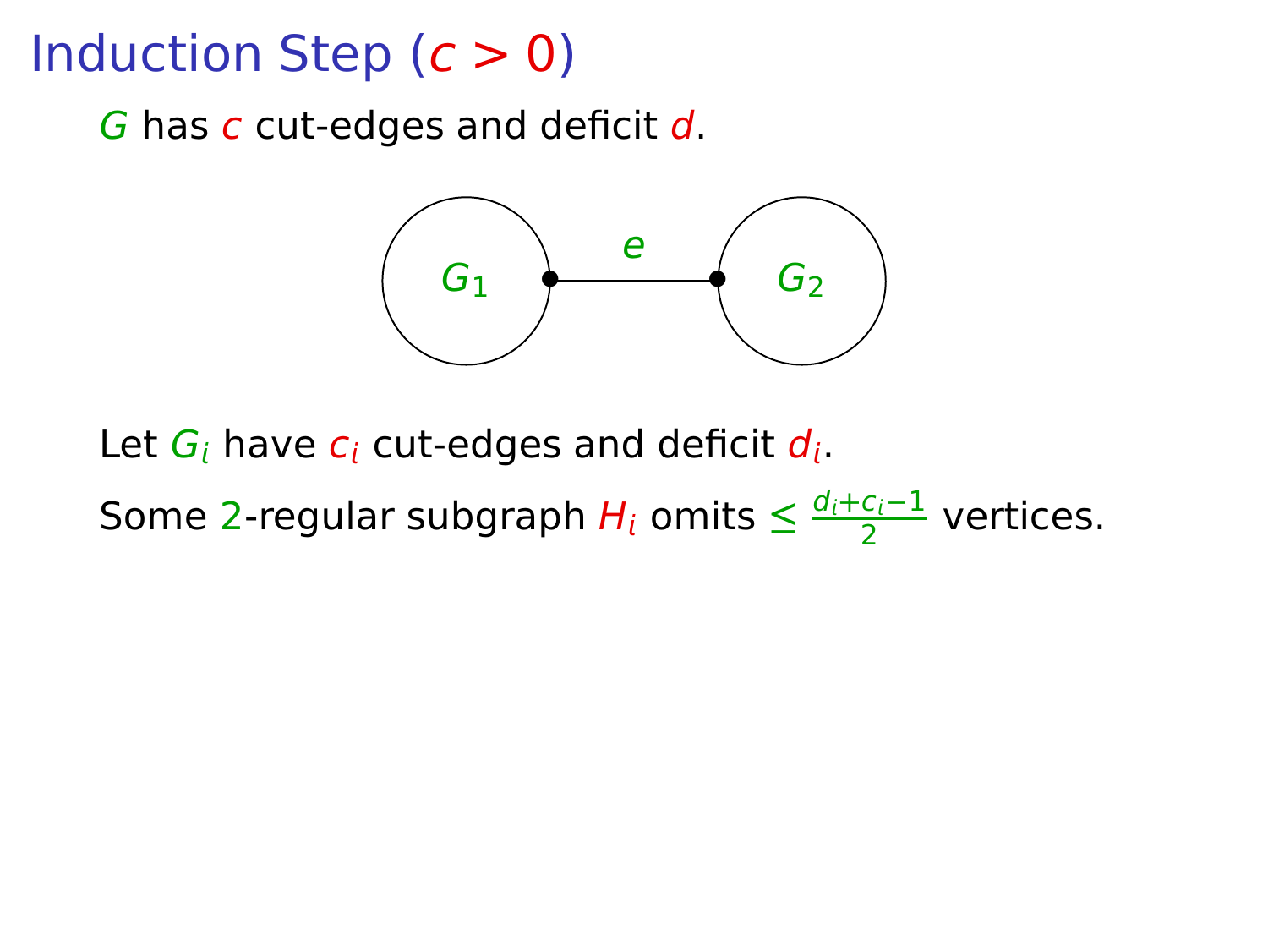G has c cut-edges and deficit d.



Let  $G_i$  have  $c_i$  cut-edges and deficit  $d_i$ . Some 2-regular subgraph  $H_i$  omits  $\leq \frac{d_i + c_i - 1}{2}$  $\frac{c_i-1}{2}$  vertices. Since  $c = c_1 + c_2 + 1$  and  $d = d_1 + d_2 - 2$ ,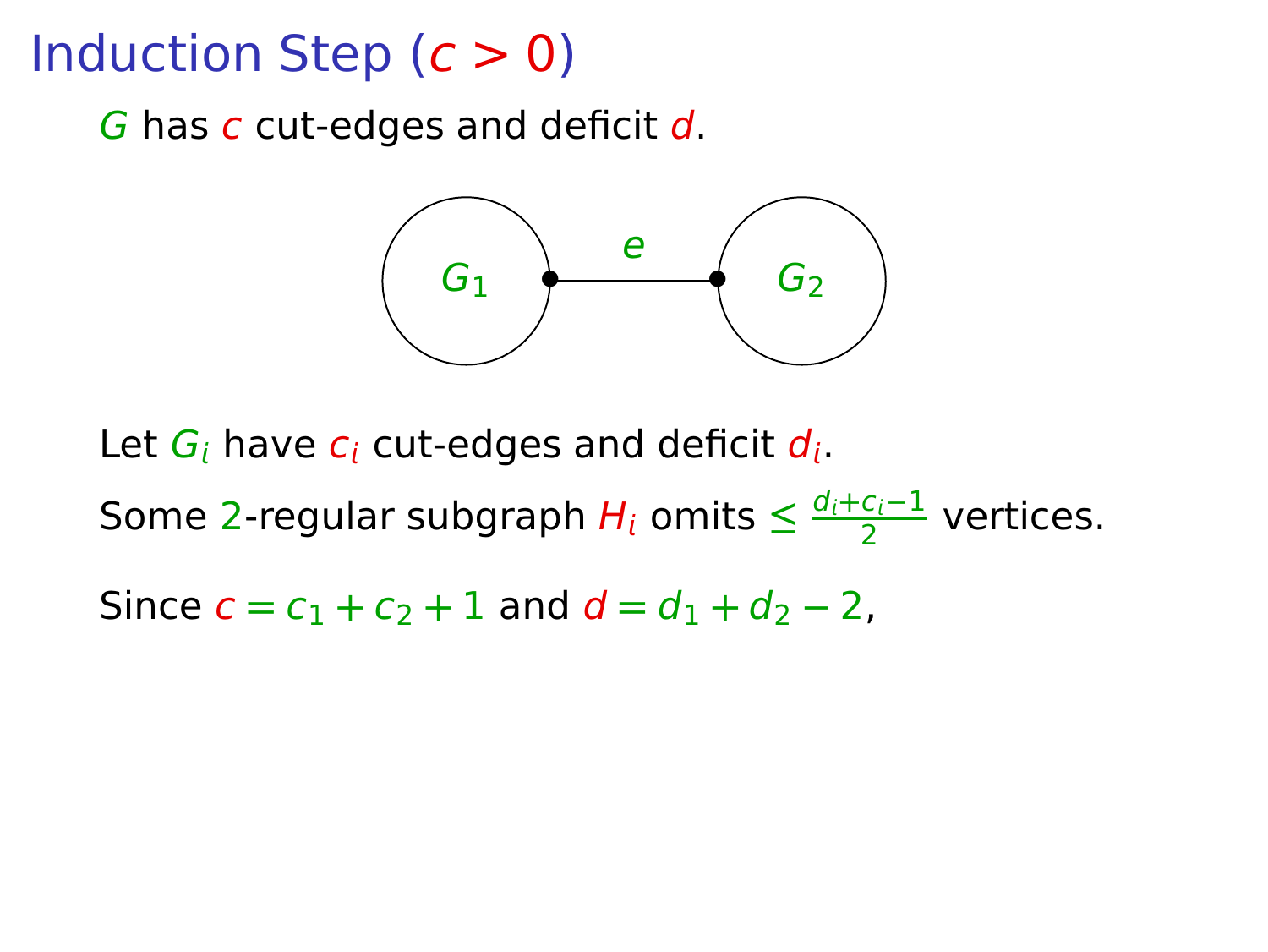G has c cut-edges and deficit d.



Let  $G_i$  have  $c_i$  cut-edges and deficit  $d_i$ .

Some 2-regular subgraph  $H_i$  omits  $\leq \frac{d_i + c_i - 1}{2}$  $\frac{c_i-1}{2}$  vertices.

Since  $c = c_1 + c_2 + 1$  and  $d = d_1 + d_2 - 2$ . Use  $H_1 + H_2$ . Since  $\frac{d_1 + c_1 - 1}{2} + \frac{d_2 + c_2 - 1}{2}$  $\frac{c_2 - 1}{2} = \frac{d + c - 1}{2}$  $\frac{c-1}{2}$ , it omits at most  $\frac{d+c-1}{2}$  vertices.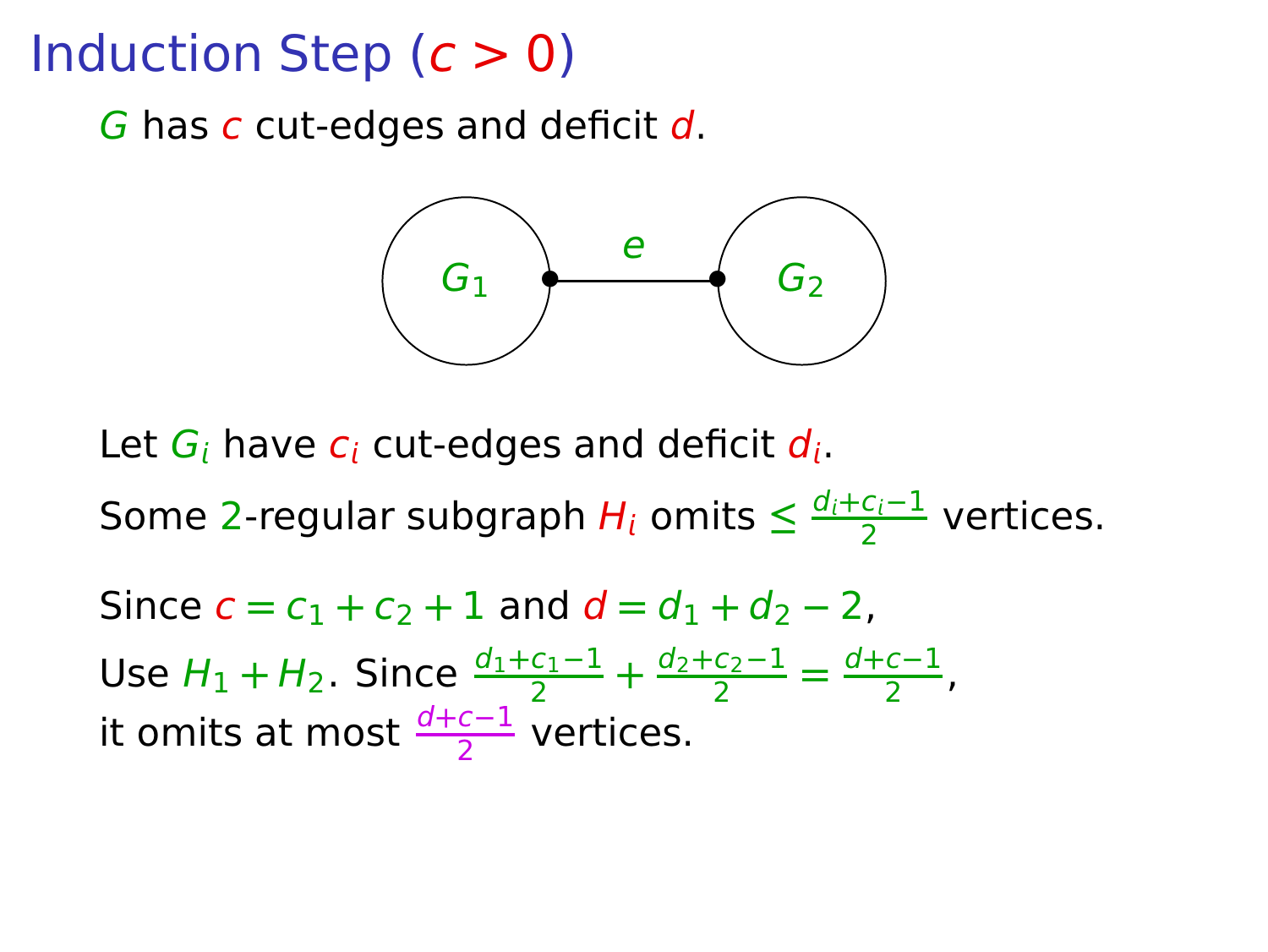G has c cut-edges and deficit d.



Let  $G_i$  have  $c_i$  cut-edges and deficit  $d_i$ .

Some 2-regular subgraph  $H_i$  omits  $\leq \frac{d_i + c_i - 1}{2}$  $\frac{c_i-1}{2}$  vertices.

Since 
$$
c = c_1 + c_2 + 1
$$
 and  $d = d_1 + d_2 - 2$ ,  
Use  $H_1 + H_2$ . Since  $\frac{d_1 + c_1 - 1}{2} + \frac{d_2 + c_2 - 1}{2} = \frac{d_1 + c_1 - 1}{2}$ ,  
it omits at most  $\frac{d_1 + c_1 - 1}{2}$  vertices.

Furthermore, equality in the bound for  $G$  requires equality for both  $G_1$  and  $G_2$ .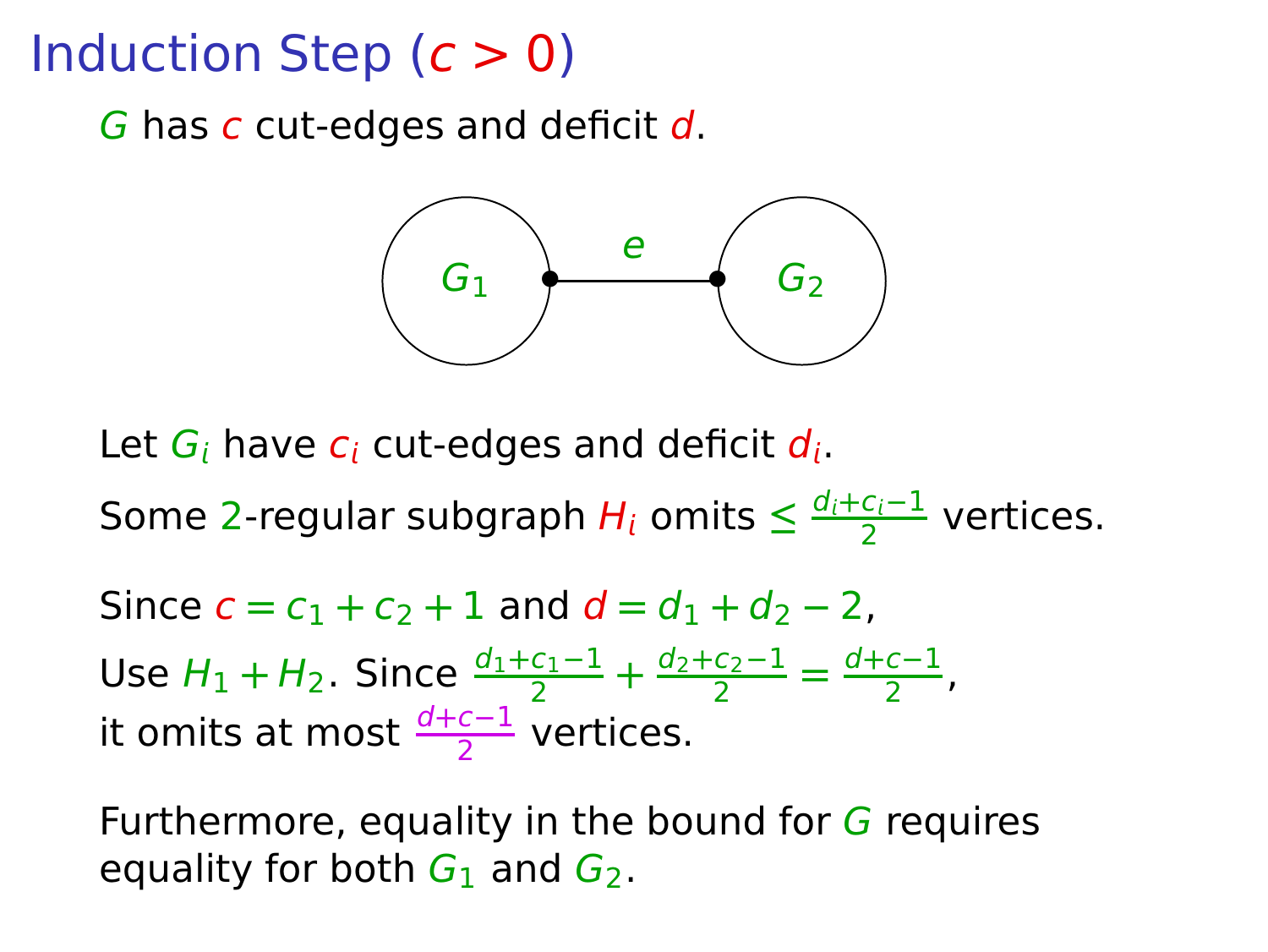Reduce to  $n \ge 2$ , mindegree 2, maxdegree 3.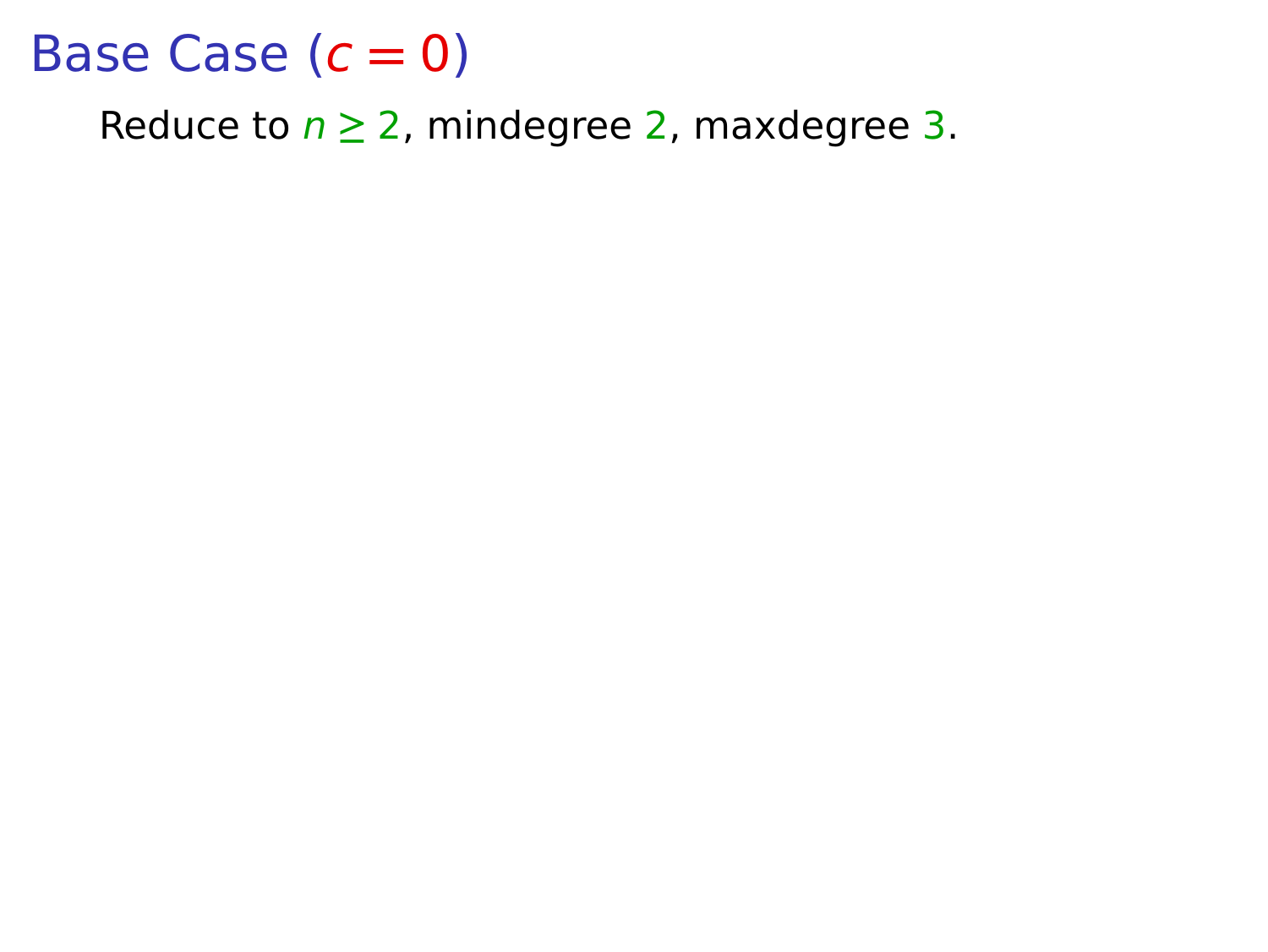Reduce to  $n \geq 2$ , mindegree 2, maxdegree 3.

From G, get weighted cubic G**′** – 'suppress' 2-vertices:

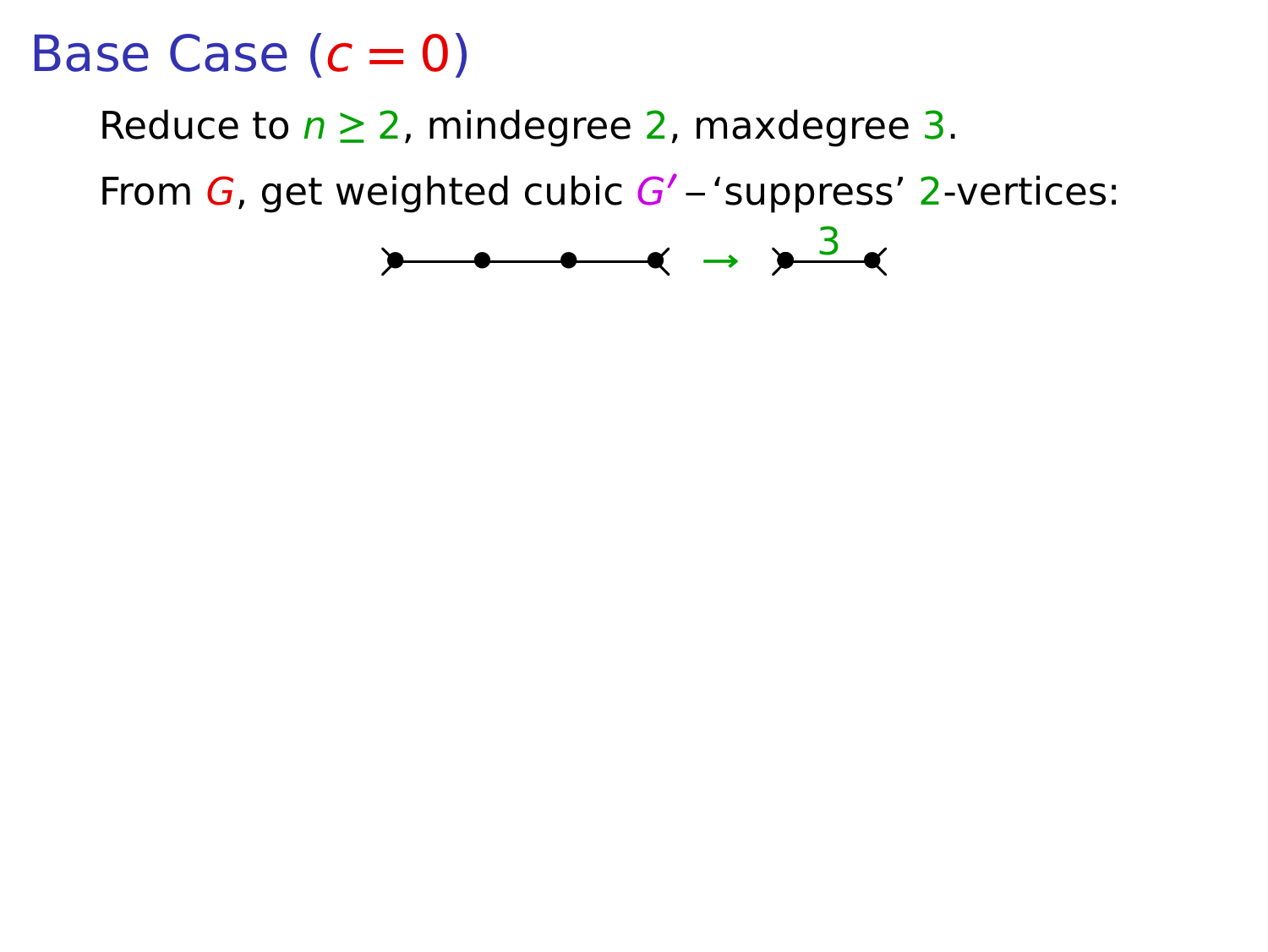Reduce to  $n \geq 2$ , mindegree 2, maxdegree 3.

From G, get weighted cubic G**′** – 'suppress' 2-vertices:



G**′** is 3-regular, no cut-edge, has a perfect matching M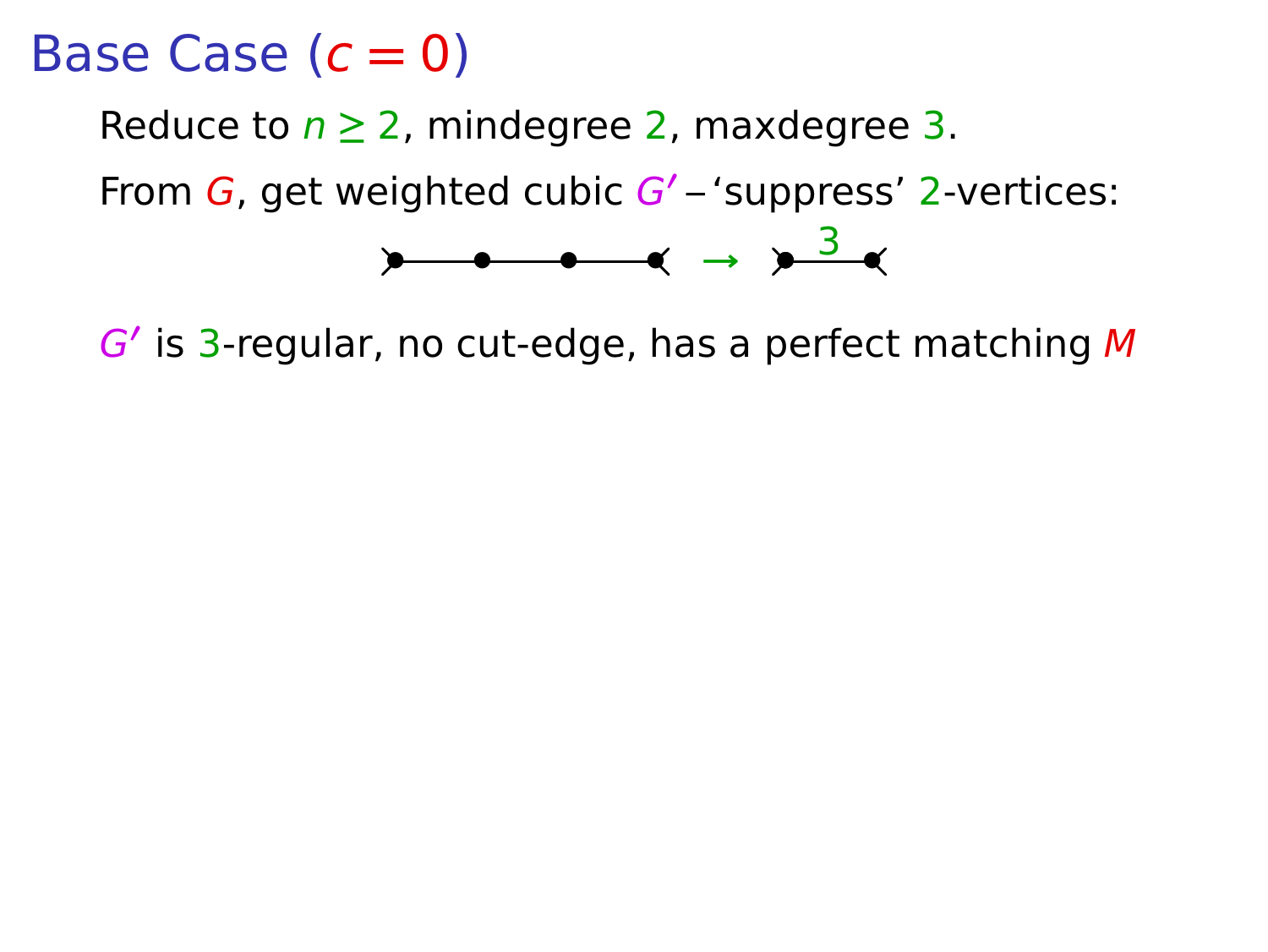Reduce to  $n \geq 2$ , mindegree 2, maxdegree 3.

From G, get weighted cubic G**′** – 'suppress' 2-vertices:



G**′** is 3-regular, no cut-edge, has a perfect matching M whose weight is at most  $1/3$  of the total weight.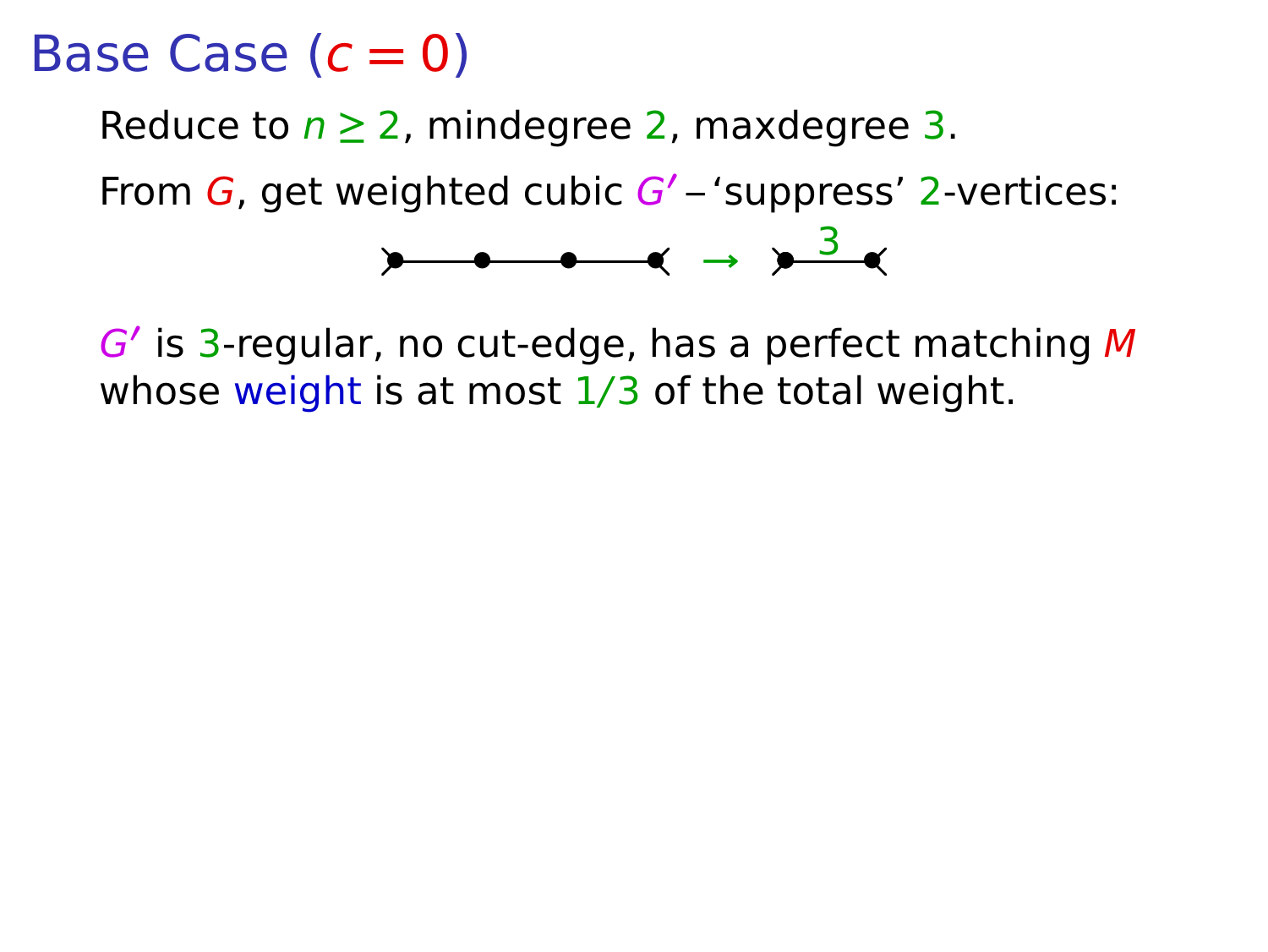Reduce to  $n \geq 2$ , mindegree 2, maxdegree 3.

From G, get weighted cubic G**′** – 'suppress' 2-vertices:



G**′** is 3-regular, no cut-edge, has a perfect matching M whose weight is at most  $1/3$  of the total weight. (O–West ['15], Naddef–Pulleyblank ['81], via Edmonds ['65])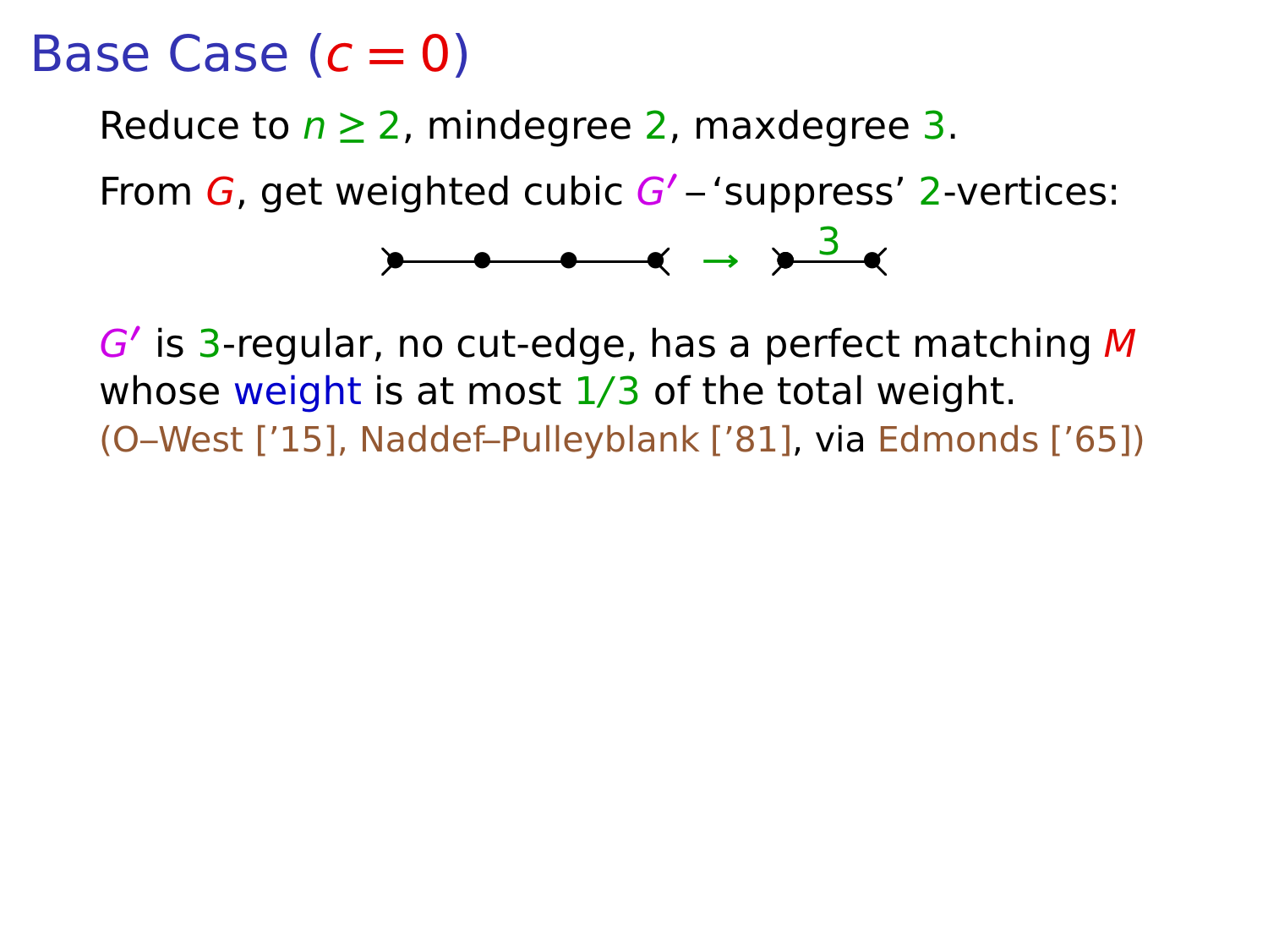Reduce to  $n \geq 2$ , mindegree 2, maxdegree 3.

From G, get weighted cubic G**′** – 'suppress' 2-vertices:



G**′** is 3-regular, no cut-edge, has a perfect matching M whose weight is at most  $1/3$  of the total weight. (O–West ['15], Naddef–Pulleyblank ['81], via Edmonds ['65])

G**′ −** M is 2-regular, in G it gives a 2-regular subgraph H with  $\geq 2m/3$  edges and vertices, where  $m = |E(G)|$ .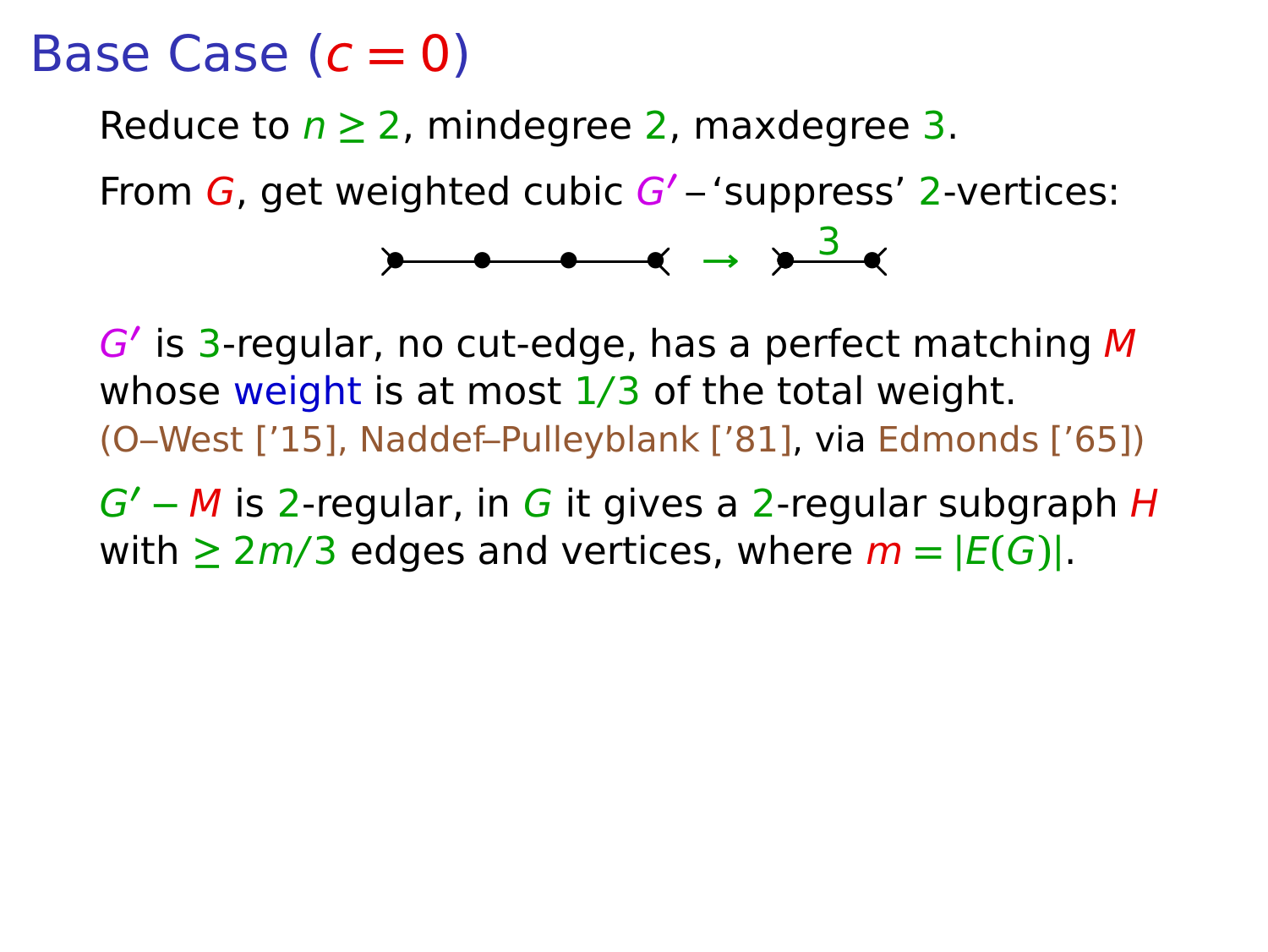Reduce to  $n \geq 2$ , mindegree 2, maxdegree 3.

From G, get weighted cubic G**′** – 'suppress' 2-vertices:



G**′** is 3-regular, no cut-edge, has a perfect matching M whose weight is at most  $1/3$  of the total weight. (O–West ['15], Naddef–Pulleyblank ['81], via Edmonds ['65])

G**′ −** M is 2-regular, in G it gives a 2-regular subgraph H with  $\geq 2m/3$  edges and vertices, where  $m = |E(G)|$ .

Omits n **− |**V**(**H**)| ≤** n **−** 2m/3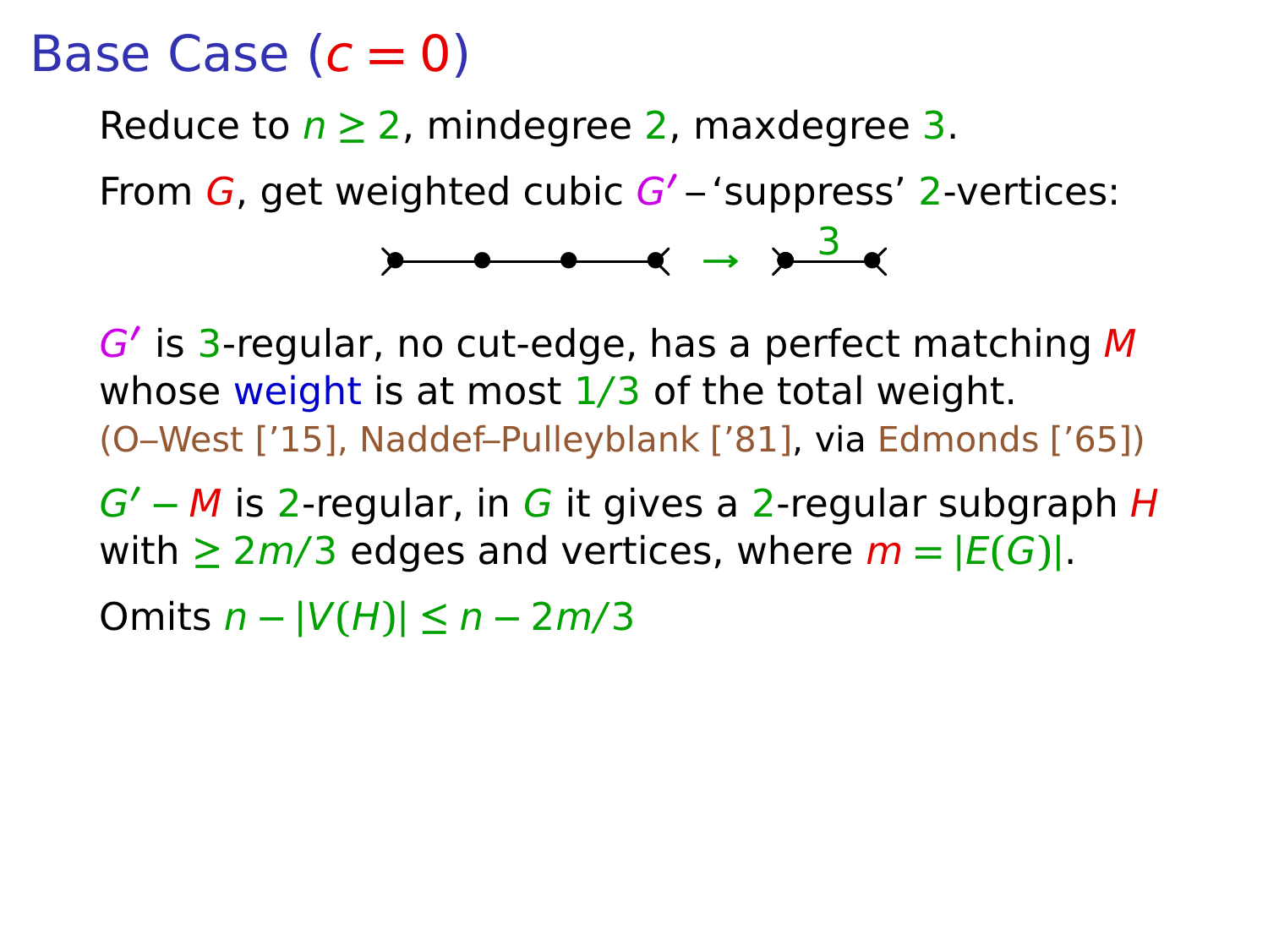Reduce to  $n \geq 2$ , mindegree 2, maxdegree 3.

From G, get weighted cubic G**′** – 'suppress' 2-vertices:

**•** • • • <del>•</del> → <u>**•** 3 ×</u>

G**′** is 3-regular, no cut-edge, has a perfect matching M whose weight is at most  $1/3$  of the total weight. (O–West ['15], Naddef–Pulleyblank ['81], via Edmonds ['65])

G**′ −** M is 2-regular, in G it gives a 2-regular subgraph H with  $\geq 2m/3$  edges and vertices, where  $m = |E(G)|$ .

Omits n **− |**V**(**H**)| ≤** n **−** 2m/3 **=** d/3, since d **=** 3n **−** 2m.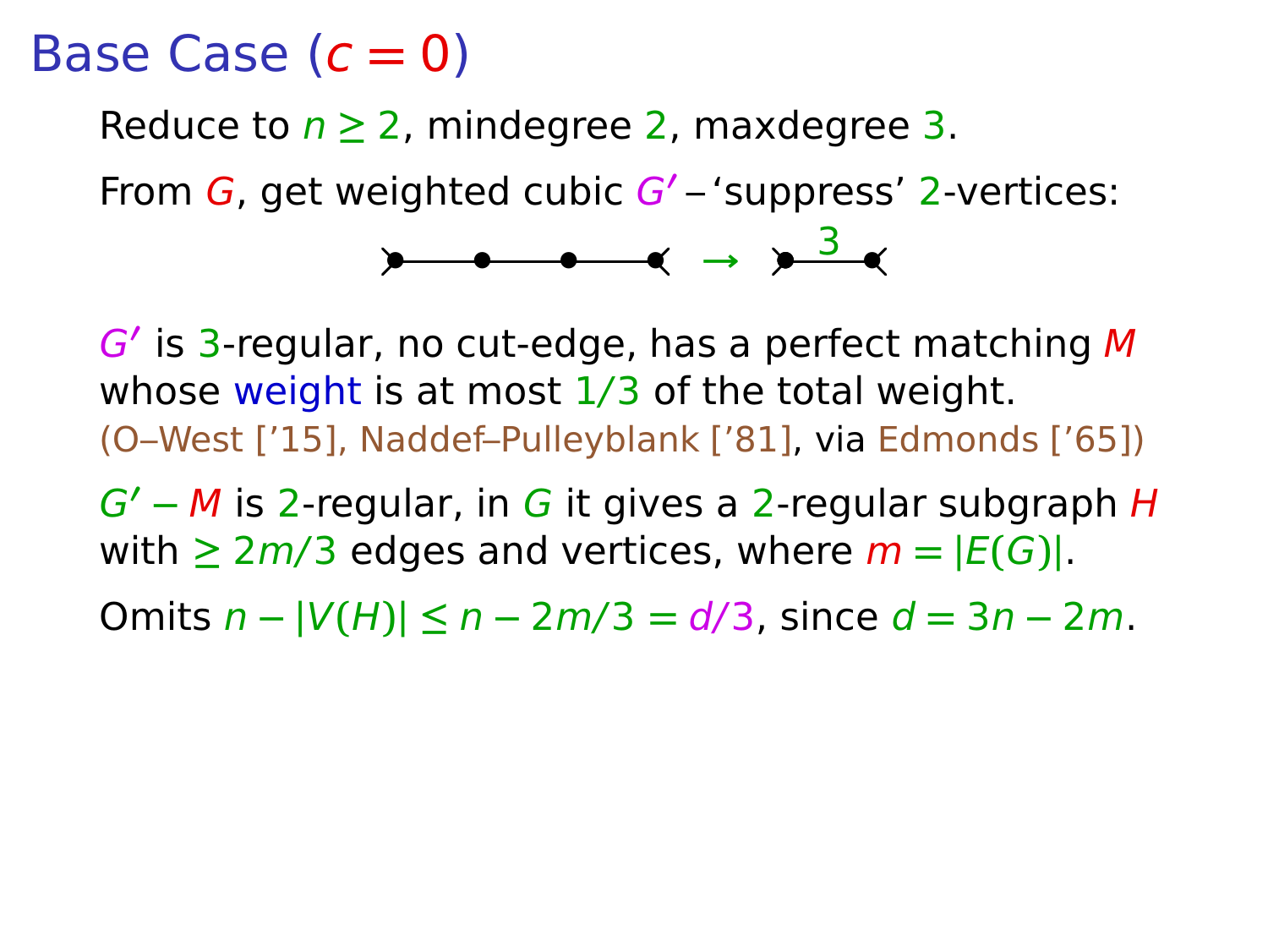Reduce to  $n \geq 2$ , mindegree 2, maxdegree 3.

From G, get weighted cubic G**′** – 'suppress' 2-vertices:

**• • • • <sup>→</sup> • •** <sup>3</sup>

G**′** is 3-regular, no cut-edge, has a perfect matching M whose weight is at most  $1/3$  of the total weight. (O–West ['15], Naddef–Pulleyblank ['81], via Edmonds ['65])

G**′ −** M is 2-regular, in G it gives a 2-regular subgraph H with  $\geq 2m/3$  edges and vertices, where  $m = |E(G)|$ .

Omits n **− |**V**(**H**)| ≤** n **−** 2m/3 **=** d/3, since d **=** 3n **−** 2m.

If  $d > 3$ , then  $\frac{d}{3} < \frac{d-1}{2}$  $\frac{-1}{2} = \frac{d+c-1}{2}$  $\frac{c-1}{2}$ .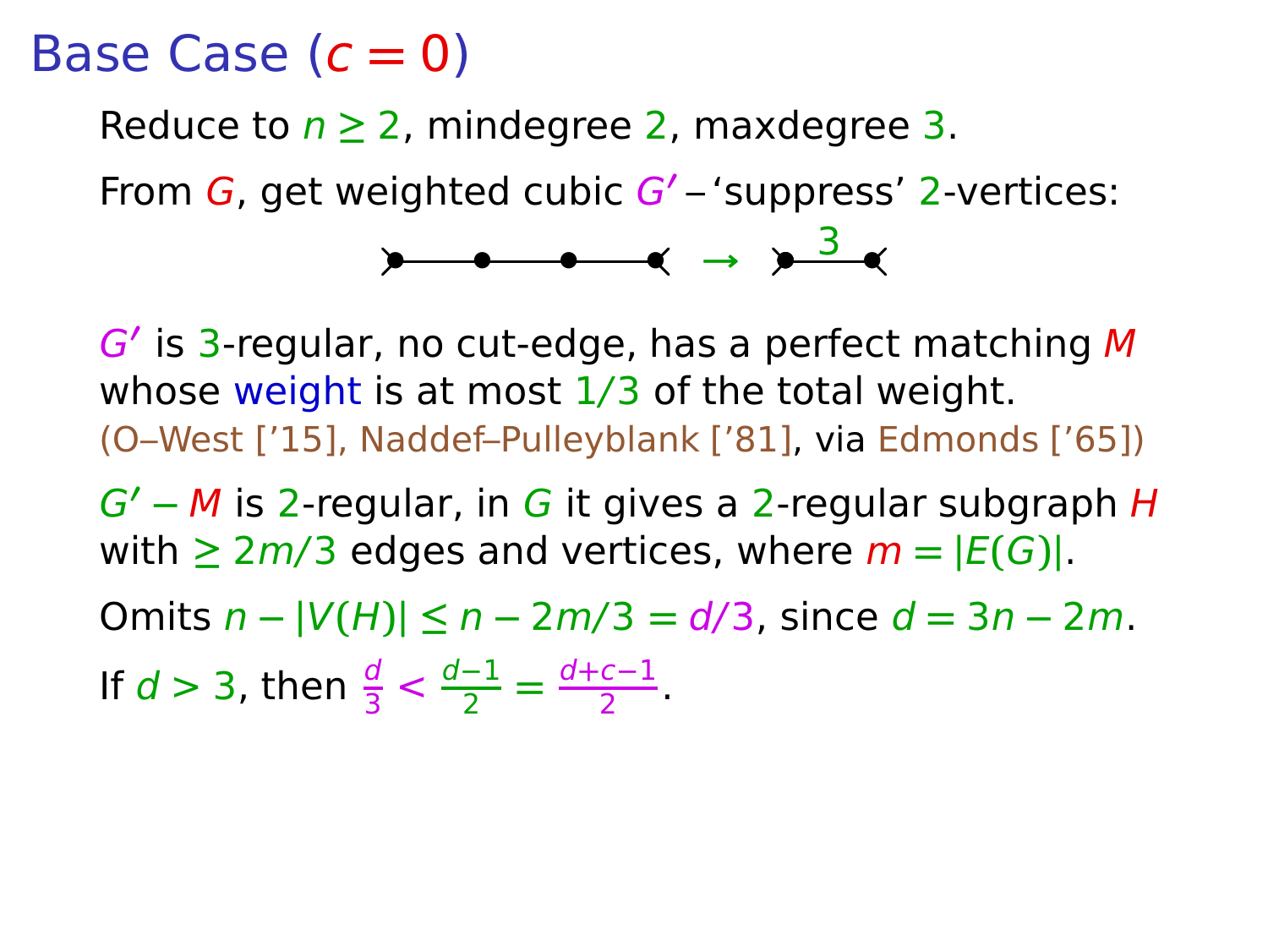Reduce to  $n \geq 2$ , mindegree 2, maxdegree 3.

From G, get weighted cubic G**′** – 'suppress' 2-vertices:

**•** • • • <del>•</del> → <u>**•** 3 ×</u>

G**′** is 3-regular, no cut-edge, has a perfect matching M whose weight is at most  $1/3$  of the total weight. (O–West ['15], Naddef–Pulleyblank ['81], via Edmonds ['65])

G**′ −** M is 2-regular, in G it gives a 2-regular subgraph H with  $\geq 2m/3$  edges and vertices, where  $m = |E(G)|$ .

Omits n **− |**V**(**H**)| ≤** n **−** 2m/3 **=** d/3, since d **=** 3n **−** 2m.

If 
$$
d > 3
$$
, then  $\frac{d}{3} < \frac{d-1}{2} = \frac{d+c-1}{2}$ . Bound holds, strictly!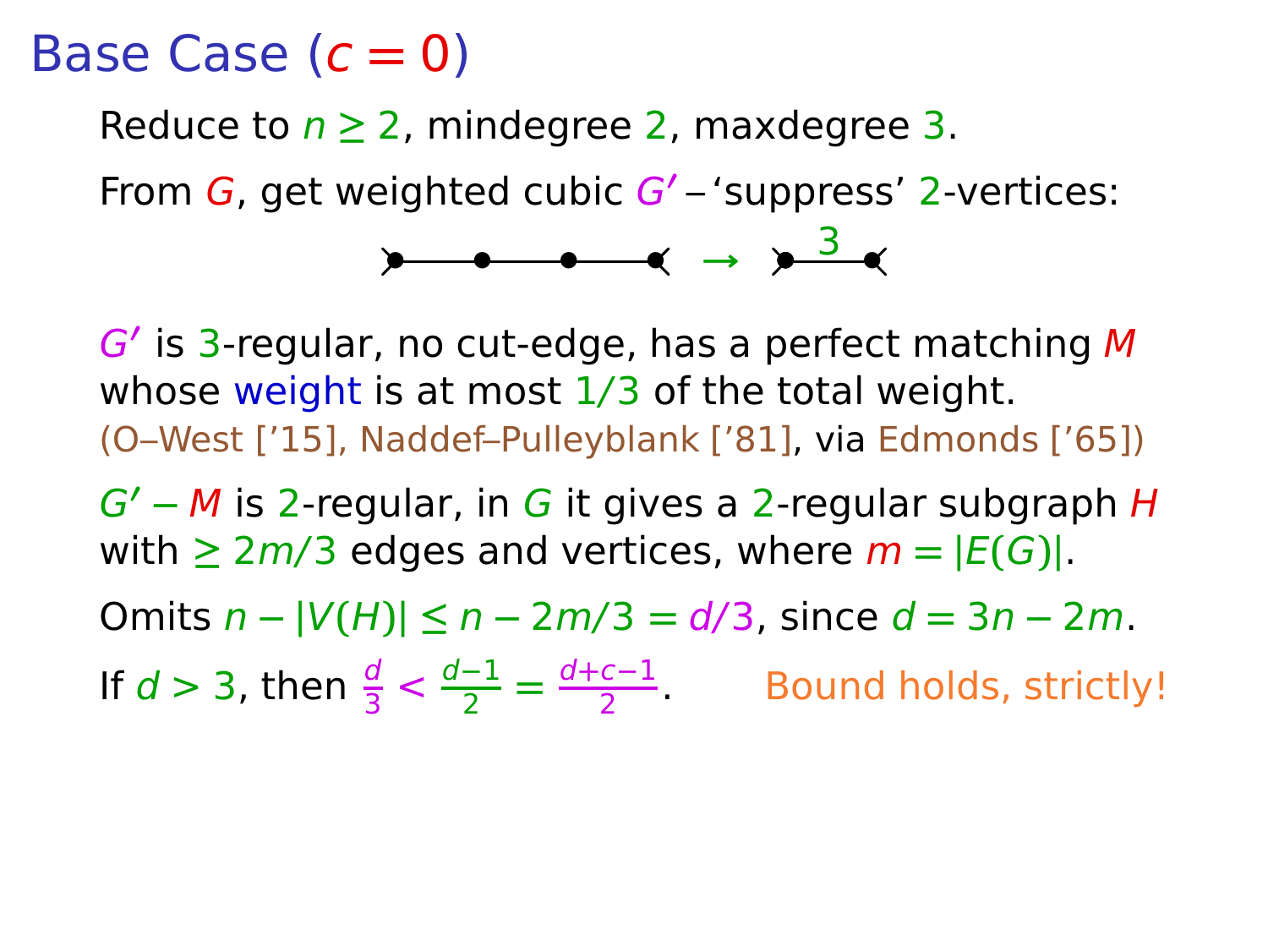Reduce to  $n \geq 2$ , mindegree 2, maxdegree 3.

From G, get weighted cubic G**′** – 'suppress' 2-vertices:

**• • •** • ∢ → <u>**•** 3 ∢</u>

G**′** is 3-regular, no cut-edge, has a perfect matching M whose weight is at most  $1/3$  of the total weight. (O–West ['15], Naddef–Pulleyblank ['81], via Edmonds ['65])

G**′ −** M is 2-regular, in G it gives a 2-regular subgraph H with  $\geq 2m/3$  edges and vertices, where  $m = |E(G)|$ .

Omits n **− |**V**(**H**)| ≤** n **−** 2m/3 **=** d/3, since d **=** 3n **−** 2m.

If 
$$
d > 3
$$
, then  $\frac{d}{3} < \frac{d-1}{2} = \frac{d+c-1}{2}$ . Bound holds, strictly!

If d **≤** 2, then G**′** has a 1-factor avoiding the edges from suppressed vertices (Plesník [1972]); delete it from G!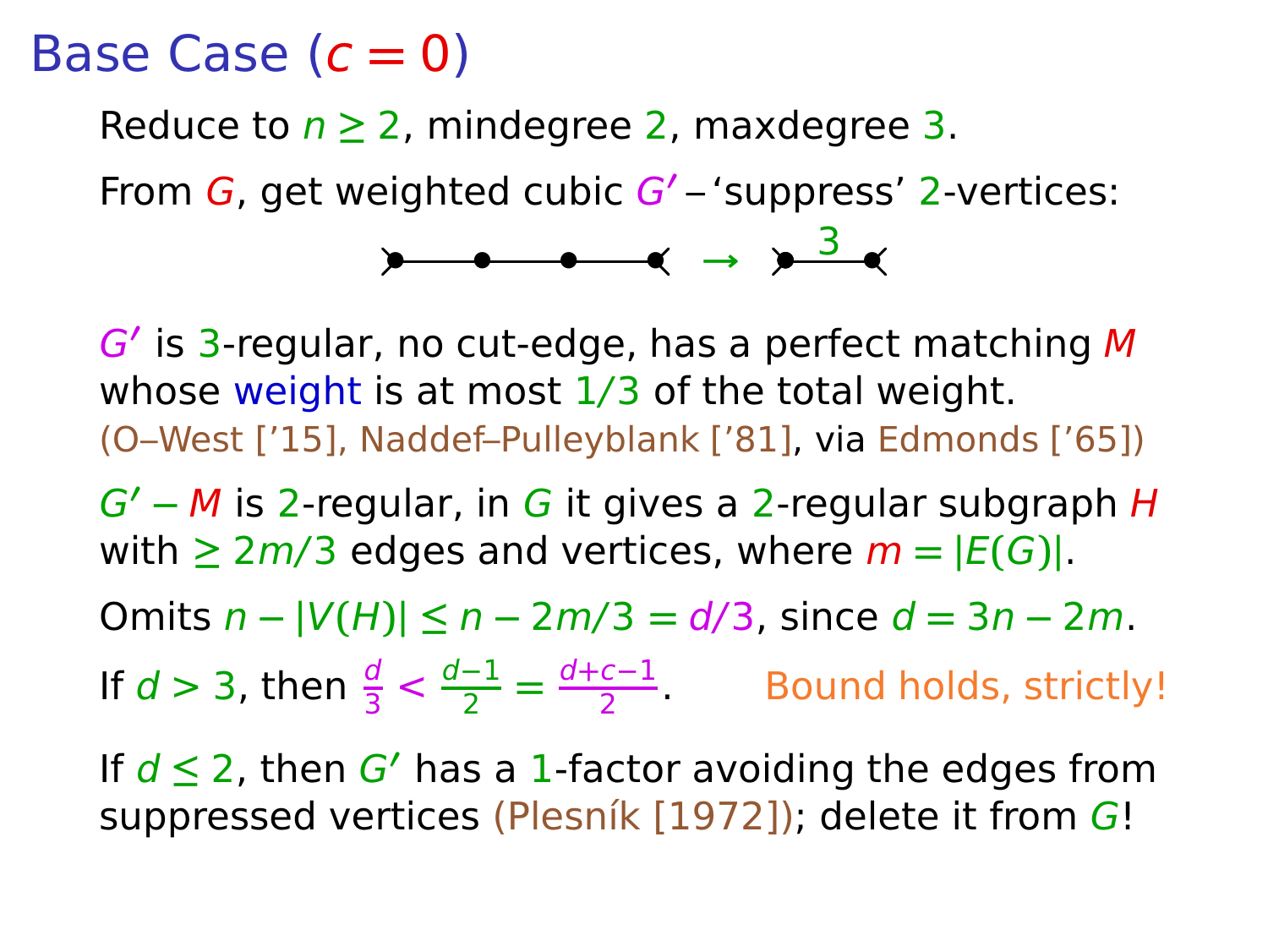Reduce to  $n \geq 2$ , mindegree 2, maxdegree 3.

From G, get weighted cubic G**′** – 'suppress' 2-vertices:

**• • • • <sup>→</sup> • •** <sup>3</sup>

G**′** is 3-regular, no cut-edge, has a perfect matching M whose weight is at most  $1/3$  of the total weight. (O–West ['15], Naddef–Pulleyblank ['81], via Edmonds ['65])

G**′ −** M is 2-regular, in G it gives a 2-regular subgraph H with  $\geq 2m/3$  edges and vertices, where  $m = |E(G)|$ .

Omits n **− |**V**(**H**)| ≤** n **−** 2m/3 **=** d/3, since d **=** 3n **−** 2m.

If 
$$
d > 3
$$
, then  $\frac{d}{3} < \frac{d-1}{2} = \frac{d+c-1}{2}$ . Bound holds, strictly!

If d **≤** 2, then G**′** has a 1-factor avoiding the edges from suppressed vertices (Plesník [1972]); delete it from G! If  $d = 3$  and no 2-factor (and  $c = 0$ ), show that  $G \in \mathcal{F}$ .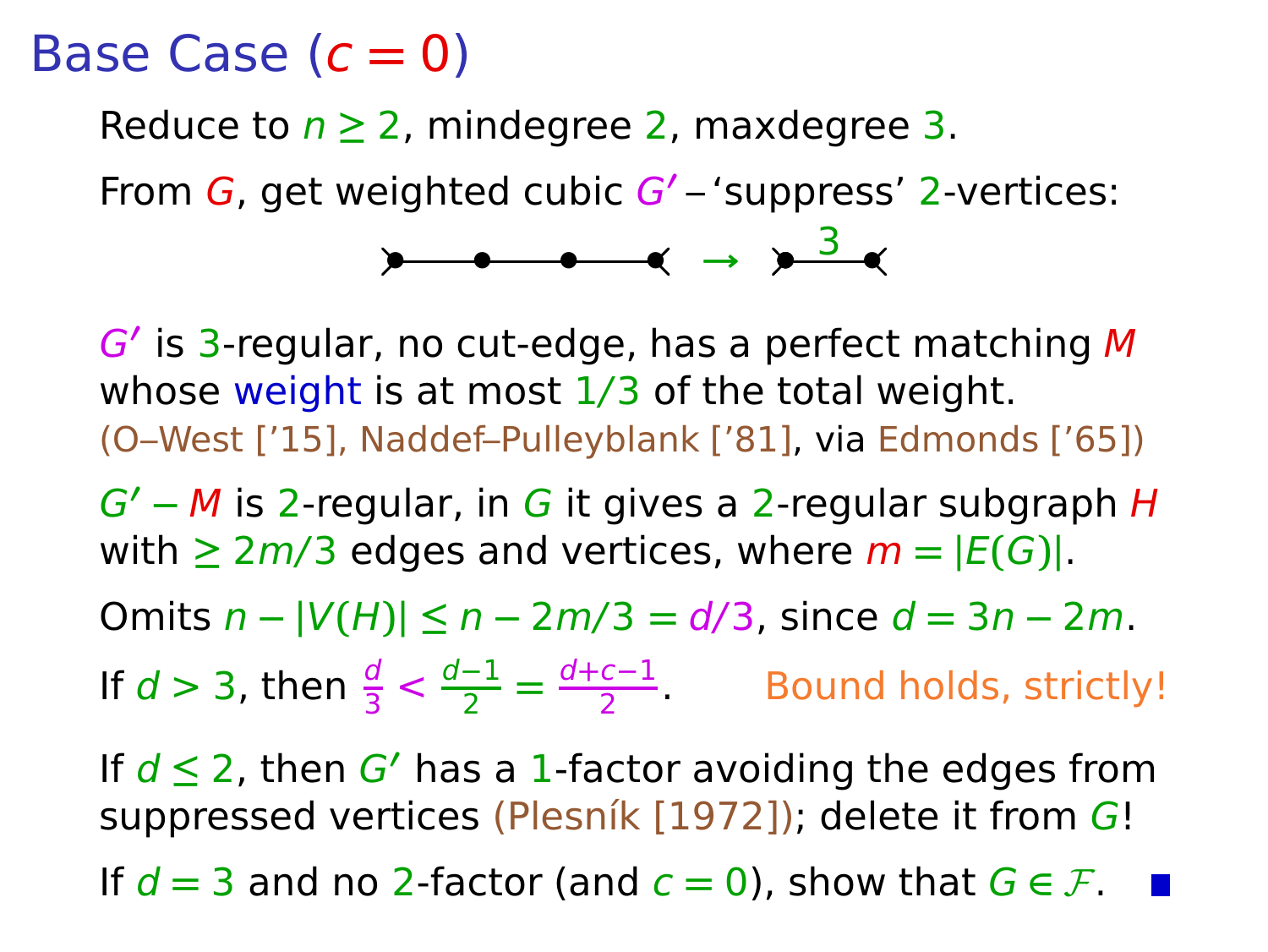At each of the three 2-vertices of  $G$ , add a cut-edge and a balloon to form a 3-regular graph G**′** .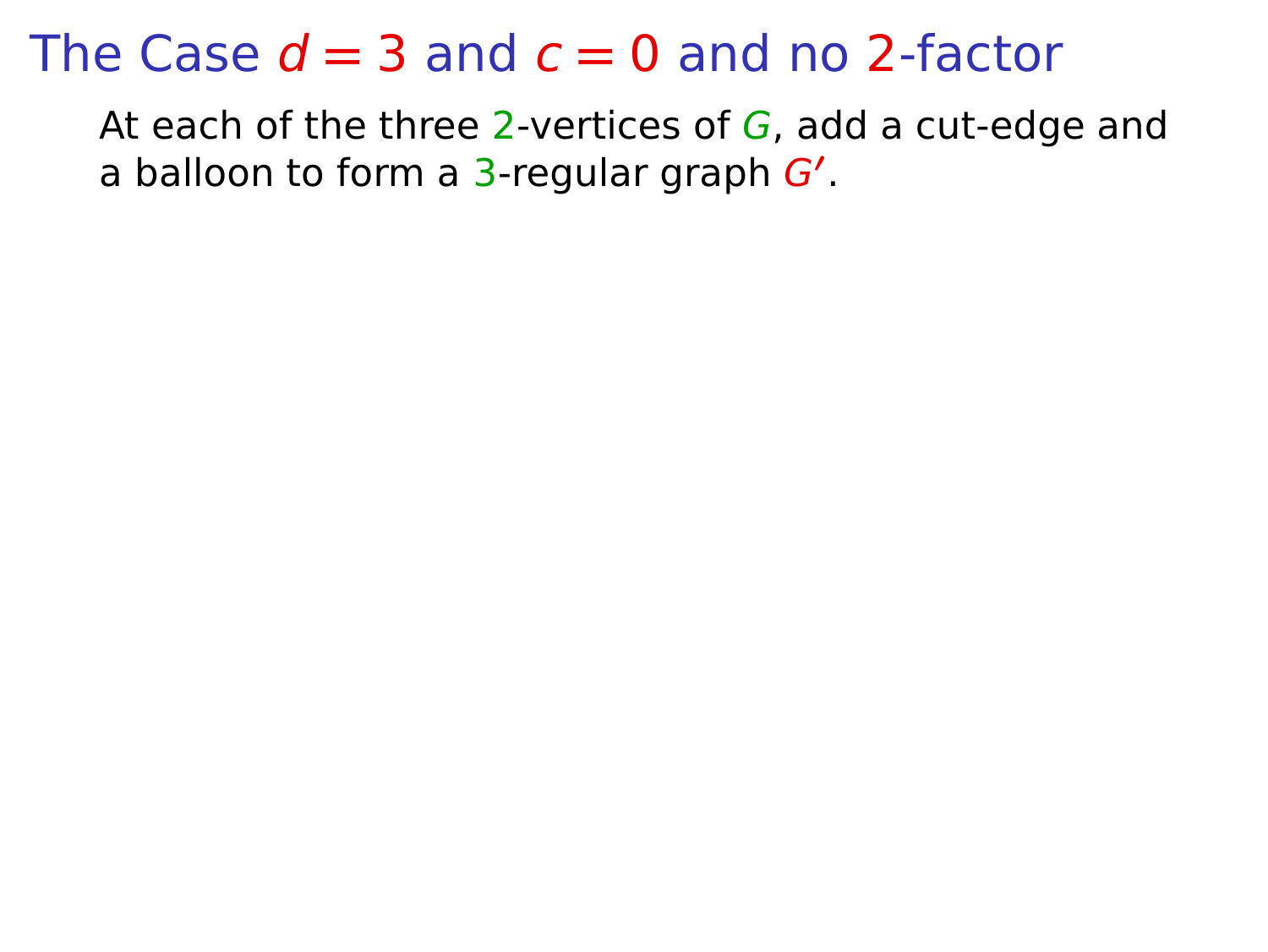At each of the three 2-vertices of  $G$ , add a cut-edge and a balloon to form a 3-regular graph G**′** .

If G**′** has a 1-factor, deleting it leaves a 2-factor in G.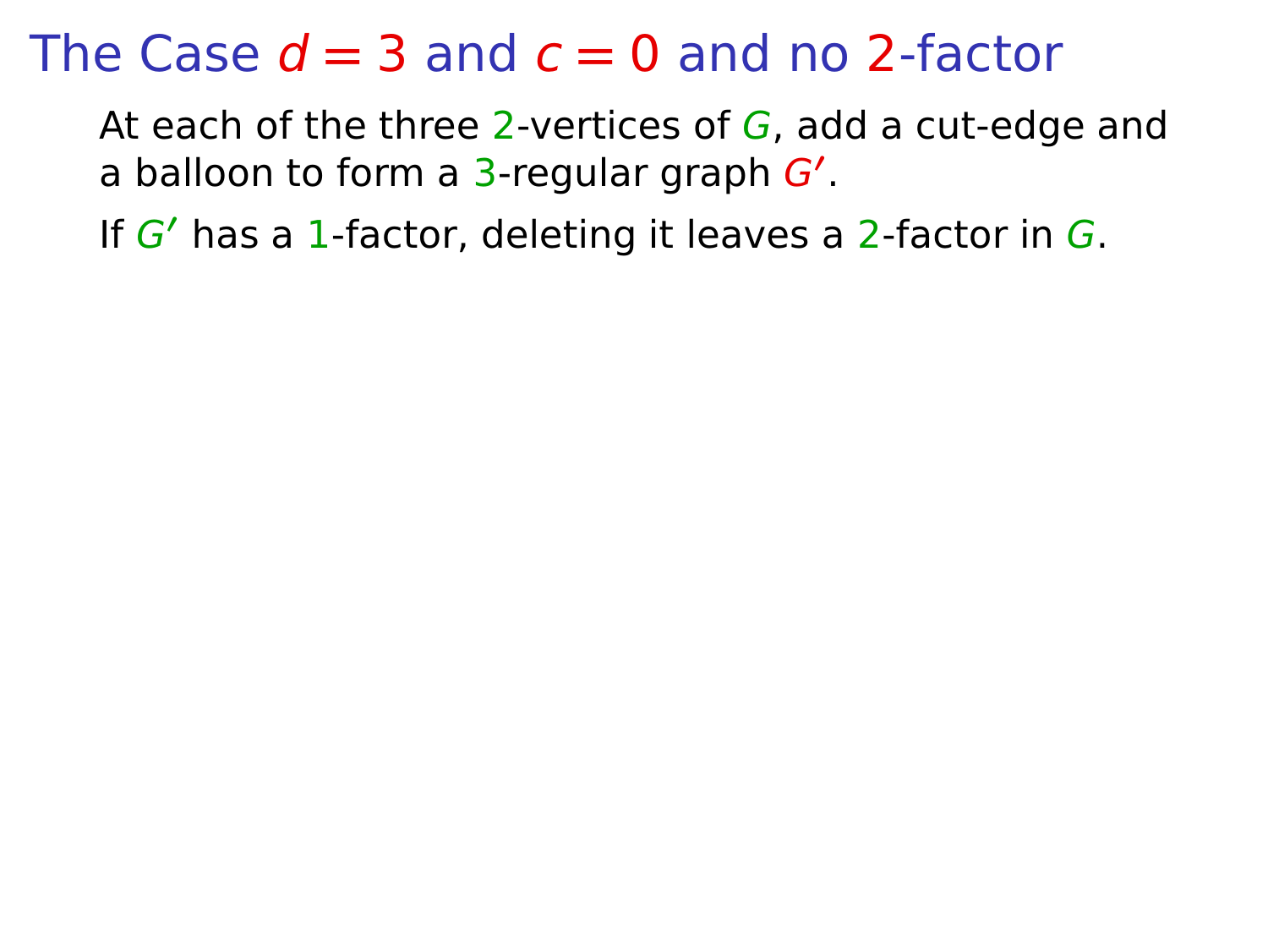At each of the three 2-vertices of  $G$ , add a cut-edge and a balloon to form a 3-regular graph G**′** .

If G**′** has a 1-factor, deleting it leaves a 2-factor in G. Otherwise,  $G'$  has a Tutte set S with  $o(G'-S) \geq |S| + 2$ .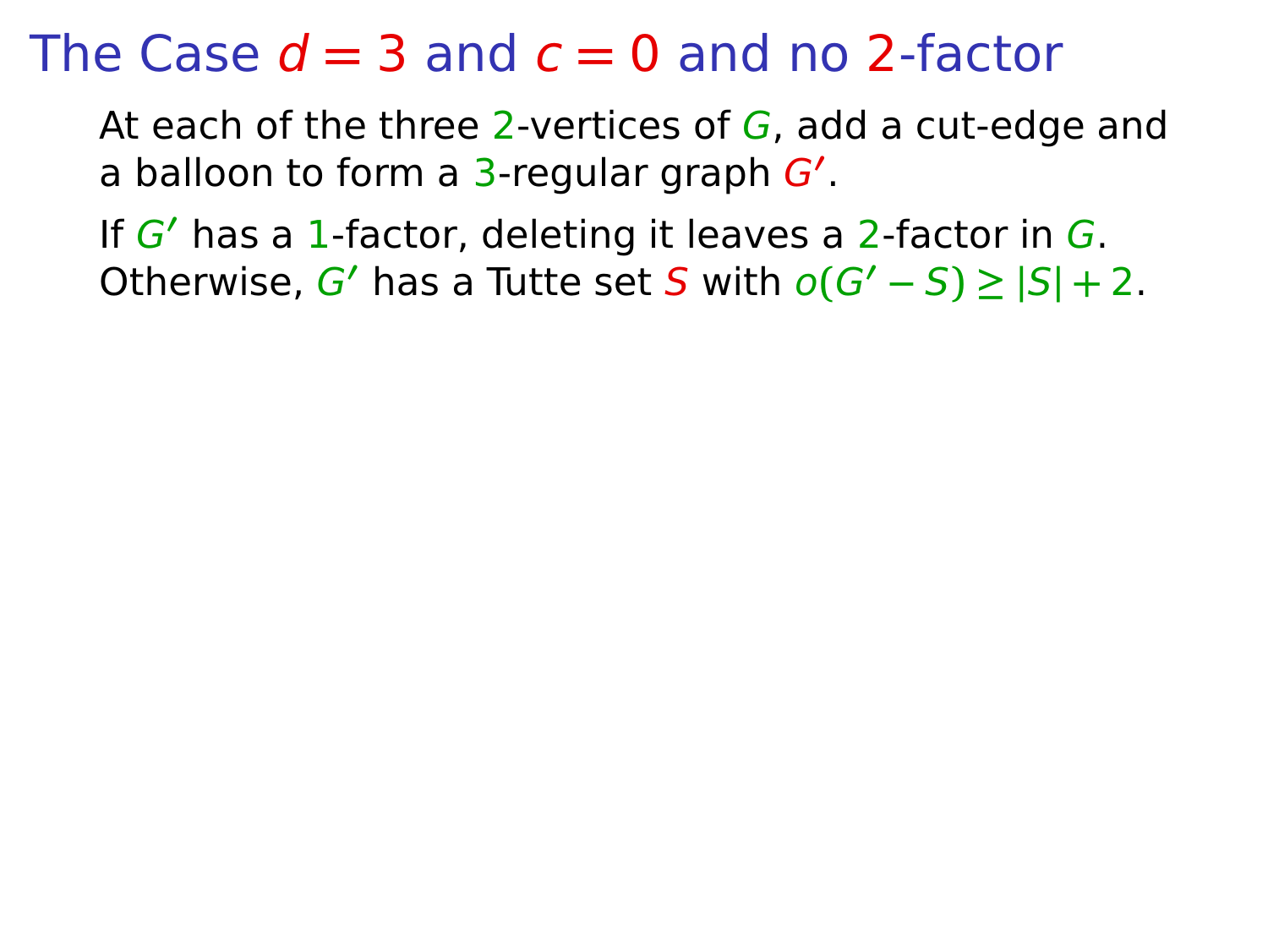At each of the three 2-vertices of  $G$ , add a cut-edge and a balloon to form a 3-regular graph G**′** .

If G**′** has a 1-factor, deleting it leaves a 2-factor in G. Otherwise,  $G'$  has a Tutte set S with  $o(G'-S) \geq |S| + 2$ . #edges from S to each odd component of G**′ −** S is odd.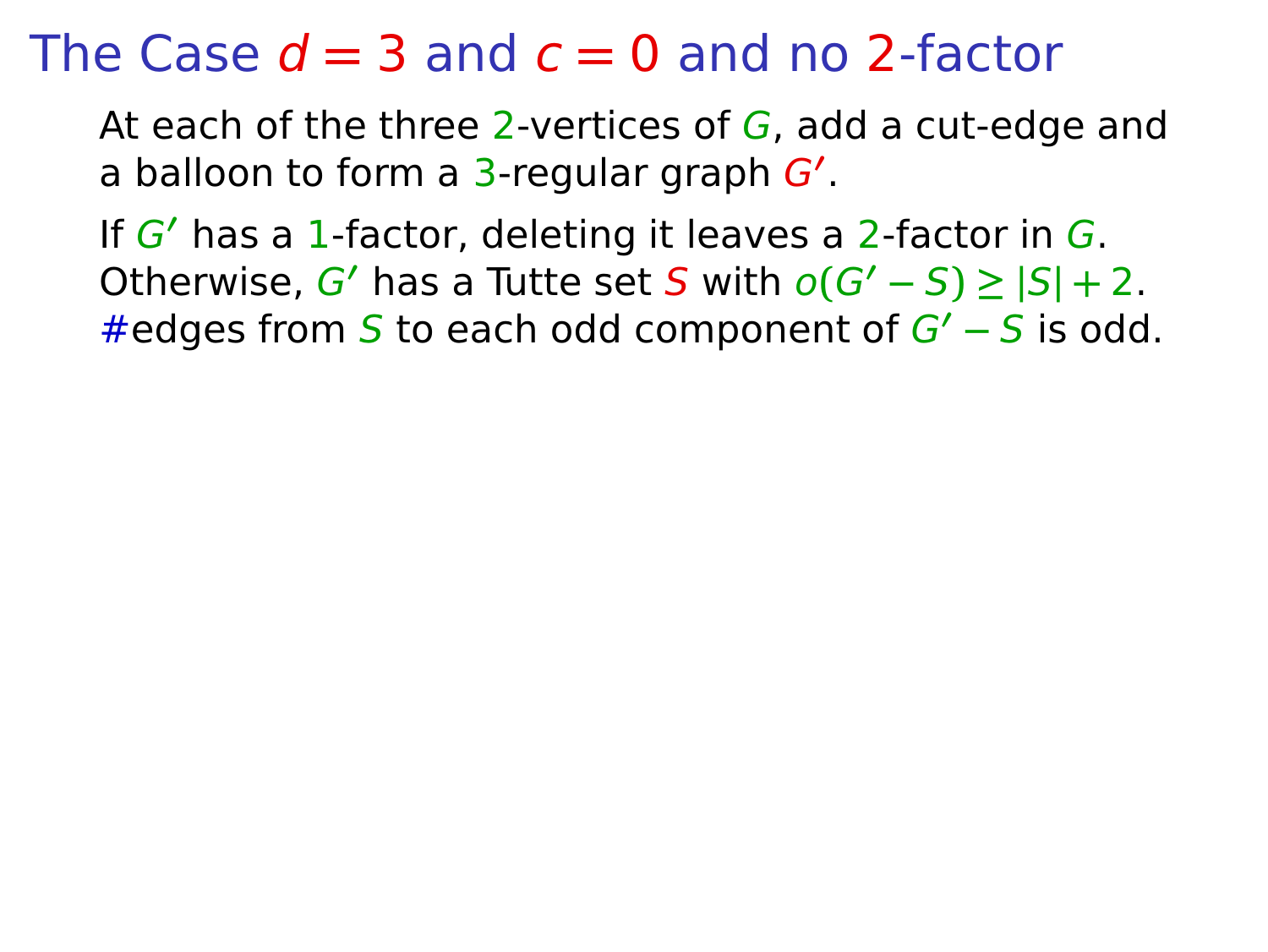At each of the three 2-vertices of  $G$ , add a cut-edge and a balloon to form a 3-regular graph G**′** .

If G**′** has a 1-factor, deleting it leaves a 2-factor in G. Otherwise,  $G'$  has a Tutte set S with  $o(G'-S) \geq |S| + 2$ . #edges from S to each odd component of G**′ −** S is odd.

 $\text{Let } m = \|S, V(G' - S)\|; \text{ note } m \leq 3 \|S\|.$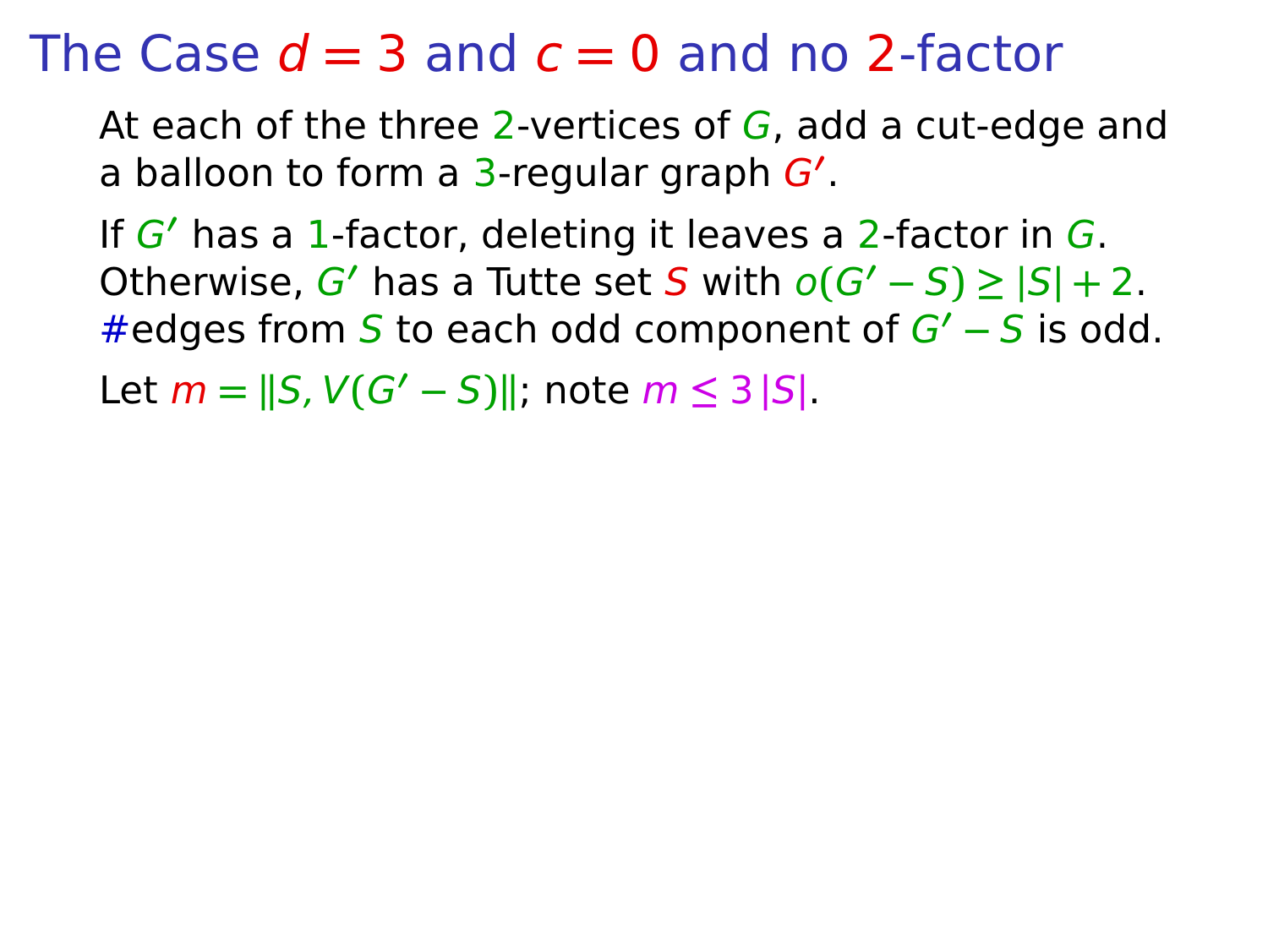At each of the three 2-vertices of  $G$ , add a cut-edge and a balloon to form a 3-regular graph G**′** .

If G**′** has a 1-factor, deleting it leaves a 2-factor in G. Otherwise,  $G'$  has a Tutte set S with  $o(G'-S) \geq |S| + 2$ . #edges from S to each odd component of G**′ −** S is odd.

 $\text{Let } m = \|S, V(G' - S)\|; \text{ note } m \leq 3 \|S\|.$ 

G has no cut-edge, so m **≥** 3**+**3**[**o**(**G**′−**S**)−**3**] ≥** 3**+**3**(|**S**|−**1**)**.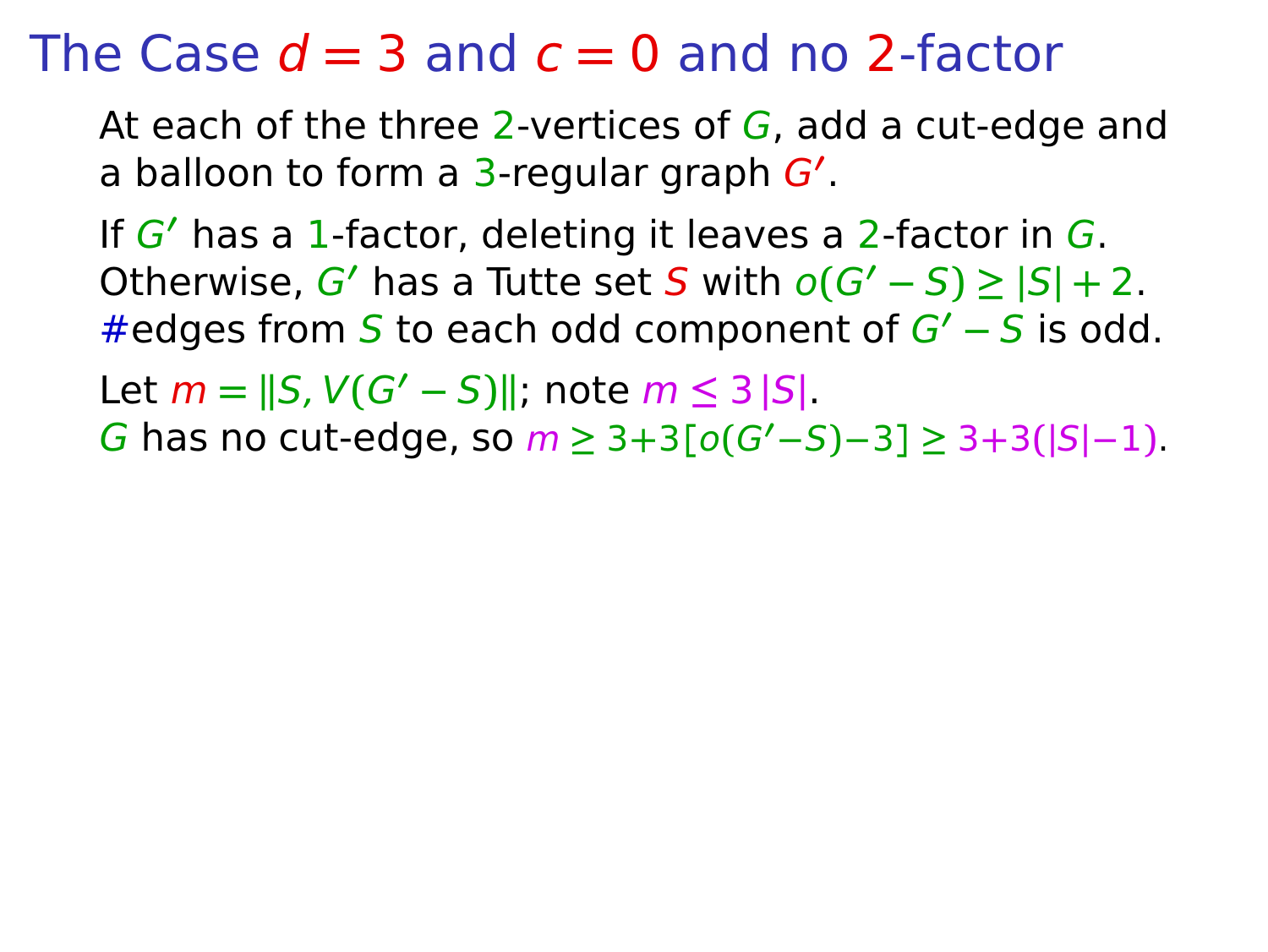At each of the three 2-vertices of  $G$ , add a cut-edge and a balloon to form a 3-regular graph G**′** .

If G**′** has a 1-factor, deleting it leaves a 2-factor in G. Otherwise,  $G'$  has a Tutte set S with  $o(G'-S) \geq |S| + 2$ . #edges from S to each odd component of G**′ −** S is odd.

 $\text{Let } m = \|S, V(G' - S)\|; \text{ note } m \leq 3 \|S\|.$ 

G has no cut-edge, so m **≥** 3**+**3**[**o**(**G**′−**S**)−**3**] ≥** 3**+**3**(|**S**|−**1**)**.

**∴** m **=** 3 **|**S**|**, and S is independent, and G**′ −** S consists of the balloons plus odd components getting three edges.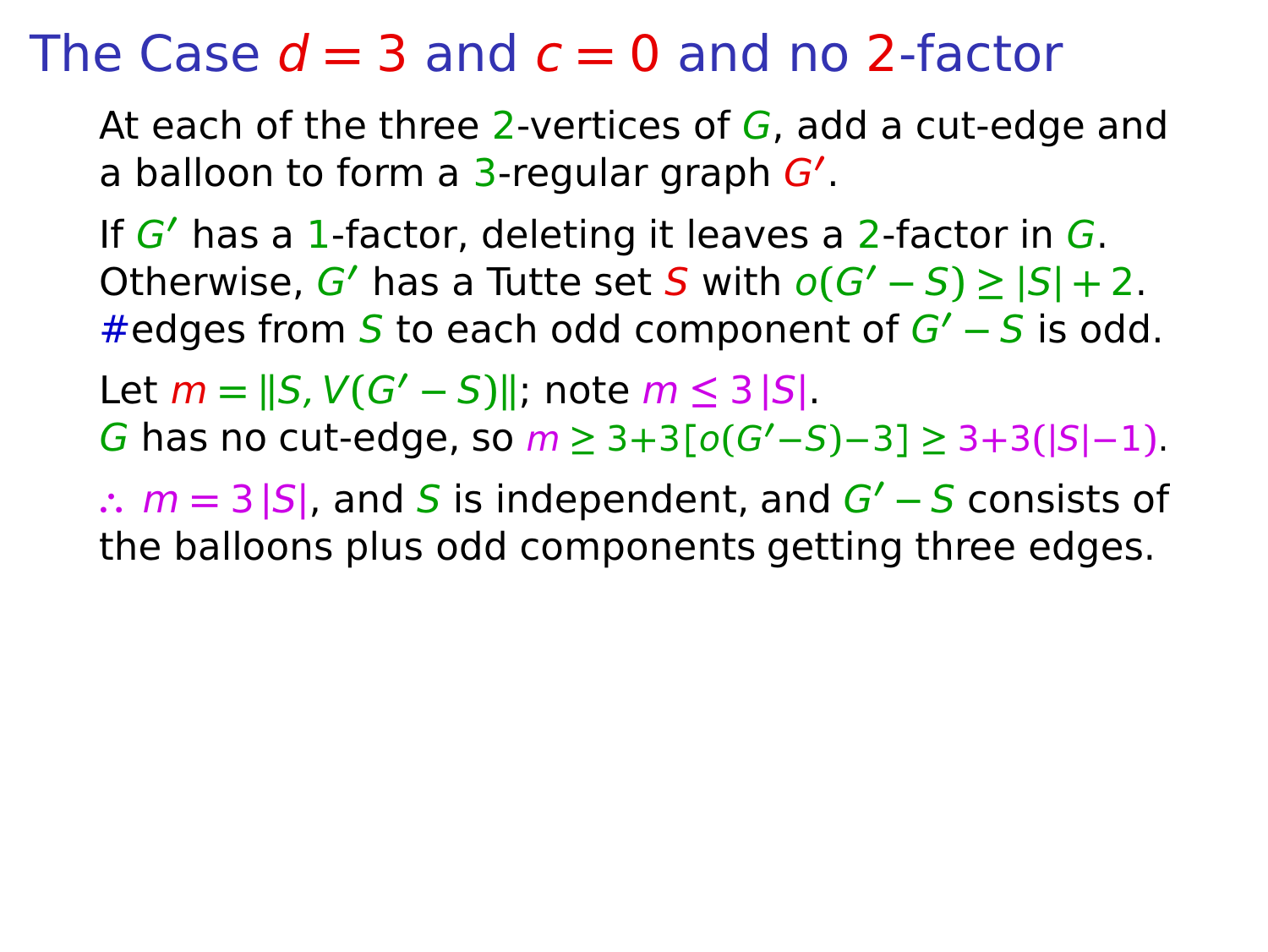At each of the three 2-vertices of  $G$ , add a cut-edge and a balloon to form a 3-regular graph G**′** .

If G**′** has a 1-factor, deleting it leaves a 2-factor in G. Otherwise,  $G'$  has a Tutte set S with  $o(G'-S) \geq |S| + 2$ . #edges from S to each odd component of G**′ −** S is odd.  $\text{Let } m = \|S, V(G' - S)\|; \text{ note } m \leq 3 \|S\|.$ 

G has no cut-edge, so m **≥** 3**+**3**[**o**(**G**′−**S**)−**3**] ≥** 3**+**3**(|**S**|−**1**)**.

**∴** m **=** 3 **|**S**|**, and S is independent, and G**′ −** S consists of the balloons plus odd components getting three edges.

The edges from  $S$  to them form the bipartite multigraph H −  $\hat{y}$  used to build a graph in F; the components that are not single vertices are exploded vertices.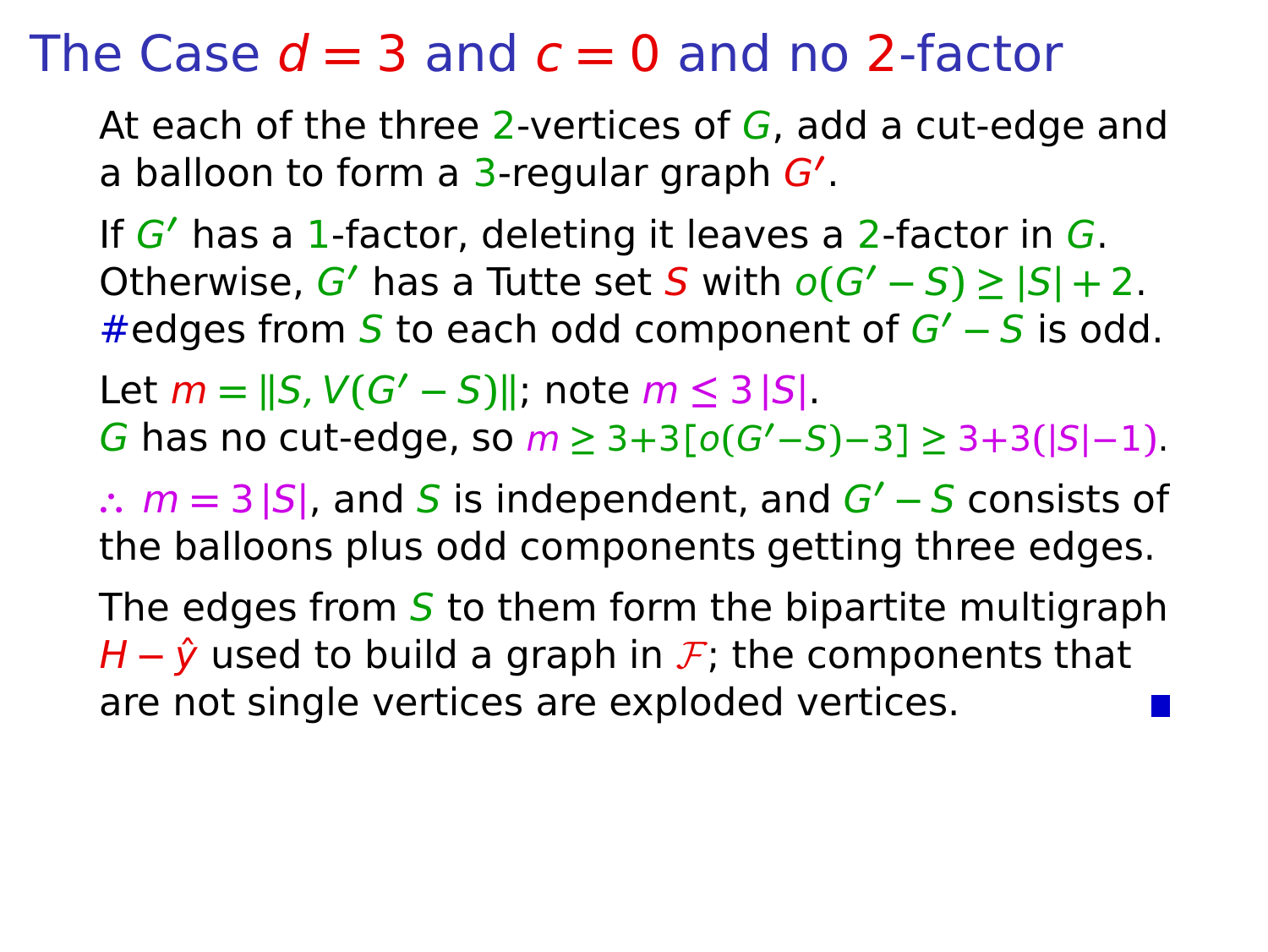At each of the three 2-vertices of  $G$ , add a cut-edge and a balloon to form a 3-regular graph G**′** .

If G**′** has a 1-factor, deleting it leaves a 2-factor in G. Otherwise,  $G'$  has a Tutte set S with  $o(G'-S) \geq |S| + 2$ . #edges from S to each odd component of G**′ −** S is odd.  $\text{Let } m = \|S, V(G' - S)\|; \text{ note } m \leq 3 \|S\|.$ 

G has no cut-edge, so m **≥** 3**+**3**[**o**(**G**′−**S**)−**3**] ≥** 3**+**3**(|**S**|−**1**)**.

**∴** m **=** 3 **|**S**|**, and S is independent, and G**′ −** S consists of the balloons plus odd components getting three edges.

The edges from  $S$  to them form the bipartite multigraph H −  $\hat{y}$  used to build a graph in *F*; the components that are not single vertices are exploded vertices.

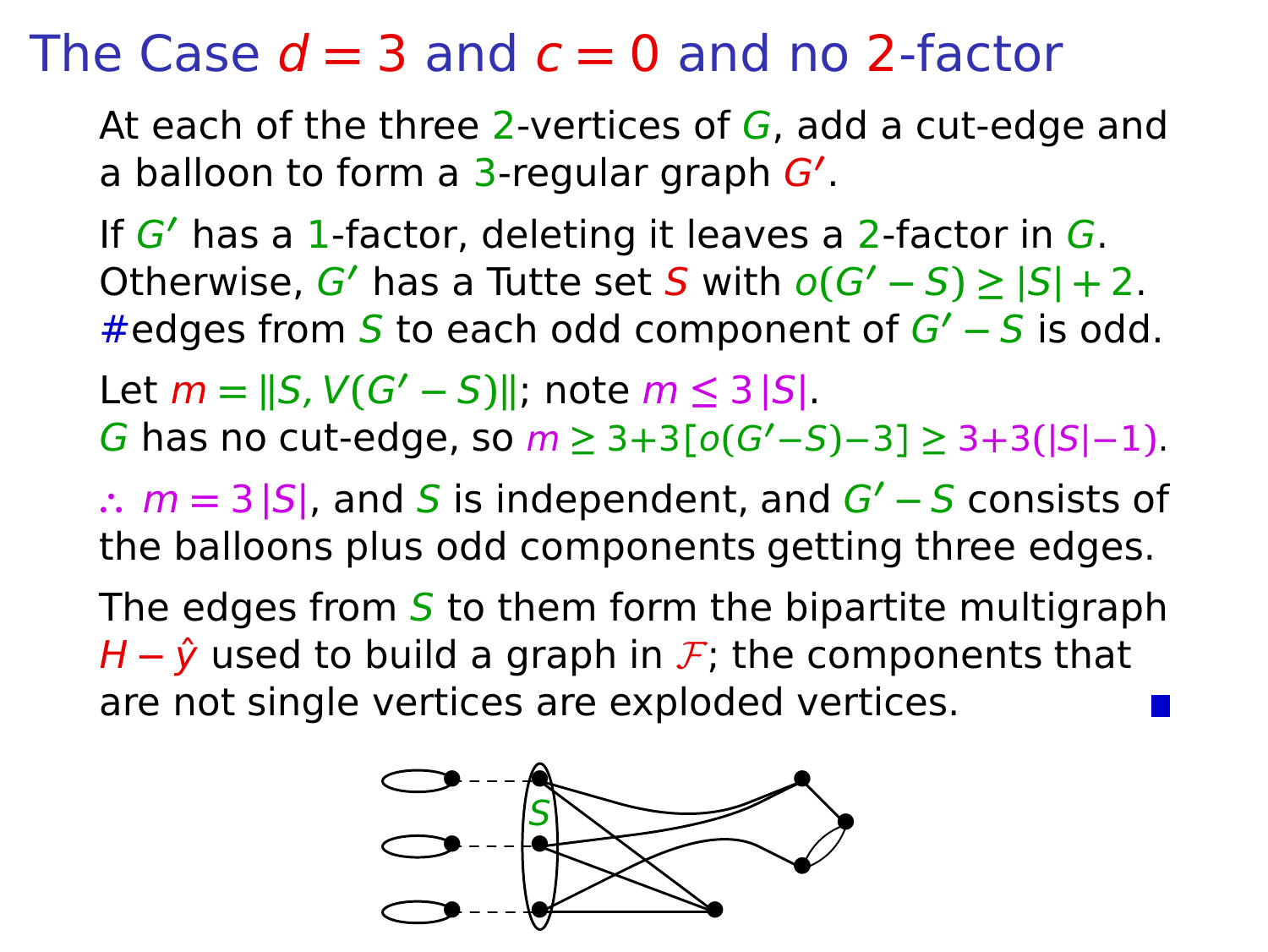**Ques.** For a  $(2r + 1)$ -regular graph with c cut-edges, when  $c > 2r$  how large a 2-regular subgraph is forced?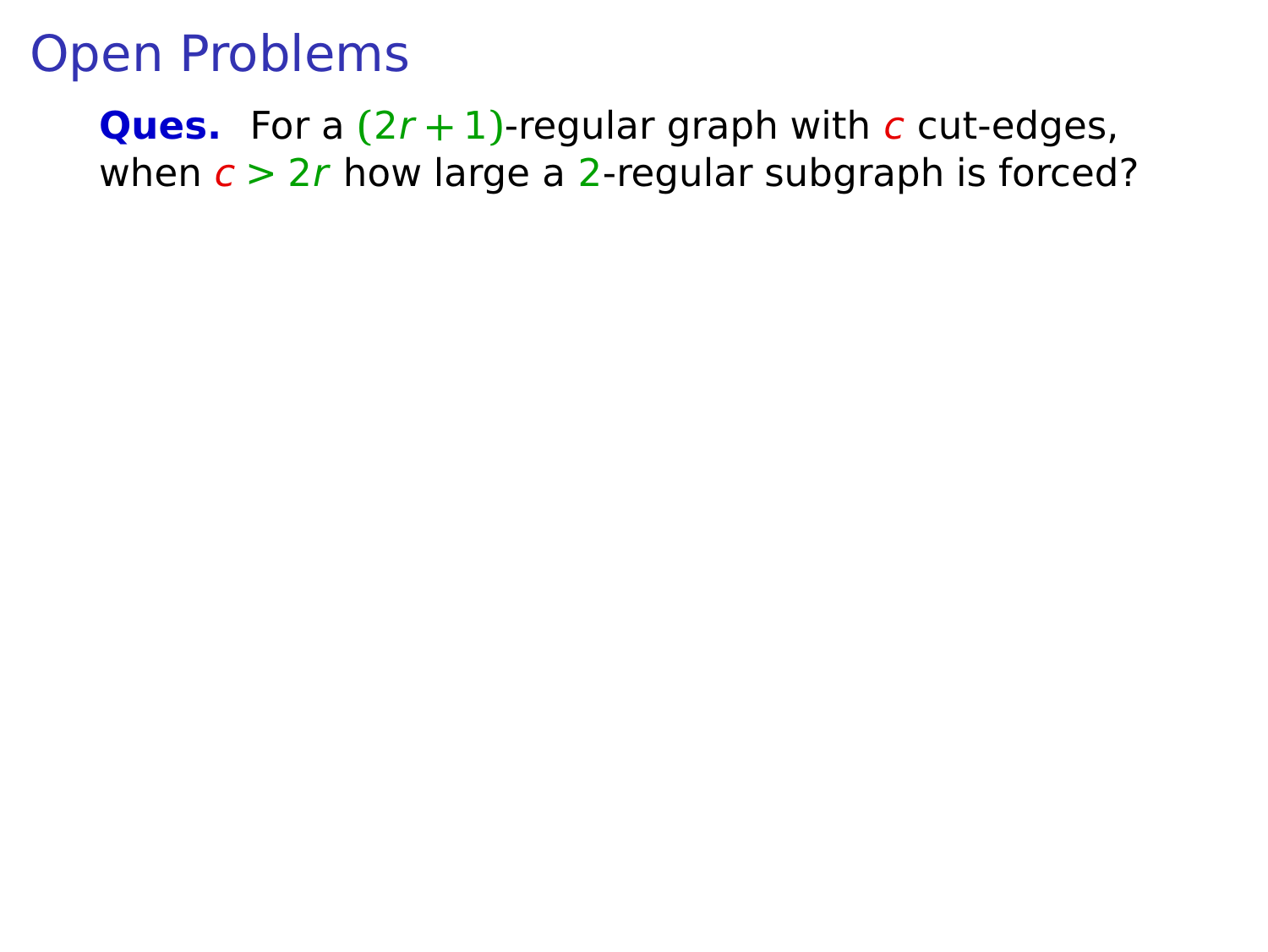**Ques.** For a  $(2r + 1)$ -regular graph with c cut-edges, when  $c > 2r$  how large a 2-regular subgraph is forced?

**Ques.** For maxdegree 2r **+** 1, how large a 2-regular subgraph is forced?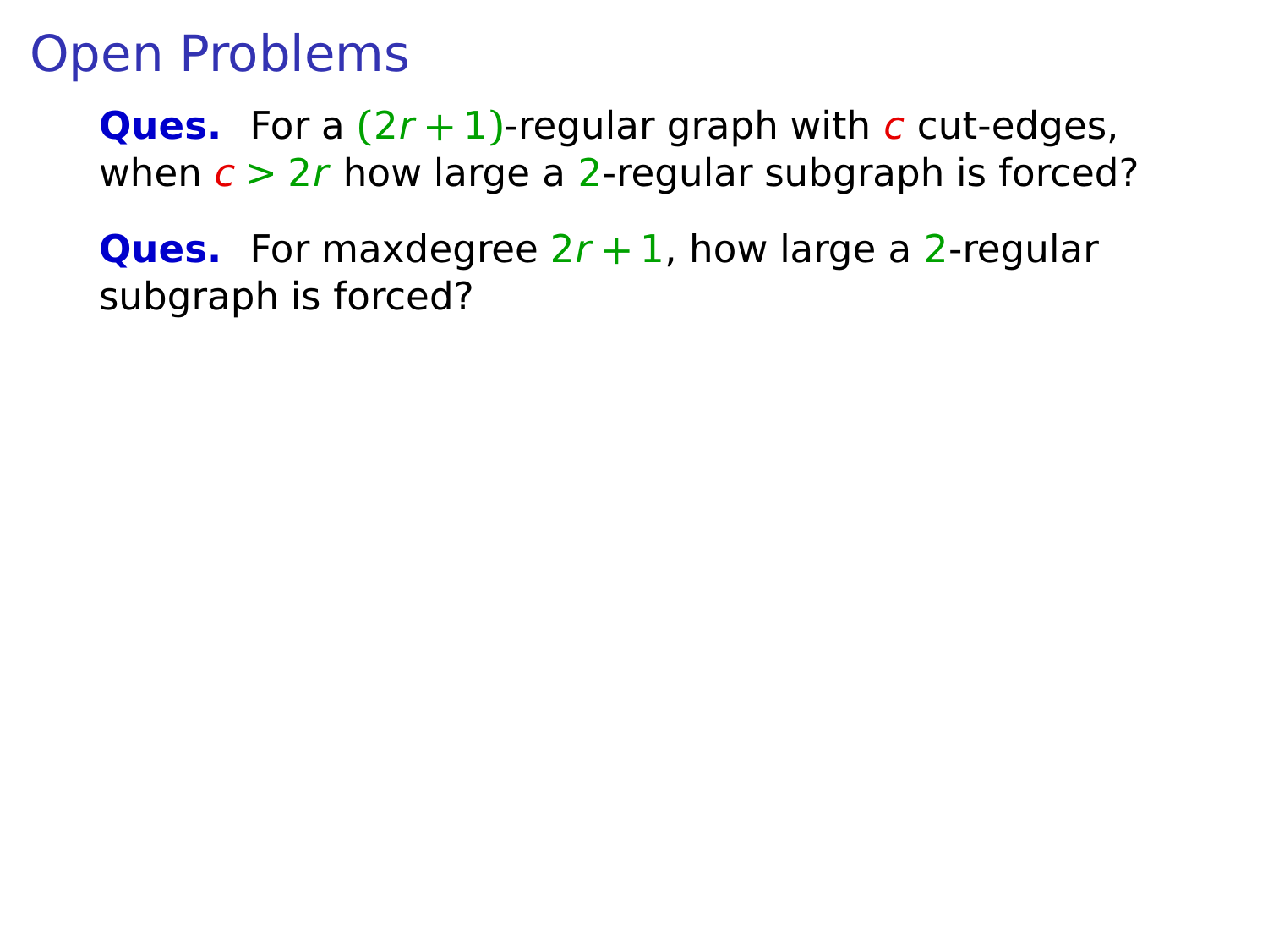**Ques.** For a **(**2r **+** 1**)**-regular graph with c cut-edges, when  $c > 2r$  how large a 2-regular subgraph is forced?

**Ques.** For maxdegree 2r **+** 1, how large a 2-regular subgraph is forced? Trees and  $(2r + 1)$ -regular graphs with  $c ≤ 2r$  show that  $n - \lfloor \frac{d+c-1}{2r} \rfloor$  would be sharp.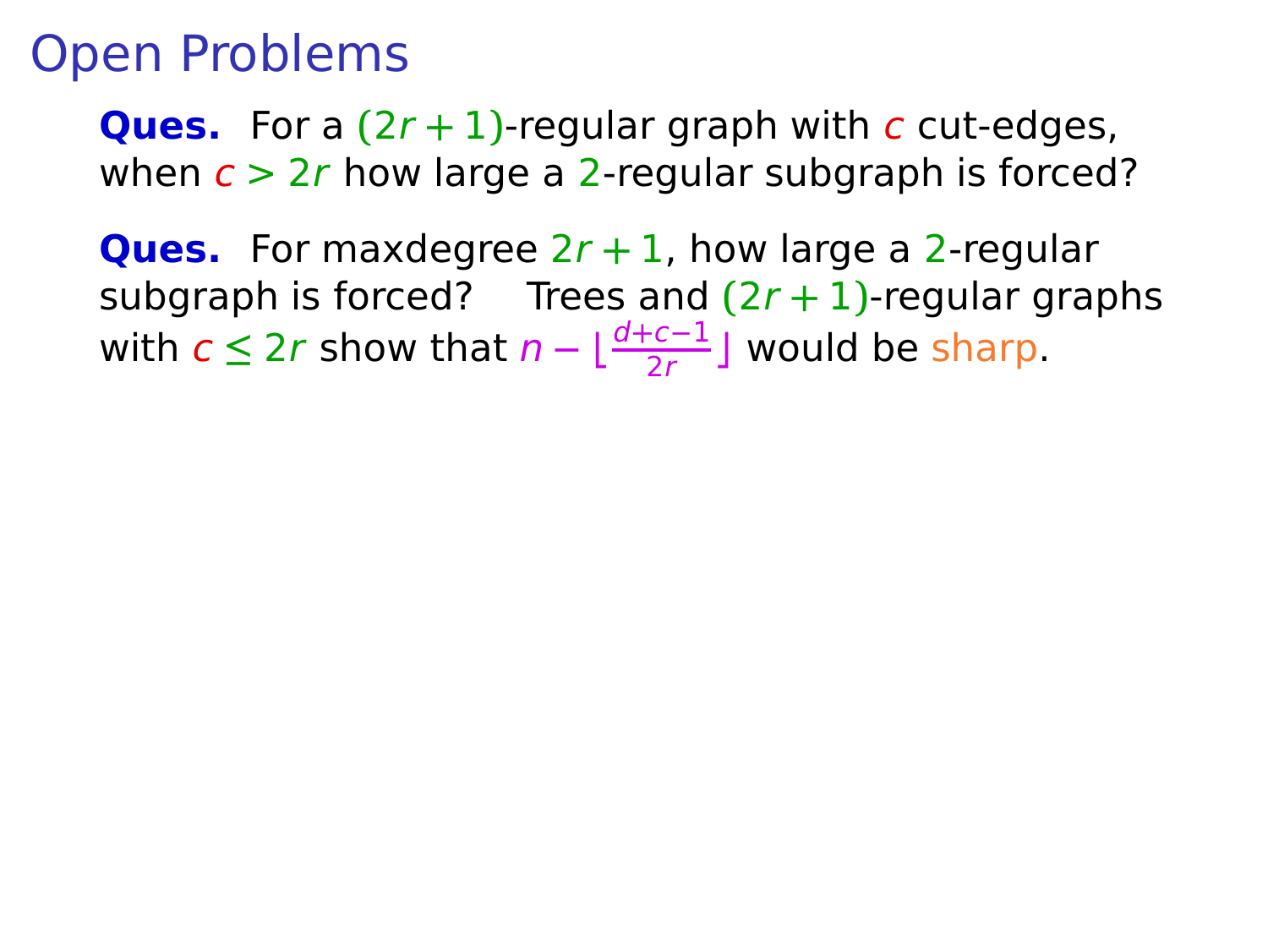**Ques.** For a **(**2r **+** 1**)**-regular graph with c cut-edges, when  $c > 2r$  how large a 2-regular subgraph is forced?

**Ques.** For maxdegree 2r **+** 1, how large a 2-regular subgraph is forced? Trees and  $(2r + 1)$ -regular graphs with  $c ≤ 2r$  show that  $n - \lfloor \frac{d+c-1}{2r} \rfloor$  would be sharp.

**Ques.** When  $k > (2r + 1)/3$ , what edge-connectivity guarantees a 2k-factor (in a **(**2r **+** 1**)**-regular graph)?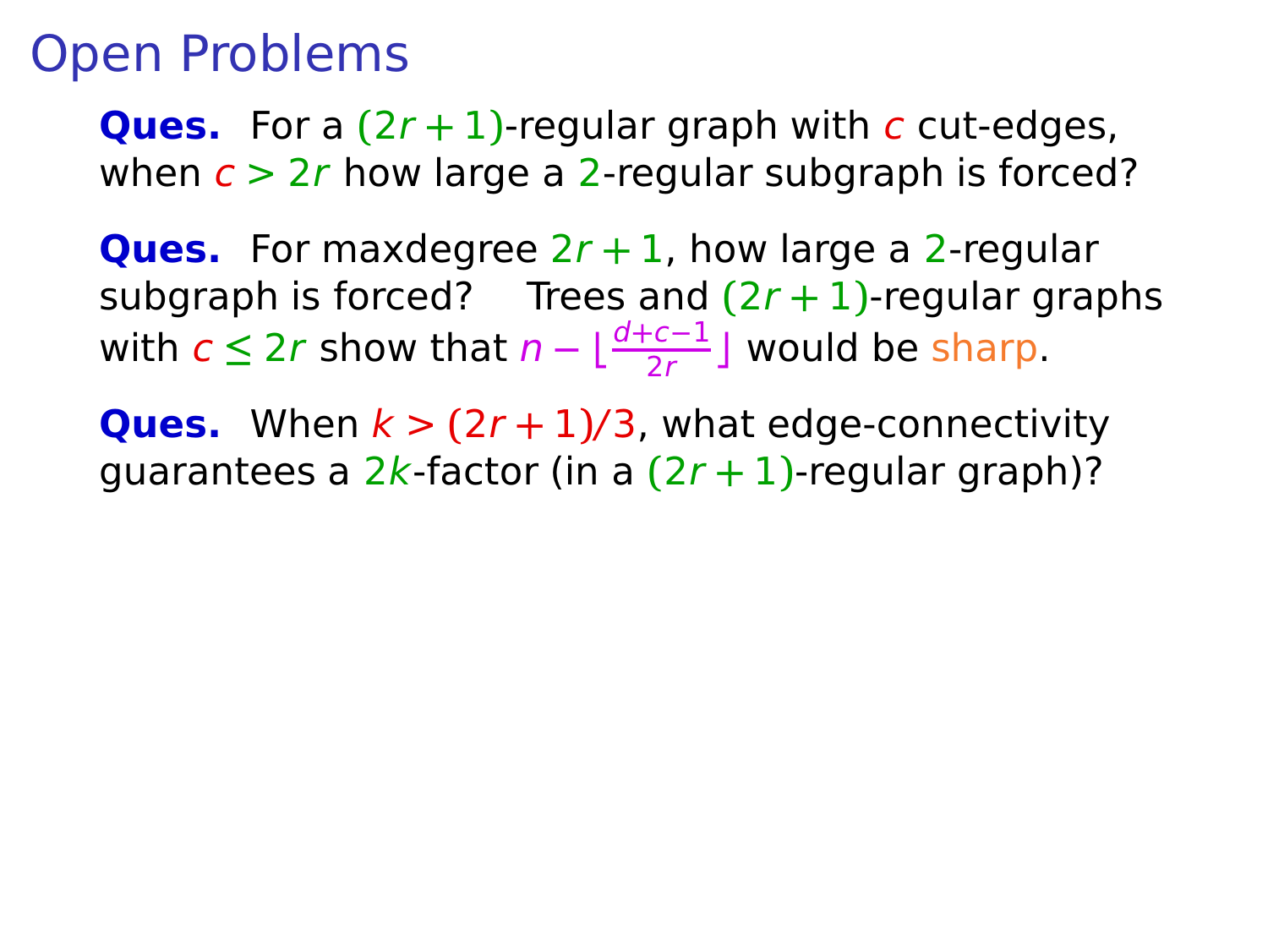**Ques.** For a **(**2r **+** 1**)**-regular graph with c cut-edges, when  $c > 2r$  how large a 2-regular subgraph is forced?

**Ques.** For maxdegree 2r **+** 1, how large a 2-regular subgraph is forced? Trees and  $(2r + 1)$ -regular graphs with  $c ≤ 2r$  show that  $n - \lfloor \frac{d+c-1}{2r} \rfloor$  would be sharp.

**Ques.** When  $k > (2r + 1)/3$ , what edge-connectivity guarantees a 2k-factor (in a **(**2r **+** 1**)**-regular graph)?

**•** Bollobás–Saito–Wormald [1985] (and Belck [1950]) solved this for all degrees, even or odd. Here κ **′ (**G**) =** h suffices if  $h^*$  ≥  $\frac{2r+1}{2r+1-2}$ 2r**+**1**−**2k , where h <sup>∗</sup> **=** 2 **⌊**h/2**⌋ +** 1.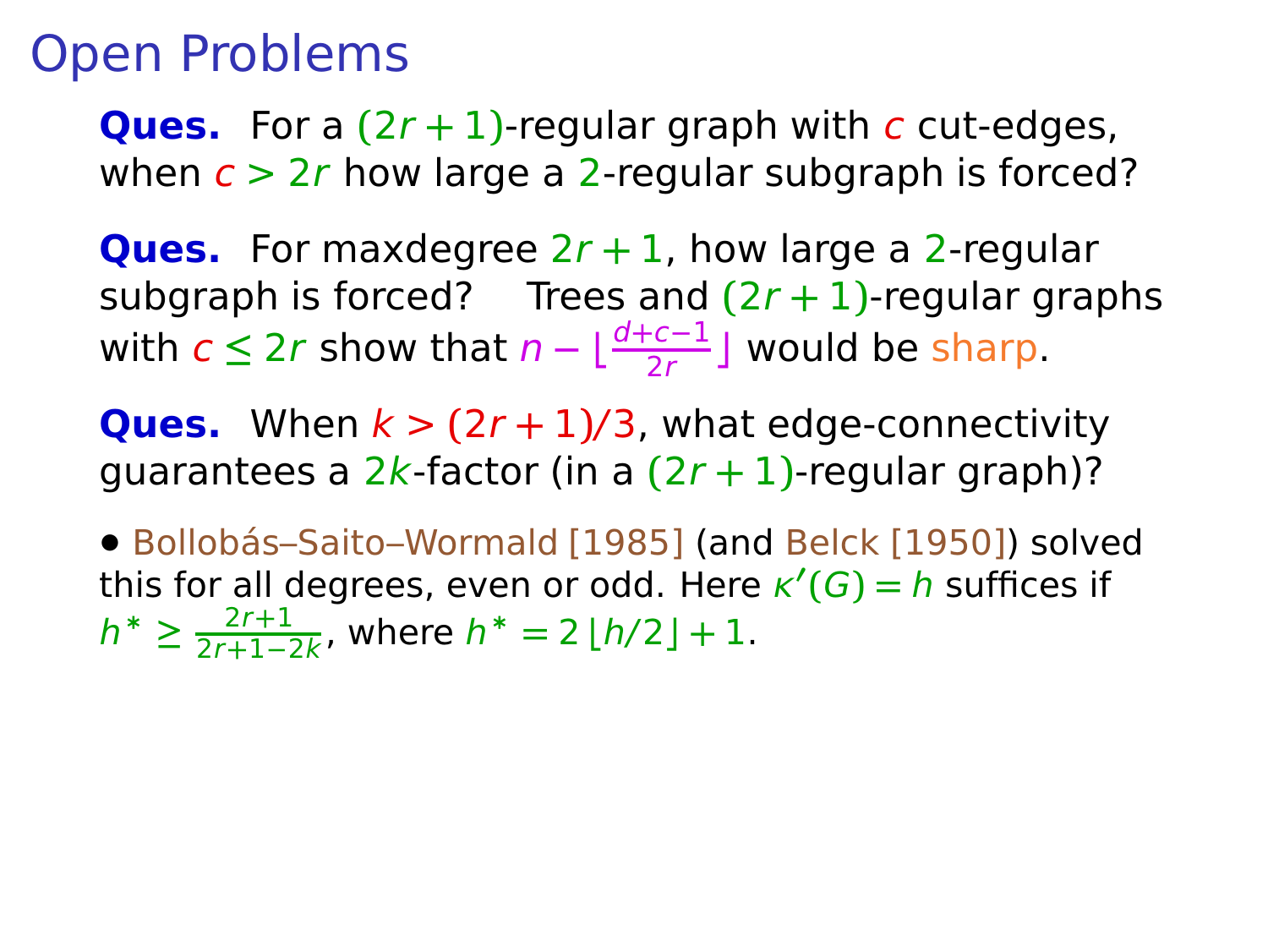## Open Problems

**Ques.** For a **(**2r **+** 1**)**-regular graph with c cut-edges, when  $c > 2r$  how large a 2-regular subgraph is forced?

**Ques.** For maxdegree 2r **+** 1, how large a 2-regular subgraph is forced? Trees and  $(2r + 1)$ -regular graphs with  $c ≤ 2r$  show that  $n - \lfloor \frac{d+c-1}{2r} \rfloor$  would be sharp.

**Ques.** When  $k > (2r + 1)/3$ , what edge-connectivity guarantees a 2k-factor (in a **(**2r **+** 1**)**-regular graph)?

**•** Bollobás–Saito–Wormald [1985] (and Belck [1950]) solved this for all degrees, even or odd. Here κ **′ (**G**) =** h suffices if  $h^*$  ≥  $\frac{2r+1}{2r+1-2}$ 2r**+**1**−**2k , where h <sup>∗</sup> **=** 2 **⌊**h/2**⌋ +** 1.

**•** Niessen–Randerath [1998]: all h-edge-connected r-regular n-vertex G have l-factor when  $n \le n_0(h, r, l)$ .